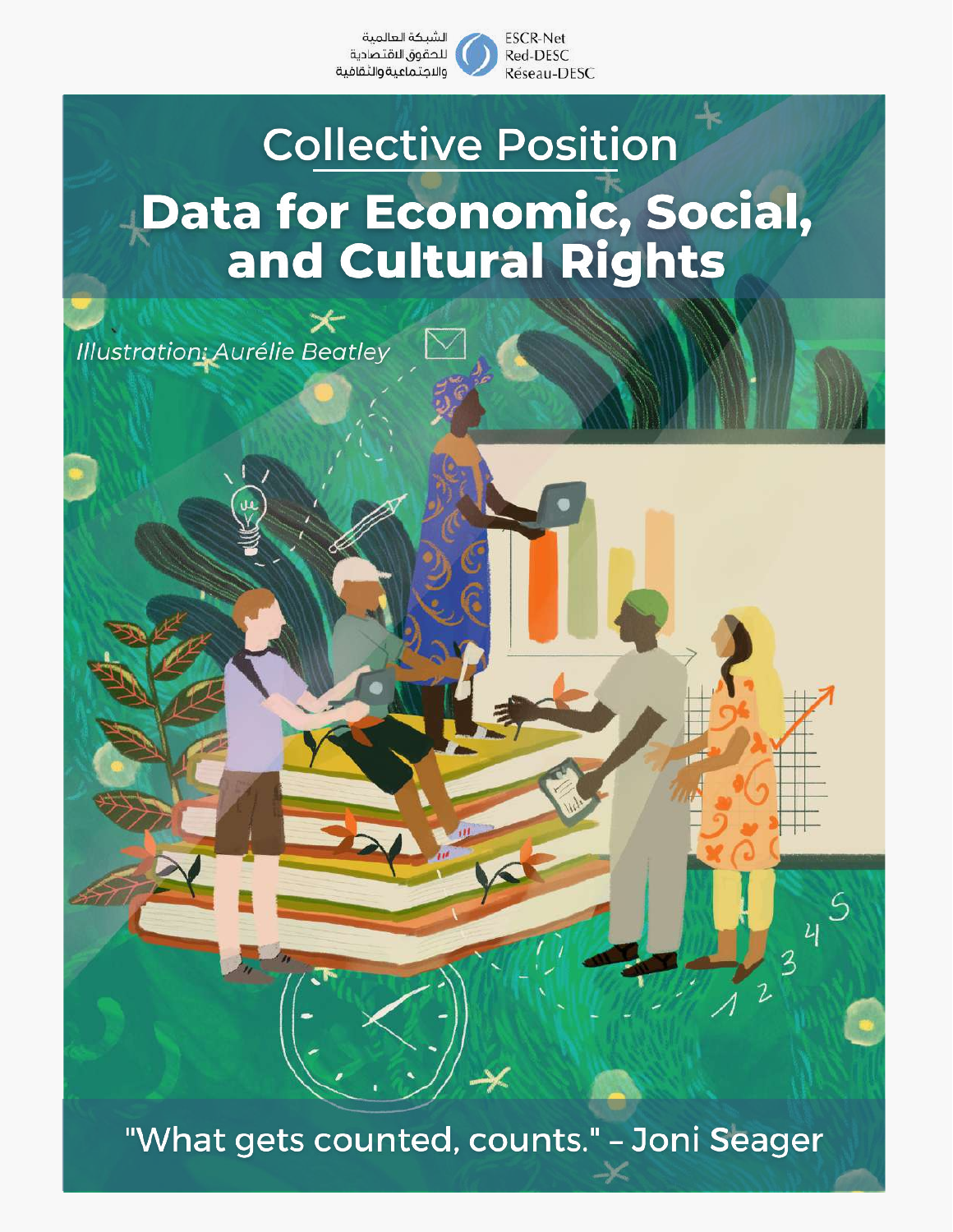| <b>INDEX</b><br>*Click on the title to be redirected |
|------------------------------------------------------|
|                                                      |
|                                                      |
|                                                      |
|                                                      |
| $\bullet$                                            |
|                                                      |
| $\bullet$                                            |
|                                                      |
|                                                      |
|                                                      |

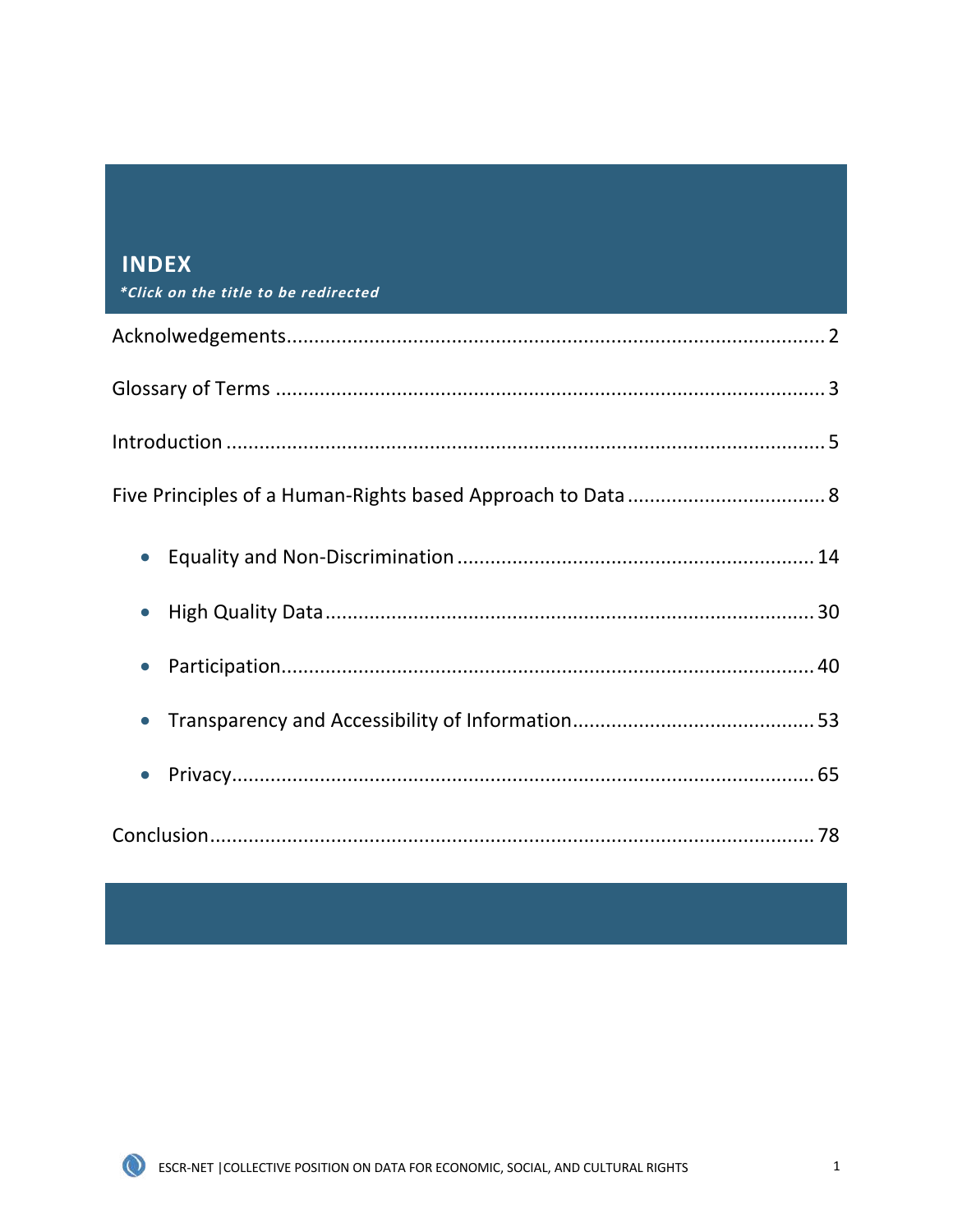# <span id="page-2-0"></span> **ACKNOWLEDGEMENTS**

This collective position is the outcome of a two-year long process that involved over 25 organizations, social movements, and individual members of the Network who have co-drafted and provided inputs on the document.

The development of the position could have not been possible without the commitment, engagement, analysis and leadership of the following ESCR-Net members: Asociación Civil por la Igualdad y la Justicia (Argentina), Center for Economic and Social Rights (US), Hakijamii (Kenya), International Accountability Project (US), Right to Education Initiative (UK), Magali Brosio (individual member, Argentina/UK)

ESCR-Net Secretariat, in particular the Monitoring WG Coordinator, Francesca Feruglio, coordinated the drafting, review, and publication of the position. Erica Murphy (individual member, UK) has led the research and drafting of the full text of the position over six months of the process, with substantial inputs from Mihir Mankad (formerly CESR) and Francesca Feruglio.

We are also grateful to the following ESCR-Net members who have reviewed and provided inputs on different sections of the document: Cairo Institute of Human Rights Studies (Tunisia), Koldo Casla (individual member, Human Rights Center, University of Essex, Center for Trade Union and Human rights (Philippines), Citizens News Service (India), Human Dignity (France), Initiative for Economic and Social Rights (Uganda), IWRAW Asia Pacific (Malaysia), and Pamoja (Kenya).

Beyond our membership, we would like to extend special thanks to colleagues at the Digital Welfare State and Human Rights Project (Center for Human Rights and Global Justice, New York University School of Law, US) and at Privacy International (UK) for their thoughtful reflections and inputs.

Lastly, we are thankful for the opportunities we have had to share, discuss, and therefore strengthen our analysis in a number of spaces including the Data Justice Conference (2021), Panelfit's monthly chat (2021), RightsCon Summit (2020), Open Global Rights (2020) and UNESCO Institute of Statistics (2019).

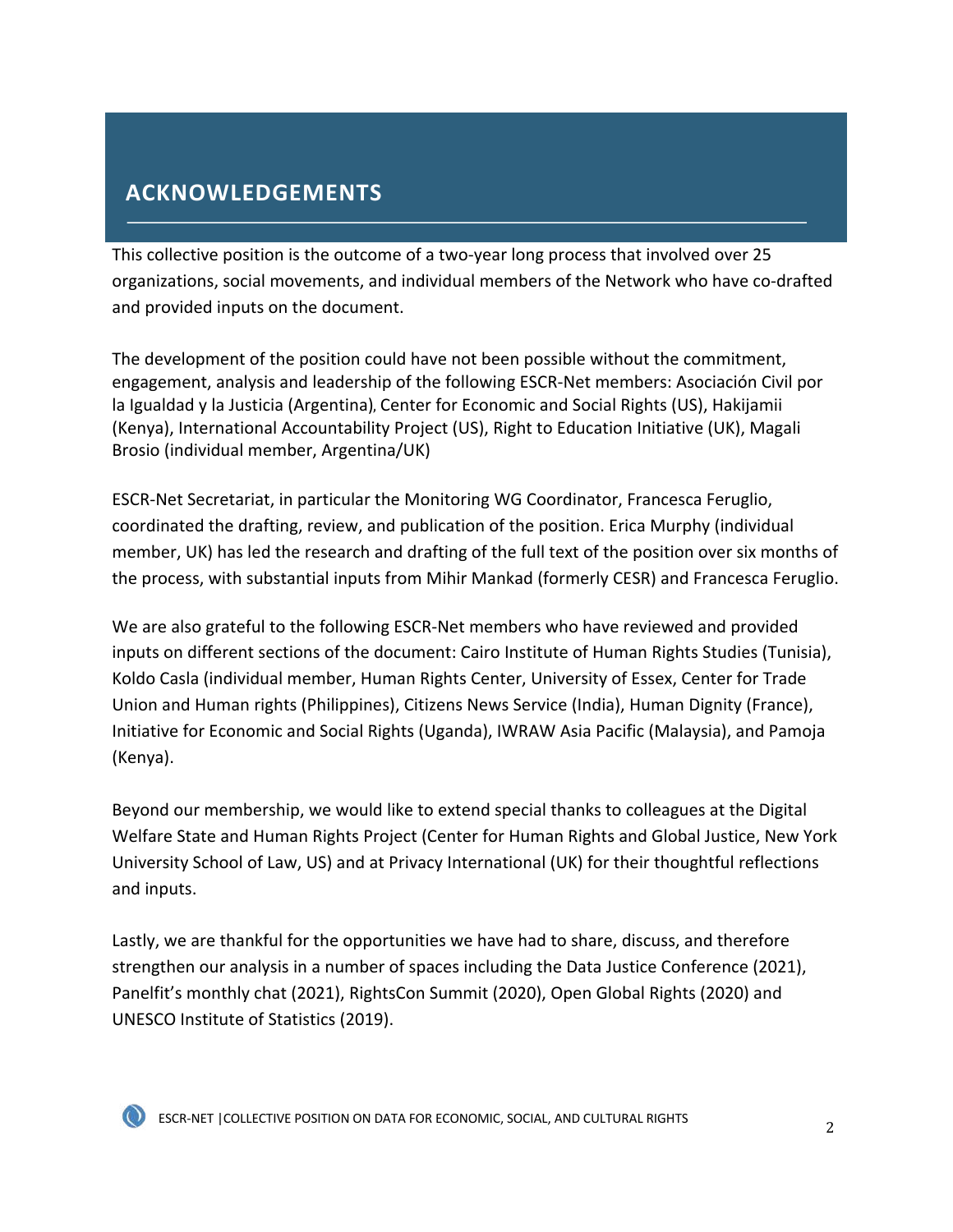# <span id="page-3-0"></span> **GLOSSARY OF TERMS**

- **BIG DATA:** A collection of digital data that is extremely large and grows over time. Usually gathered by private companies through their business operations (for example, social media or telephone companies) and then analyzed through software and automated methods to make predictions. Big data is very profitable as companies sell it to other businesses and often also to public bodies to help inform their choices and operations.
- **DATA:** Data is information that can be in the form of words (written or oral), numbers, drawings and images, photographs, sounds, **videos**, digital, etc. Data that comes in numbers is called **quantitative,** while data that comes in words and visuals is called **qualitative** (see p. 35 for more details on the purpose of these two types of data in the context of human rights). When data is analyzed and organized in ways that prove or support a specific conclusion it is called **evidence**.
- **DATA PROCESS OR PROCESSING:** Collecting, recording, storing, using, analyzing, combining, disclosing or deleting data.
- **DISAGGREGATED DATA:** Data that has been broken down by subcategories, such as: characteristic (gender, type of disability, age), identity (racial, ethnic, or linguistic minorities) or location (region, rurality) or other important status (income, wealth). Disaggregated data is essential to identify inequalities and patterns of discrimination.
- **ECONOMIC, SOCIAL AND CULTURAL RIGHTS (ESCR):** ESCR are human rights concerning the basic social and economic conditions needed to live a life of dignity and freedom, relating to work and workers' rights, social security, health, education, food, water, housing, healthy environment, and culture. In 1966, ESCR were articulated as legal rights in the International Covenant on Economic, Social and Cultural Rights, as well as through other key human rights treaties and regional mechanisms.
- **HUMAN RIGHTS DATA:** Data related to human rights obligations and duties of states under international and domestic human rights law, whether qualitative or quantitative, and whether produced by states, civil society, academic sector, etc. It includes data about the enjoyment of specific rights by the general population and/or specific groups, and the progress in meeting human rights obligations, for instance development of legislation, policies and practices that advance or hinder the enjoyment of human rights,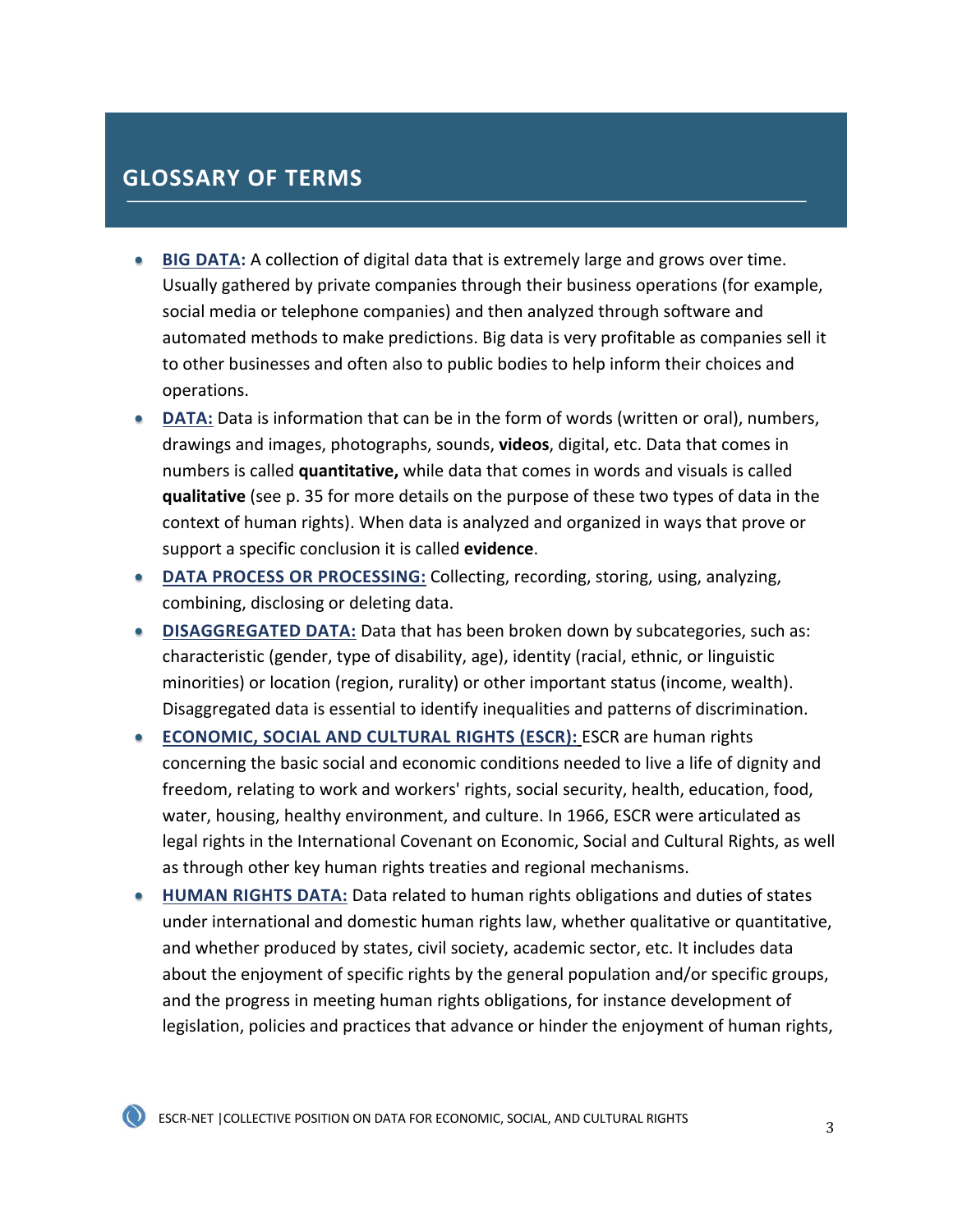and includes information about the process for making decisions that have an impact on human rights.

- **ESCR DATA:** Human rights data that relates to economic, social and cultural rights. In addition to data on the enjoyment of specific ESC rights, and on the progress in meeting ESCR obligations, ESCR data also includes budgetary allocation and expenditure (including through PPP and private contractors).
- **INFORMATION:** Information is data that has been analyzed, interpreted, organised, structured, or otherwise adapted so that it can be understood and used in a particular context.
- **INFORMED CONSENT:** Providing consent means giving permission to someone else to take an action that will or could affect their lives or wellbeing. To be meaningful, consent needs to have four main components: disclosure, voluntariness, comprehension and capacity. It should be explicit and require an active process for the individual, rather than a passive opt-out process. Consent is one of the grounds that needs to be met before processing personal information. See p. 80 for more information.
- **OFFICIAL DATA:** Data produced by public authorities, government institutions, national and regional statistical offices, intergovernmental bodies etc., often as part of formal monitoring and reporting processes.
- **PERSONAL DATA:** Any kind of information (a single piece of information or a set of information) that can personally identify an individual or single them out as an individual.
- **PRODUCTION AND USE OF DATA:** We use this phrasing throughout the collective position to refer to all actions and modifications of data, including but not limited to: design, collection, recording, production, processing, use, analysis, combining, storage, presentation, disclosure, and dissemination of data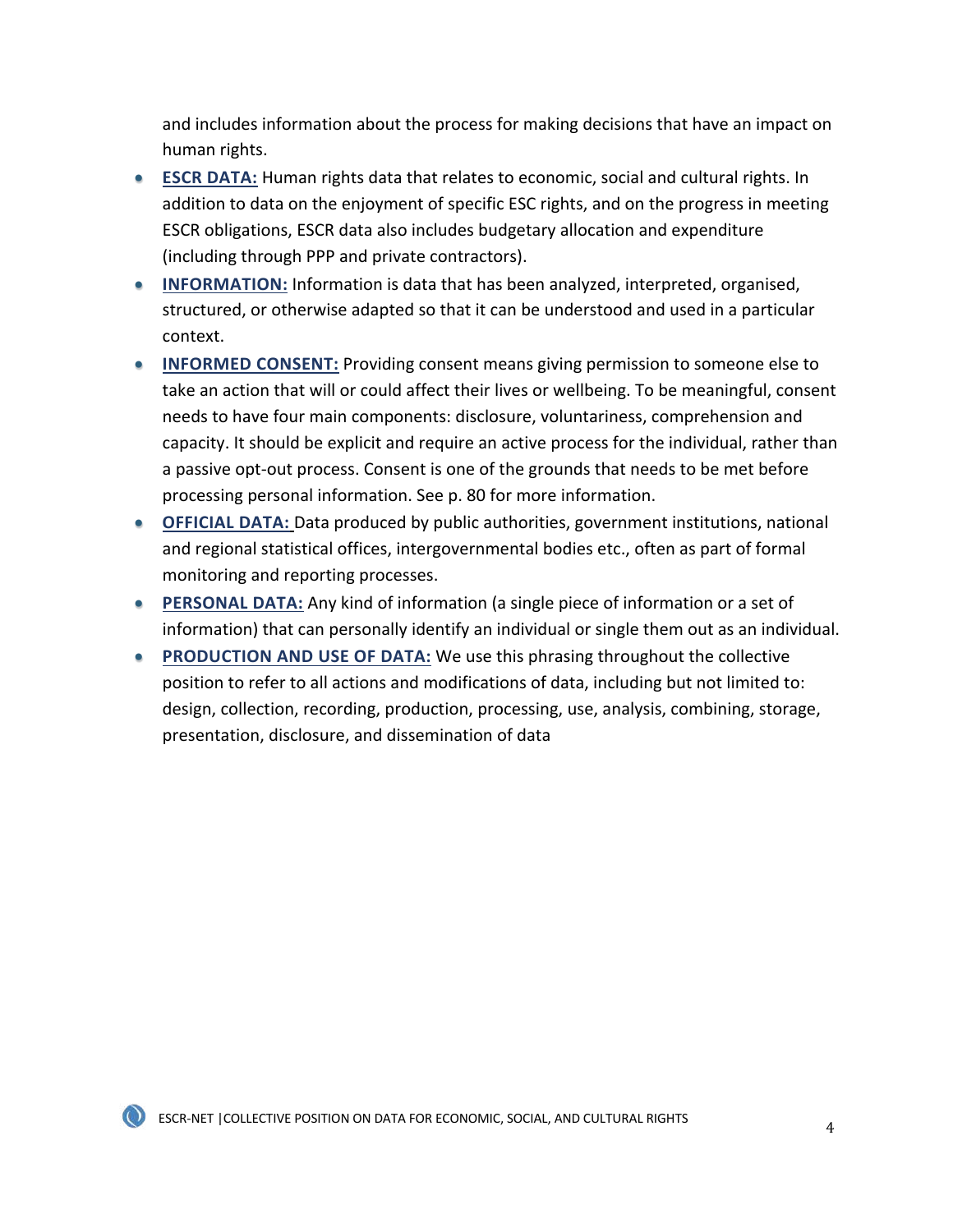## <span id="page-5-0"></span> **INTRODUCTION**

Data is necessary for the realization of human rights. Without it we cannot understand the prevailing human rights situation, we cannot make informed policy decisions, and we cannot assess the effectiveness of those policy decisions.

But there is a human rights data gap. As decision-makers and power holders increasingly rely on huge amounts of data to make policies and decisions about people's economic, social, and cultural rights, we cannot assume that this data is neutral or objective. Nor can we assume that the right kinds of data are collected. States are failing to produce and use the right kinds of data necessary for the advancement of human rights—to the extent that states' data practices sometimes pose a threat to human rights and reinforce existing inequalities.

Data processes such as the Sustainable Development Goals at the global level, censuses at the national level or environmental impact assessments at the local level tend to exclude affected communities and marginalized groups, which means they are unrepresented in data and have little say over what data is collected and how it is used. This is problematic because it renders entire subpopulations invisible to policy-makers and powerful actors, often resulting in further marginalization. There are countless examples. Women and girls are often absent in data—the gender data gap—which means that decisions are taken without taking into consideration the needs of women and girls, which in turn reinforces gender inequality. During the Covid-19 pandemic, many European countries failed to collect health data disaggregated by race, which meant they were unable to adequately respond to the needs of different groups. Even when relevant data is collected, it is often not made available to communities in ways that they can use it to participate in relevant decision-making processes, such as local development plans. And when communities decide to gather their own data to influence decisions that affect them directly, this is often disregarded as not objective and credible.

These examples are choices. Decision-makers choose to exclude groups and the things that are important to marginalized groups (whether intentionally or not) because of who has power and who does not. Our starting point for this collective position is, therefore, that **data is inherently political.** The first step in ensuring that data serves to enhance the enjoyment of human rights

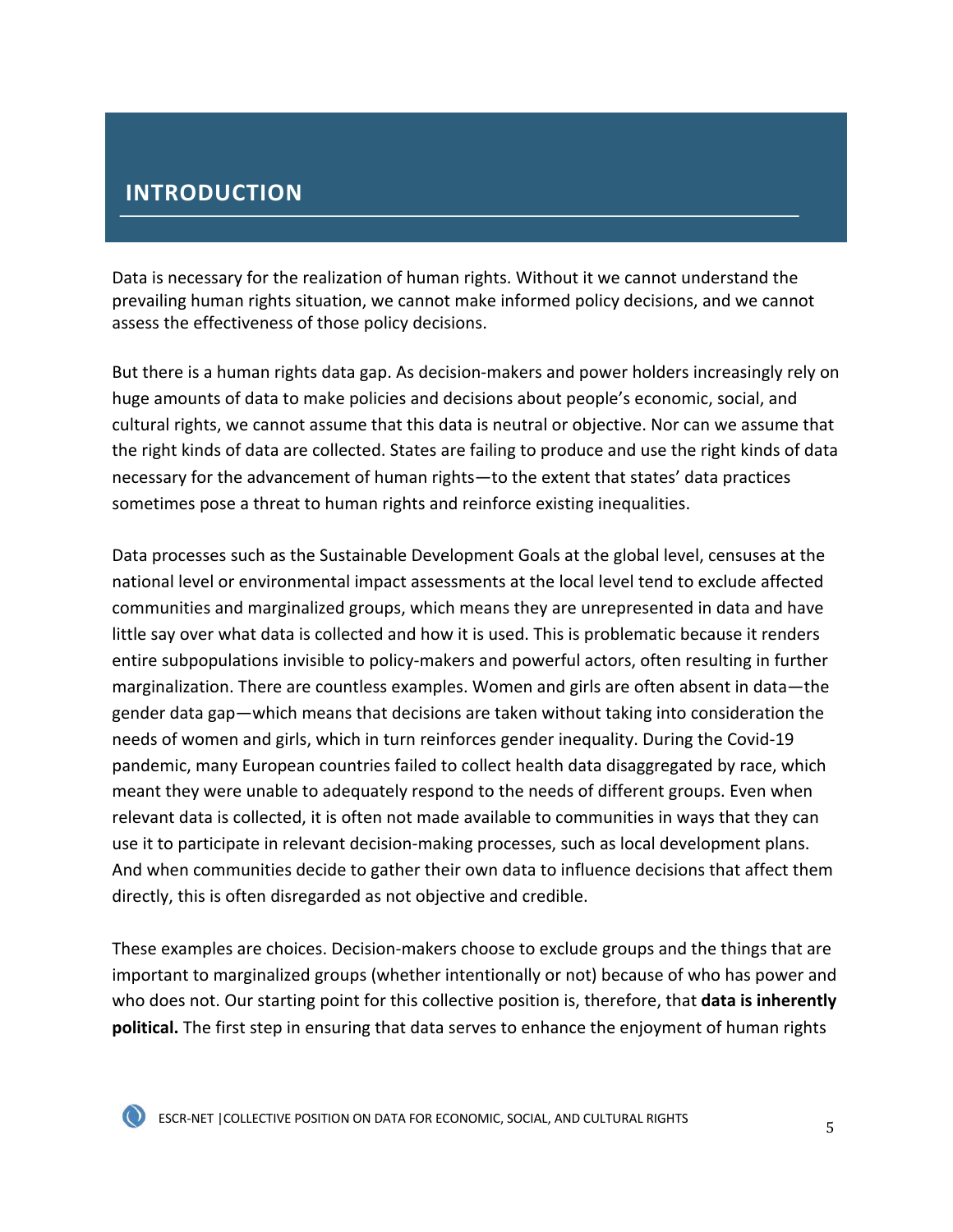is to recognize this fact. Then, in order to remedy the problems with the current system, we must demystify and democratize data. Often, the role that data plays in decision-making is to **replace difficult political conversations with choices masked as purely technical** in nature, for instance, when powerful actors say it is too onerous to establish truly participatory decisionmaking processes or that it is too difficult to collect disaggregated data or even that lived experience is not valid information upon which decisions should be made. This allows those in power to sidestep confronting more systemic problems, such as inequality, racism, patriarchy, in which they may be implicated.

This is unfortunately not a new problem. **Data has always been used by those in power to justify decisions that cement power over others.** Well before the current era of global sustainable development, certain kinds of data—those considered "scientifically objective" have been used to mask and justify more political motivations, such as the domination and silencing of people. Colonial powers claimed to collect "scientific" information about colonized people for the purposes of their 'betterment.' Today's sustainable development regime continues to adopt a position on data that is paternalistic and dominated by powerful actors, who continue to exercise power through the control of information. By **diminishing the knowledge and experiences of affected and marginalized communities** and designating it as inferior information, it effectively further sidelines the very communities it purports to serve.

In addition, the digitalization of all aspects of our lives has brought enormous power to **technology companies** and further reduced the power and control people exert on data and information, with serious implications on public decision-making processes. Vast amounts of data about us are collected in our private and public life every time we use telecommunication devices, digital or biometric IDs, internet services, payment platforms, etc. States—and corporate elites—increasingly use this data, which is gathered for purposes very different from policy-making, to perform a number of public functions, from service delivery to resource allocation and law enforcement. However, commercially-produced data provides a partial picture of society, based on an understanding of **people as consumers rather than as rightsholders**, and should not be used as the only basis for public decision-making. And as states outsource important public functions, technology companies are given the ability to shape people's access to services, markets and opportunities, without adequate oversight and accountability from the public. The result is a significant **imbalance in power over public policies and practices,** and therefore over people's lives, which warrants urgent attention from human rights and social justice advocates.

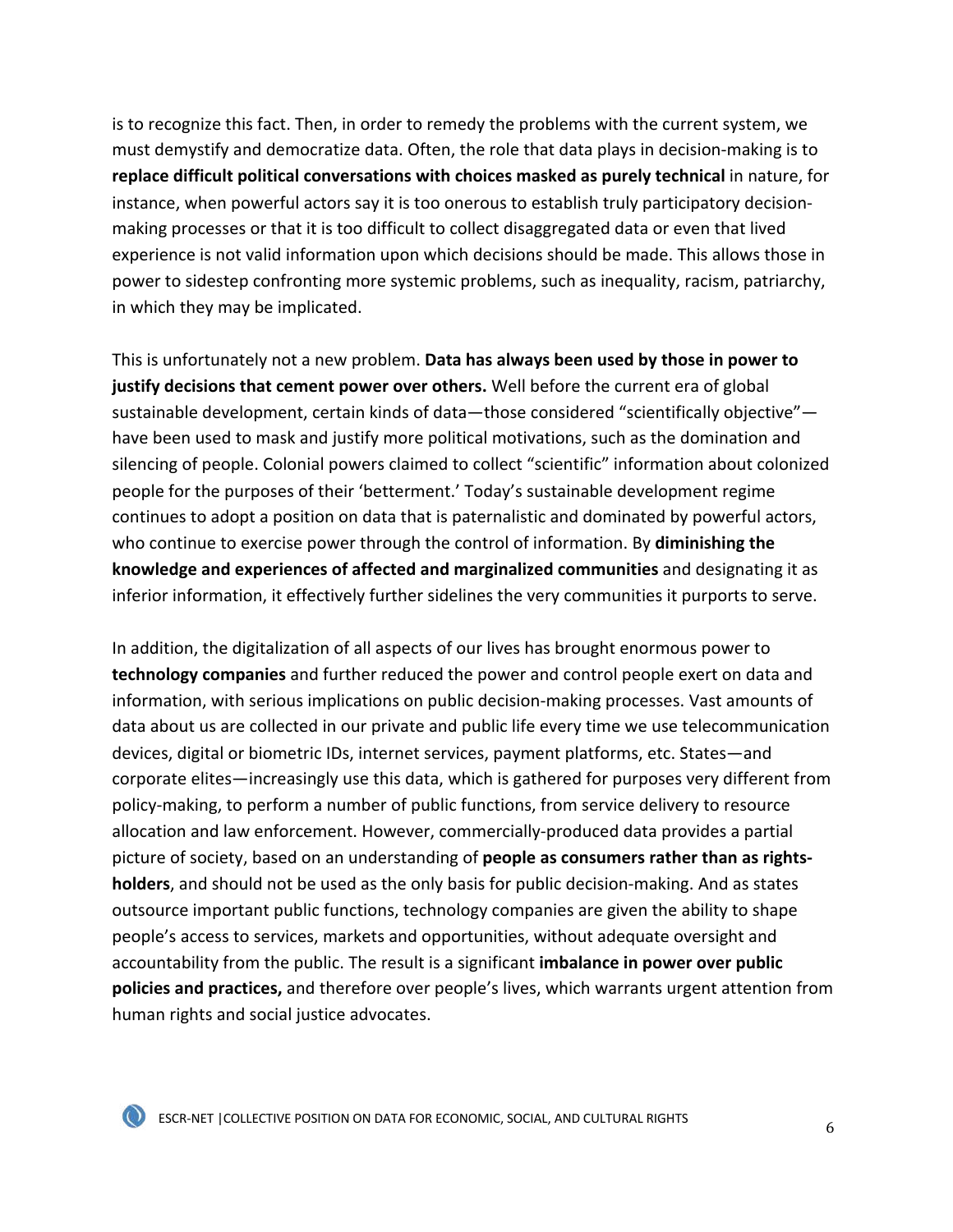## THE PURPOSE OF THE COLLECTIVE POSITION ON DATA AND ESCR

This historical legacy and what we know about how data operates today means **we must scrutinize and challenge data practices** because, though they are often framed as objective, that does not make them just. And while the principle of "**what gets counted, counts**"  $<sup>1</sup>$  should be our starting point, we also need to ask questions about who decides what gets</sup> counted, how it gets counted, and how data is used. Only in this way can we disrupt the very power dynamics that result in the exclusion and marginalization of rights-holders.

In line with ESCR-Net's core principles, $<sup>2</sup>$  and the ESCR-Net Common Charter for collective</sup> struggle, $3$  this collective position seeks to be a concrete point of reference for ESCR-Net members and broader civil society to **advocate for data that** centers rights-holders and affected communities, and in so doing, **enables more inclusive, democratic and effective decision-making.** 

The position analyzes key gaps in how states produce and use data to make decisions that affect ESCR and identifies a **set of five principles and recommendations for states** to gather, analyze and use data in ways that advance ESCR and reduce inequalities. These principles are based on states' well-established legal obligations regarding monitoring and the production and use of data to implement and advance the enjoyment of economic, social, and cultural rights.<sup>4</sup>

Moreover, as we witness the relentless increase in mass-scale gathering and use of personal data by the private sector—in what scholars have labeled as 'surveillance capitalism'<sup>5</sup>—the collective position **re-affirms the role of states in producing data** that is **accurate, representative and relevant** for policy making, as well as to regulate the private sector to protect human rights.

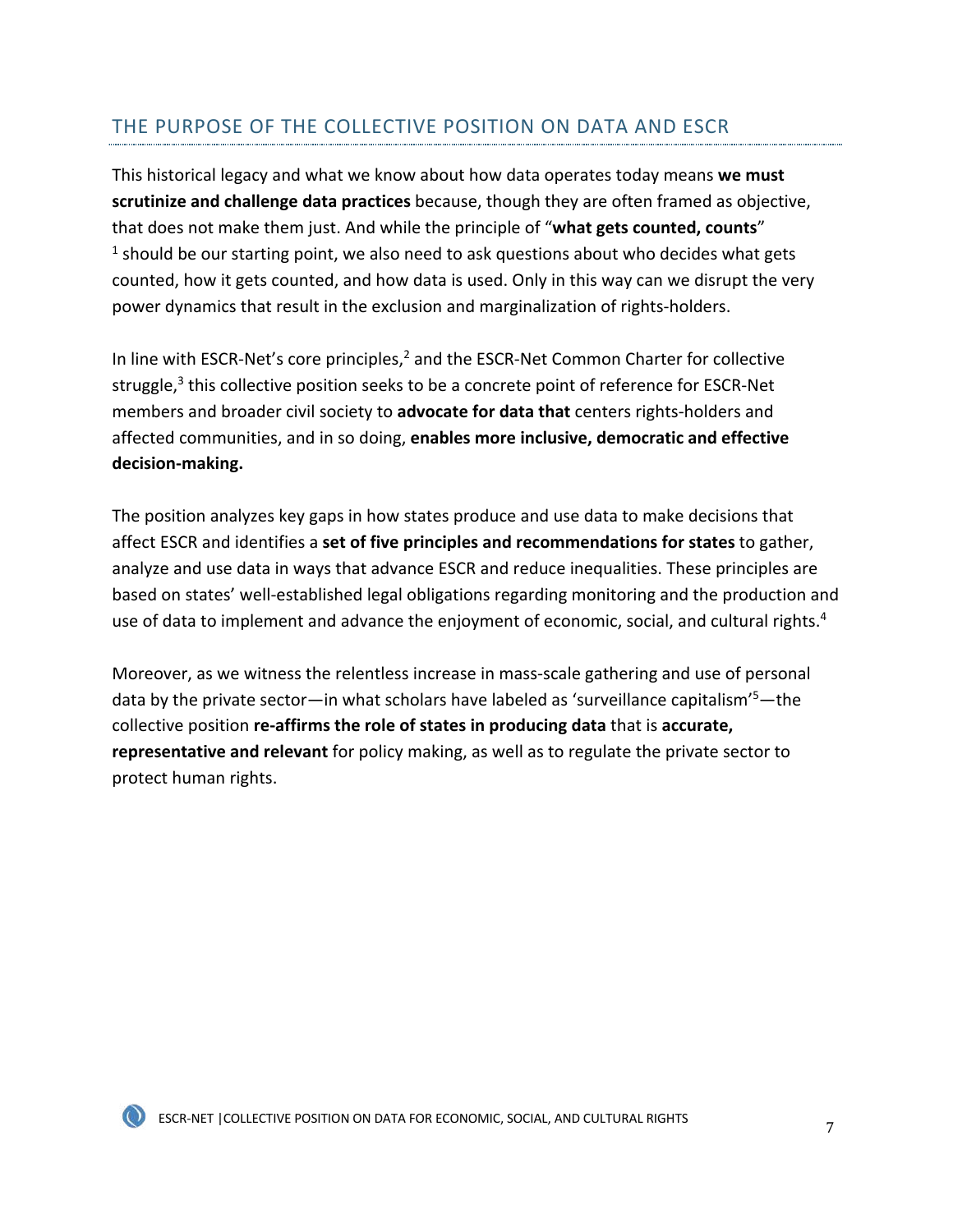# <span id="page-8-0"></span> **FIVE PRINCIPLES OF A HUMAN-RIGHTS BASED APPROACH TO DATA**

# WHAT ARE THE FIVE PRINCIPLES?

**[EQUALITY AND NON-DISCRIMINATION:](#page-11-0)** Data must be produced and used to eliminate discrimination and bring about substantive equality, and data processes and systems must themselves be free from discrimination and as inclusive as possible. To this end data must be **representative**, which states can achieve by **disaggregating** data and ensuring that rightsholders are able to **self-identify** when being counted in data.

**[HIGH QUALITY DATA:](#page-30-0)** States have obligations to gather high quality human rights data. To be high-quality, data needs to have certain features, such as relevance, timeliness, accuracy, completeness, and consistency as well as addressing all aspects of economic, social and cultural rights, including **people's experience** in enjoying these rights. This requires states to use **human rights-relevant indicators**, **diversify the sources** and types of data, and **increase the use of qualitative data that reflects lived perspectives**.

**[PARTICIPATION:](#page-40-0)** Data should meaningfully enable the participation of everyone, particularly marginalized groups, in shaping decisions that affect ESCR. To this end, **communities should be able to set the agenda** over what types of official data should be gathered and made available, and how their perspectives should be best reflected. In addition, communities should be placed in the position to **carry out their own monitoring** and data gathering initiatives free from threats, harassment, or interference from the state, corporate actors or other powerful entities. It is crucial that public bodies recognize data gathered by **communities as legitimate and valid** and that the results are taken into account when making public decisions.

**[TRANSPARENCY AND ACCESSIBILITY OF INFORMATION:](#page-54-0)** Rights-holders have a right to access information that is of public interest, including information and data on the status of economic, social, and cultural rights and the steps states are taking to comply with their human rights obligations. This information and data must be **publicly available and accessible,** that is, all

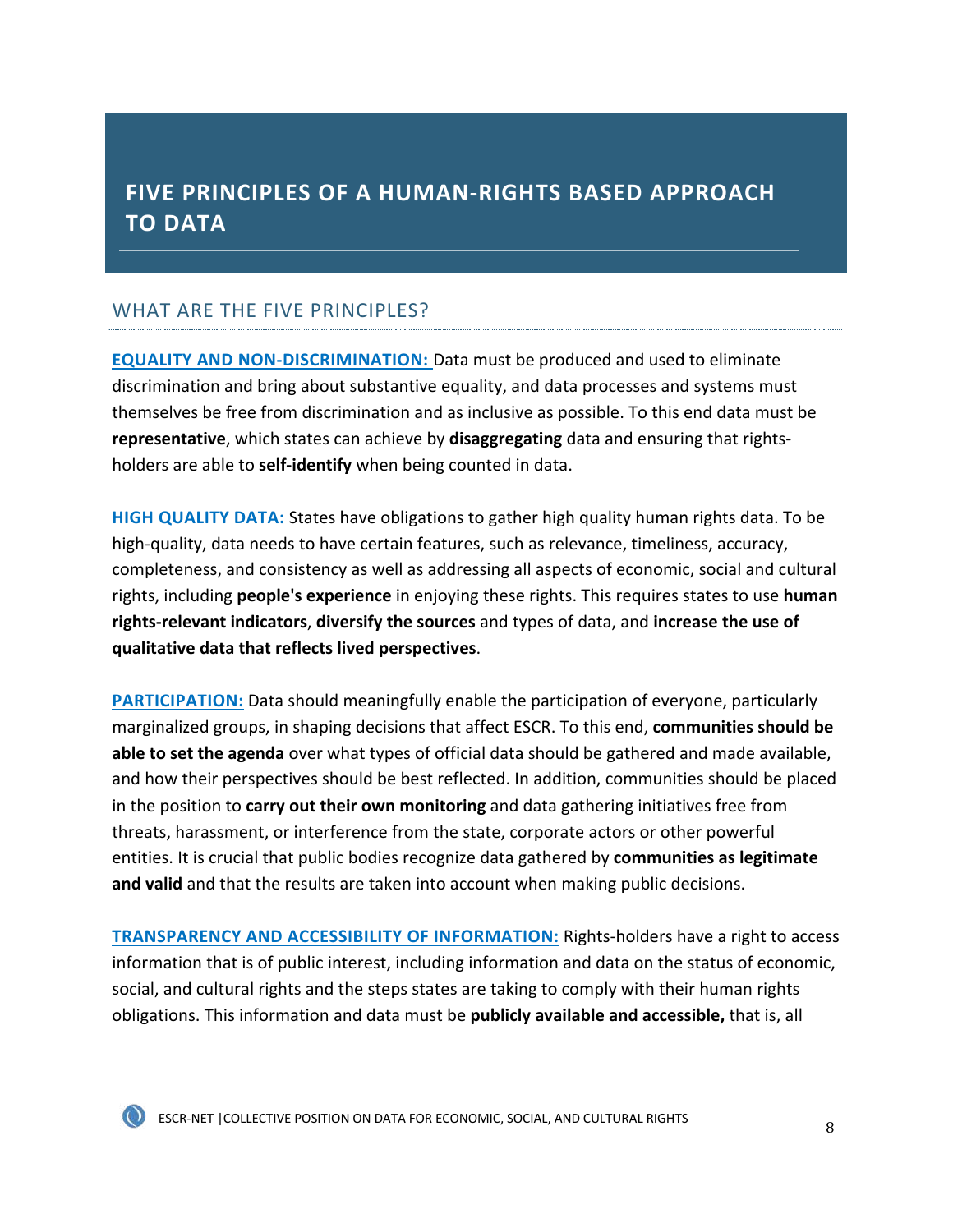rights-holders must be able to understand and use it without discrimination. Those seeking to access public information must be able to do so safely and without facing threats or harm.

**[PRIVACY:](#page-65-0)** Human rights data must be produced and used in such ways as to protect the rights to **privacy and security of a person.** The right to privacy must be guaranteed across states' functions that entail the collection and processing of data, whether for the purposes of designing policies and decision-making around ESCR, or for the delivery of public services that underpin ESCR.

It is important to note that the principles are not mutually exclusive and relate to each other in important ways, for example, participation, which is dependent on transparency and the right to information, is required to ensure that data is of high quality and to ensure that data can be used to advance equality and non-discrimination. Where important linkages exist, we point them out in each principle.

Each principle outlined in this document follows the same format. First, we provide a definition with important contextual information; second, we provide the legal basis for each principle outlining what human rights law says about the principle and states' legal obligations; third, where relevant we identify sub-principles, that is, elements of the principle that are rooted in human rights law. Lastly, we provide recommendations for states to implement each principle.

# TO WHAT AND TO WHOM THE FIVE PRINCIPLES APPLY?

The principles outlined in this collective position have been elaborated on the basis of obligations around economic, social and cultural rights, but are relevant to civil, environmental and political rights as well.

They apply to all official data and monitoring processes and practices, whether formal or informal, that affect, directly or indirectly, economic, social, and cultural rights. This includes data and monitoring processes associated with measures, whether laws, policies, programs, etc. to implement economic, social, and cultural rights, as well as measures that relate to economic, social, and cultural rights, for example, fiscal, social, and development policies.

The principles apply to official data on economic, social, and cultural rights, that is, state produced data, including entities within states tasked with data production and use, such as:

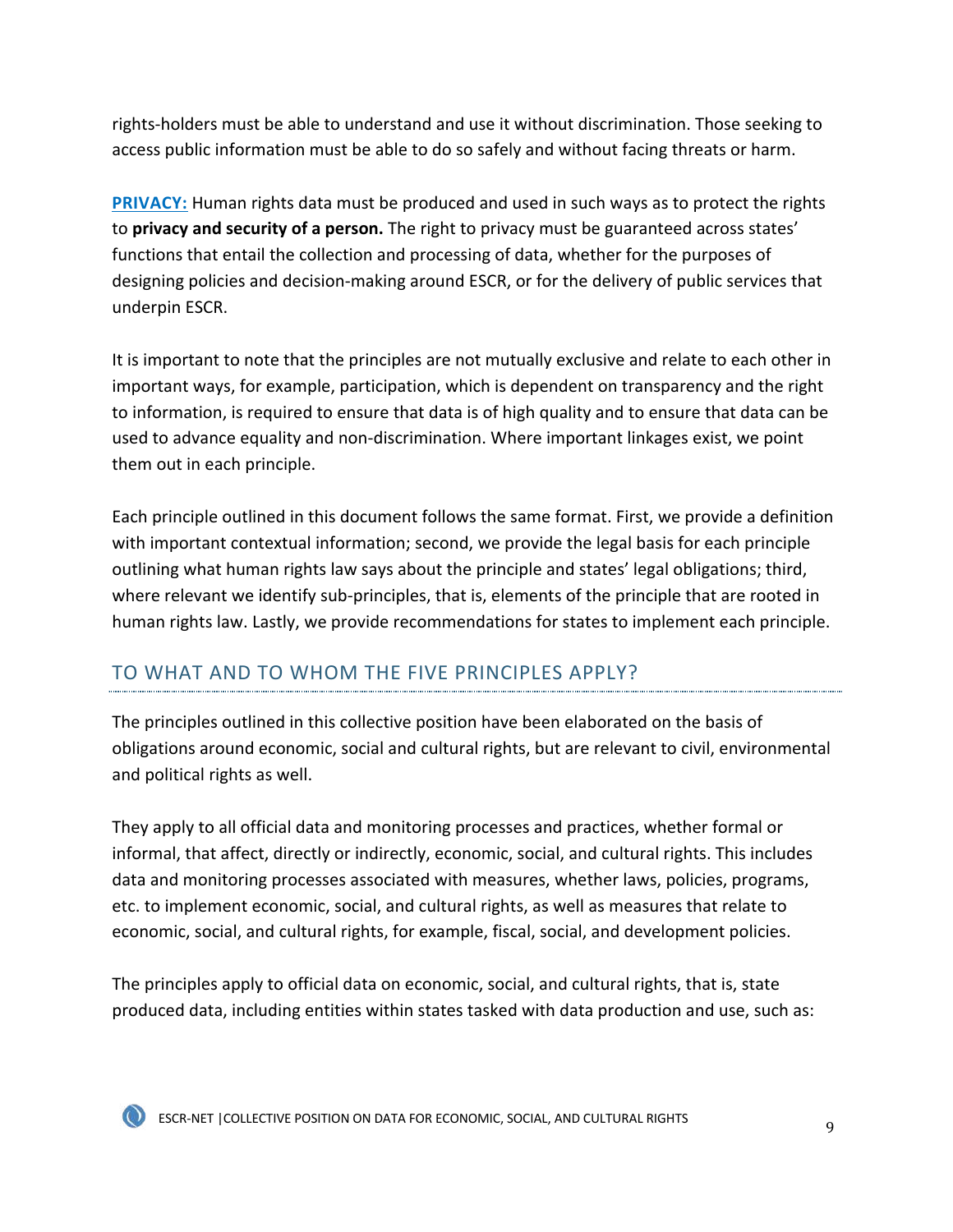national statistical offices; ministries and departments responsible for economic, social, and cultural rights, such as ministries of education, health, work, social security, development, justice, and finance; national human rights institutions; parliamentary bodies; and local authorities.

The principles apply to all stages, where relevant, of the data life cycle, including the: design, collection, recording, production, processing, use, analysis, combining, storage, presentation, disclosure, and dissemination of data.

They also apply to non-state actors that take on state-like responsibilities, for instance, in the provision of public services and any privately-produced data that may hinder the enjoyment of economic, social, and cultural rights.

The principles apply to the data and monitoring processes of international organizations and agencies, such as: UN treaty bodies, UNESCO, UNICEF, the World Bank, the OECD, etc., which are often composed of states and publicly funded, many of which collect primary data on economic, social, and cultural rights, compile secondary data, and influence what kinds of data states collect.

The principles, as is the case with human rights law, apply in all contexts, including in emergencies, such as during and after armed conflict, in high-risk areas, as well as during and in the wake of natural disasters and pandemics.

# HOW DID WE DEVELOPED THE COLLECTIVE POSITION?

In January 2019, 19 members<sup>6</sup> of the ESCR-Net Monitoring Working Group met in Mexico to discuss the role of data in advancing economic, social, and cultural rights as well as gaps in existing data practices. Our common experience was that of a lack of availability of official data on economic, social, and cultural rights and where data did exist it was often not of the requisite quality. As a working group comprised mainly of about 40 civil society organizations, particularly grassroots and community-based organizations that collect data, we also discussed how our data, and data produced by communities more generally, is quite often dismissed as inferior to official data, particularly quantitative data, but actually has a major role to play in advancing economic, social, and cultural rights because it reflects communities' concerns and lived experiences. As a result, we all agreed on the need to challenge dominant narratives

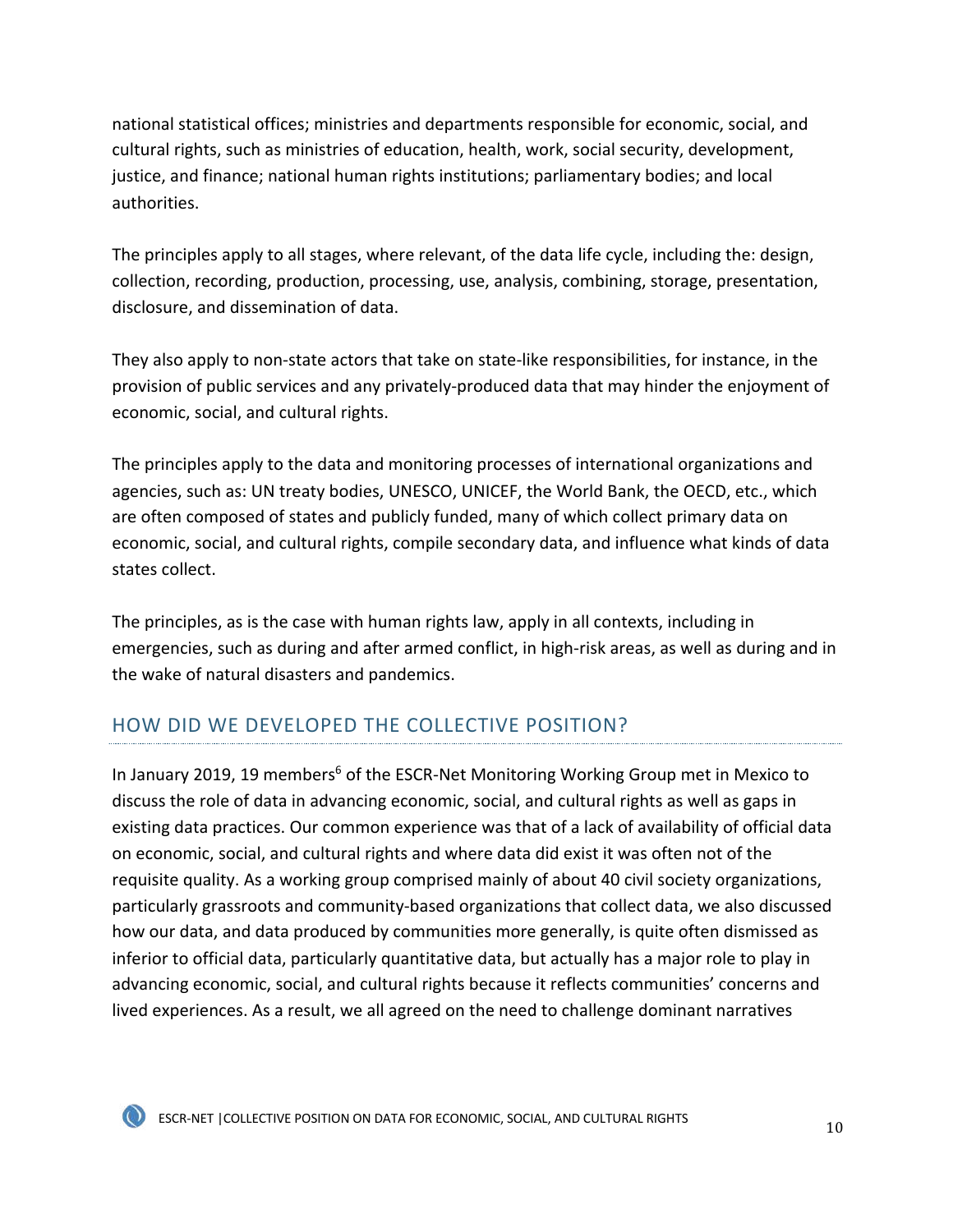<span id="page-11-0"></span>around what kinds of data counts as legitimate and to propose a powerful vision for a human rights-based approach to data.

As a first step, we started to collectively identify an initial set of principles for how data on economic, social, and cultural rights should be produced and used, in line with human rights law. We combined this with our experiences as human rights researchers and advocates working with and/or coming from marginalized communities whose economic, social, and cultural rights are neglected by states. We also decided to strengthen this initial analysis to articulate a collective position on a human rights-based approach for economic, social, and cultural rights.<sup>7</sup> Following the meeting in Mexico, we developed a document summarizing the set of principles identified, and sought further inputs and analysis from other members of ESCR-Net, particularly social movements, $8$  in line with ESCR-Net's core principles of social movement centrality and regional representation. On that basis, a group of six members<sup>9</sup> embarked on a yearlong research and drafting process which led to an initial draft position on data and economic, social, and cultural rights launched in May 2021. The draft was then circulated among members of the Monitoring Working Group and key external stakeholders<sup>10</sup> for further feedback and inputs, leading to a second and final review process which concluded in March 2022.

# **EQUALITY & NON-DISCRIMINATION**

Human rights data must be produced and used in ways that are non-discriminatory and promote substantive equality.

States have well-established legal obligations to eliminate discrimination and to ensure equality, including through monitoring and the production of data.<sup>11</sup> This means that one of the objectives of human rights monitoring and data processes must be the identification and measurement of discrimination and inequalities in the enjoyment of rights. This is to ensure that decision-making regarding economic, social, and cultural rights is based on high quality data.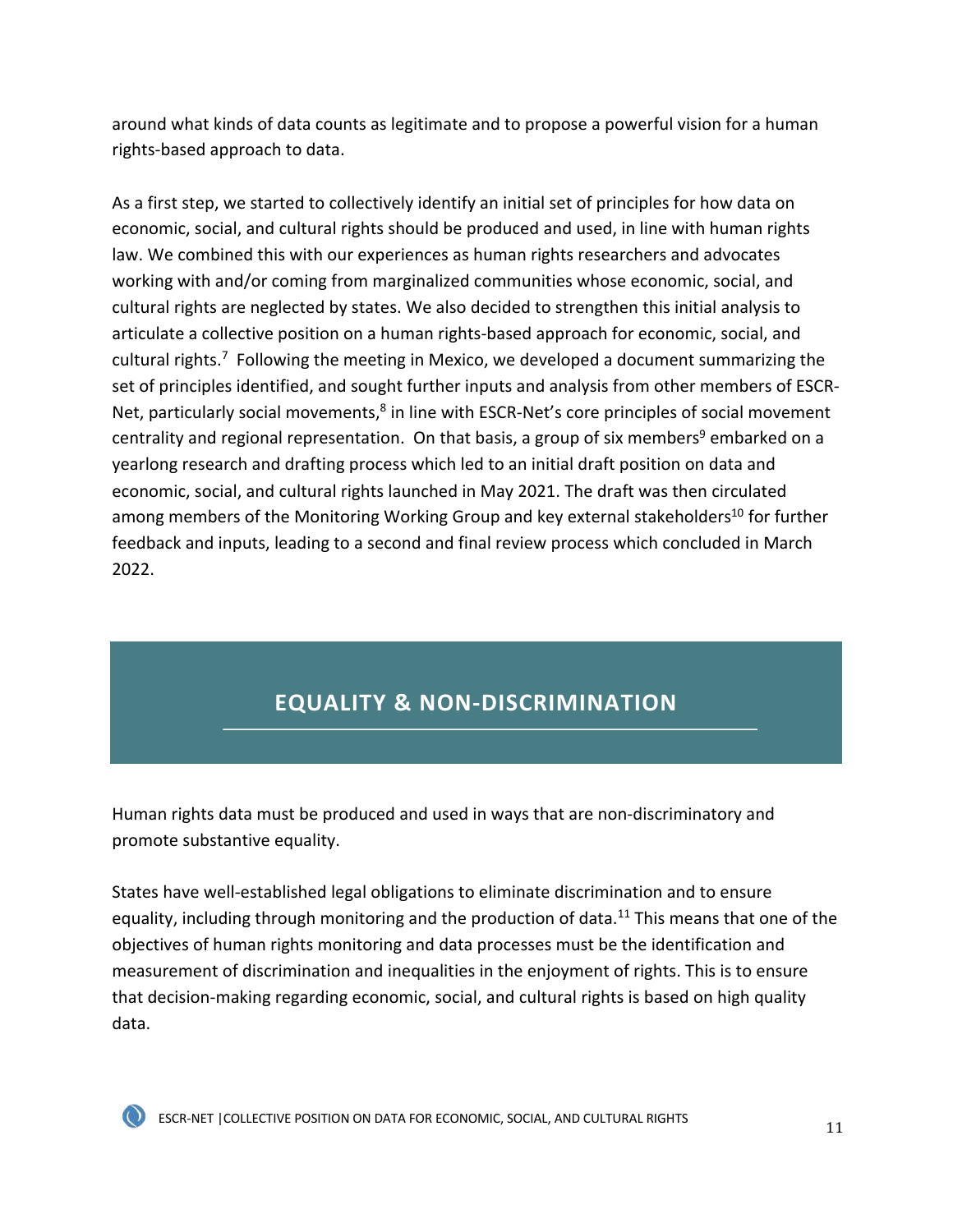Furthermore, and equally important, monitoring and data processes must themselves be free from discrimination and as inclusive and transparent as possible. If the mechanisms and processes that are supposed to contribute to the elimination of discrimination and advancement of equality are themselves problematic from a human rights perspective, they are not fit for purpose and risk exacerbating the problems they seek to address. There are several ways in which monitoring and data processes must comply with the rights to equality and non-discrimination. At a minimum, rights-holders cannot be excluded from or disadvantaged in data and monitoring processes, which includes being able to participate regardless of their membership of a group, their characteristics, or any other grounds prohibited by international, regional, or national human rights law. It also means that the research methods used are not discriminatory and that the data produced does not exclude anyone, particularly marginalized groups. To this end data must be **representative**, which can be achieved by **disaggregating data** and ensuring that rights-holders are able to **self-identify** when being counted in data (all these also contribute to data accuracy and relevance). Lastly, data must not be used in ways that perpetuate or aggravate existing inequalities or discrimination faced by marginalized groups, particularly those experiencing stigma. This applies to traditional decision-making as well as decision-making performed or supported by technology, such as algorithms.

The structure of this chapter is as follows: Firstly, the chapter will briefly introduce the rights to non-discrimination and equality and explain key data-related issues that have equality implications. Secondly, an overview of states' obligations under international law will follow. Lastly, the chapter will address specific obligations that states should meet to ensure that data is representative and in line with the rights to non-discrimination and equality.

## RIGHT TO NON-DISCRIMINATION

The right to non-discrimination is a well-established right under international human rights law and is guaranteed at the beginning of most human rights instruments. Discrimination consists in treating someone differently without justification due to grounds<sup>12</sup> such as disability,<sup>13</sup> race, color, sex, language, religion, descent, or other status.<sup>14</sup> 'Other status' is generally included in human rights instruments in recognition of the fact that the list of grounds is non-exhaustive, because who is and is not marginalized can change according to time and place. Basically, any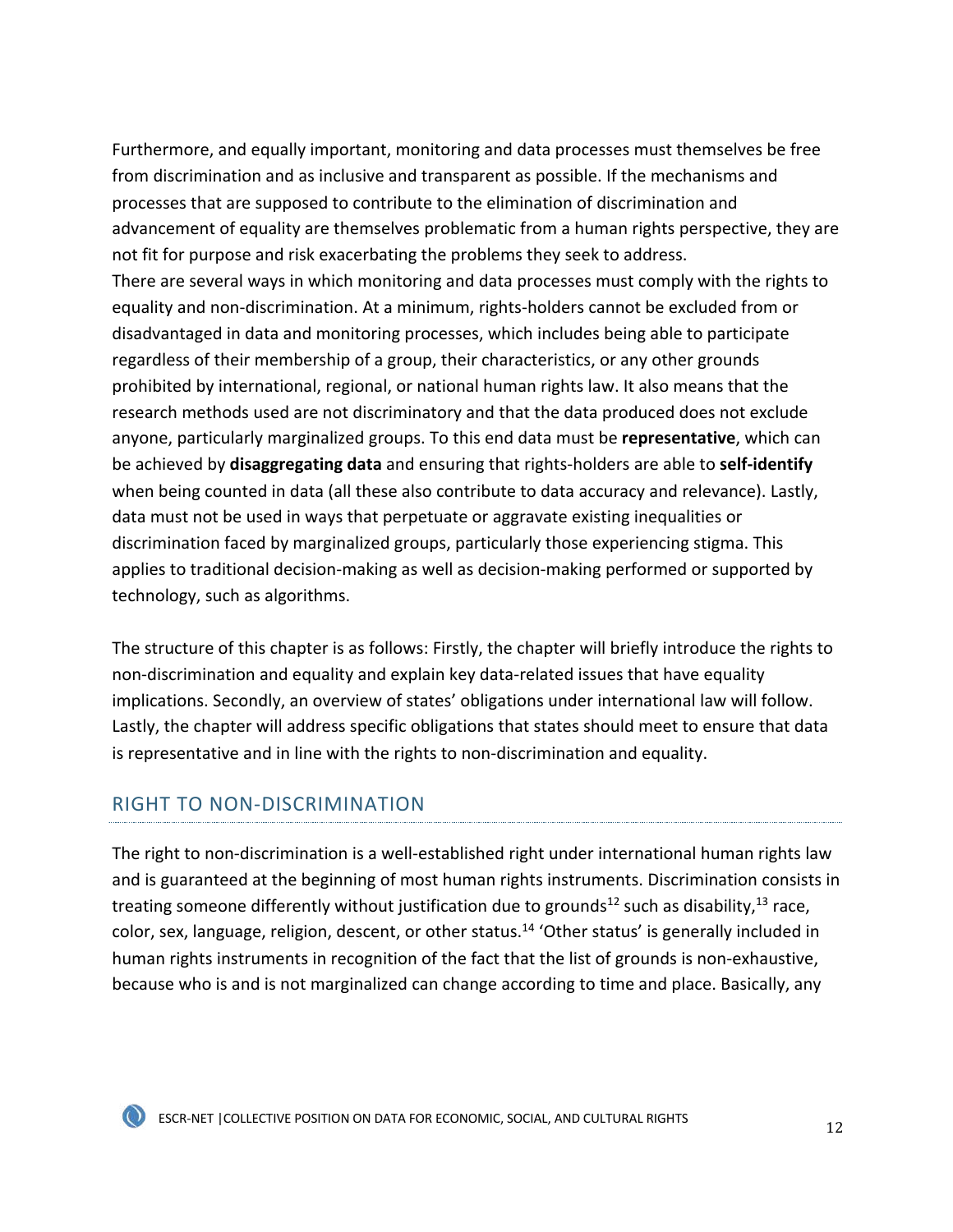group that has suffered historical discrimination, and is disadvantaged or marginalized as a result, is protected from discrimination.

The intersection of multiple grounds will also determine the extent to which people are able to enjoy their rights and experience discrimination. The concept of intersectionality helps identify and understand compounded forms of discrimination that people may experience due to the intersection of multiple factors. As CEDAW points out:

66 The discrimination of women based on sex and gender is inextricably linked with other factors that affect women, such as race, ethnicity, religion or belief, health, status, age, class, caste and sexual orientation and gender identity. Discrimination on the basis of sex or gender may affect women belonging to such groups to a different degree or in different ways to men.

# DIRECT AND INDIRECT DISCRIMINATION VS. FORMAL (OR DE JURE) AND SUBSTANTIVE (OR DE FACTO) DISCRIMINATION:

There are various forms of discrimination:

- A) **DIRECT AND INDIRECT DISCRIMINATION:** Direct discrimination is when a person is treated less favorably than someone else in comparable circumstances.<sup>15</sup> Indirect discrimination is when a practice, rule, policy, or requirement is outwardly neutral but has an adverse impact upon a particular group.<sup>16</sup>
- B) **FORMAL (OR DE JURE) AND SUBSTANTIVE (OR DE FACTO) DISCRIMINATION:** Formal discrimination exists in states' legal and policy frameworks.<sup>17</sup>Substantive discrimination is experienced in practice, usually by groups who have suffered from historical or persistent prejudice.18

Discrimination can also be **systemic**. CESCR notes that, 'discrimination against some groups is pervasive and persistent and deeply entrenched in social behavior and organization, often involving unchallenged or indirect discrimination.'19 Systemic discrimination is a result of, 'legal rules, policies, practices or predominant cultural attitudes in either the public or private sector which create relative disadvantages for some groups, and privileges for other groups.<sup>'20</sup>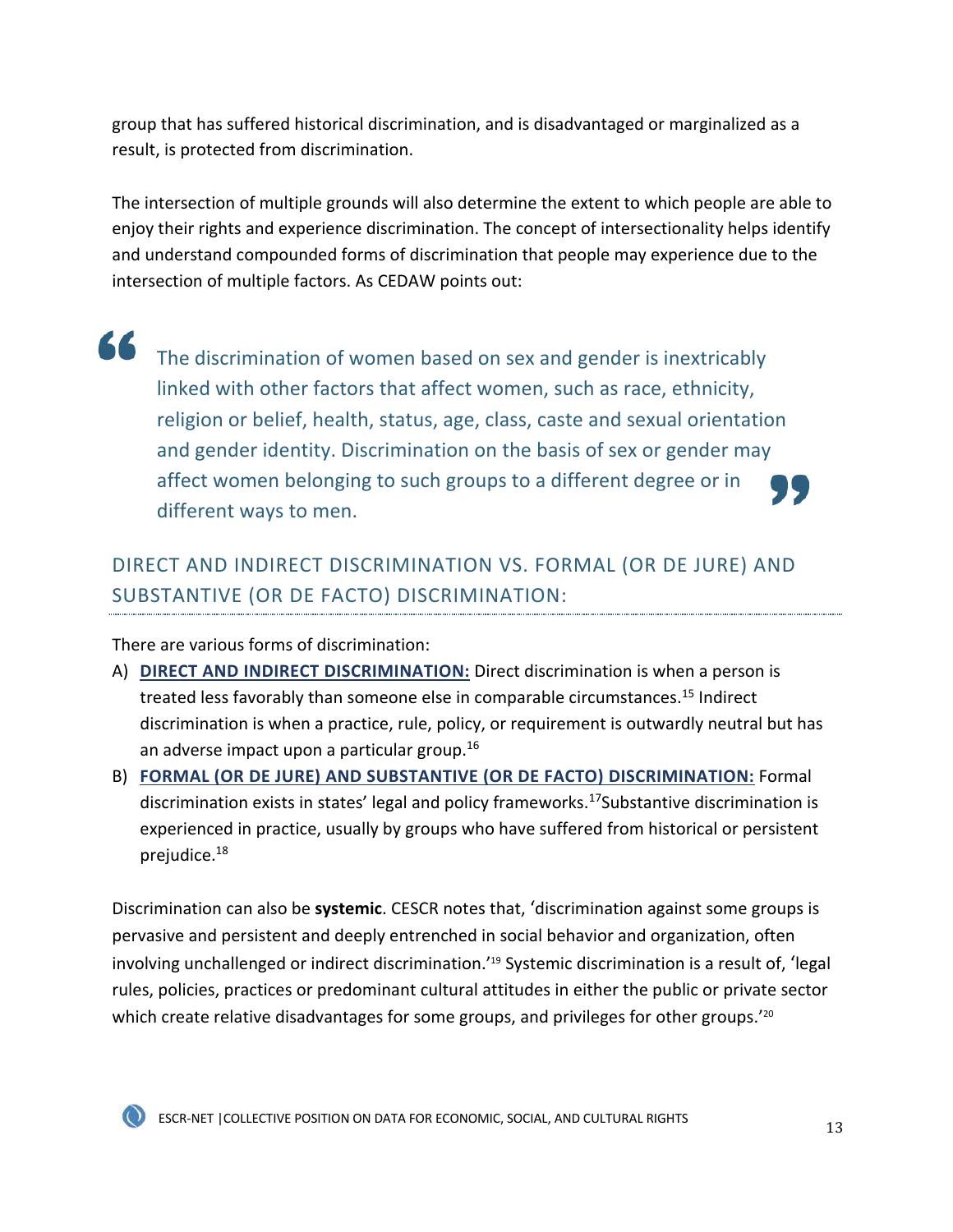## RIGHT TO EQUALITY

The right to equality is broader than the right to non-discrimination and is grounded in the principle that all humans, 'are born free and equal in dignity and rights.'21 An important component of the right to equality is that states must not only eliminate discrimination but also take positive measures to bring about **substantive equality**, <sup>22</sup> that is, everyone enjoys economic, social, and cultural rights to the same extent.

## I. DATA EXCLUSION AS A FORM OF DISCRIMINATION

Data exclusion occurs as a result of data processes failing to take seriously the obligations to eliminate discrimination and advance equality. The exclusion of groups from data is nearly always a political choice. It is impossible for data to capture everything about people and the things that matter to them. This means that certain decisions need to be made about *who* and *what* is represented in data. And usually who makes these decisions will always influence what data is collected.

The consequence of excluding groups from data, whether purposefully or not, means that their situation, interests, needs, and other salient information is not captured. This is to say that any decisions based on that data will not be able to address the specific human rights issues faced by these groups. Exclusion in data, therefore, may contribute to exclusion in reality. As the feminist geographer, Joni Seager, states: 'what gets counted counts.'23 For already marginalized groups, who tend to experience inequality across multiple axes, being left out of data can reinforce or exacerbate existing inequalities, or even create new forms of inequalities. States cannot ignore their international human rights obligations when making decisions about data collection. In particular, the legal obligation to eradicate all forms of discrimination requires states to gather data about protected groups and those most affected by inequalities to understand their situation and needs (see disaggregated data below). At the same time, states should ensure that the collection of data specific to protected groups does not lead to further discrimination and deepen inequalities. Indeed, too often data has been used to identify, expose and target people facing stigma and discrimination, or to curb dissent and prosecute those perceived as opponents (see section on security and privacy below). In deciding what kinds of data to gather, states should strike a balance between the duties to protect from discrimination and to take steps to eradicate discrimination and advance substantive equality.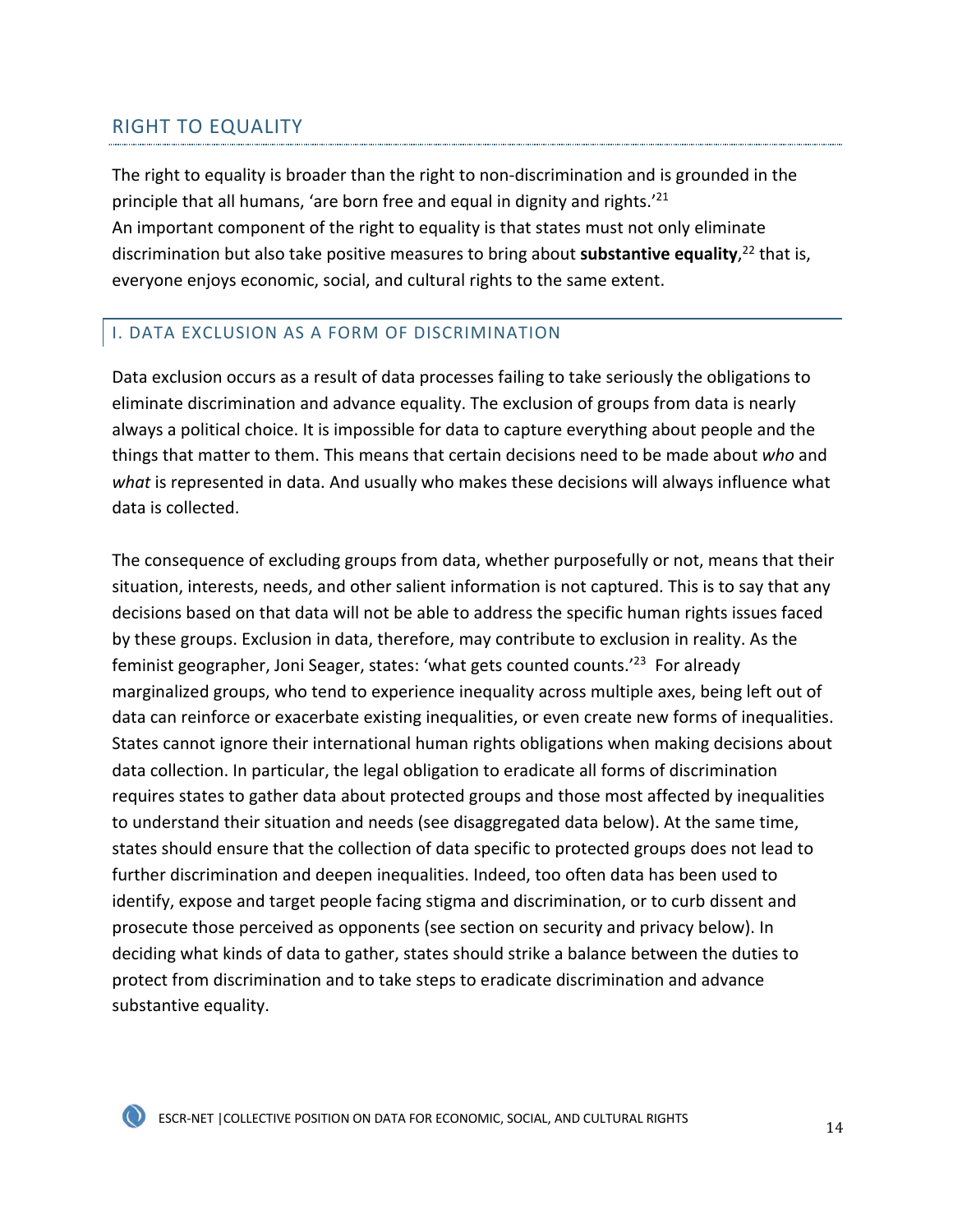#### TYPES OF DATA EXCLUSION

**Exclusion from data can be intentional**. The choice to not count specific marginalized groups, like LGBTQIA, indigenous people or some national minorities in censuses, for example, and thereby deny their identity and existence in official fora, is an intentional exclusion. In these instances, it is almost certainly a human rights violation. For example, in a recent case in Mexico, Techo Mexico brought an amparo against the national statistics office because it refused to collect census data on those living in informal settlements. In its judgment, the Supreme Court of Mexico found that this was a violation of the right to housing and ordered the national statistics office to generate data to the highest level of disaggregation (see disaggregated data below) so that the state has the necessary tools to fully comply with its commitment to protect, respect, and fulfil human rights.

**Exclusion from data can take place when data is collected through digital means, for purposes other than public planning**. States increasingly rely on digital datasets provided or sold by the private sector (for example internet and phone providers, social media, etc.) to inform their choices around access to public services and resource allocation. However, these datasets often do not provide an accurate picture of a population group. First of all, they exclude people who don't have digital presence—for example, because they don't have access to computers or smartphones or the skills to use them, or due to low literacy or existing social norms and barriers (for example, fewer women use smartphones than men<sup>24)</sup>. Secondly, as this data is gathered for commercial purposes and may not be suitable for policy-making<sup>25</sup>. In addition, the sale or use of commercial data by third parties (including public bodies) raises a number of privacy and security concerns, including around informed consent (see section on privacy).

**Exclusion from data can happen due to mis- or ill-defined measures.** Sometimes the problem is not who is counted but the fact that key human rights information about that group is omitted from data. One example is the exclusion of all forms of unpaid work—performed mostly by women and girls—from traditional types of economic indicators, such as GDP. Unpaid work is vital for the functioning of societies and the production of wealth, but it is undervalued and unrecognized due to harmful gender stereotypes about the role of women and girls in families,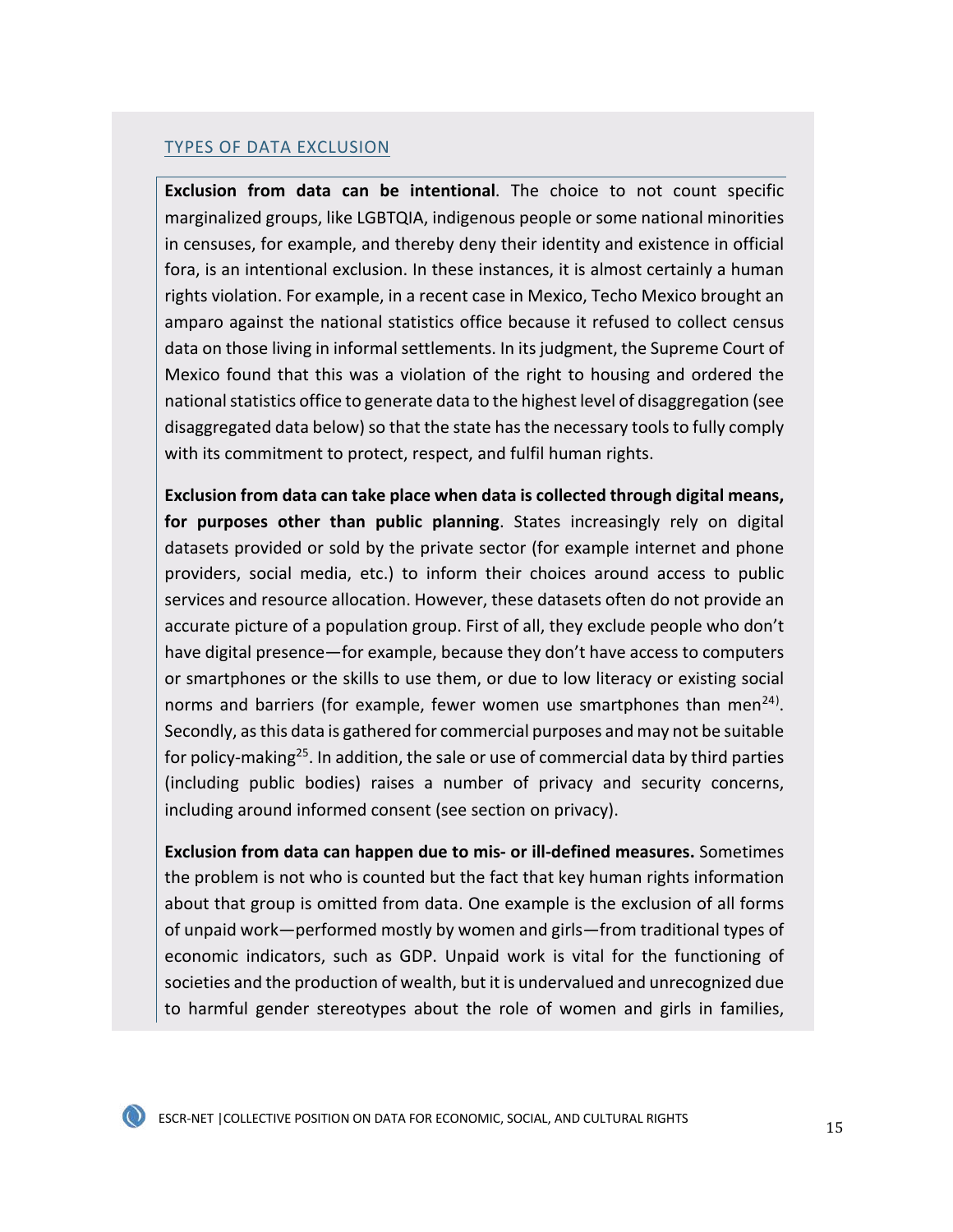communities, and societies. This lack of data both obscures the issue and limits any information on the scale or nature of the issue, making it difficult to address the discrimination and inequality women and girls face.

**Exclusion from data can be due to technical difficulties**. In some situations, it is technically difficult to collect relevant data. This may be due to the context. For example, during an armed conflict, when a territory is occupied, or in times of fragility, it may be difficult for the state to collect data on economic and social rights because services at the core of rights-delivery may be disrupted, or because states do not have effective control of the territory, or it may be too dangerous to enter the conflict zone. Data may also be hard to collect given a group's unique characteristics. For example, migrants (including: refugees, internally displaced persons, and nomadic peoples) are hard to count because they typically move within a country and across borders. Some people, for instance, sex workers and undocumented migrants may be difficult to identify because of the precariousness of their situations.

**Exclusion from data can be due to lack of resources and/or capacity.** Data collection can be costly, requiring technical expertise and administrative capacity, which means that states often prioritize which data they collect.

**Exclusion from data can occur because people are not able to self-identify.** Not being able to choose how someone wants to be represented in data, based on identities and characteristics they consent to disclosing, leads to inaccurate data. (See section on self-identification below.

#### II. DISCRIMINATION THROUGH ALGORITHMIC DECISION-MAKING

States are increasingly utilizing algorithmic or automated decision-making (ADM) to inform decision making around public services that underpin economic, social and cultural rights, and determine access to education, health, employment, social security etc. These systems are designed to scan and analyze large amounts of data, usually personal data, to make predictions, correlations, and 'derive information deemed useful to make decisions.<sup>'26</sup> The increasing use of these systems is possible thanks to the mass scale collection of data by private and public sectors.

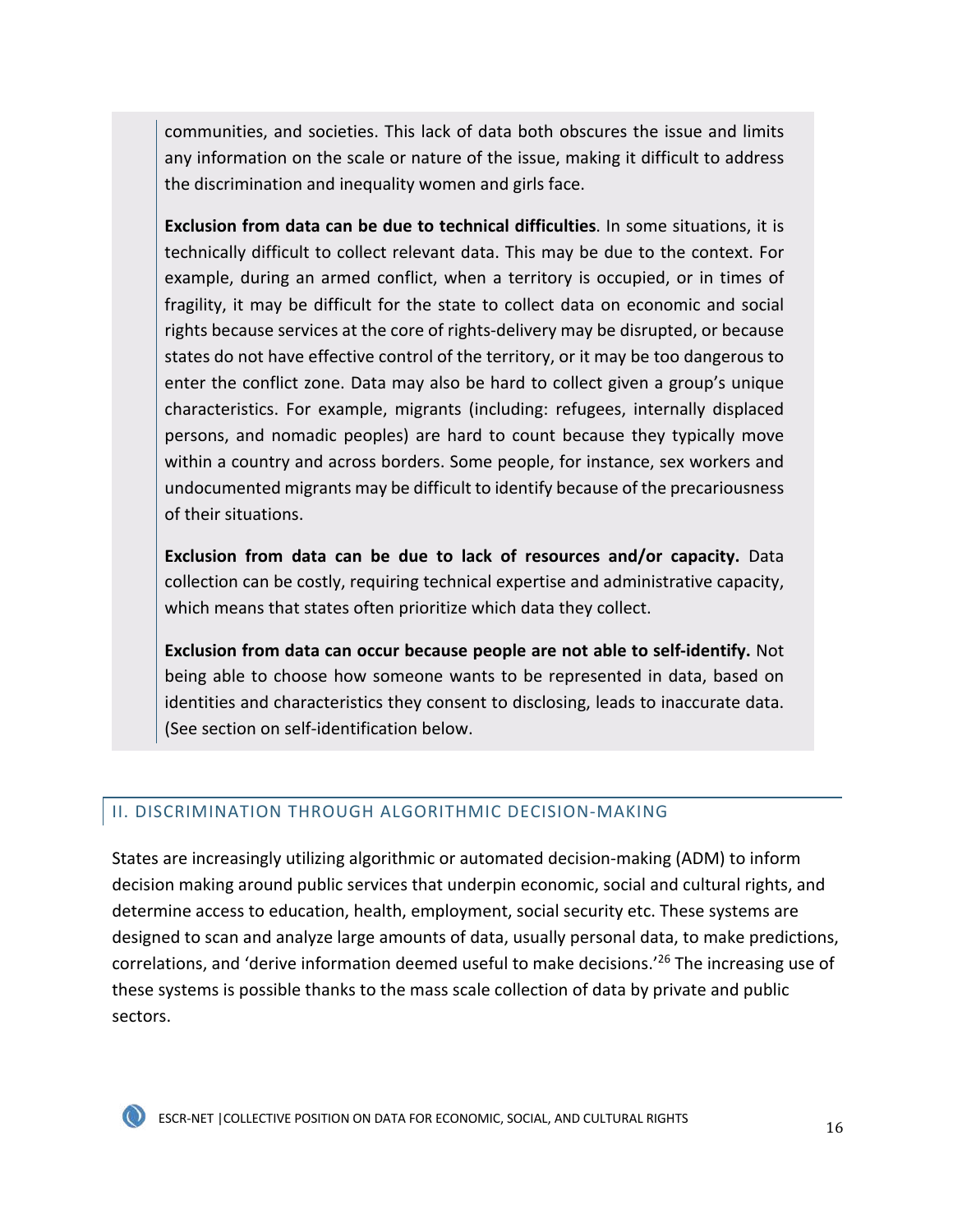Although ADM is often touted as neutral or a technocratic solution to improve the quality of decision-making and service delivery, several studies have shown that in reality they profile, monitor, predict, and punish rights-holders,  $27$  resulting in decisions that increase inequality in the enjoyment of economic, social, and cultural rights, or are outright discriminatory.<sup>28</sup> As the UN Special Rapporteur on contemporary forms of racism, racial discrimination, xenophobia and related intolerance, Tendayi Achiume, found:

as 'classification technologies that differentiate, rank, and categorize', artificial intelligence systems are at their core 'systems of discrimination.' [...] algorithms reproduce bias embedded in large-scale data sets capable of mimicking and reproducing implicit biases of humans<sup>29</sup>

ADM-based systems result in discrimination even when they are not designed with an explicit intent to do so. There are several ways in which an algorithm discriminates. First of all, the gaps and imbalances existing in data that the algorithm processes to reach its conclusions: as explained above, choice around data are not neutral and lead to a skewed and unrepresented picture of reality depending on who has gathered it and how. This data is then used by algorithms to identify patterns and make predictions of behaviors. Unrepresentative data does not allow generalizations about all groups of people and a pattern of behavior that holds true for some people may not be applicable to others. Secondly, the way algorithms are 'trained' to draw a certain conclusion may also lead to discrimination, especially

K when the predicted outcome for a particular group is systematically different from other groups and therefore one group is consistently treated differently to others. For example, in cases where a member of an ethnic minority has a lower chance of being invited to a job interview because the algorithm was 'trained', based on data where their particular group performs worse, i.e. has worse outcomes than other groups. As a result, they may not be invited to a job interview. This can occur when the data used to train the algorithm include information regarding protected characteristics (e.g. gender, ethnicity, religion).<sup>30</sup>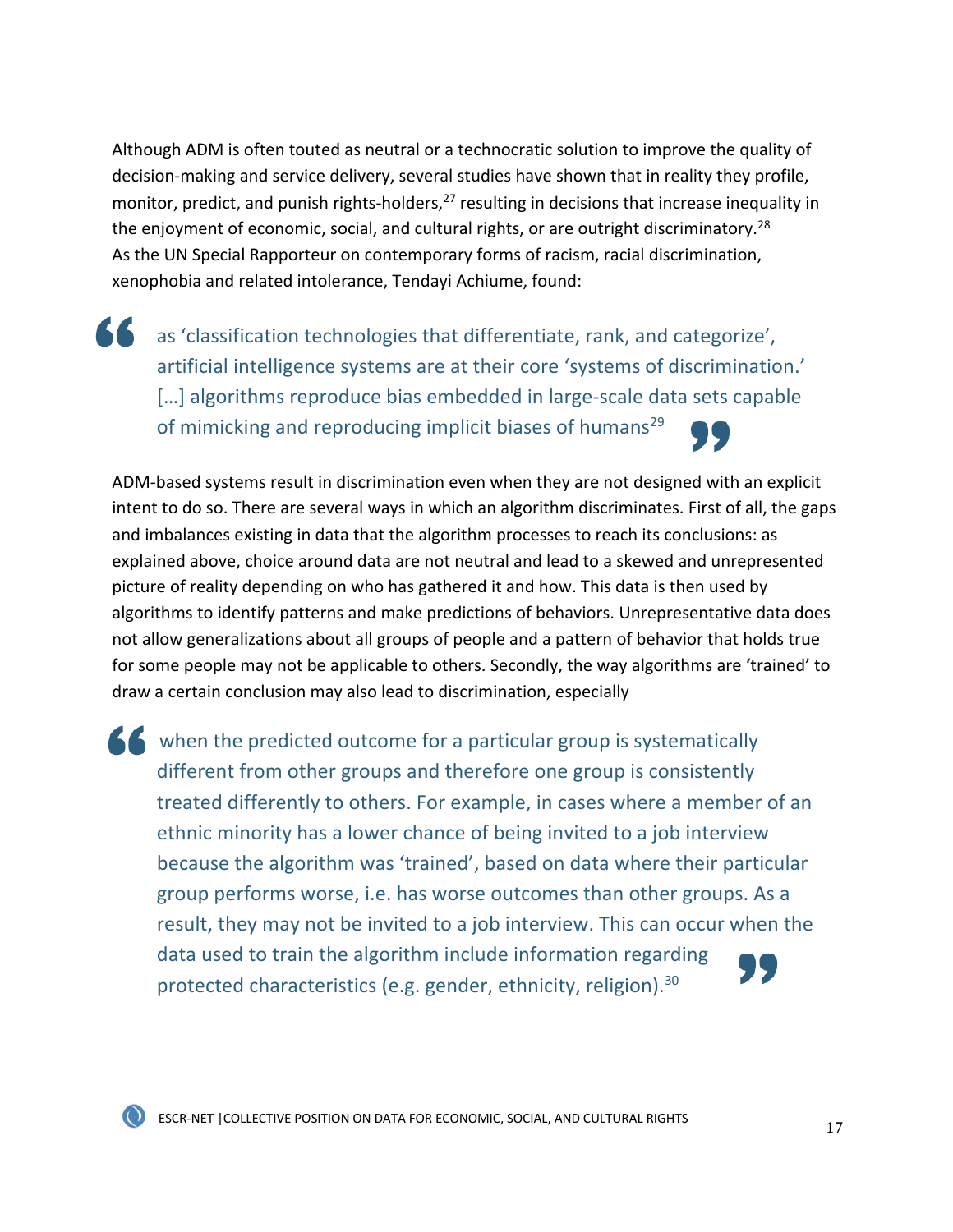This is particularly problematic as often misplaced categories are used as 'proxies' for race, ethnicity, gender, and other statuses, deeply reinforcing existing inequalities:

so-called 'proxy information' is sometimes included in the data. This may include the height of a person, which correlates with gender, or a postcode, which can indirectly indicate ethnic origin in cases of segregated areas in cities, or more directly, a person's country of birth. Unequal outcomes and differential treatment, especially relating to proxy information, need to be assessed to see if they amount to discrimination<sup>31</sup>

As the UNSR explains, these biases are strongly linked with the role exerted by North-based technology companies that design and sell algorithm-based systems across the world, and often in ways that raise serious privacy concerns (see section on privacy below):

AI systems are developed almost exclusively in a handful of technology companies and a small set of elite university laboratories, spaces that in the West tend to be extremely white, affluent, technically oriented, and male. These are also spaces that have a history of problems of discrimination, exclusion, and sexual harassment[…] There are also concerns about the unregulated, and in some cases exploitative, terms on which data are extracted from individuals and nations in the global South, by profit-seeking corporate actors in the global North who cannot be held accountable<sup>32</sup>

Effective private sector regulation is therefore crucial to ensure ADMs do not reinforce inequalities, particularly in light of the broader context of data commercialization and growing use of digital technologies in the delivery of public services.

These factors are compounded by the lack of transparency and accountability around the use of ADM. It is extremely difficult to scrutinize the algorithms and data on which a system is operating, both due to technical complexity as well as commercial protection laws, which creates a 'black box' effect<sup>33</sup> where no one is able to understand exactly how it is functioning.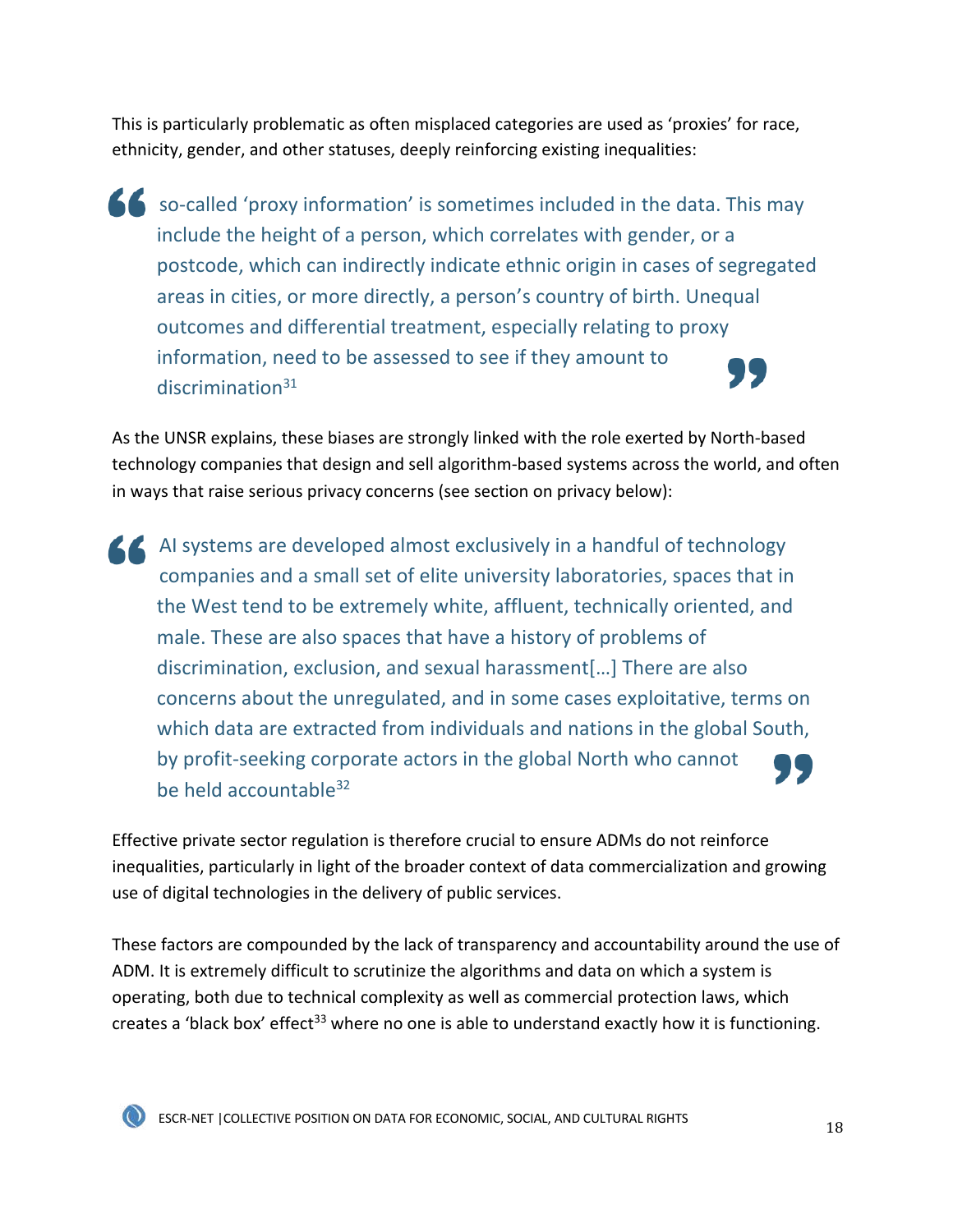This inherent opacity and lack of transparency frustrates any efforts to make the system more accountable and ultimately fairer.

This is not to say that artificial intelligence and data-driven automated systems cannot be used to advance the equal enjoyment of economic, social, cultural rights. However, their role to inform public decision making around access to services should be closely scrutinized, especially when used to cut costs within the context of a reduction of public investments and increased privatization of services.

## THE DISCRIMINATORY EFFECT OF ALGORITHMIC DECISION-MAKING IN AUSTRIA

In 2020, the Austrian employment agency, AMS, started using an algorithm to determine which jobseekers would receive AMS resources by sorting jobseekers into one of three categories. The first category would consist of those who are likely to find a job and would be offered minimal support; the second category, those who have a middling chance of getting a job—these people would receive most support and resources; and the final category, those unlikely to find work these people would be offered access to different services rather than the expensive resources offered by the AMS.

However, when parts of the algorithm were made public, it became clear that the algorithm predicted who would be likely to find work based on factors such as gender, disability, citizenship, motherhood, and age, likely because the source data showed that being a woman, disabled, a foreigner, a mother, and/or old are associated with lower chances in the labor market. The algorithm then negatively weighted anyone with these characteristics, for example, a woman was negatively marked over a man with comparable experience and qualifications—a clear case of discrimination.

Paola Lopez, in a paper that examines the algorithm from a mathematical perspective, <sup>34</sup> notes that using past data that reflects inequalities and discrimination in society is problematic especially when the data is not interrogated or the algorithm is blind to these facts. When decisions are made, in this case, about the distribution of resources to unemployed people, algorithms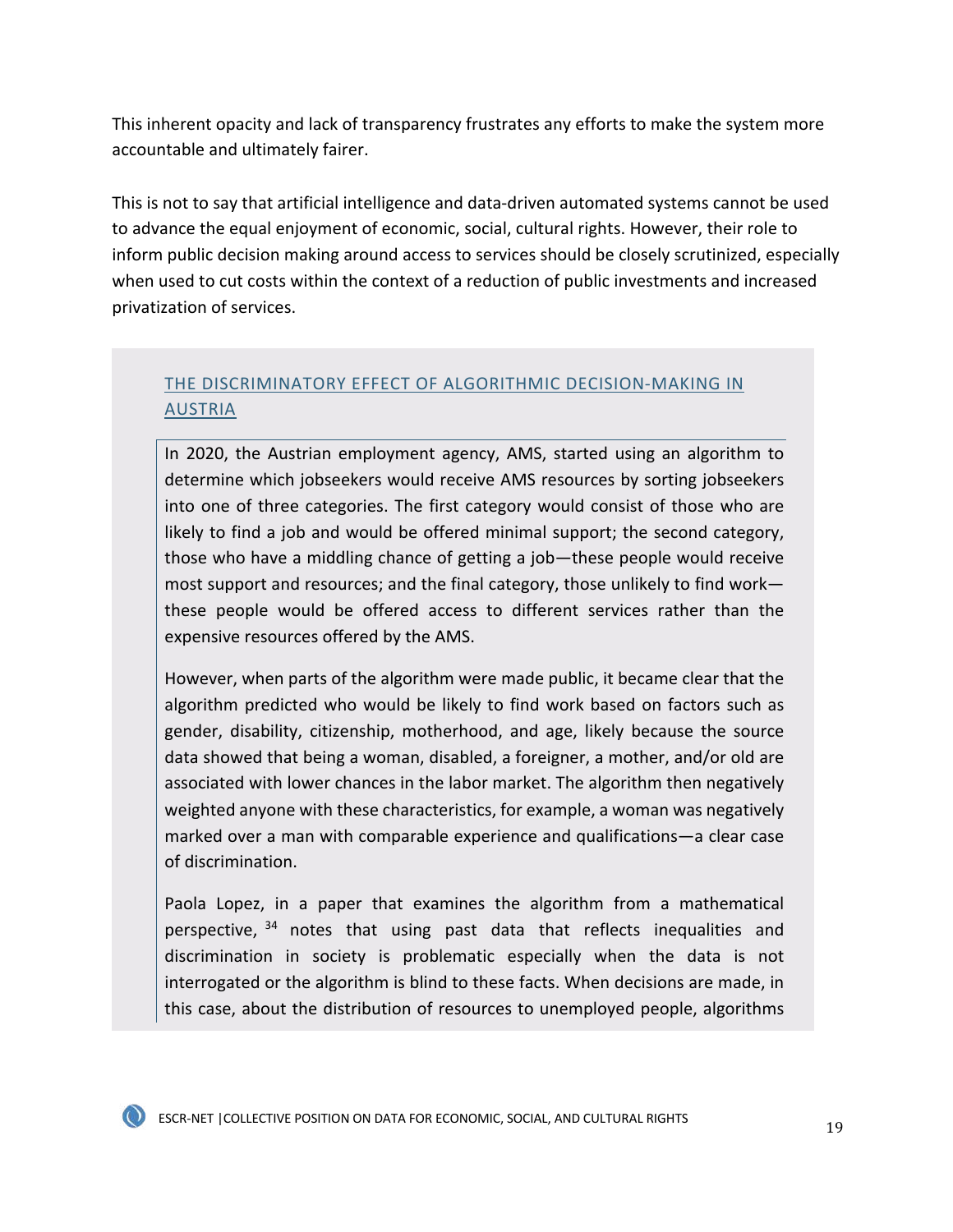can not only reinforce existing inequalities but actually discriminate against people who are protected under human rights law.

In August 2020, the Austrian data protection authority declared the algorithm illegal and ordered its suspension.<sup>35</sup>

# LEGAL BASIS FOR THE PRINCIPLE OF EQUALITY AND NON-DISCRIMINATION

The rights to non-discrimination and equality are guaranteed by the International Bill of Rights, which consists of the Universal Declaration of Human Rights (UDHR), $36$  the International Covenant on Economic, Social, and Cultural Rights (ICESCR),<sup>37</sup> and the International Covenant on Civil and Political Rights (ICCPR).38

ICESCR's non-discrimination clause is the most relevant because it guarantees nondiscrimination in relation to all economic, social, and cultural rights. It does not, however, provide a definition of what constitutes discrimination. However, the Committee on Economic, Social and Cultural Rights (CESCR) has defined discrimination (based on the definition found in the International Convention on the Elimination of All Forms of Racial Discrimination)<sup>39</sup> as: any distinction, exclusion, restriction, or preference or other differential treatment that is directly or indirectly based on the prohibited grounds of discrimination and which has the intention or effect of nullifying or impairing the recognition, enjoyment or exercise, on an equal footing, of Covenant rights. Discrimination also includes incitement to discriminate and harassment. 40

CESCR notes that states have immediate obligations to guarantee the right to nondiscrimination and this applies across all rights provided for the ICESCR. In addition, ICESCR also mentions the rights to non-discrimination and equality in relation to specific economic, social, and cultural rights. For example, article 7 includes the 'right to equal remuneration for work of equal value' and 'equal opportunity for everyone to be promoted' in employment.<sup>41</sup>

There are human rights treaties that apply to specific groups of people. These deal with the specific forms of discrimination that marginalized groups often face, with highly specific normative content. Some focus exclusively on eliminating discrimination against specific

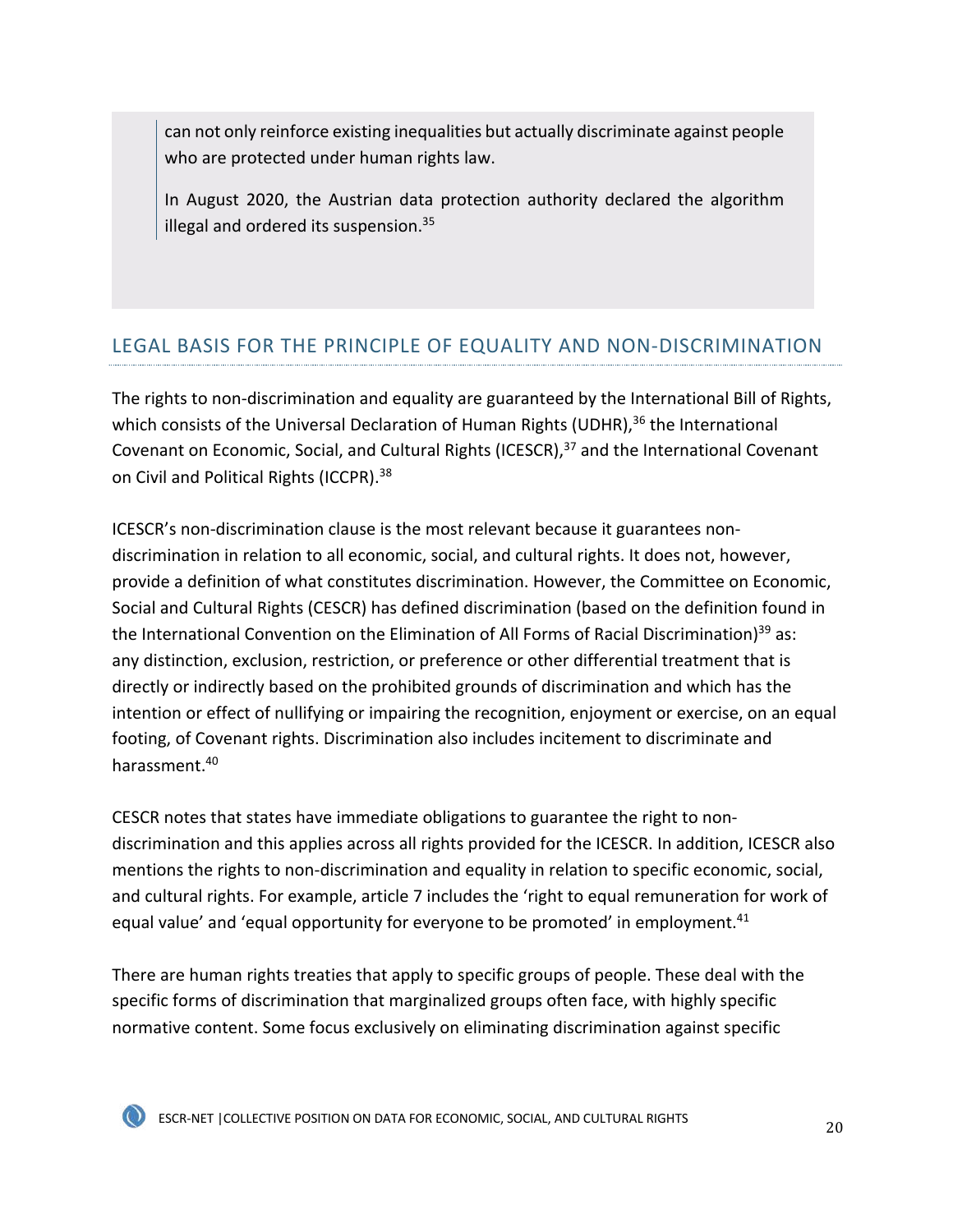groups, $42$  while others deal with the human rights of specific groups—including how nondiscrimination and equality applies to each group—through a wider normative scope.<sup>43</sup> A common feature of these treaties is that they provide for non-discrimination and equality clauses that apply across all substantive provisions of a treaty<sup>44</sup> and the substantive provisions are adapted to the specific challenges the subject group faces. Regional human rights treaties also guarantee the rights to non-discrimination and equality.45

The right to non-discrimination is a right in itself and also subsumed in the right to equality.<sup>46</sup> The right to equality is most notably guaranteed under Article 26 of the ICCPR. According to the HRC: Article 26 not only entitles all persons to equality before the law as well as equal protection of the law but also prohibits any discrimination under the law and guarantees to all persons equal and effective protection against discrimination on any ground.<sup>47</sup> An important feature of Article 26 is that it provides for an autonomous right and does not relate only to the rights found in the ICCPR, rather it 'prohibits discrimination in law or in fact in any field regulated and protected by public authorities.<sup>148</sup> This includes rights found in other human rights treaties, including ICESCR.

Both CESCR and HRC<sup>49</sup> have made clear that states have obligations to take positive measures to achieve equality. CESCR states: States parties may be, and in some cases are, under an obligation to adopt special measures to attenuate or suppress conditions that perpetuate discrimination. Such measures are legitimate to the extent that they represent reasonable, objective and proportional means to redress de facto discrimination and are discontinued when substantive equality has been sustainably achieved. Such positive measures may exceptionally, however, need to be of a permanent nature, such as interpretation services for linguistic minorities and reasonable accommodation of persons with sensory impairments in accessing health-care facilities.50

The Committee on the Elimination of Discrimination against Women expresses a similar position on temporary measures in relation to states' obligations around intersectionality:

States parties must legally recognize [...] intersecting forms of discrimination and their compounded negative impact on the women concerned and prohibit them. They also need to adopt and pursue policies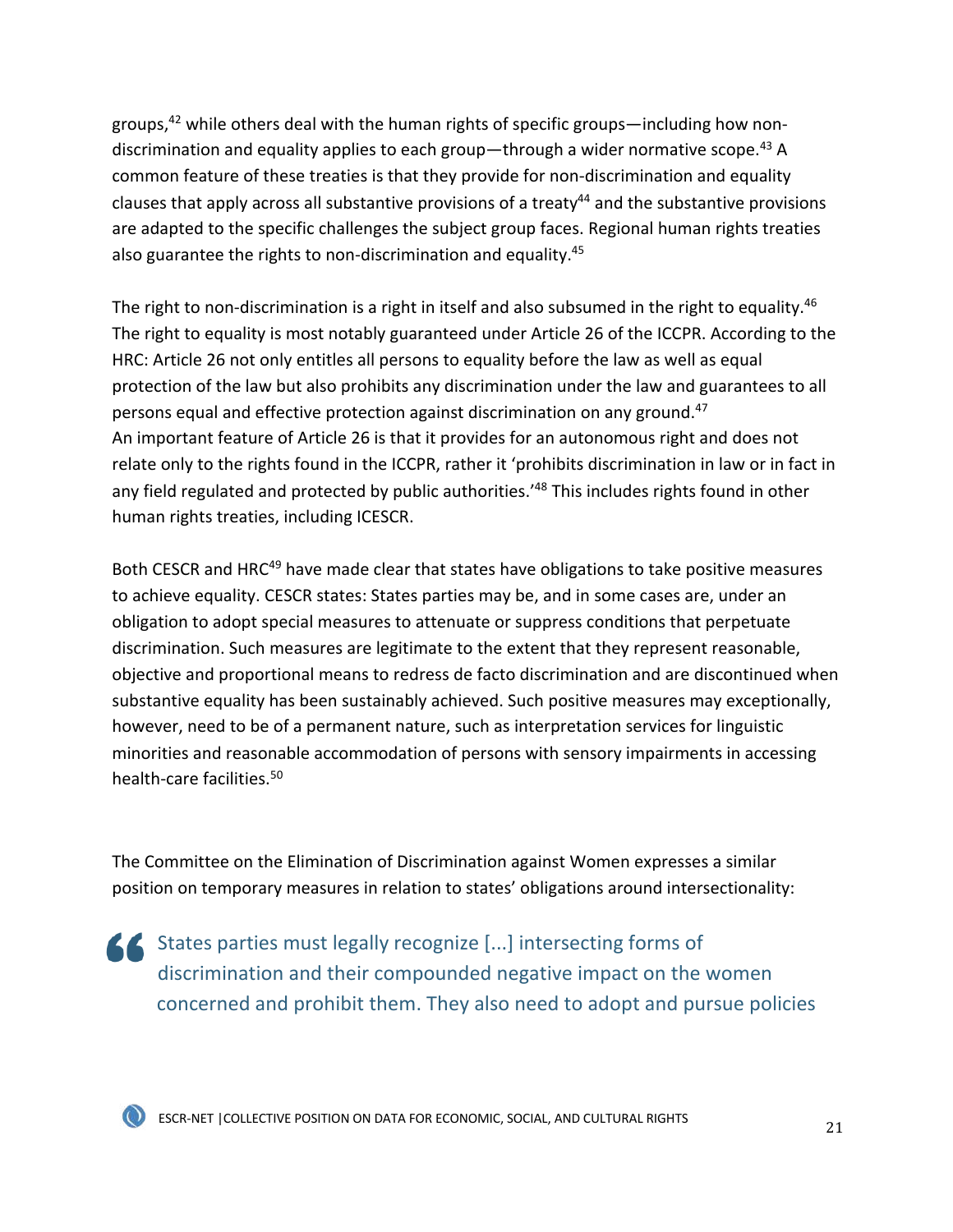# and programmes designed to eliminate such occurrences, including, where appropriate, temporary special measures.<sup>51</sup>



In its general recommendation on temporary special measures, the Committee states that temporary special measures are required to achieve equality, which it conceptualizes as substantive equality, that is, as 'women's de facto equality with men,<sup>'52</sup> where, 'Equality of results is the logical corollary of de facto or substantive equality.<sup>'53</sup>

Substantive equality can be distinguished from **formal equality**, which relates to everyone being treated equally in law, that is, the elimination of formal discrimination and the equal and effective protection before and of the law.<sup>54</sup>

For further information on the rights to equality and non-discrimination in international law, see the *Declaration of Principles on Equality.55* The rest of this chapter will address specific datarelated obligations states should meet to fulfill the rights to non-discrimination and equality.

## III. FULFILLING THE RIGHTS TO NON-DISCRIMINATION AND EQUALITY: THE NEED FOR REPRESENTATIVE DATA

A key way to fulfill the rights to non-discrimination and equality is to ensure that data used to develop policies and make decisions is representative. **Representative data** requires that everyone, regardless of their identity and/or characteristics, is accurately captured in data. Representativeness is a statistical concept that refers to how accurately any given sample matches reality. From a human rights perspective, for data to be representative it must capture information on all groups that are expressly protected under international human rights law as well as all contextually relevant groups. For example, socioeconomic status or income in countries where economic inequality is present or sexual orientation in countries where lesbian, gay, and bisexual people are systematically discriminated against.

For data to be representative from a human rights perspective it must also adequately capture the content of economic, social, and cultural rights as well as issues relevant to economic, social, and cultural rights. See high quality data for further information.

Representative data is a prerequisite for identifying which groups face inequalities in their enjoyment of economic and social rights, which is itself the basis for determining whether

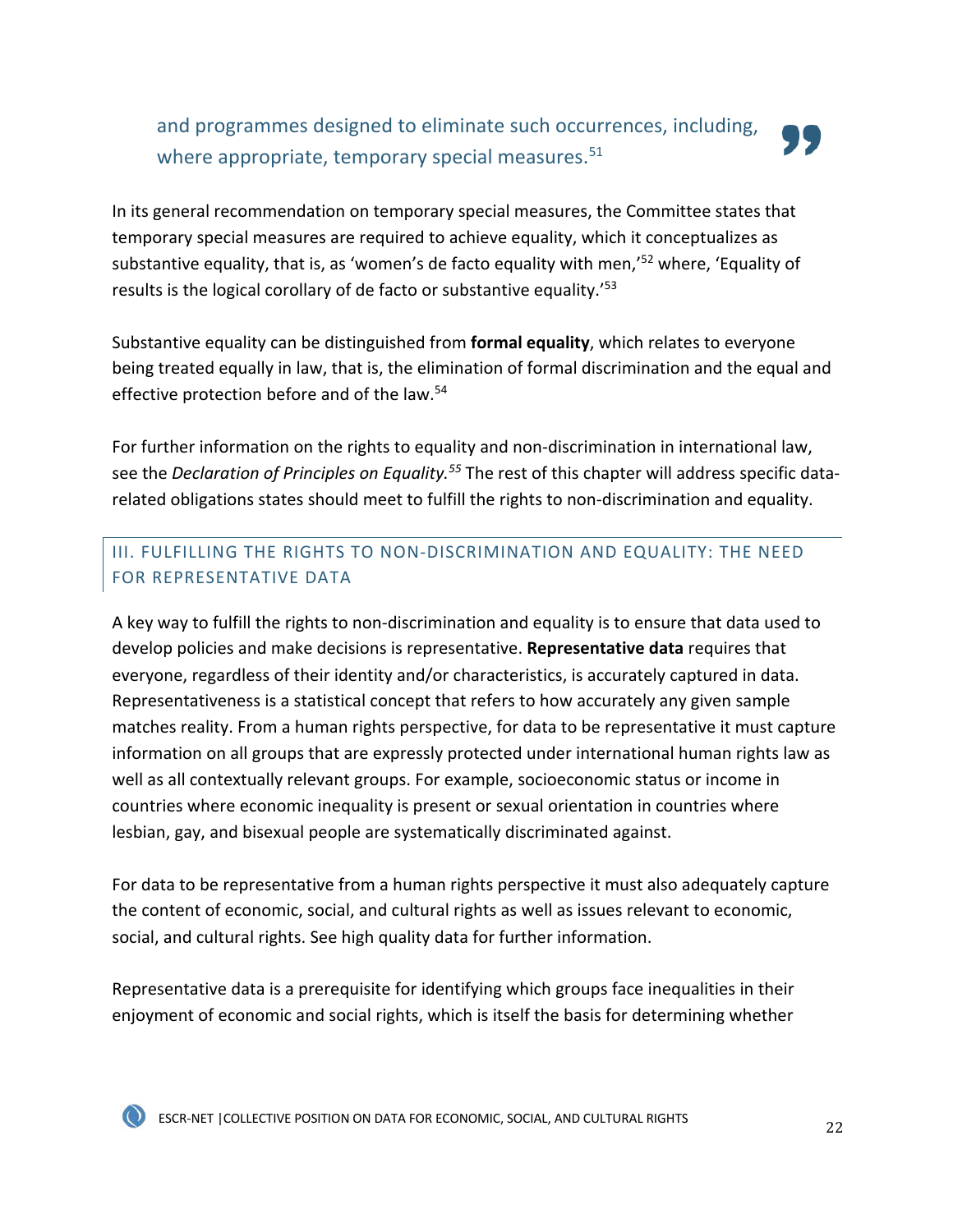human rights violations have occurred. Yet, worryingly, most, if not all, states do not collect sufficiently representative data.

States can ensure that data is sufficiently representative through two primary means:

1. ensuring that data is **disaggregated**

2. allowing rights-holders to be represented in data in accordance with how they **selfidentify**.

## 1. DISAGGREGATION

In order for data to be representative of all relevant groups, states should make sure it is disaggregated as far as possible.

**Disaggregated data** refers to data that has been broken down by subcategories, such as: characteristic (gender, type of disability, age), identity (racial, ethnic, or linguistic minorities) or location (region, rurality) or other important status (income, wealth).

Aggregated data, or data that is not broken down by category, obscures important differences between groups. For example, in Pakistan the rate of children out of school at the primary level is 36%. But when broken down by gender, 40% of girls are out of school compared to 33% of boys. The national average conceals the fact that girls are more likely to be out of school.<sup>56</sup>

It is important to note that not all data can be disaggregated. Generally, quantitative data (that which can be counted) on human rights outcomes and inputs can be disaggregated. Qualitative data, however, cannot. However, qualitative data is essential for ensuring the representativeness of data because it can illuminate perceptions, feelings, perspectives, context, and other non-numerical information, which are necessary to make sense of quantitative data.

In collecting disaggregated data, the harm that has been and continues to be done to marginalized communities must be acknowledged and mitigated. The British Columbia's Office of the Human Rights Commissioner (BCOHRC) notes that: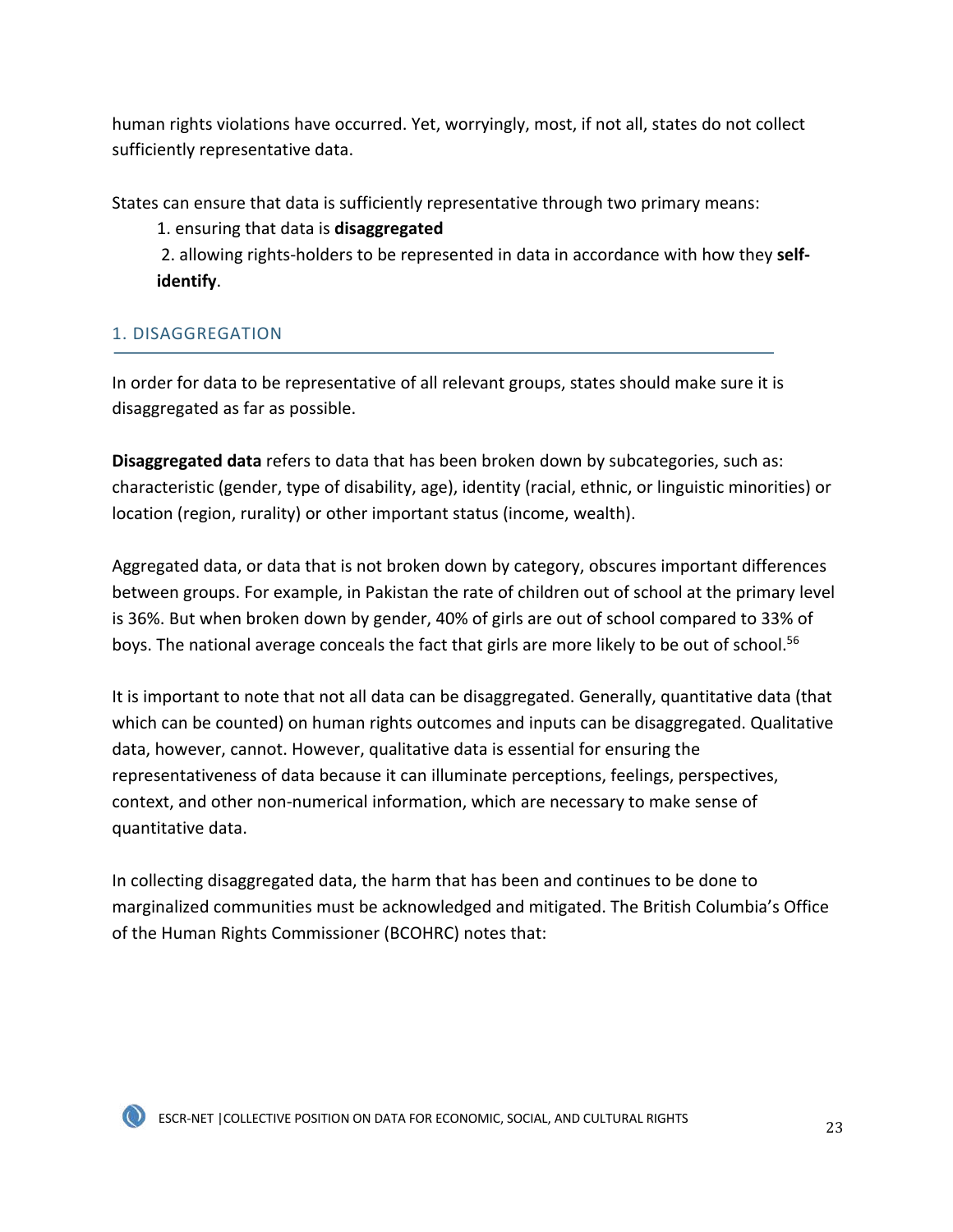K we must face the fact that this data has been used in support of colonization and systemic racism and oppression. Both historically and today, structurally oppressed communities have had to deal with the consequences of research used as a tool for control and surveillance, leading to further stigma and marginalization.<sup>57</sup>

BCOHRC cites the example of how disaggregated demographic data was collected by the Department of Indian and Northern Affairs Canada 'on Indigenous households to support the establishment and operation of residential schools.'<sup>58 59</sup>

#### PURPOSES OF DISAGGREGATED DATA

Disaggregated data is essential to properly address human rights issues, because it can:

- **reveal inequalities in the enjoyment of economic, social and cultural rights**. Disaggregated data provides vital information on who is and who isn't enjoying their economic and social rights. For example, in a 2016 case in Argentina, $60$  a court ordered that the ministry of education must collect education outcome data (e.g., drop-rates and attendance rates) disaggregated by disability. Failure to do so hinders the fulfilment of the rights to education and equality of people with disabilities.
- **allow for comparisons between the policy inputs and resources allocated to the economic and social rights of marginalized groups**.
- **reveal the scope and extent of inequalities in enjoyment and policy and budgetary inputs.** Not only can disaggregated data tell you who is disadvantaged but also the extent of the inequality between groups. Take, for example, data for the right to health indicator 'infant mortality rate' (the death of a baby before their first birthday) in the United States in 2015. While the national average (or the aggregated average) is 5.9 deaths per 1,000 births, this figure hides the fact that the infant mortality rate is significantly different if disaggregated by the ethnicity of the mother. Although the rate is 4.9 deaths among non-Hispanic white women, it is nearly double the national average for African-American mothers, at 11.25 deaths per 1,000 births. <sup>61</sup> Gaps in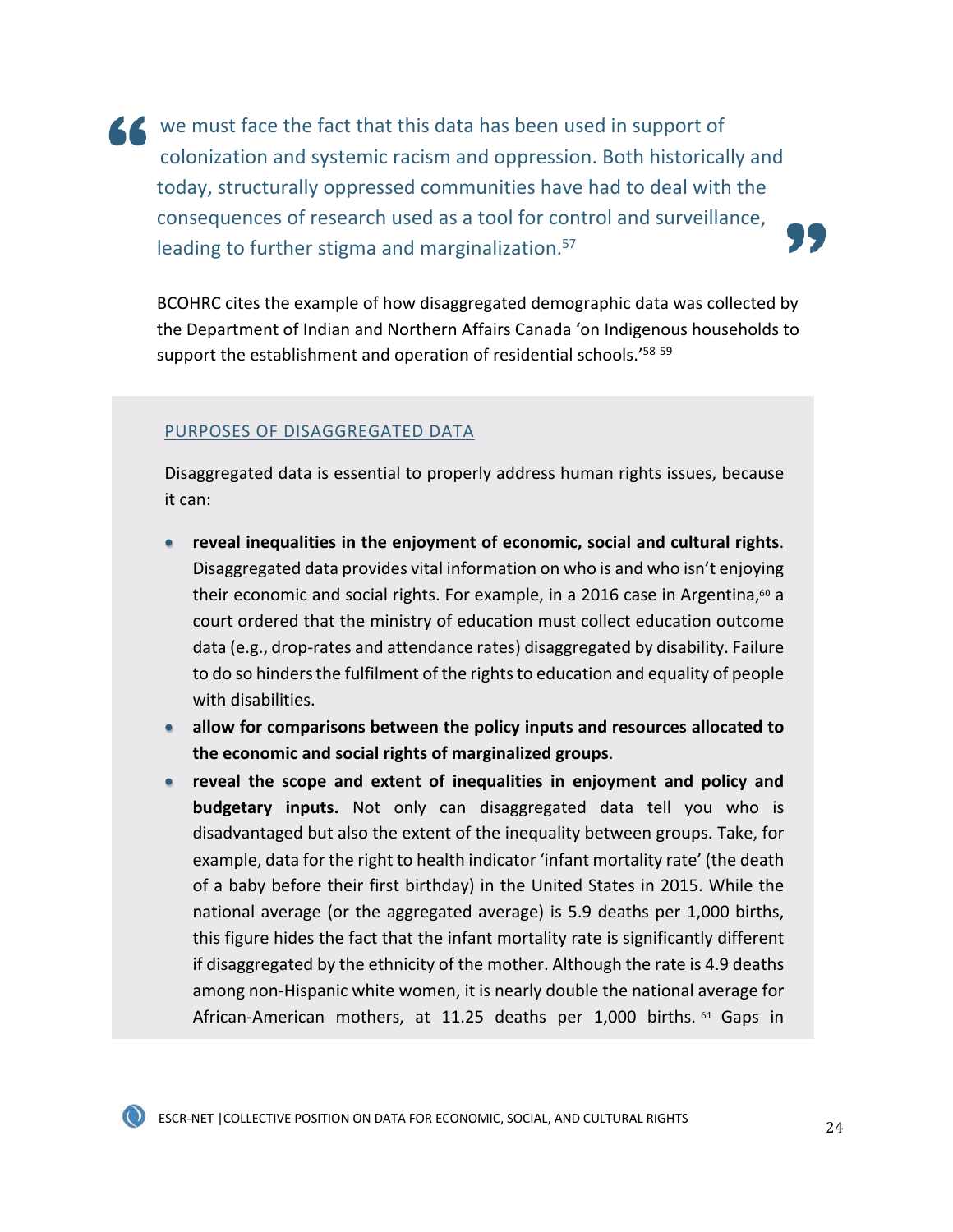enjoyment this large can be indicative of structural inequalities that warrant further investigation. It is important to note, however, that the scale of the inequality does not have to be large to be problematic from a human rights perspective.

- **be used to identify patterns of inequalities**, that is, which groups are systematically disadvantaged across various economic and social rights, rather than in one domain. This is important because inequalities in one area, such as in education or health, are often accompanied by inequalities in another. This is because marginalization is often a result of structural issues, so the barriers that linguistic minorities, for example, face in accessing education are the same when they access healthcare services.
- **be used to identify multiple and intersectional inequalities**. Those who are most disadvantaged usually have multiple identities. For example, in Nigeria the out-of-school children's rate at the primary level is 35%. Broken down by gender, 33% of girls are out of school compared to 37% of boys. However, when this data is further broken down by location, 47% girls in rural areas are out of school compared to 15% of girls living in urban areas and 41% of boys living in rural areas and 14% for boys living in urban areas. When wealth is considered, 75% of girls living in rural areas from the poorest families are out of school compared to 6% of boys living in urban areas from the richest families. 35% may be the national average out-of-school rate, but this data actually conceals important information about who is most likely to be excluded from education.<sup>62</sup>
- **provide the basis for an analysis of possible discrimination**. Without disaggregated data, it is difficult to prove that groups are actually discriminated against. This is particularly the case in instances of substantive and indirect discrimination, which are less obvious because they occur as a result of systemic inequalities, and where data is absolutely vital to show which groups are subject to possible discrimination and how and to what extent. However, inequalities do not always constitute discrimination. Further analysis must be performed to show that a state's action or inaction contributed or caused the inequality.<sup>63</sup>
- **reveal the impact of policies and other interventions on specific groups compared to others.**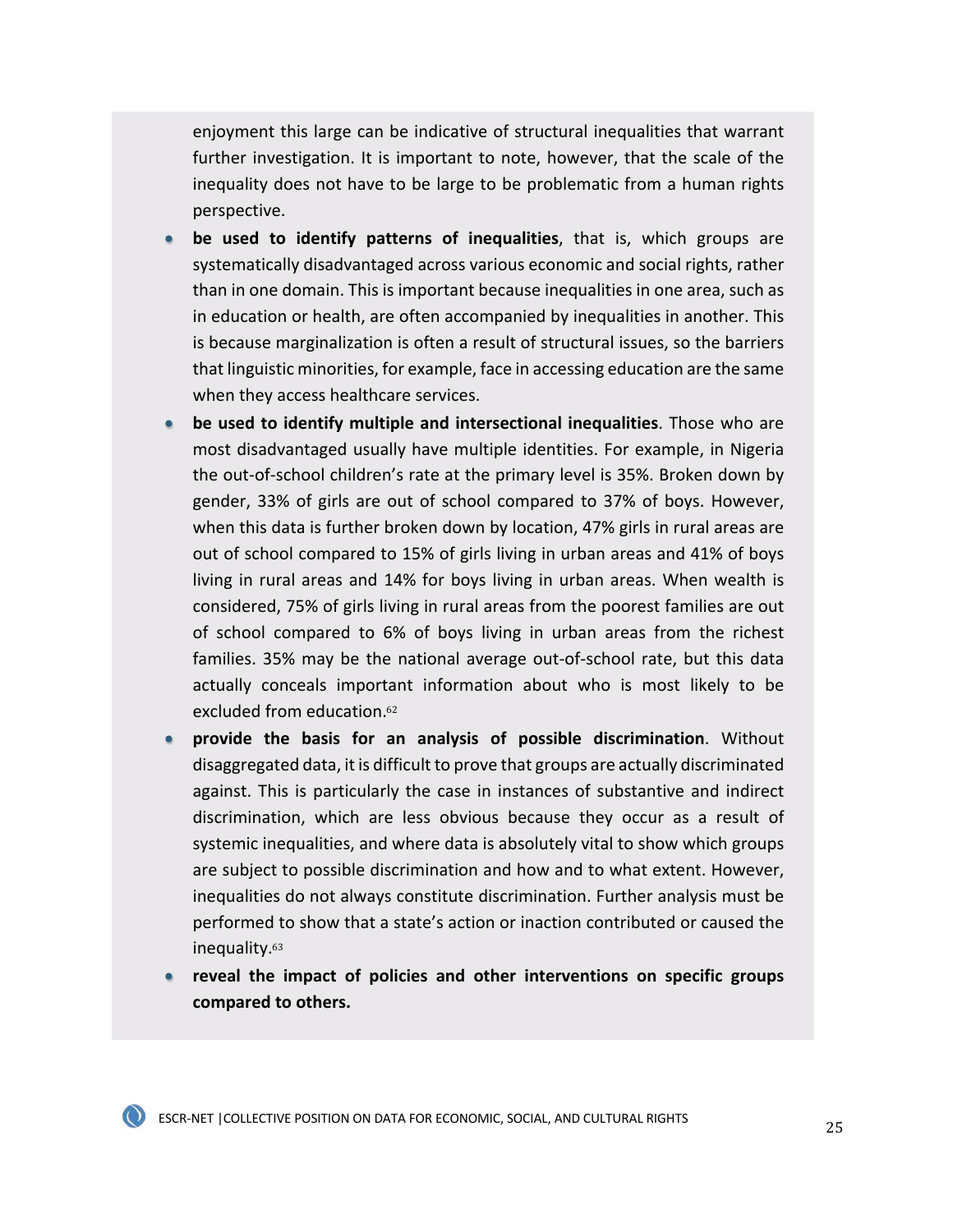# LEGAL BASIS OF DATA DISAGGREGATION

As part of their legal obligations to eliminate discrimination and ensure equality, states have an obligation to monitor non-discrimination and to collect disaggregated data. CESCR states in its general comment on non-discrimination:

States parties are obliged to monitor effectively the implementation of measures to comply with article 2, paragraph 2, of the Covenant. Monitoring should assess both the steps taken and the results achieved in the elimination of discrimination. National strategies, policies and plans should use appropriate indicators and benchmarks, disaggregated on the basis of the prohibited grounds of discrimination.<sup>64</sup>

In various general comments, CESCR consistently asserts that states must collect disaggregated data in relation to economic, social, and cultural rights.<sup>65</sup> For example, in its general comment on the right to just and favorable conditions of work, CESCR states:

Workers in the informal economy: Though these workers account for a significant percentage of the world's workforce, they are often excluded from national statistics and legal protection, support and safeguards, exacerbating vulnerability. While the overall objective should be to formalize work, laws and policies should explicitly extend to workers in the informal economy and States parties should take steps to gather relevant disaggregated data so as to include this category of workers in the progressive realization of the right. For that purpose the informal economy should be included in the mandate of a respective monitoring and enforcement mechanism $66$ 

In its general comment on education, CESR states: States parties must closely monitor education – including all relevant policies, institutions, programmes, spending patterns and other practices – so as to identify and take measures to redress any de facto discrimination. Educational data should be disaggregated by the prohibited grounds of discrimination.<sup>67</sup>

Numerous human rights bodies have also specified that in order for states to fully comply with their legal obligations, they must collect disaggregated data.<sup>68</sup> For example, the Committee on the Elimination of Discrimination against Women in its general recommendation on statistical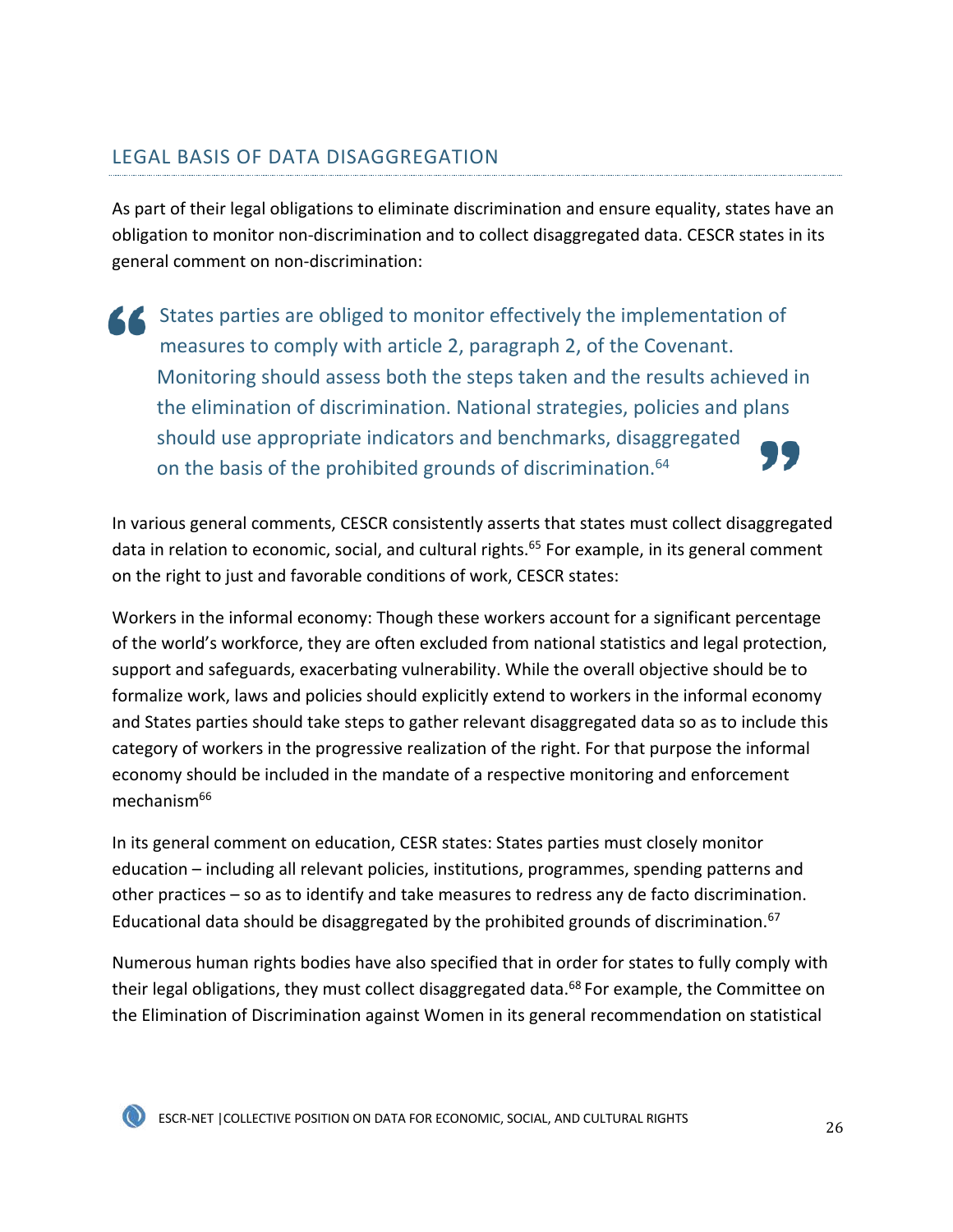data states that: 'statistical information is absolutely necessary in order to understand the real situation of women,<sup>169</sup> and recommends that states:

Should make every effort to ensure that their national statistical services responsible for planning national censuses and other social and economic surveys formulate their questionnaires in such a way that data can be disaggregated according to gender, with regard to both absolute numbers and percentages, so that interested users can easily obtain information on the situation of women in the particular sector in which they are interested.70

Disaggregation is explicitly mentioned in one international human rights treaty, the Convention on the Rights of Persons with Disabilities (CRPD), which states:

The information collected in accordance with this article shall be disaggregated, as appropriate, and used to help assess the implementation of States Parties' obligations under the present Convention and to identify and address the barriers faced by persons with disabilities in exercising their rights.<sup>71</sup>

## 2. SELF-IDENTIFICATION72

From a human rights perspective, it is important that people are able to define their identities for themselves. This means that they are represented in data according to the identities they choose. For example, whether someone identifies as Indigenous or as part of an ethnic, linguistic, or religious minority group is a fundamental criterion for membership of that group. Similarly, gender and sexual orientation is for the person to define themselves. Selfidentification prevents states from arbitrarily or purposefully imposing an identity or characterization on individuals or groups, which could result in harm.

A key element of self-identification is that individuals should have complete control over whether they disclose their identity, as well as which identities they choose to disclose. In situations where rights-holders are unwilling to self-identify, for instance, out of fear of being exposed or harmed, they must be given the freedom to opt out of disclosure. States should also respect the decisions of individuals and communities, allowing them to be counted under categories that the individuals and communities feel are relevant and appropriate. When there are multiple identities, people should be able to choose how they want to be represented.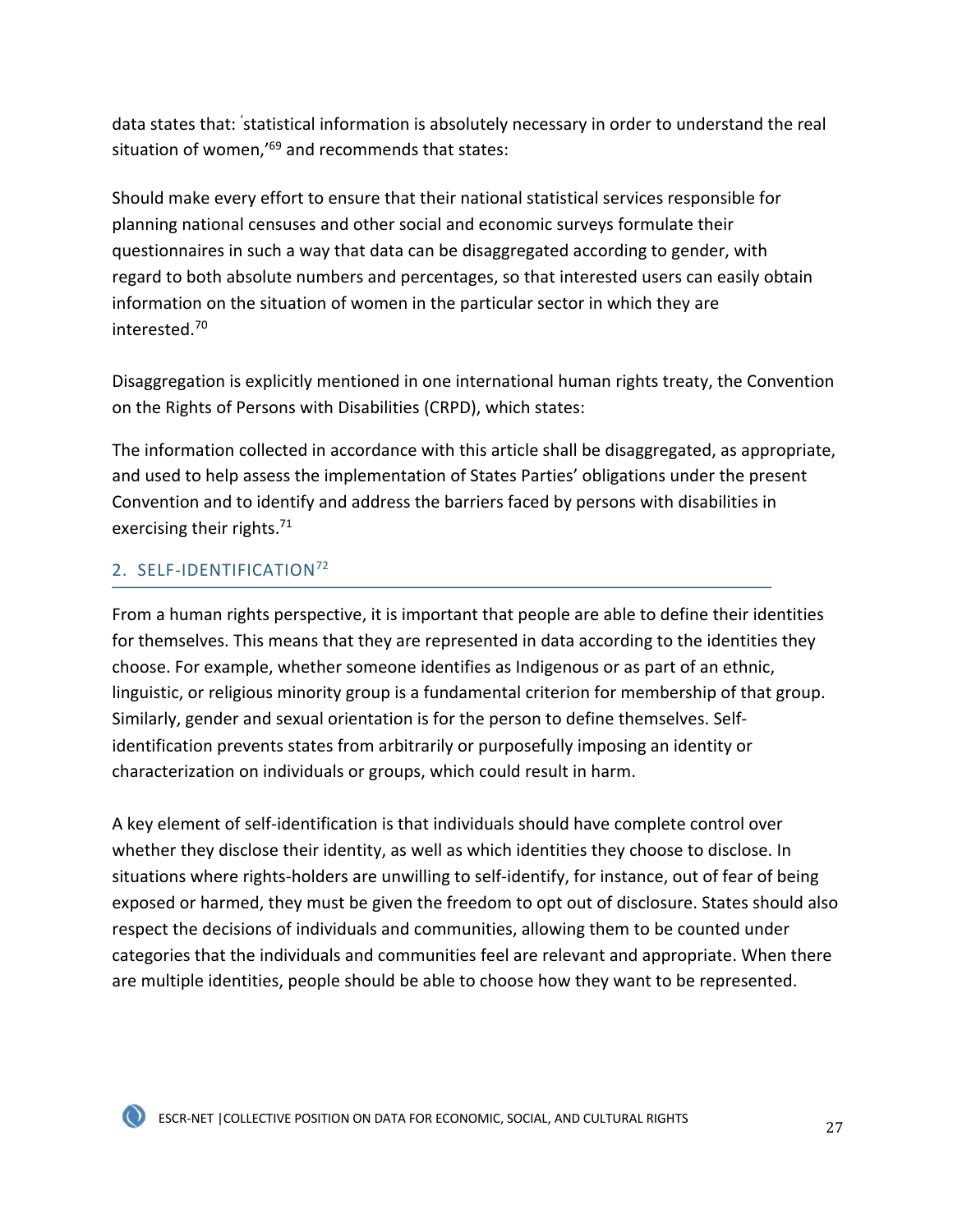# LEGAL BASIS OF SELF-IDENTIFICATION

CESCR's general comment on non-discrimination clearly states that self-identification is the guiding principle in determining membership of a group: 'In determining whether a person is distinguished by one or more of the prohibited grounds, identification shall, if no justification exists to the contrary, be based upon self-identification by the individual concerned.<sup> $73$ </sup> In addition, instruments concerning the rights of Indigenous peoples highlight the importance of self-identification.

Article (1) (2) of the International Labour Organization's Indigenous and Tribal Peoples Convention (1989, No. 169) states: 'Self-identification as indigenous or tribal shall be regarded as a fundamental criterion for determining the groups to which the provisions of this Convention apply.'74

Similarly, the UN Declaration on the Rights of Indigenous Peoples, which is non-legally binding but highly persuasive, states in Article 33 (1): *'*Indigenous peoples have the right to determine their own identity or membership in accordance with their customs and traditions.'75

# **GENERAL RECOMMENDATIONS FOR IMPLEMENTING THE RIGHTS TO NON-DISCRIMINATION AND EQUALITY:**

- 1. States must ensure that official data captures the realities and experiences of all groups, placing particular attention towards the inclusion of marginalized groups protected under international, regional, and domestic laws or any other group who experiences unequal enjoyment of their rights.
- 2. Methodologies and other technical aspects of data and monitoring processes must acknowledge existing biases and should aim to overcome them instead of reinforcing them. This includes the development of new tools and indicators that allow the demonstration of significant differences among groups.
- 3. States should conduct human rights impact assessments of any data-based automated system used in relation to ESCR, whether public or private. The audit should analyze any impacts on different groups, including whether biases in source or training data can be addressed, whether human biases replicate existing inequalities, and how to ensure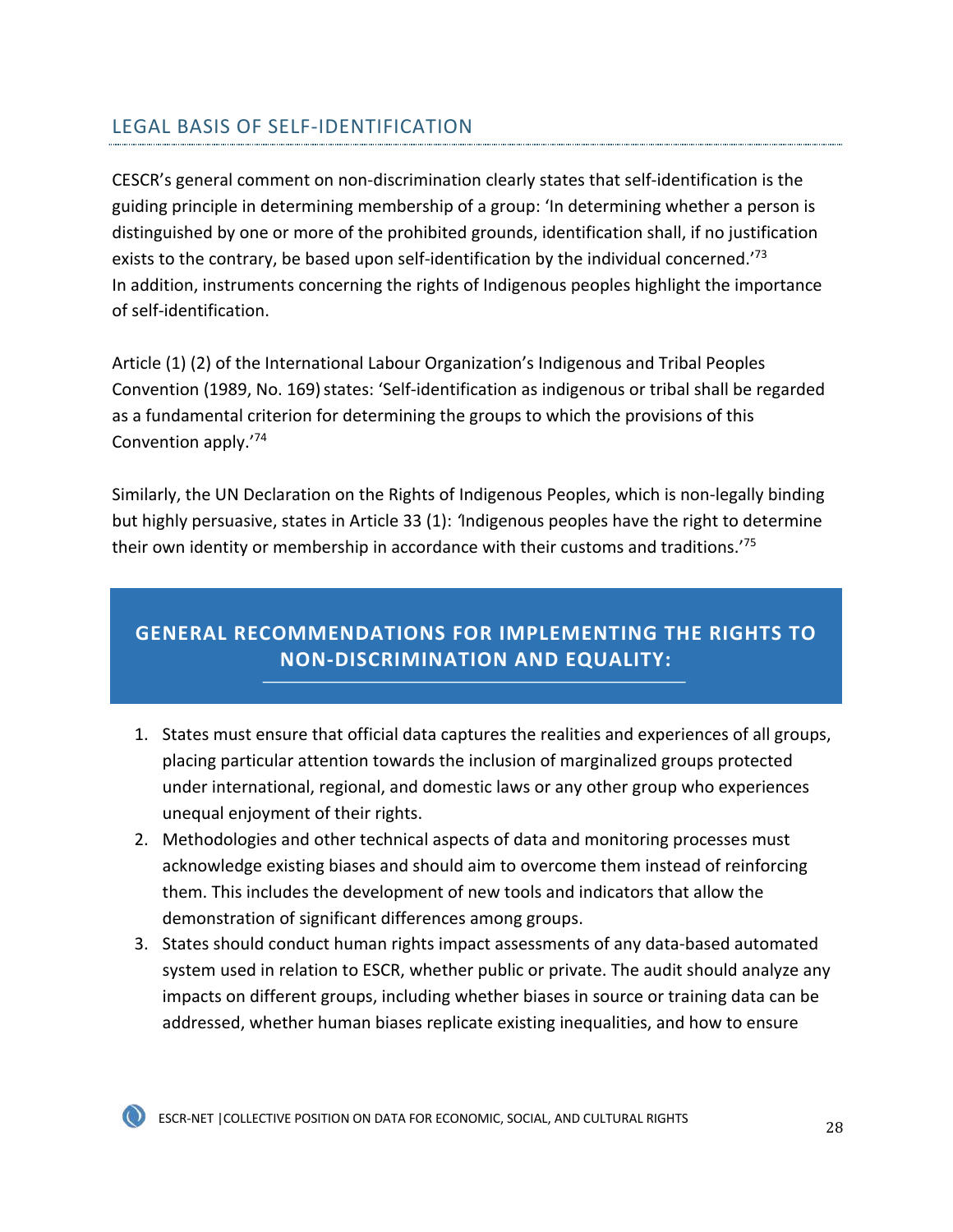transparency and accountability. Where an in-depth audit cannot be done, or where it is not possible to fully mitigate the impact of the system, states should refrain from using such systems.

## **RECOMMENDATIONS SPECIFIC TO REPRESENTATIVE DATA:**

- 1. States must identify all groups who may experience possible discrimination and ensure they are represented in data.
- 2. States must ensure that data and monitoring processes involve rights-holders with diverse and intersecting identities at all stages of the data life cycle. This will result in data that reflects things that actually matter to these groups and individuals, while guaranteeing that the data is produced and used in ways that are sensitive and respectful to different identities. This is particularly important in the design stage of the data gathering process, to identify categories and indicators that allow for the capture of the most relevant information. See Participation for further information.
- 3. Data should be produced and published with the highest possible level of disaggregation, including all protected characteristics at the international, regional, and national levels, as well any other category relevant for inequality or discrimination purposes.
- 4. Disaggregated data must be consistently collected for all individuals included within a dataset so that the entire dataset can be disaggregated.
- 5. Even for projects or investigations where inequality and discrimination are not the primary focus, disaggregated data should be collected and analyzed: It is good practice, and equality and discrimination are often underlying factors in many situations, even when unexpected.
- 6. It is important that levels of disaggregation are carefully considered and relevant groups are consulted prior to data collection. See Participation for further information. This is because pre-selected categories may have the effect of excluding certain groups or may exacerbate stigmatization. For example, collecting data on the grounds of gender, where gender is understood as binary, may in some instances contribute to the marginalization of people who identify as non-binary, genderqueer, or transgender.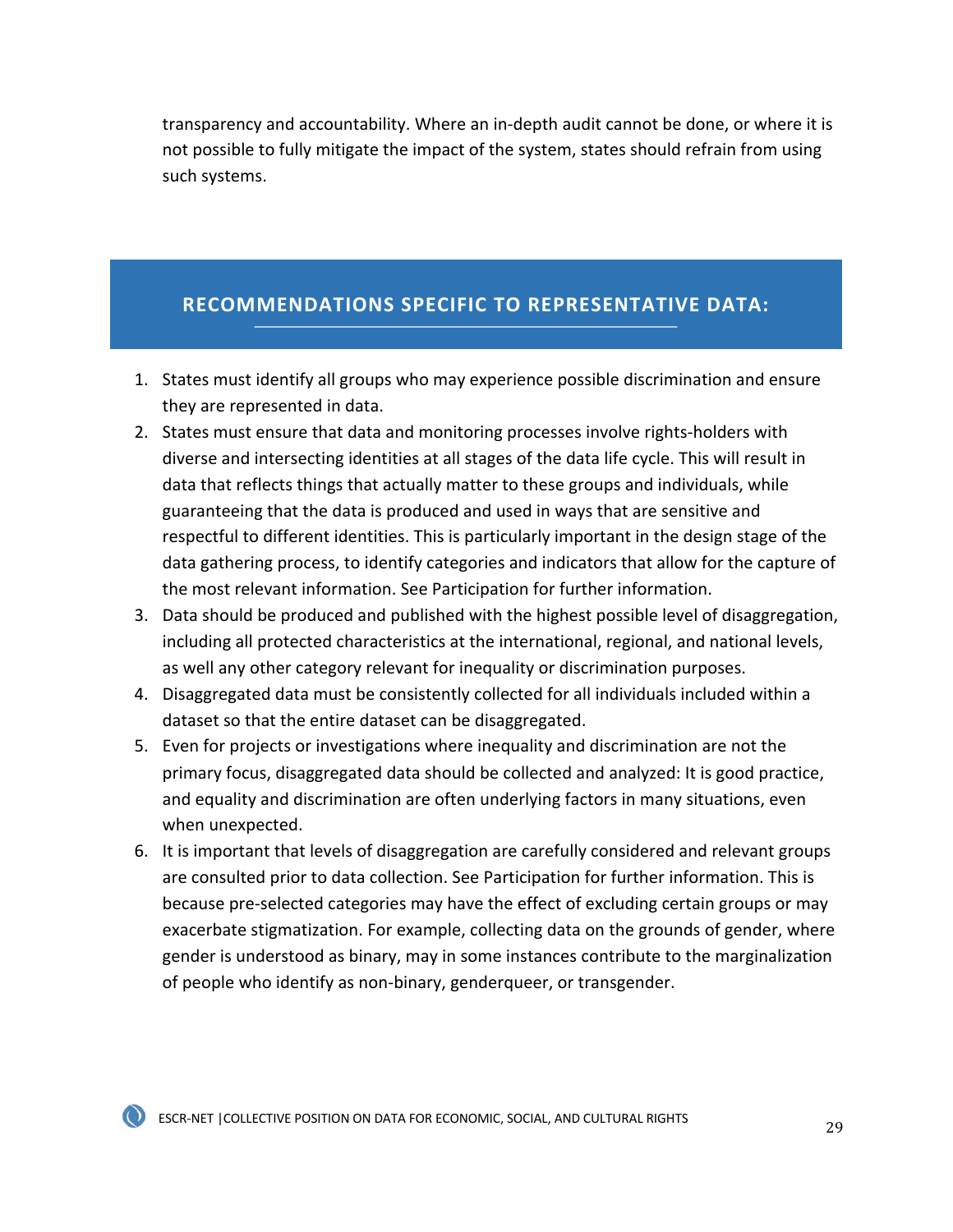<span id="page-30-0"></span>7. Groups must be self-defining, with relevant groups identified before data collection using a participatory approach, whilst also allowing for free responses that have not been anticipated.

# **HIGH QUALITY DATA**

Human rights data must be of **high quality**, that is, it must have certain features that make it useful and actionable. Without high quality data, states and other duty-bearers cannot accurately understand the human rights situation, craft and evaluate appropriate policies, and more generally comply with their obligations to monitor the realization of human rights. States can increase the quality of their human rights data by **diversifying the types and sources of human rights data**, including by developing and using **human rights indicators,** producing and using more **qualitative data**, and empowering rights-holders to produce and use their own data ('**community-led data**').

## I.RELEVANCE AND QUALITY OF HUMAN RIGHTS DATA

Human rights data must be **relevant**, that is, it must be fit for its intended use. For human rights data, this means the data must be anchored in human rights law. At a minimum, human rights must capture both the normative content of economic, social, and cultural rights (i.e., what rights-holders are entitled to) and states' corresponding legal obligations to implement these rights. This includes the perspectives, concerns, and priorities of rights-holders and in particular affected communities.

Human rights data must also be contextually relevant because each country (and each subnational unit) is unique. Countries differ in their level of development, economic systems, political and legal arrangements, culture, history, etc. and this needs to be taken into account from a human rights perspective. In addition, human rights data must conform to standard data quality dimensions, including:

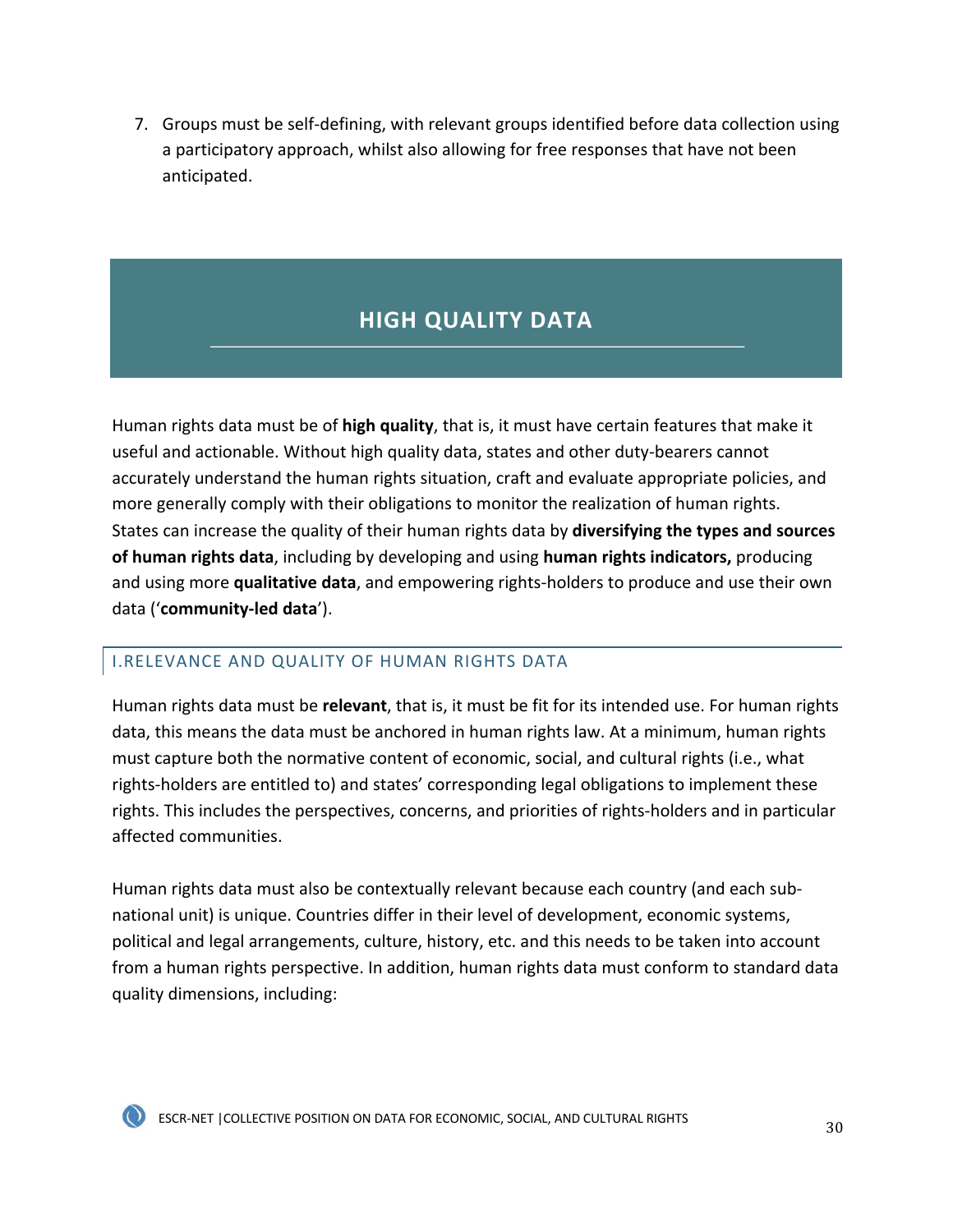- **timeliness**: it must be as up-to-date as possible so that decisions can be taken with the most current data
- **accuracy**: it must be error free and approximate the real-world human rights situation
- **completeness**: there should be no missing data
- **consistency**: data must have a degree of uniformity, for example, the same format should be used (dates, codes, definitions) to allow for comparability and interoperability (the combining of data from different sources)
- **accessibility**: it must be easy to understand and use for the intended user (see accessibility section in transparency and the right to information).

Whilst most states produce and use socioeconomic data and other human rights relevant data (for example, on the state of the economy or health and education outcomes), relatively few states produce data with the specific intention of ensuring economic, social, and cultural rights (for instance, data on the specific measures it has taken to realize human rights), which represents a significant human rights data gap that leads to gaps in implementation, which in turn leads to gaps in enjoyment. Traditionally, economic, social, and cultural rights measurement has been unsophisticated. For example, using socioeconomic data that gives a snapshot about the state of the economy, which is not specific enough to adequately measure human rights. More recently, human rights measurement has become more relevant to human rights but has mostly focused on outcomes, for example, the number of violations or the extent to which people are enjoying their human rights. And although this information is important, it is not the only facet of human rights that needs to be measured. Which laws and policies states have in place is as important as the actions they have taken to make human rights a reality. Measuring all three dimensions (commitments, efforts, results) gives a more detailed and nuanced understanding of the human rights situation. By piecing together each dimension we are better able to make an assessment of where things are going right or wrong.

## ENSURING DEVELOPMENT DATA IS HUMAN RIGHTS-BASED

An important aim of this collective position is to make clear that under international human rights law, states have legal obligations to realize economic, social, and cultural rights through monitoring, which includes the production and use of data. Whilst states should also produce data for other purposes, and indeed most well-functioning states do, human rights data must be prioritized as a matter of legal obligation. In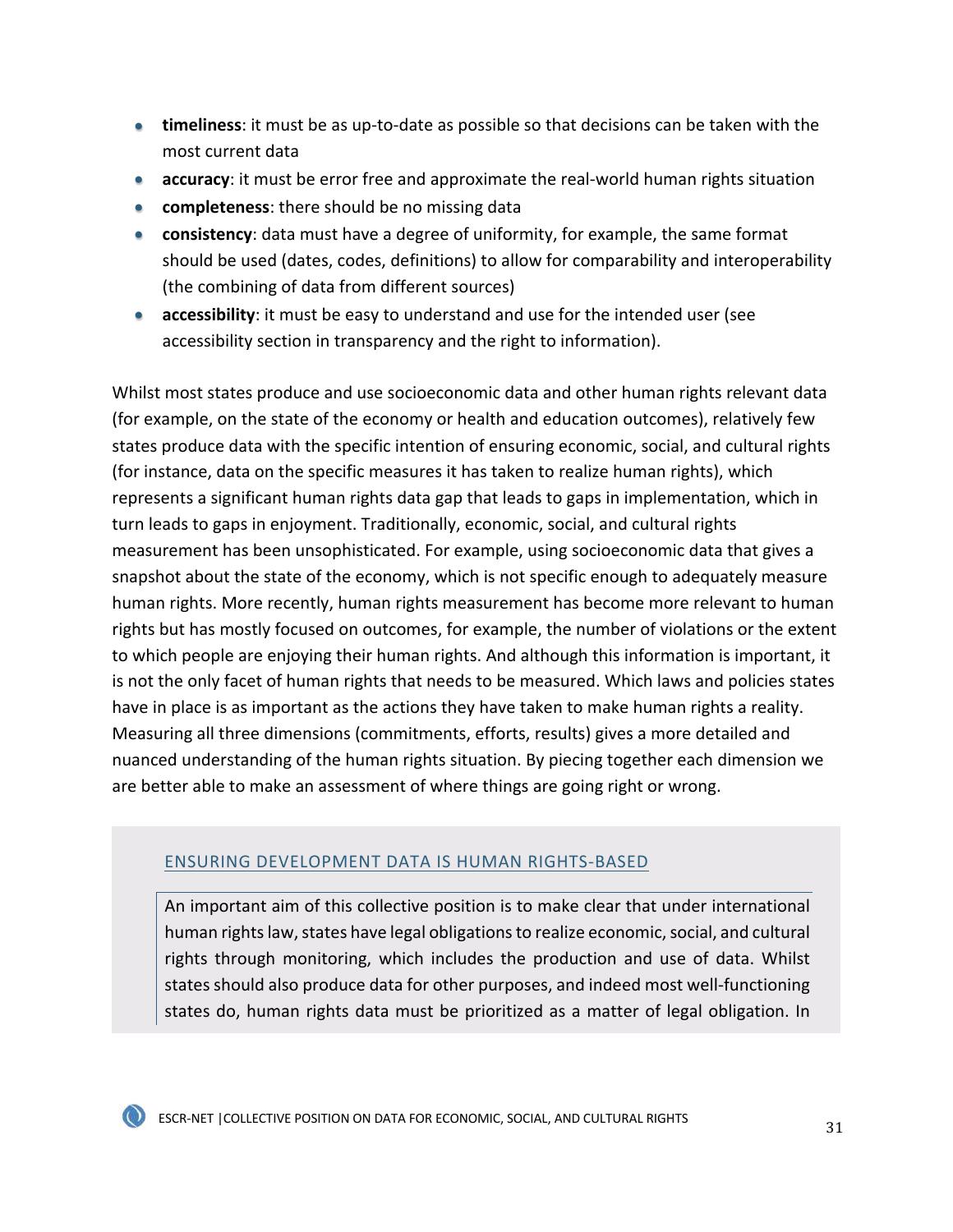most cases there is no conflict; data produced and used to advance equality, eliminate poverty, and for other social justice aims complements economic, social, and cultural rights data. However, economic, social, and cultural rights data and data used for socioeconomic purposes are not always synonymous, in the same way that measures to reduce poverty do not automatically advance human rights. With the adoption of the 2030 Agenda for Sustainable Development and other international development initiatives, there has been a tendency, according to the UN Special Rapporteur on extreme poverty and human rights, to elide development approaches and economic, social, and cultural rights.76 However, given that the normative content and the SDG targets are not always aligned,77 it is clear that states cannot claim that they meet their obligations to produce and use data for economic, social and cultural rights only by collecting data for development indicators. This is true particularly for internationally agreed indicators, which are standardized and non-contextualized, and which can be problematic when they create hierarchies between states based on narrowly defined criteria, often decided by powerful actors. Rather, human rights law requires that states produce and use economic, social, and cultural rights specific data. Furthermore, all other forms of officially produced data, including the processes and systems that generate them, must conform to human rights standards.

## II. THE NEED FOR MORE QUALITATIVE DATA

Qualitative data, such as on lived experience, perceptions, concepts, and feelings, are a central element of human rights monitoring. This is because human rights enjoyment is not just a matter of *exercising* a right but also the *experience of exercising* the right. When implemented by states, work, education, social security and health are public services we engage with, and information about this experience is important from an enjoyment perspective. For instance, in designing social security systems, states must consider how people will engage with these systems, including what the main barriers are in order to mitigate them and ensure accessibility.

**Qualitative data** comes in words or visuals and usually describes something that cannot be counted in numbers, for instance, experiences, perceptions, concepts, and feelings. This type of data complements **quantitative data**, that is, data that can be measured and expressed numerically, such as the number of countries that have ratified a treaty, the proportion of workers in precarious employment, and proportion of urban population living in slums.

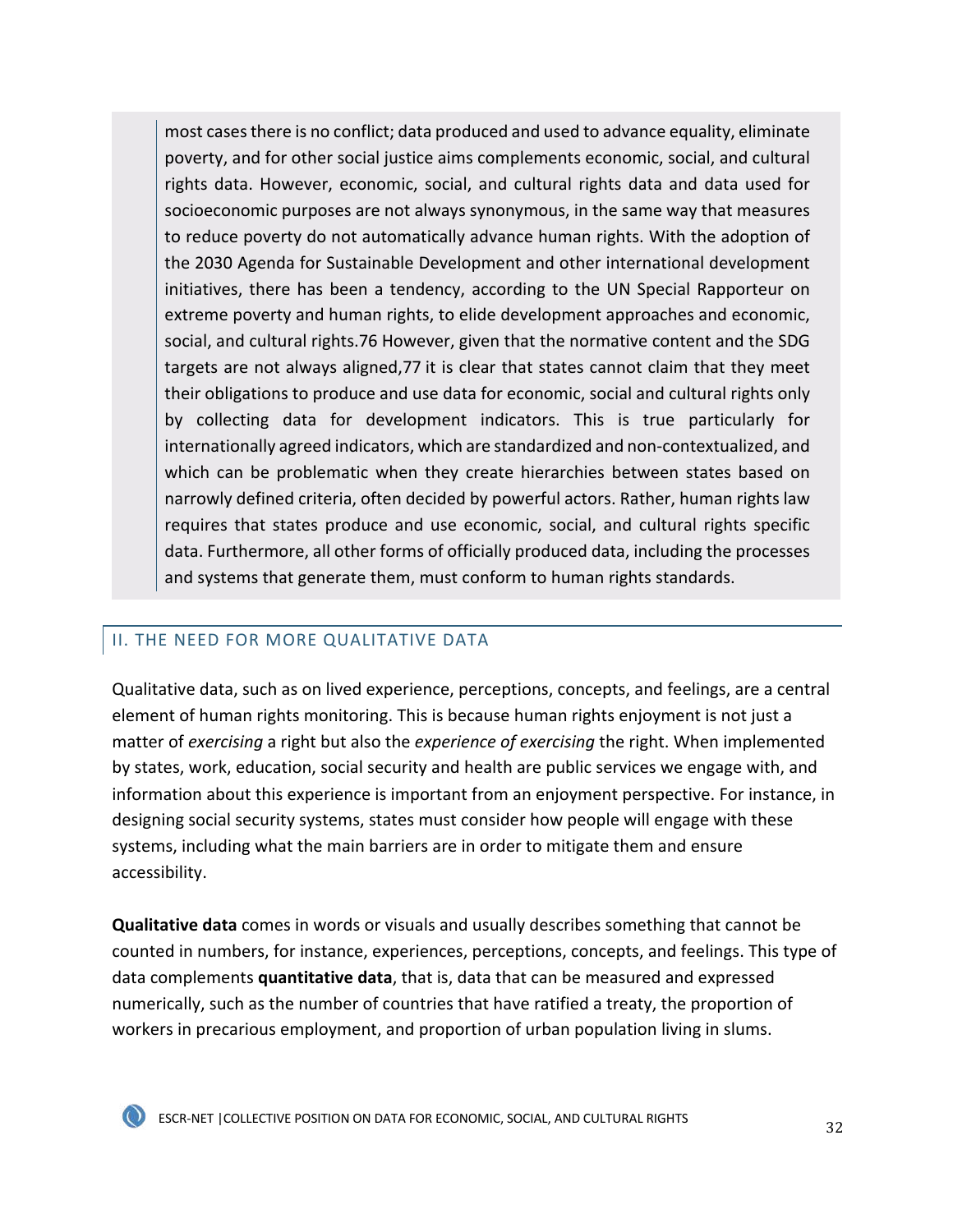Quantitative data is suitable for understanding broad patterns across populations, demonstrating changes over time, and understanding the scope and scale of a problem, whilst qualitative data illuminates and contextualizes such data, often addressing questions around why something is happening and how it is affecting people. Both types of data need to be used in tandem to mitigate the limits of each and also to accurately capture the status of economic, social, and cultural rights.

For instance, if a country has a high rate of out-of-school girls, we need to gather qualitative data on the impact of being out of school, the reasons for being out of school, what could help get girls back into school, etc. Only with a complete picture can we understand and address the human rights situation. Simply knowing how many girls are out of school is not enough to craft relevant, responsive, and effective policy. Similarly, qualitative methods are essential for tackling poverty effectively—especially when grounded on lived experiences of people in poverty. As the UNSR on Extreme Poverty and Human Rights writes:

a qualitative approach(...) is much more appropriate to identifying the relational dimensions of poverty, i.e., the constraints that have their source in agency/social relations, often trapping people in poverty. Understood as a process of social exclusion, poverty can only be adequately described based on the dynamic of how poverty is 77 caused and perpetuated, as experienced by the people affected.<sup>78</sup>

The need for qualitative data goes beyond people's experience of these rights, however. Elements of economic, social, and cultural rights are qualitative in nature. The things that constitute a quality education cannot be measured solely with quantitative data, the rights to social security and housing include the element of 'adequacy,' and the highest attainable standard of mental and physical health will include subjective experiences, such as personalized care. Qualitative data is therefore necessary to understand essential elements of the content of economic, social, and cultural rights. As the Working Group on the Protocol of San Salvador set up by the Organization for American States (see below) states:

[qualitative 'signs of progress'] are distinct because they do not originate from a predetermined category or from a given (statistical) measurement scale, but encapsulate the social actor's definition of the situation and the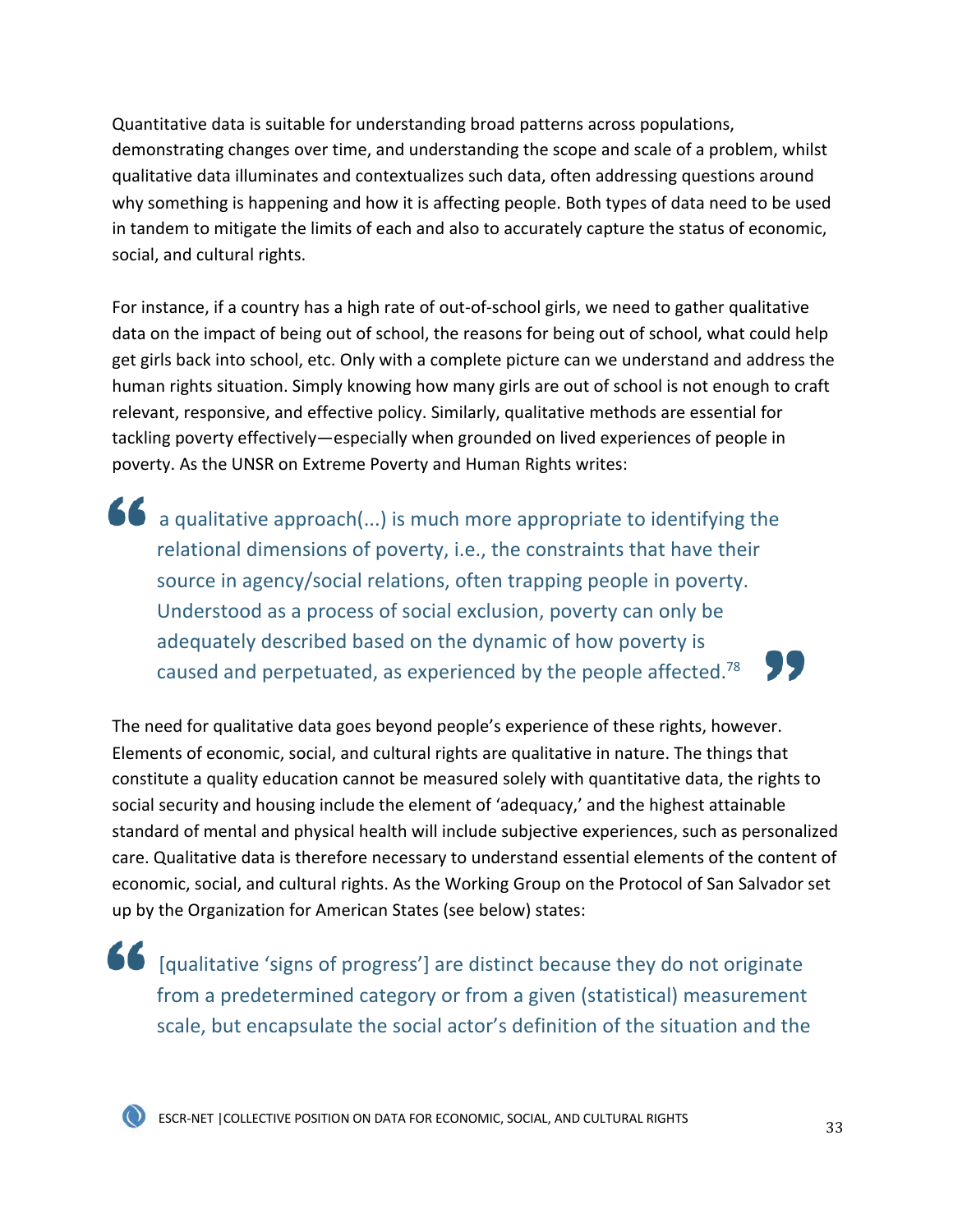meaning that they ascribe to the phenomenon under evaluation, which is crucial for interpreting the facts.<sup>79</sup>



Despite the pressing need for more qualitative data, states have tended to prioritize quantitative data. This is due, in part, to the fact that quantitative data is often perceived as objective and therefore credible, despite the risk that over reliance on quantitative data reduces people and problems to numbers. At the same time, qualitative data is often devalued because of its subjective nature. This hierarchy effectively excludes rights-holders, their lived experience, and their knowledge from official data. Although qualitative data has limits (e.g., it is not extrapolatable), it can help us to better understand underlying conditions whilst ensuring that the voices, experiences, and priorities of affected communities are seriously considered in data and therefore policy-making processes.

The neglect of qualitative data means that certain aspects of economic, social, and cultural rights are overlooked and certain voices are excluded, both of which have real-world implications. By relying predominantly on quantitative data, states are able to adequately measure only certain dimensions of human rights, usually related to the level and extent of enjoyment or the scope of state efforts. Indicators measuring states' legal and political commitments (known as 'structural indicators,' see box below) have been almost entirely neglected, as have the qualitative dimensions of states' efforts and people's experiences of exercising rights. The Danish Institute for Human Rights argues that this is neither efficient nor cost-effective because 'structural and process indicators are often relatively easy to monitor and lend themselves to participatory and qualitative assessment processes.<sup>'80</sup>

The imbalance between the perceived legitimacy of each type of data needs to be corrected. By using a human rights-based approach to data, we can start dismantling the notion that data generated by states and powerful actors is objective and credible, whilst data based on communities' experiences of a certain issue is biased and illegitimate. Both types of data bring vital information that need to be used together to give a fuller, more nuanced picture of human rights enjoyment and issues.

## III. CIVIL SOCIETY AND COMMUNITY-LED DATA

The state is often the primary producer of human rights data. This is as it should be: States are the primary duty-bearer when it comes to human rights and have legal obligations to produce

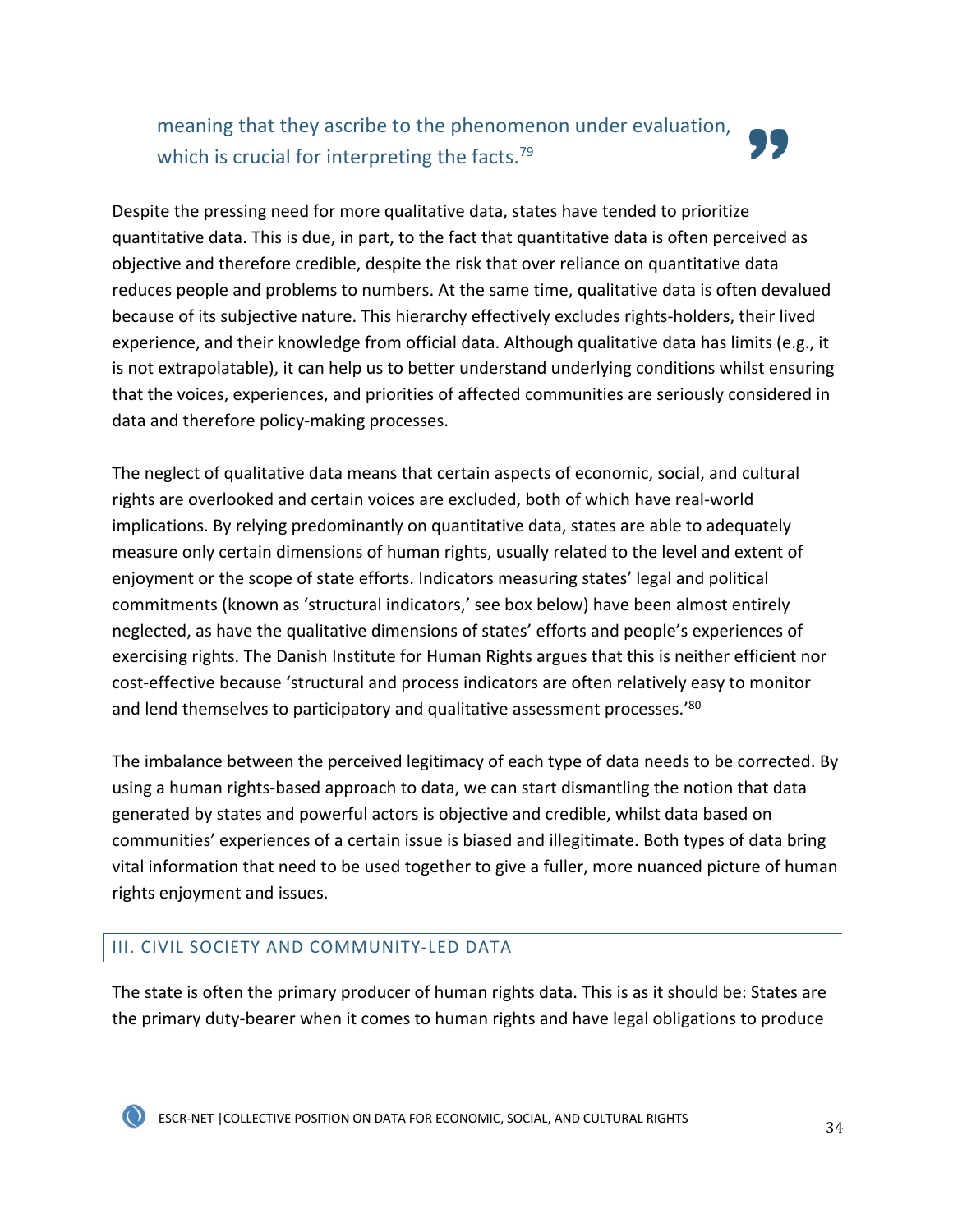human rights data. However, states cannot be the *only* producer of human rights data. This is because all data reflects certain values and biases and whilst states can do a lot to mitigate this, for example, by ensuring maximum participation in and independence of data processes, official data will always be top-down and relevant to its own interests, which might not align with the interests of affected communities, leaving data gaps on issues important to rightsholders.

One of the key ways to rectify this is by ensuring what the Danish Institute for Human Rights calls a 'pluralistic ecosystem of human rights data.'<sup>81</sup> This means that other actors (civil society, NGOs, academics, journalists, etc.) should be able—and in some instances be supported and empowered—to produce human rights data relevant to their interests, and this data and the analysis they perform should be taken seriously by states. Of crucial importance is data produced by rights-holders themselves. This type of data, known as 'community-led data,' should be considered a source of expert knowledge by states, and sought and utilized when relevant. (See principle on participation for further information.)

It is important to note that data produced by actors beyond the state (non-state actors) will also reflect certain biases and political values that can be detrimental to the realization of economic, social, and cultural rights. INGOs' monitoring priorities, for example, may be determined by donors rather than the people they purport to serve and the same is true for academics and other actors within civil society. Although alternative perspectives are valid, it is important to interrogate all non-official forms of data (as well as official data) because they can push agendas that are not rooted in communities.

## LEGAL OBLIGATIONS TO PRODUCE HIGH QUALITY HUMAN RIGHTS DATA

The legal basis for collecting high quality human rights data is closely tied to states' legal obligations to monitor human rights: 1) as part of their obligation to domestically **implement** economic, social, and cultural rights; and 2) as part of their obligations to **report** to the relevant international and regional human rights bodies on the measures they have taken to comply with their human rights' legal obligations contained within human rights treaties.

1. DOMESTIC IMPLEMENTATION: Article 2 (1) of the International Covenant on Economic, Social and Cultural Rights (1966, ICESCR) sets-out states' legal obligation to domestically implement the rights guaranteed in its provisions. Domestic implementation is the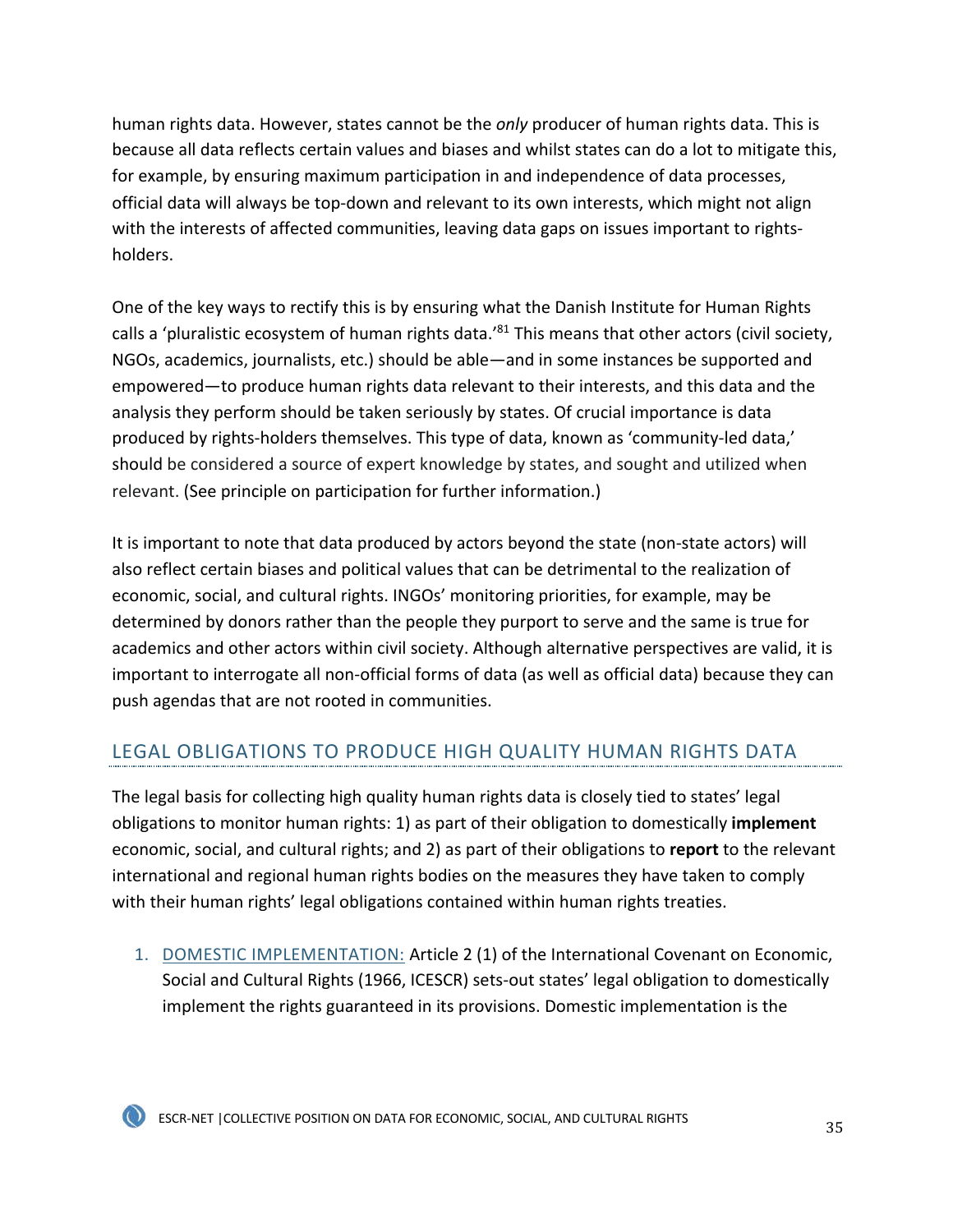process whereby states turn their international legal commitments to economic, social, and cultural rights into enjoyment at the national level, through a variety of suitable means, for instance, the enactment of legislation, allocation of financial resources, and monitoring. States are free to decide which measures are most suitable, as long as they comply with their legal obligations, including obligations of *immediate effect* and *progressive realization*. Some aspects of rights require immediate action, for instance, eliminating all forms of discrimination across the enjoyment of rights, implementing free and compulsory primary education, and ensuring the right to form and join a trade union, whilst others, including the right to continuous improvement in living conditions, require incremental action. Most rights contain a combination of both types of legal obligations.

The Committee on Economic, Social and Cultural Rights (CESCR) has made clear that monitoring, whether of aspects of rights requiring immediate action or progressive realization, is mandatory for states and is in itself an immediate obligation of states.<sup>82</sup> In its authoritative interpretation of Article 2(1), CESCR notes that states must, 'monitor the extent of the realization, or more especially [sic] of the non-realization, of economic, social and cultural rights.'83

CESCR, through its general comments $84$  (quasi-legal documents interpreting the content and obligations relevant to specific rights and situations, and identifying best practice), identifies when states have legal obligations to monitor and produce and use relevant data. For instance, with regard to the right to just and favorable conditions of work, CESCR advises that states, 'should establish a functioning system of labor inspectorates, with the involvement of social partners, to monitor all aspects of the right to just and favorable conditions of work for all workers.' 85 In the same general comment, CESCR also requires states to:

identify indicators and benchmarks to monitor the implementation of the right to just and favourable conditions of work. Such indicators and benchmarks should address the different elements of the right to just and favourable conditions of work... States parties should define the " indicators that are most relevant to national implementation of the right.86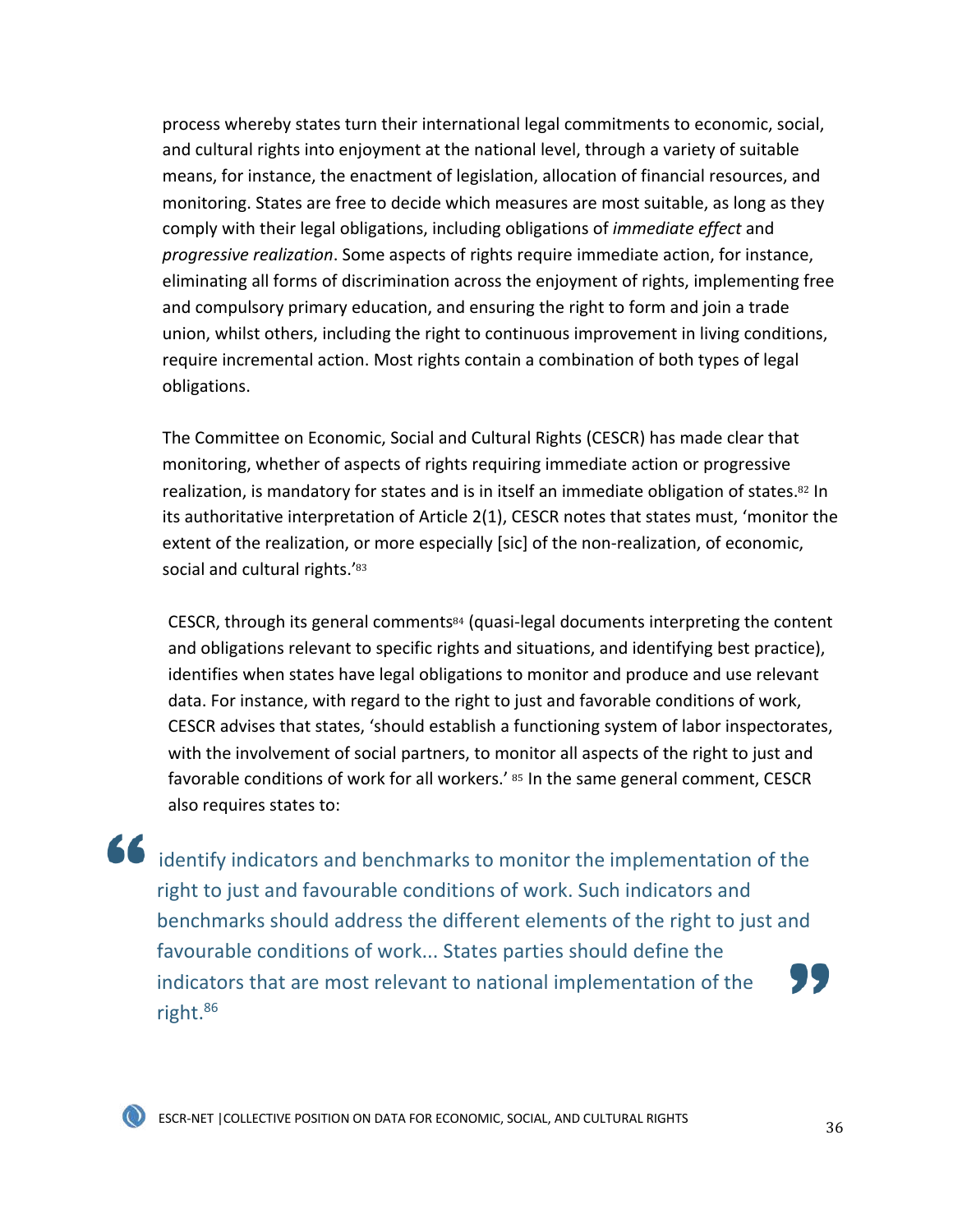CESCR is also consistent in requiring states to monitor the implementation of other key rights, including the rights to: health, $87$  education, $88$  water, $89$  and to take part in cultural life.<sup>90</sup> Each of these require that states set indicators and benchmarks so that progress can be closely monitored. In most cases, the obligation to monitor has immediate effect. For instance, in the General Comment on the right to adequate housing, CESCR states that: 'Effective monitoring of the situation with respect to housing is another obligation of immediate effect.'91

Thematic treaties, protecting specific groups of people, also place legal obligations on states to monitor economic, social, and cultural rights, notably the Convention on the Rights of Persons with Disabilities (2007, CRPD), which includes an article dedicated to data and statistics requiring states to, 'collect appropriate information, including statistical and research data, to enable them to formulate and implement policies to give effect to the present Convention*.'92*

2. REPORTING: International human rights treaties are usually monitored by a body or mechanism empowered or established to oversee compliance with that treaty. This typically creates obligations on states to submit reports<sup>93</sup> on the measures they have taken to implement economic, social, and cultural rights. This requires states to undertake initial and periodic reviews at the national level through monitoring. The obligations to monitor for reporting purposes, as CESCR makes clear in General Comment 1 on state's obligations to report, should not be seen as distinct from the states' obligations to monitor in order to domestically implement and fully realize economic, social, and cultural rights. CESCR sets forth that states should monitor the 'actual situation with respect to each of the rights on a regular basis and [be] thus aware of the extent to which the various rights are, or are not, being enjoyed by all individuals within its territory or under its jurisdiction.<sup>'94</sup>

Beyond human rights treaties, the UN Fundamental Principles of Official Statistics emphasize that official statistical information must be of high quality, adhering to scientific or professional standards.<sup>95</sup>

With regard to the content and scope of monitoring and data collection, in various concluding observations and recommendations on the implementation of economic, social, and cultural rights, CESCR, as well as other UN Treaty Bodies, has repeatedly referred states to OHCHR's Framework on human rights indicators (see below).<sup>96</sup> In its guidance to states on reporting, CESCR also makes clear that: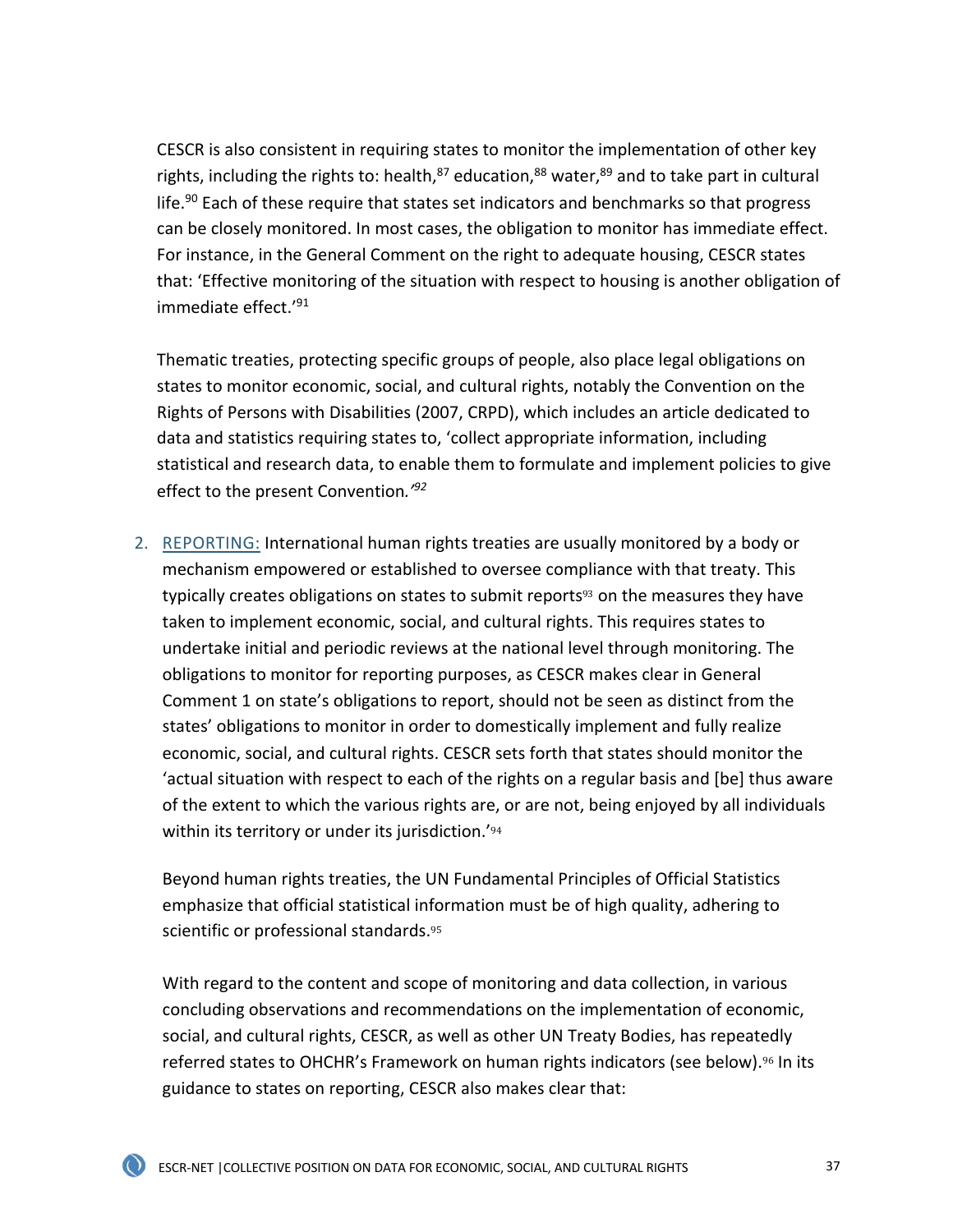## 66 qualitative, as well as quantitative, data' are required for states to make an 'adequate assessment of the [human rights] situation.<sup>97</sup>

At the regional level, the Organization for American States (OAS) has set up a Working Group to examine the periodic reports of the States Parties to the Protocol of San Salvador, the main regional legal instrument to advance economic, social, and cultural rights. The WG developed comprehensive guidance for states to report about their compliance with the obligations contained in the Protocol of San Salvador<sup>98</sup> (although the reporting structure is also applicable to economic, social, and cultural rights obligations deriving from other international law instruments). To do so, the Working Group developed progress indicators focusing on the following rights: the rights to social security, health, education, and the rights to work (including trade unions rights), the right to a healthy environment, food and the benefits of culture. The reporting structure combines "quantitative indicators and qualitative signs of progress" and identifies three types of indicators (STRUCTURAL, PROCESS, AND OUTCOME), arranged into three conceptual categories: (I) INCORPORATION OF THE RIGHT; (II) FINANCIAL CONTEXT AND BUDGETARY COMMITMENT; (III) STATE CAPABILITIES; and three crosscutting principles: A) EQUALITY AND NONDISCRIMINATION, B) ACCESS TO JUSTICE, AND C) ACCESS TO INFORMATION AND PARTICIPATION. The indicators are also used by the Working Group to develop its own analysis on the progress made by states to meet legal obligations.<sup>99</sup>

### OHCHR INDICATORS FRAMEWORK

In 2012, the OHCHR $100$  developed a guide to measuring the implementation of human rights, proposing a conceptual framework (which has become the favored indicators model recommended by international and regional bodies)<sup>101</sup> based on three types of human rights indicators:

Structural indicators measure the commitments made by states to meet their obligations regarding economic, social, and cultural rights, as reflected in the adoption of legal instruments and basic institutional mechanisms necessary for the promotion and protection of economic, social, and cultural rights.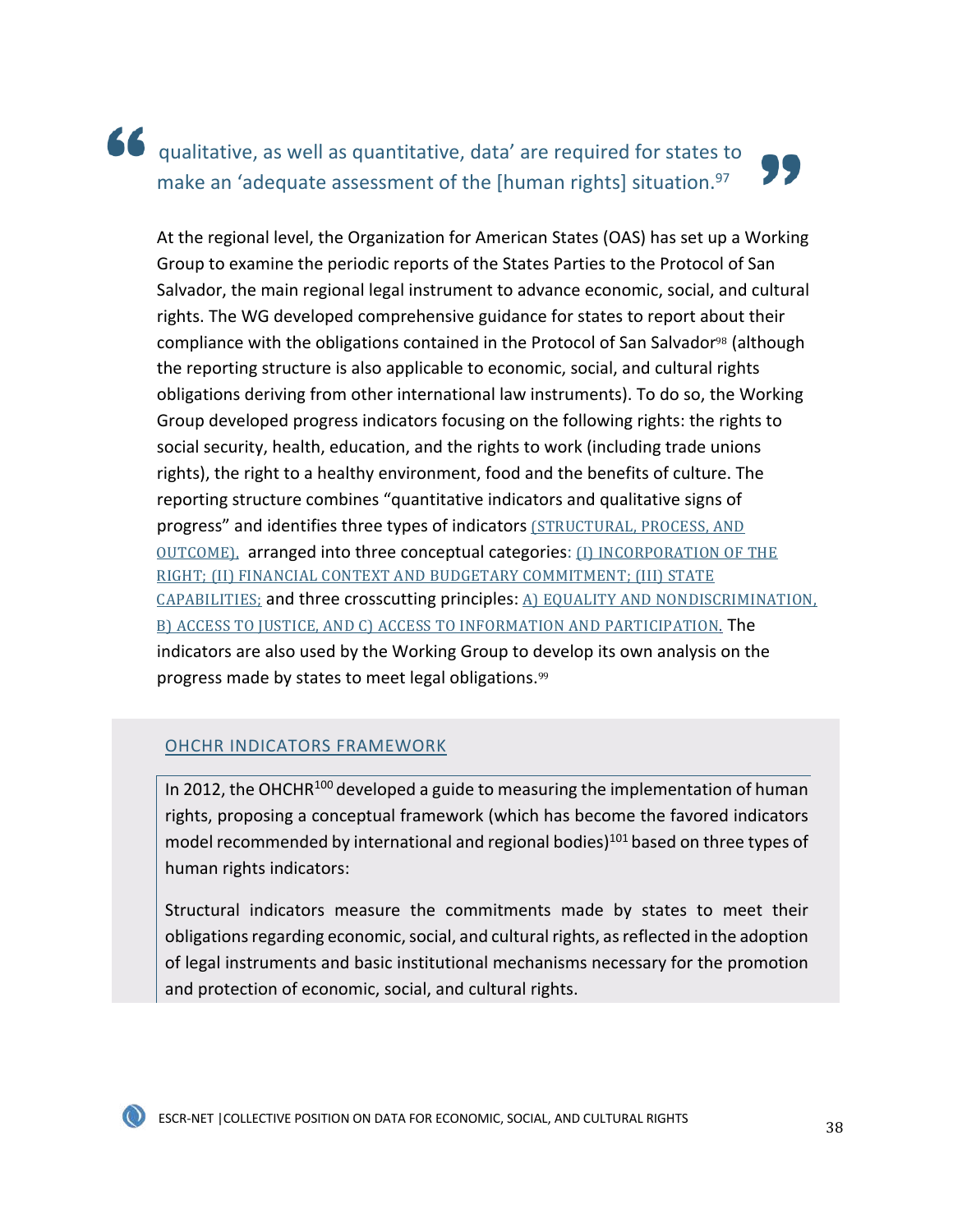Process indicators measure how the state is transforming its commitments into concrete realization of economic, social, and cultural rights, through various types of efforts (such as policies, inputs, budget allocation, and programs and measures to address specific issues) to implement its obligations with regard to economic, social, and cultural rights.

Outcome indicators measure the extent to which a population enjoys economic, social, and cultural rights. That is, they measure the impact of the state's efforts to implement the economic, social, and cultural rights through laws, policies, and programs.

In order to fulfil their monitoring obligations and produce high quality data, states should use the structural-process-outcome model to identify relevant indicators. These indicators should be as simple as possible, methodologically sound, universal and/or contextually relevant, and valid (measuring what they purport to measure from a human rights perspective).<sup>102</sup> In addition, indicators must be benchmarked so that performance can be assessed.<sup>103</sup>

## **RECOMMENDATIONS FOR PRODUCING HIGH QUALITY DATA**

- 1. States must produce human rights data of the highest quality possible, by ensuring it is relevant, timely, accurate, complete, consistent, and accessible.
- 2. Human rights data must be rigorous, that is, it must be collected, produced, and analyzed in methodologically sound ways. States must develop and apply qualitative and quantitative indicators based on the OHCHR's structural-process-outcome framework to significantly increase the quality and relevance of human rights data.
- 3. States must produce and use more qualitative data to better capture the experiences and needs of people and groups who face systemic discrimination or unequal access to essential services.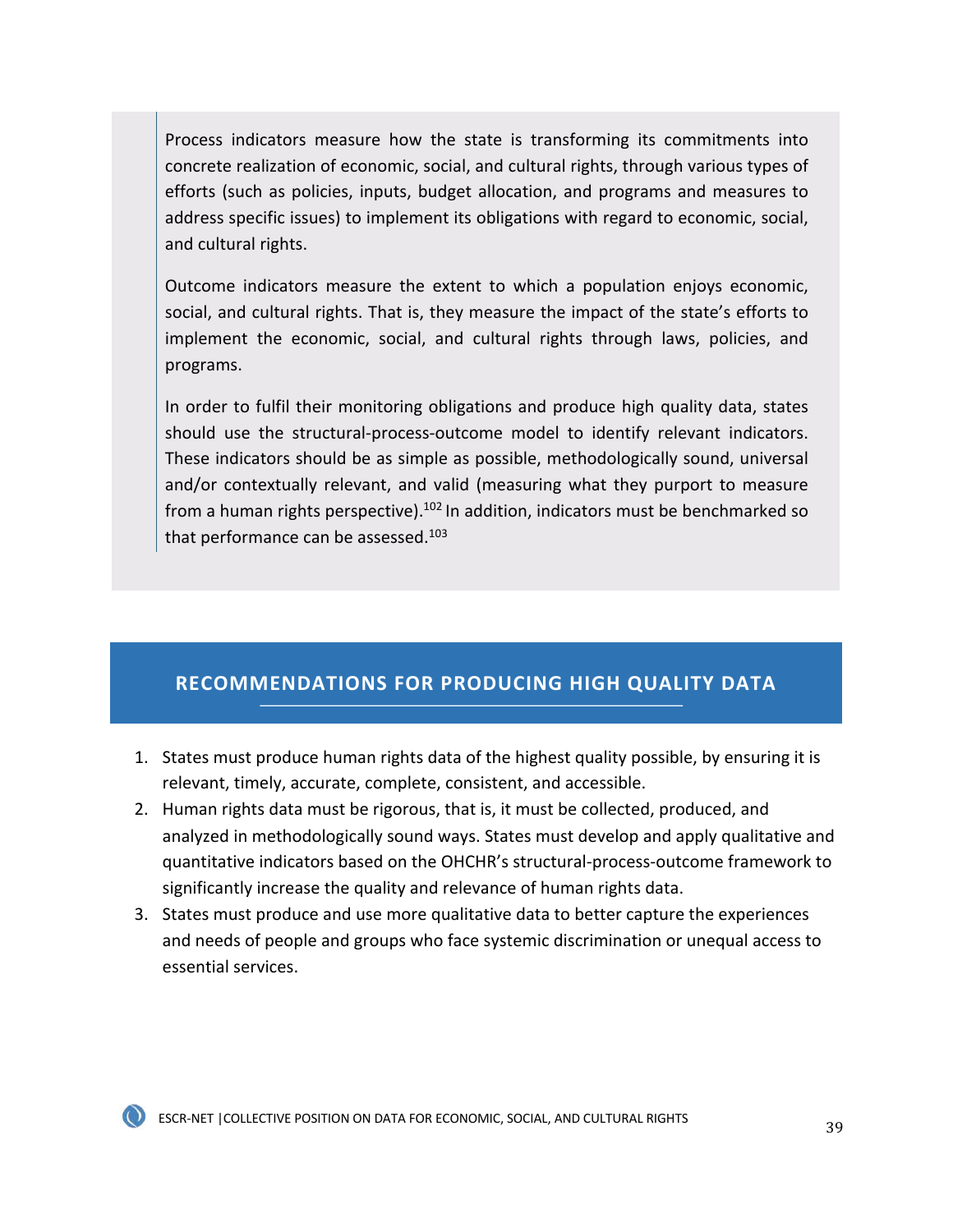- 4. States should support and empower affected communities to produce and use their own data, including by making resources available for community-led research and by increasing data literacy.
- 5. States should rely on and utilize community-led data in official data collection and/or decision-making processes that affect ESCR.
- 6. States must establish data governance frameworks to ensure high quality official data. States should adhere to agreed statistical principles, such as the UN Fundamental Principles of Official Statistic

# **PARTICIPATION**

Participation is a human right. Everyone has the right to participate in and influence the decision-making processes that determine the economic, social, and cultural life of their community and country, and states have a legal duty to ensure community participation in all data and decision-making processes. Rights-holders also have a right to lead their own research and monitoring activities in furtherance of their human rights, free from threats, harassment, or interference from the state, corporate actors or other powerful entities. Any processes directly or indirectly affecting human rights which are not participatory are illegitimate from a human rights perspective.

As well as being a human right, participation is necessary for the realization of economic, social, and cultural rights. Rights-holders have firsthand knowledge on the enjoyment of economic, social, and cultural rights based on their lived experiences, which is vital information that warrants consideration in decision-making processes. In valuing and incorporating rightsholders' knowledge, expertise, and lived experiences, states can improve the quality of data they produce by ensuring it is relevant and increase the representativeness of data, for example, by better identifying marginalized groups and intersectionalities.

Participation is also about power. Human rights data and monitoring processes controlled solely by the state or other powerful actors have a tendency to replicate the power dynamics



ESCR-NET | COLLECTIVE POSITION ON DATA FOR ECONOMIC, SOCIAL, AND CULTURAL RIGHTS  $\,40\,$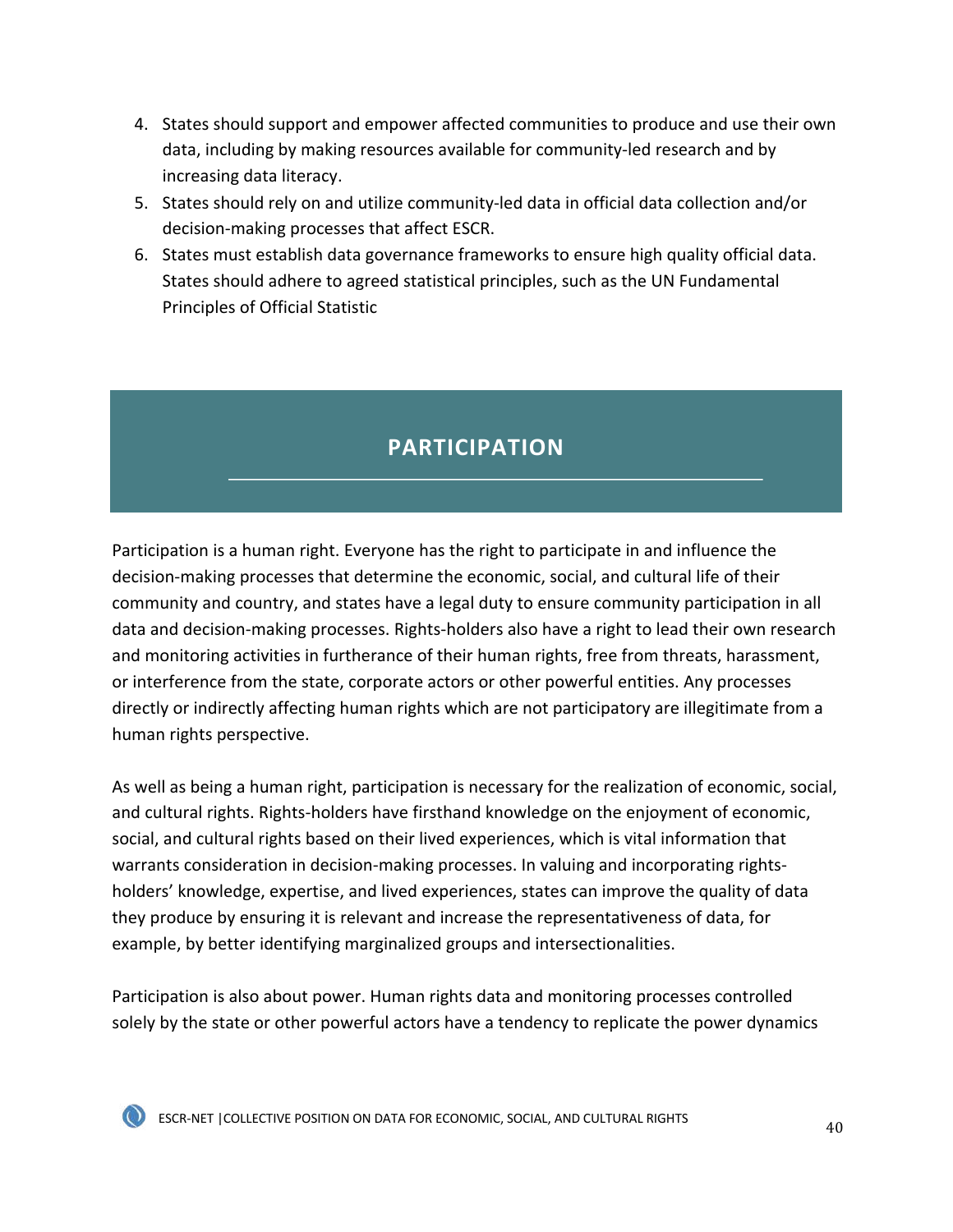that exist within society. This explains why rights-holders' knowledge and expertise, especially those of the most marginalized, are so readily overlooked in data and monitoring processes. Participation is therefore more than just having one's voice heard or influencing a decision, but a way to challenge power asymmetries that contribute to the marginalization of groups.

### I. PARTICIPATION AND POWER

In her report on the right to participation of people living in poverty,<sup>104</sup> Magdalena Sepulveda, the former UN Special Rapporteur on extreme poverty and human rights, argues that powerlessness is at its core an inability to participate. She explains that a vicious circle exists where those who are least likely to enjoy their rights are also those least able to participate, which in turn can result in a further denial or deprivation of rights because of the missed opportunity to influence and shape the laws, policies, and other interventions that could have positively impacted on their enjoyment of human rights.

For example, someone who has been denied their right to education may not have the functional literacy skills required to participate in monitoring and data processes as they are currently operated (this is in itself problematic and such processes should be designed to facilitate the participation of affected communities according to their level of functional literacy). However, without the participation of people who have not received any formal education or only received poor quality education, education laws, policies, and other interventions cannot properly target those who are most excluded from education systems, creating a cycle that perpetuates marginalization and exclusion.

Similarly, decisions about land, housing and natural resources are very often made without meaningful involvement of the communities that will be affected by them. Therefore, they tend to respond to business or governments' interests rather than to communities' needs. As ESCR-Net member International Accountability Project puts it:

" The most destructive and high-risk projects are consistently situated in the most economically and politically marginalized communities. Communities facing abuse by development often have limited political and economic power in their countries and do not have access to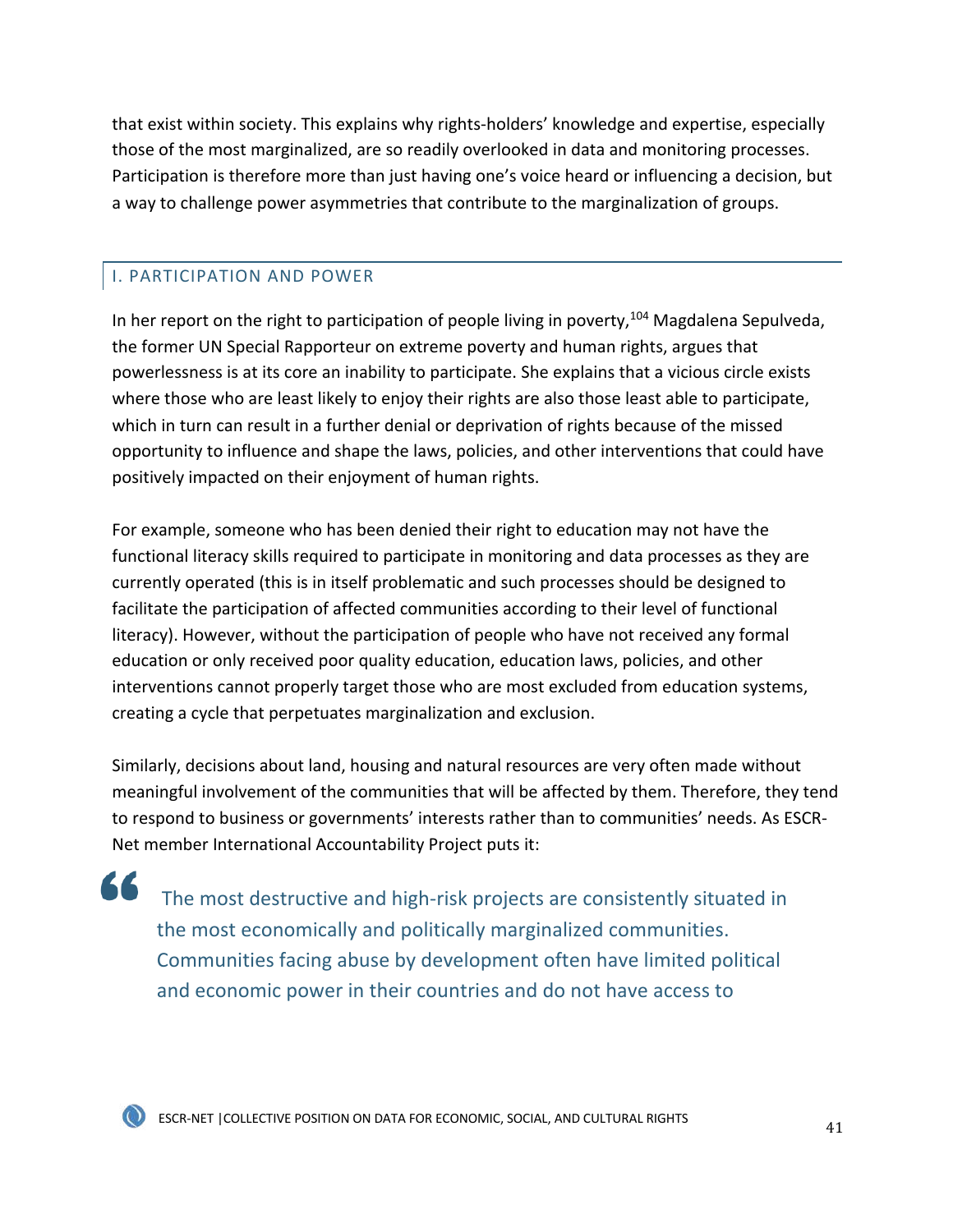## information and decision-making spaces where development decisions are made.  $[...]^{105}$

Consequently, lack of participation is a sign of a lack of enjoyment of human rights. Those least likely to enjoy their economic, social, and cultural rights are the most likely to be excluded from data and monitoring processes, especially as these processes can be perceived as somewhat technical in nature (in some cases they are designed and actively promoted as such, which is in itself a political choice about what really matters, in this case technicality over participation of rights-holders). It is a vicious circle that needs to be corrected through measures aimed at increasing and improving the quality of participation in line with a human rights-based approach. Such measures should include ensuring that monitoring and data processes are designed specifically to prioritize the participation of affected communities and the most marginalized groups, including by removing the barriers to participate, for instance, as mentioned above, by ensuring that, where appropriate, such processes are not technical in nature or require skills and expertise that communities may not have due to systemic discrimination. Ultimately, monitoring and data processes should be designed to fit the needs of rights-holders rather than the other way round.

A rights-based approach to participation, Sepulveda asserts, can and should subvert the power dynamics that serve to exclude rights-holders from policy processes. 'Participation is a means of challenging forms of domination that restrict people's agency and self-determination,' Sepulveda says. 'It gives people living in poverty power over decisions that affect their lives, transforming power structures in society and creating a greater and more widely shared enjoyment of human rights.'

## TRANSFORMATION THROUGH PARTICIPATION: THE GRANDMOTHER PERSPECTIVE

In Canada, the British Columbia's Office of the Human Rights Commissioner (BCOHRC) published a report to contribute to the development of a 'policy initiative for the collection of race-based, Indigenous and other disaggregated data to address systemic racism.' The report proposes that the collection of data be grounded in an approach that centers caring rather than control.

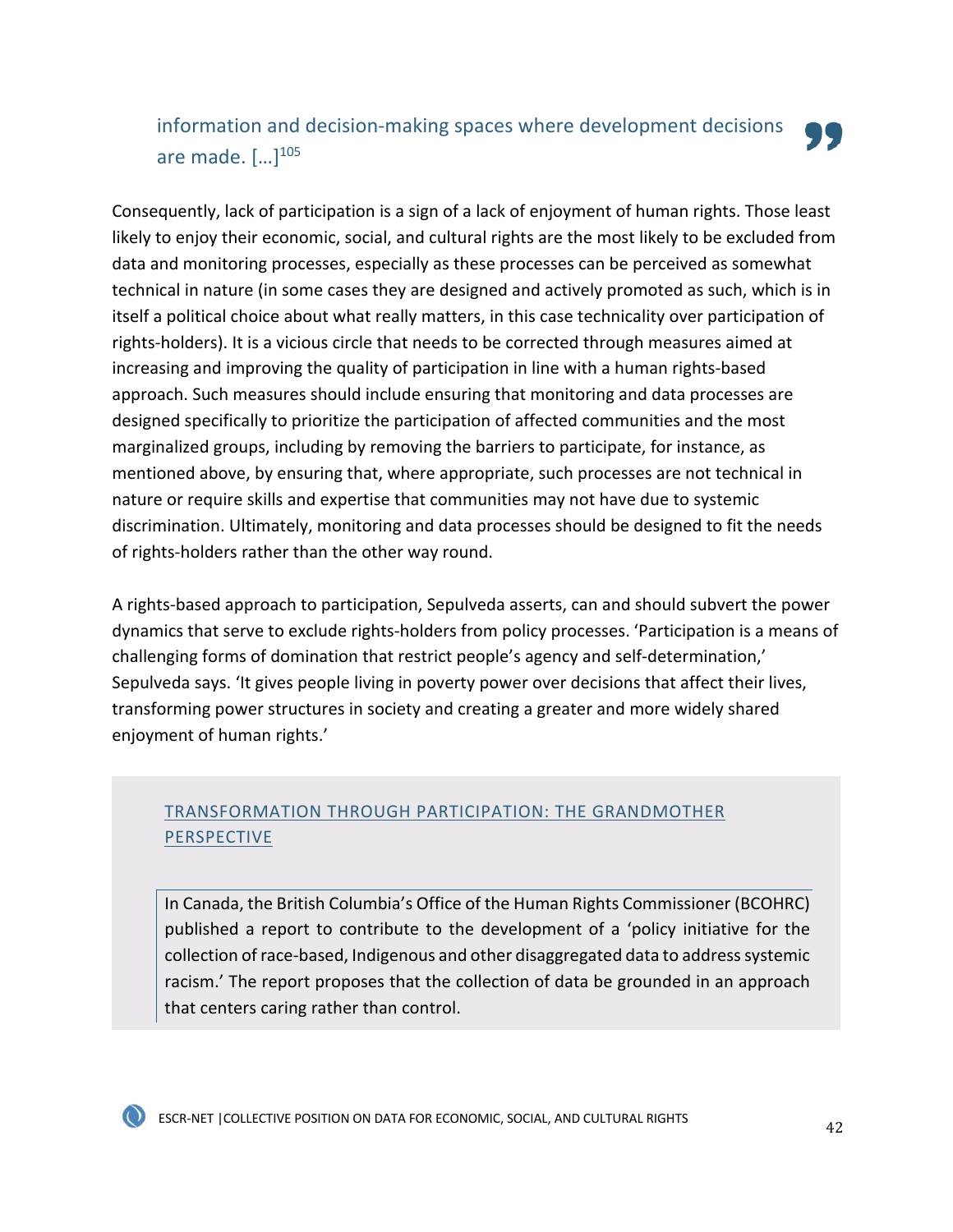Gwen Phillips, of the Ktunaxa Nation, a BC First Nations Data Governance Initiative Champion, who is quoted in the report, says that: 'First Nations governments are not wanting to operate with the Big Brother mentality,' rather, 'We need to know because we care.' This approach is called the 'grandmother perspective' and is centered on the 'importance of relationship: a reimagining of the community relationships within which data collection occurs and a primacy given to those relationships as both process and product as governments and organizations move toward data collection to address systemic inequities.' This focus on transforming the process and the relationship between the state and the community allows for mutual trust, partnership, and respect. In this way, 'relationship change precipitates systems change.'

### II. NON-STATE ACTORS AND PARTICIPATION

Power asymmetries are also in play in non-official monitoring processes that affect economic, social, and cultural rights, such as those conducted by businesses, academics and researchers, journalists, NGOs, INGOs, and international and regional organizations.

For example, private companies carrying out infrastructure or extractive projects (e.g. mining) or any other operation that has social and environmental repercussions have the responsibility and legal obligation of conducting due diligence to assess any environmental, human rights and social impacts. Due diligence processes require meaningful participation of communities that may be affected by a project, in line with international law on the right to self-determination,<sup>106</sup> the UN Guiding Principles on Business and Human Rights,<sup>107</sup> and other international guidance, $108$  which serve as a minimum guide on when, where, and how businesses should seek rights-holder engagement as part of their obligation to respect human rights. As illustrated below, projects affecting indigenous people should be conducted only with their 'free, prior and informed' consent.<sup>109</sup> However, a number of ESCR-Net members, particularly Indigenous groups who depend on land and natural resources for their livelihood and wellbeing, have stressed that impact assessments are carried out without meaningful community participation sometimes with no participation at all—due to the skewed power relation between companies and communities. Increasingly, private companies occupy the traditional role of the state as not only the provider of public goods and services but the arbiter of processes to deliver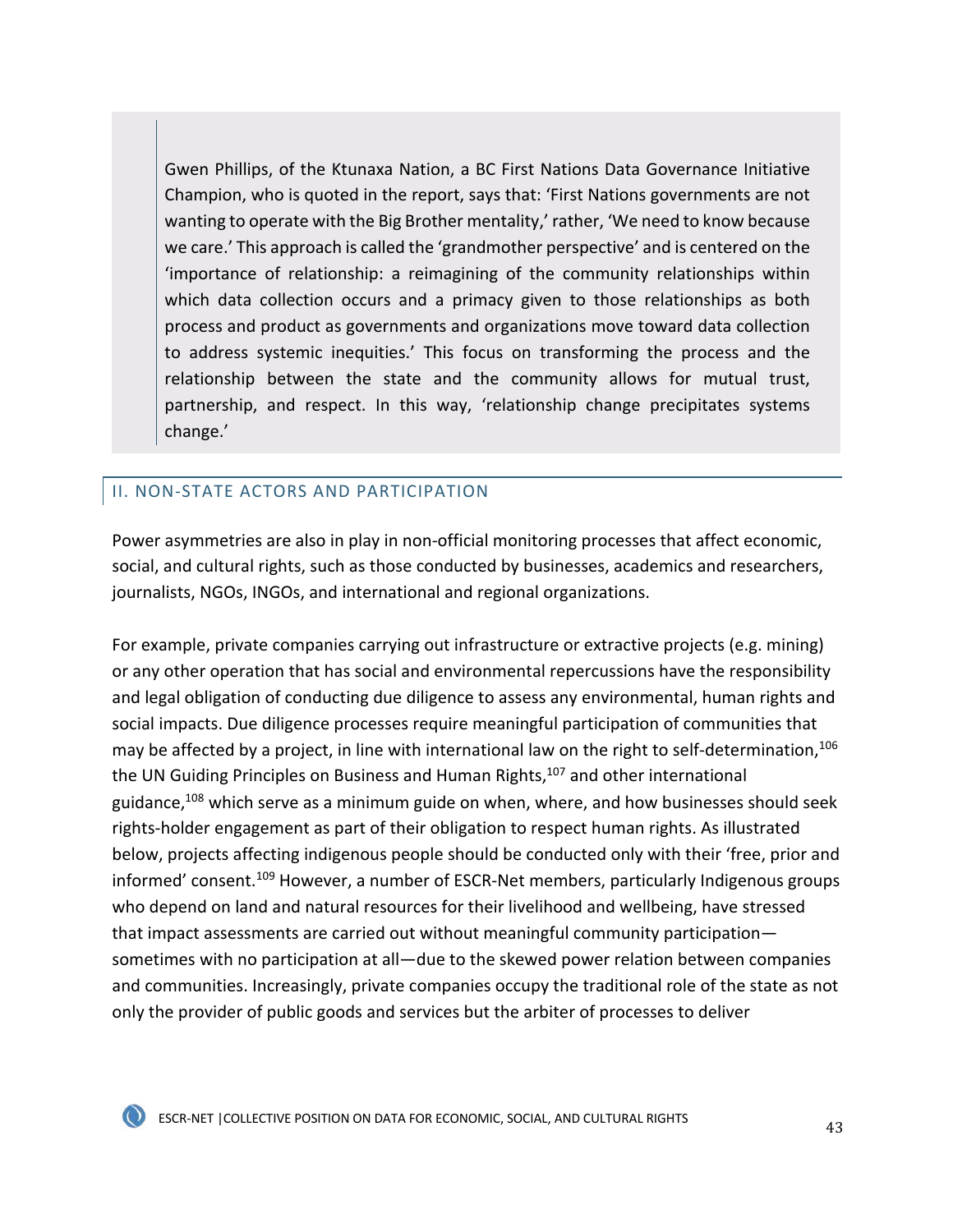development outcomes. And where private interests clash with community priorities, the consequences can be devastating from a human rights perspective.<sup>110</sup>

Likewise, projects and programmatic work led by NGOs and INGOs which are detached from communities and, therefore, do not address their human rights needs—because, for instance, the project is donor dictated, are not human rights aligned.

### III. FROM PARTICIPATION TO OWNERSHIP

Often participation can be perfunctory or reduced to single events, like holding consultations, sharing information with communities, or using community data collectors. This is not enough. Participation, from a human rights perspective, $111$  must be 'active, free and meaningful.' $112$  In her 2014 report on participation, Catarina de Albuquerque, the former UN Special Rapporteur on the human right to safe drinking water and sanitation, sets out the elements of active, free, and meaningful participation. $113$  They include:

- **Involving people in setting out the terms of engagement**: Rights-holders should be able to determine the terms and modes of their participation from the outset rather than it being decided for them.
- **Creating spaces and opportunities for engagement**: States must create formal and informal spaces for participation, letting rights-holders decide the form and substance of their participation.
- **Enabling people to access participatory processes and eliminating barriers they face**: States must be proactive in ensuring that rights-holders can access spaces for participation by eliminating the barriers that prevent them from engaging, such as: language, literacy, meeting times, venue, advance registration and physical access, and short time frames for participation.
- **Guaranteeing free and safe participation**: Participation should be freely entered into by rights-holders, that is, with consent and free from coercion or conditions such as obliging rights-holders to participate or risk losing access to public services. Rightsholders, including those from stigmatized groups, must be able to give opinions, talk about their experiences, question and criticize the government, without fear of reprisals.
- **Ensuring access to information to enable people to form an opinion:** See section on accessibility and availability for further information.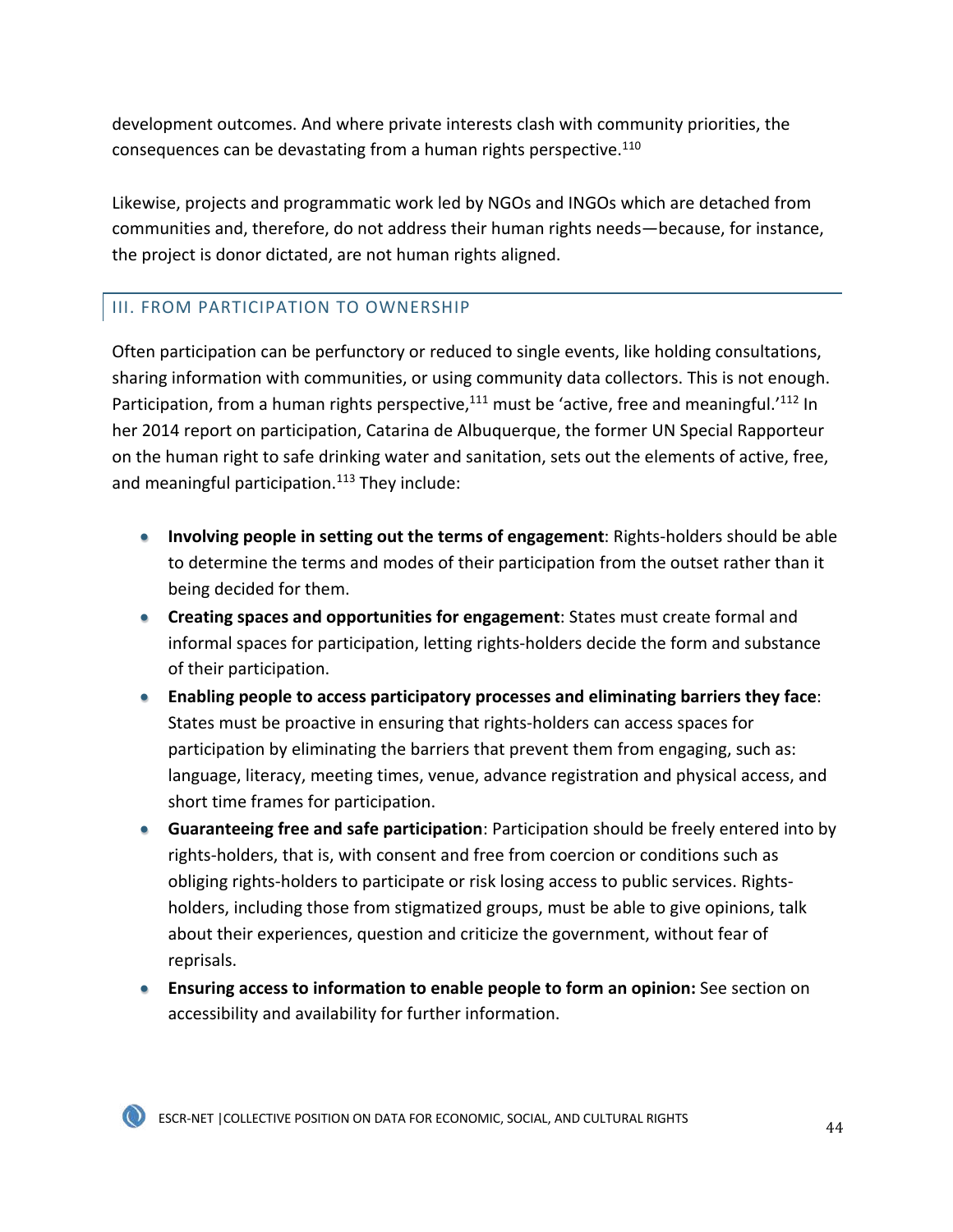- **Providing reasonable opportunity to influence decision-making:** Participatory processes that are for the purpose of realizing economic, social, and cultural rights must take into account rights-holders views and rights-holders must be able to influence decision-making.
- **Providing feedback on what proposals have been taken into account and why (or why not)**.
- These elements of free, active, and meaningful participation apply as much to data and monitoring processes as to other policy processes, and apply to all stages of the policy cycle, from design to implementation to evaluation. In addition to, and expanding on the elements described above, ESCR-Net members have also identified the following key features of community participation in official data and monitoring processes.

#### **Communities must set the agenda and have ownership of monitoring and data processes.**

Communities must be involved from the outset in the design and planning of any policy, project, or intervention, to ensure that the data used to inform decisions addresses communities' needs and upholds their vision of human rights, social justice, and development. Concretely, this means communities should set the objectives and the criteria for determining success, including developing indicators and benchmarks, where relevant. Communities should also decide the data collection methods and how data will be analyzed, accessed, and used, by whom, when, and where. Communities have a right to be as involved as they want to be and should also decide the role they should play in data collection processes, given that it can require significant time, resources, and technical inputs from external actors. However, even in cases where the data collection is carried out by external stakeholders, communities should have control over the parameters within which the data collection takes place and over how data is used.

#### **Communities must have real influence and power over official monitoring and data**

**processes**. Related to setting the agenda, when communities raise issues over their enjoyment of core economic, social, and cultural rights, for example, if they feel they are being discriminated against in access to primary education, public bodies have an obligation to take steps to eliminate that discrimination, which will require monitoring and the production of evidence to craft appropriate policy measures. In cases where core rights are not at stake, the burden shall be on the state to explain to communities why they will not take action on the issues they raise.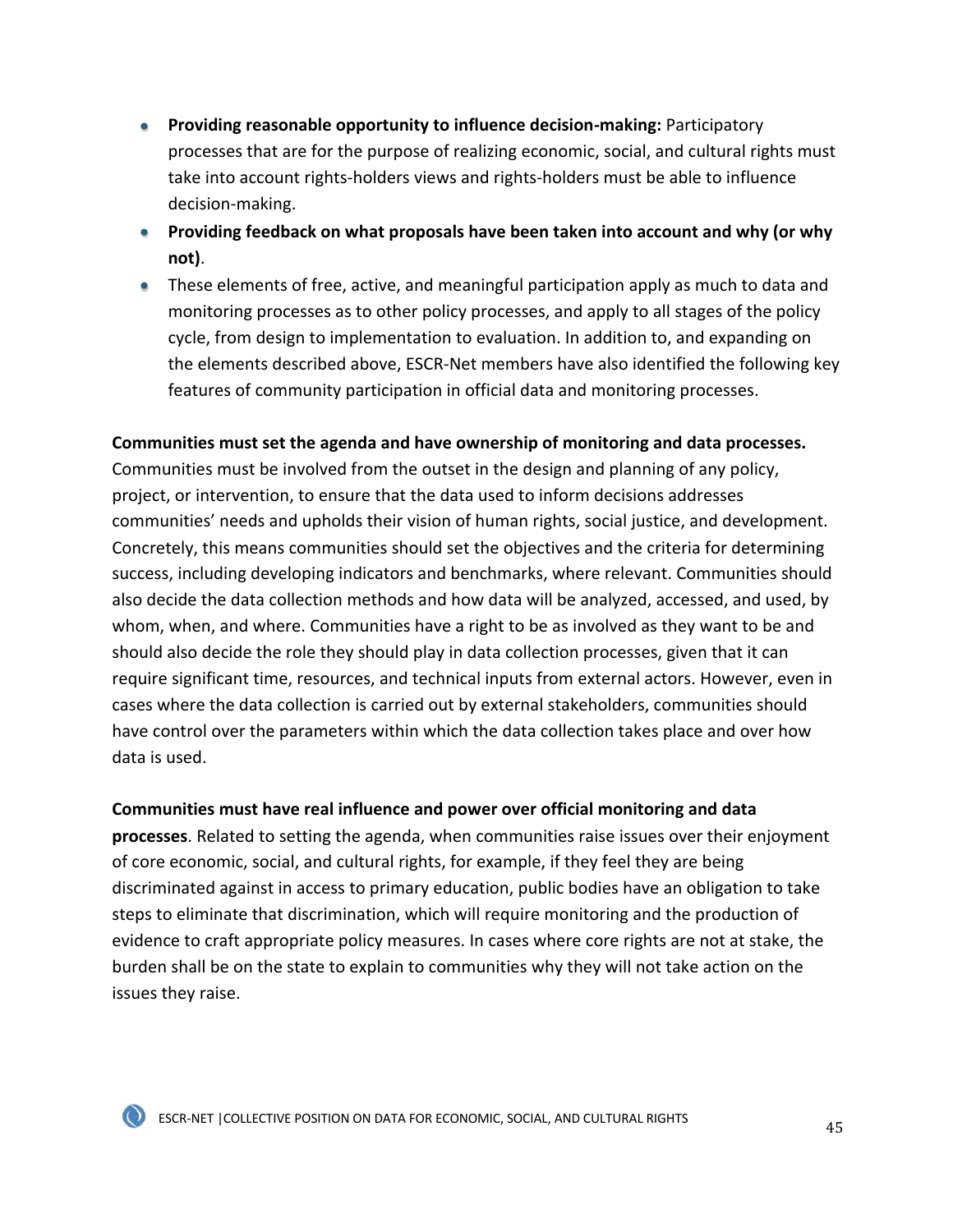**Data and monitoring processes must be accountable to communities.** Data gathering initiatives should always be answerable to the communities from which the data was collected. Meaningful community participation necessitates community accountability at every step of the monitoring and data process. Data should be verified by those who live in the community and states and other actors should share back what actions they have taken or will take on the basis of the data collected. Reporting back should happen in a timely manner and in ways that simplify the data and makes it accessible.

**Communities should be placed in the position to undertake their own monitoring and data gathering initiatives**. Due to communities' marginalization as a result of structural inequality, communities often require external actors, such as NGOs or public officials, to facilitate participation in monitoring and data processes and policy processes more generally. This needs to be challenged by enabling communities to undertake their own monitoring and data initiatives, free from external influence, including by being trained to produce, analyze, use, and preserve more and better quality data. The results of such monitoring and data initiatives should be recognized by public bodies, and, where relevant, they should use communitygenerated data when making policy decisions. This is particularly important in relation to community monitoring of the implementation of public programs or policies, which takes place in a number of countries, particularly in relation to health and education services. These efforts should be expanded and adequately supported, and, where relevant, institutionalized.

### 'COMMUNITY OWNERSHIP' IN ACTION

ESCR-Net Board member Christiana Louwa, from the Elmolo Indigenous community and World Forum of Fisher People, Kenya, describes: "In Lake Turkana, Kenya, local communities hold great knowledge about fisheries. In Indigenous communities, women are charged with holding and transmitting stories to future generations orally.

 $\blacksquare$  But this indigenous knowledge is not documented by the government nor reflected in policies about small-scale fishers. Instead, the government wants to enforce their corporate data on us. Every group—whether it is us or a corporate—only wants to use data they are used to, they are comfortable with. And this is a challenge.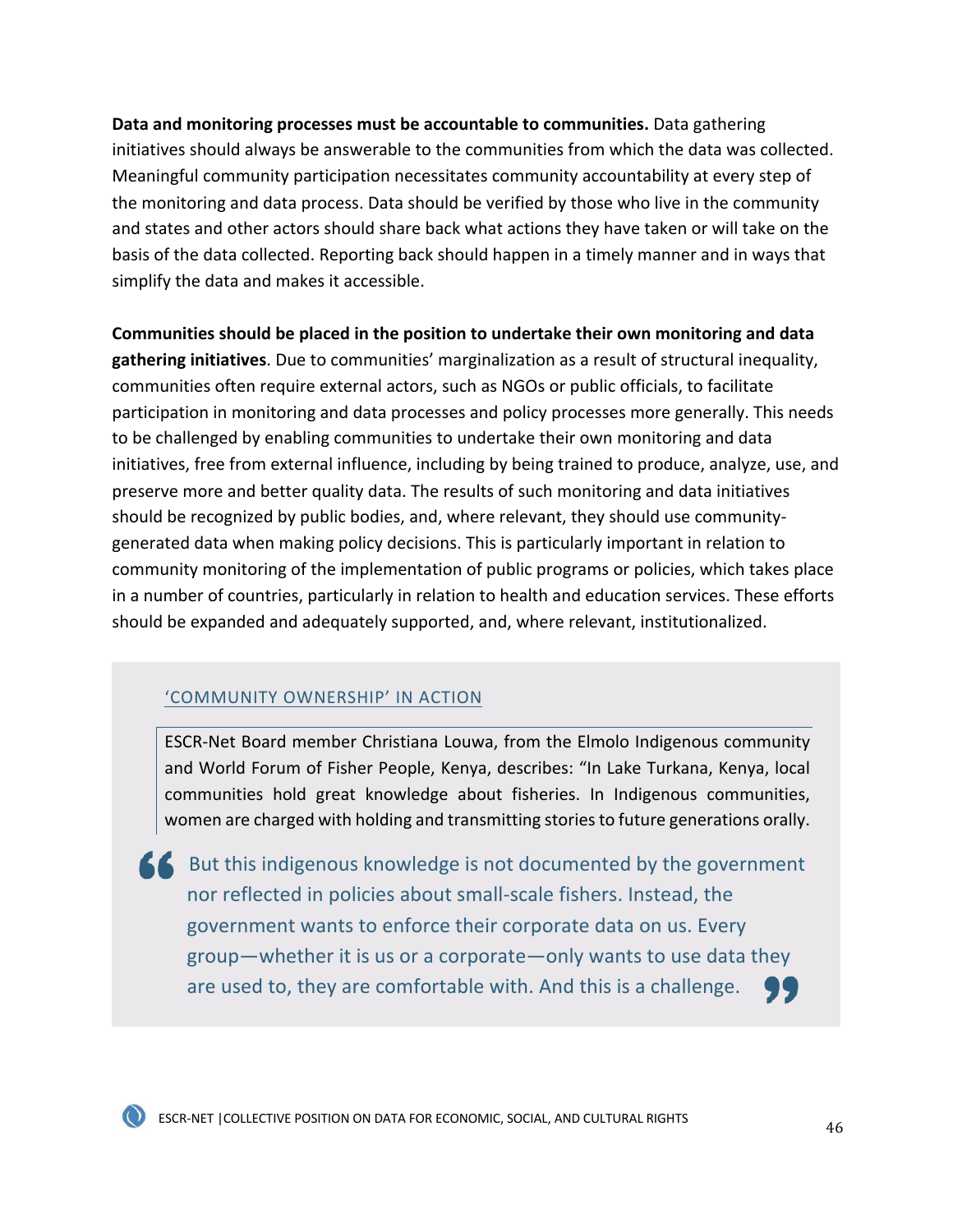Another problem is that data don't come back to people. For instance, I heard in a conference that Lake Turkana fish had a worm. This is something the people at the lake who eat that fish need to know! But the researchers had not thought to bring that data back to the people.

Lastly, the language of international negotiation is problematic for us. We reject the word "stakeholder." We are "rights-holders." Conferences should not put us on an equal footing in negotiation with a corporate fishing company that wants access to our water, as our [human] rights should come before their [corporate] rights.

Another problem is they only prioritize scientific data – not community data. This sidelines communities who can't usually gather scientific data. This is why I want us to have our own data, that is commissioned by us, analyzed by us, and presented by us to . J. J the world.

### IV. DATA SOVEREIGNTY

In addition to recognizing the importance of free, active, and meaningful participation in official data processes in the ways described above, ESCR-Net members have expressed the need to encourage and enable community-based data governance models, should communities wish them. As one of our members put it: "I want us to have our own data, that is, commissioned by us, analyzed by us, and presented by us to the world".<sup>114</sup>

A potential model for community-based data governance is the Indigenous Data Sovereignty movement, which seeks to address the shortfalls of state-led data collection processes and strengthen customary and Indigenous institutions. Indigenous data sovereignty (IDS) is the 'right of a nation, group of people, or individual to exert control over the governance of data collection, application, and ownership.'115 It is an important part of Indigenous autonomy and self-government, which is itself part of Indigenous peoples' right to self-determination.

IDS has been developed by Indigenous peoples to meet their data needs to make decisions about the issues that are important to them—just as states require data to inform policy at the national level, firstly, so they are able to effectively govern and, secondly, because official data



ESCR-NET |COLLECTIVE POSITION ON DATA FOR ECONOMIC, SOCIAL, AND CULTURAL RIGHTS <sup>47</sup>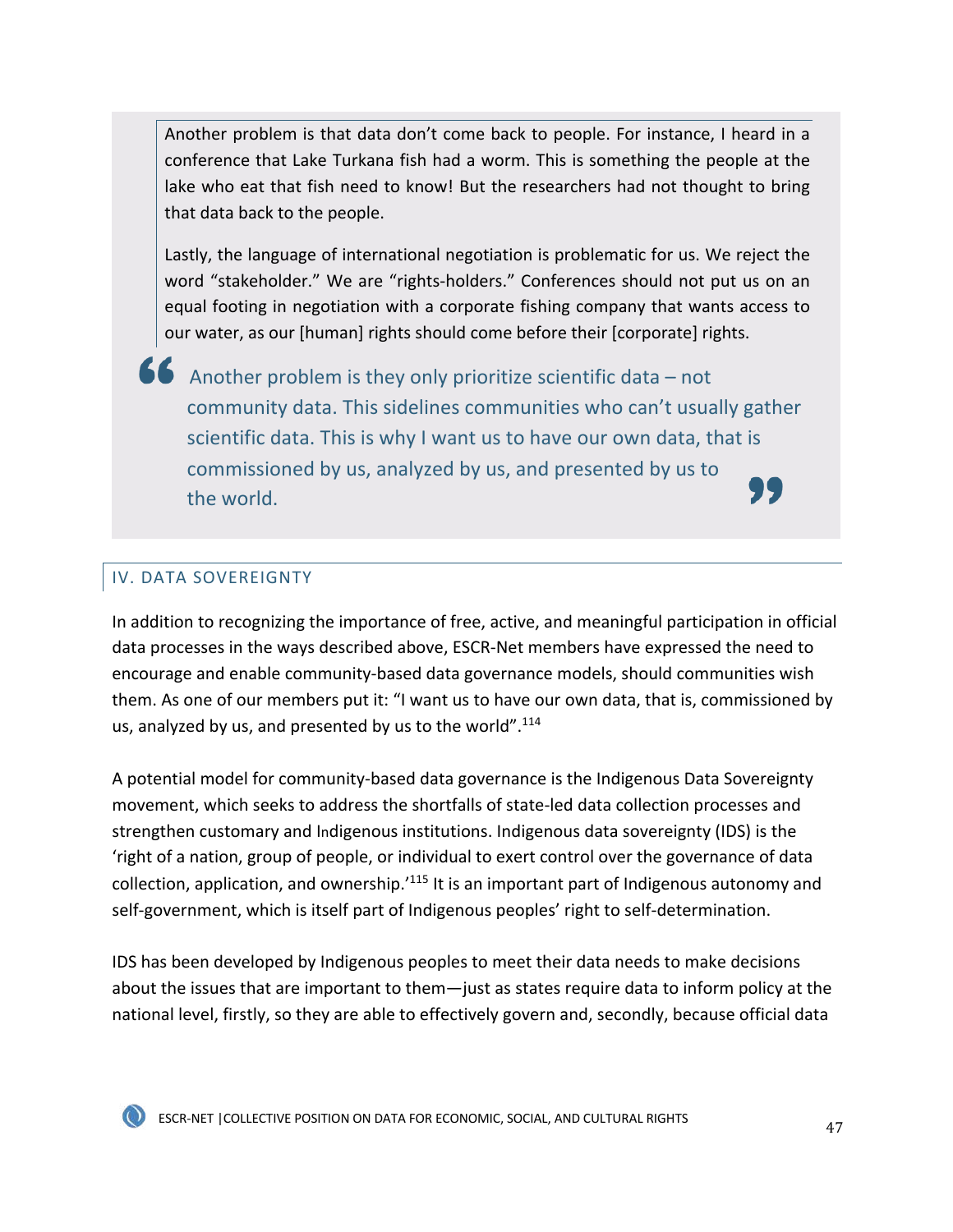rarely accurately represents or meets the human rights needs of Indigenous peoples (because, for instance, they constitute a small population sample or, more commonly, because the same asymmetries that marginalize groups in society are at force when it comes to data processes). Rainie et al explain:

Indigenous nations need data about their citizens, communities, lands, resources, and culture to make informed decisions. Yet few official statistics agencies, researchers, and data collectors make any meaningful concession to Indigenous rights in relation to Indigenous data. Despite being the rights holders in relation to data about them or for them, Indigenous peoples across nation-states remain peripheral to the channels of power through which consequential decisions about Indigenous statistics are made.<sup>116</sup>

#### KEY PRINCIPLES OF INDIGENOUS DATA SOVEREIGNTY

Indigenous peoples strive to achieve IDS in two major ways: by decolonizing data and indigenizing data governance.

Decolonizing data is the process by which Indigenous peoples:

"replace external, nontribal norms and priorities with tribal systems that define data, control how it is collected, and influence how it is used. It results in findings—derived both from external data collected on Indigenous peoples and from internal data produced by Native nations—that reflect the understandings of those peoples."117

Decolonizing data is also about Indigenous people being able to change and influence the narrative about them. An article in the Montana Policy and Budget Center highlights: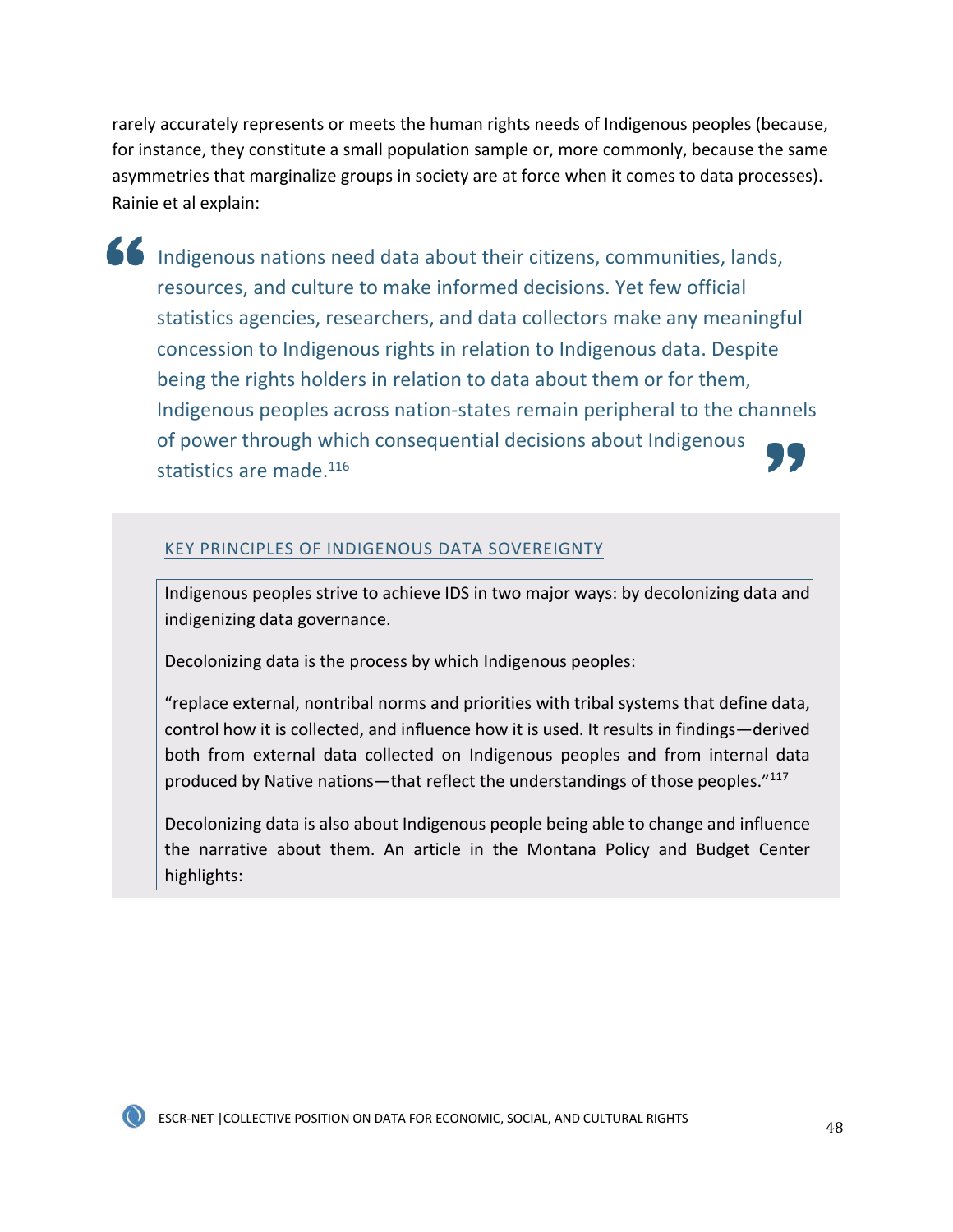Too often, data is collected and presented in a way that perpetuates the narrative of poverty and need, painting a portrait of disparity and deficit. From health outcomes to economic indicators to educational attainment, mainstream data collection and presentation leaves little room to showcase the many strengths of indigenous people.".<sup>118</sup>

Indigenizing data governance is the complementary process of:

implementing greater Indigenous data sovereignty. It is the act of harnessing tribal values, principles, and mechanisms—Indigenous ways of knowing and doing—and applying them to the management and control of a Native nation's data ecosystem<sup>.119</sup>

### LEGAL BASIS FOR THE PRINCIPLE OF PARTICIPATION

The principle of participation is rooted in the right to participate in the conduct of public affairs, which can be found in the International Covenant on Civil and Political Rights.<sup>120</sup> This right, the Human Rights Committee (CCPR) notes, 'covers all aspects of public administration, and the formulation and implementation of policy at international, national, regional and local levels.'<sup>121</sup> The right to participate should be understood in the broadest possible sense to include not just participating in democratic processes, such as elections and referenda, but also in all political processes that affect economic, social, and cultural rights. CCPR's General Comment on the right to participate does not go into much detail about participating in such processes, except at the local level, as it states:

Citizens may participate directly by taking part in popular assemblies which have the power to make decisions about local issues or about the affairs of a particular community and in bodies established to represent citizens in consultation with government.<sup>122</sup>

However, in general comments dealing with economic, social, and cultural rights, treaty bodies regularly emphasize the right to participate as an obligation of states in implementing substantive provisions. For example, in its General Comment on the right to social security,

ESCR-NET |COLLECTIVE POSITION ON DATA FOR ECONOMIC, SOCIAL, AND CULTURAL RIGHTS <sup>49</sup>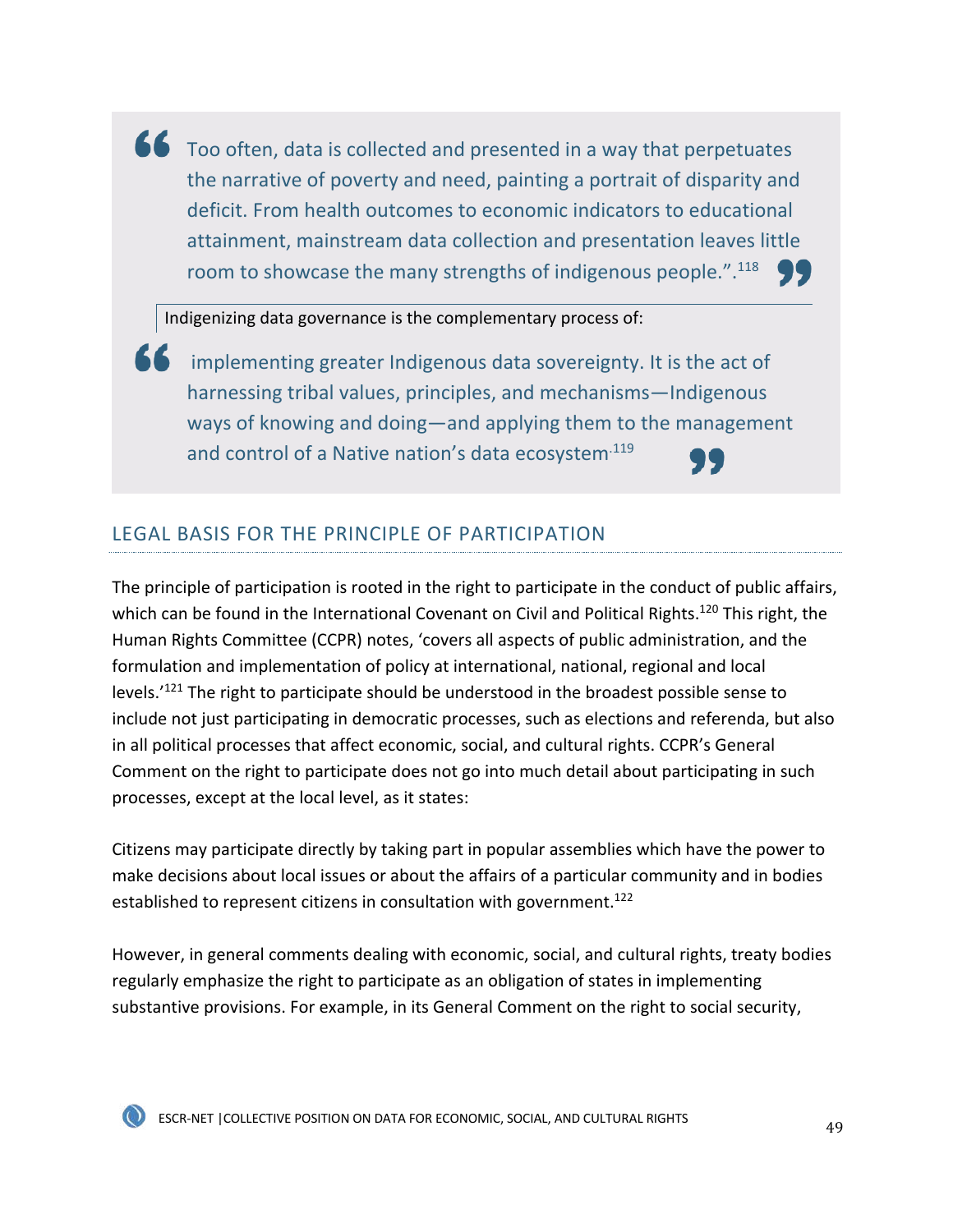CESCR states: 'Beneficiaries of social security schemes must be able to participate in the administration of the social security system.<sup>'123</sup> And in its General Comment on the right to sexual and reproductive health, CESCR requires that states adopt and implement a national strategy 'which is devised, periodically reviewed and monitored through a participatory and transparent process.'124

The right to participate is a well-established right found in international human rights treaties applying to specific groups and contexts, including:

- Convention on the Elimination of All Forms of Discrimination Against Women<sup>125</sup>
- Convention on the Rights of Persons with Disabilities<sup>126</sup>
- International Convention on the Rights of All Migrant Workers and Members of their Families<sup>127</sup>
- International Convention on the Elimination of All Forms of Racial Discrimination<sup>128</sup>
- United Nations Declaration on the Rights of Indigenous Peoples<sup>129</sup>

The right to participate is also found in human rights treaties at the regional level.<sup>130</sup> Of particular importance is the Regional Agreement on Access to Information, Public Participation and Justice in Environmental Matters in Latin America and the Caribbean (2018, Escazú Agreement), a groundbreaking legal instrument, which many ESCR-Net members were involved in the negotiation of. The Escazú Agreement recognizes the importance of the right to participation along with the rights to information and to access justice in protecting the environment and in promoting a vision of sustainable development that does not prioritize economic growth over communities and the environment.

The United Nations Declaration on the Right to Development (1986), although not legally binding, provides important guidance on the importance of participation: 'The human person is the central subject of development and should be the active participant and beneficiary of the right to development.'131 As well as on what constitutes participation: Article 2 (2) makes clear that states have an obligation to formulate policies aimed at the improvement of the wellbeing of everyone 'on the basis of their active, free and meaningful participation.' With respect to corporate actors, the UN has published a significant amount of guidance stressing the importance of community engagement, including guidance on human rights and business,<sup>132</sup> on the role of communities in advancing human rights in supply chains,<sup>133</sup> and on communities' relationships to human rights in development more broadly.134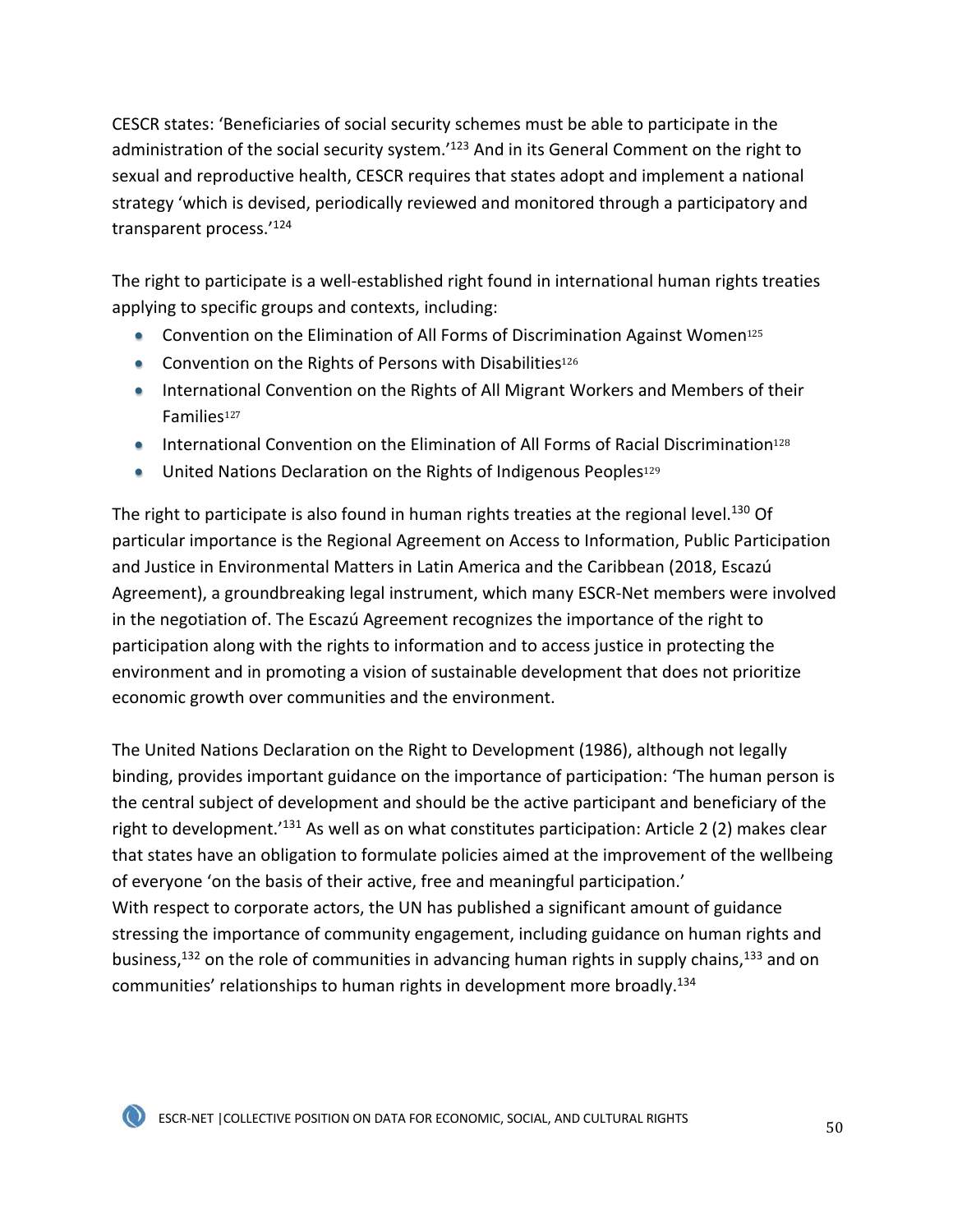Data sovereignty is based on the right to self-determination as applied to Indigenous Peoples. The right to self-determination 'is the right of a people to determine its own destiny'.<sup>135</sup> According to the CCPR, the, 'right of self-determination is of particular importance because its realization is an essential condition for the effective guarantee and observance of individual human rights and for the promotion and strengthening of those rights.<sup>'136</sup>

Self-determination is a fundamental principle of international law and is included in the Charter of the United Nations,<sup>137</sup> which emphasizes its 'universal recognition of the principle as fundamental to the maintenance of friendly relations and peace among states.' It is also as an enumerated right found in both the International Covenant on Economic, Social, and Cultural Rights<sup>138</sup> and the International Covenant on Civil and Political Rights,<sup>139</sup> as well as in a number of other international and regional instruments.140

Common article 1 of ICESCR and ICCPR on the right of self-determination has three components. Firstly, 'All peoples have the right of self-determination. By virtue of that right they freely determine their political status and freely pursue their economic, social and cultural development.'141 As articulated here, the right to self-determination is a collective right belonging to 'peoples' rather than individuals.

Secondly, peoples have the right to 'freely dispose of their natural wealth and resources without prejudice to any obligations arising out of international economic co-operation, based upon the principle of mutual benefit, and international law. In no case may a people be deprived of its own means of subsistence.'142

Thirdly, states have a legal obligation to respect' and 'promote' the right to self-determination, including in administered territories.<sup>143</sup>

The Committee on the Elimination of Racial Discrimination (CERD), which oversees the Implementation of the International Convention on the Elimination of All Forms of Racial Discrimination, has issued guidance on the right to self-determination stating that there are two aspects of the right to self-determination: internal and external self-determination

Internal self-determination, according to CERD, concerns the 'rights of all peoples to pursue freely their economic, social and cultural development without outside interference.<sup>'144</sup> It is closely related to the right to participate in the conduct of public affairs—everyone must be allowed to participate in the political system and processes that a peoples have chosen for themselves.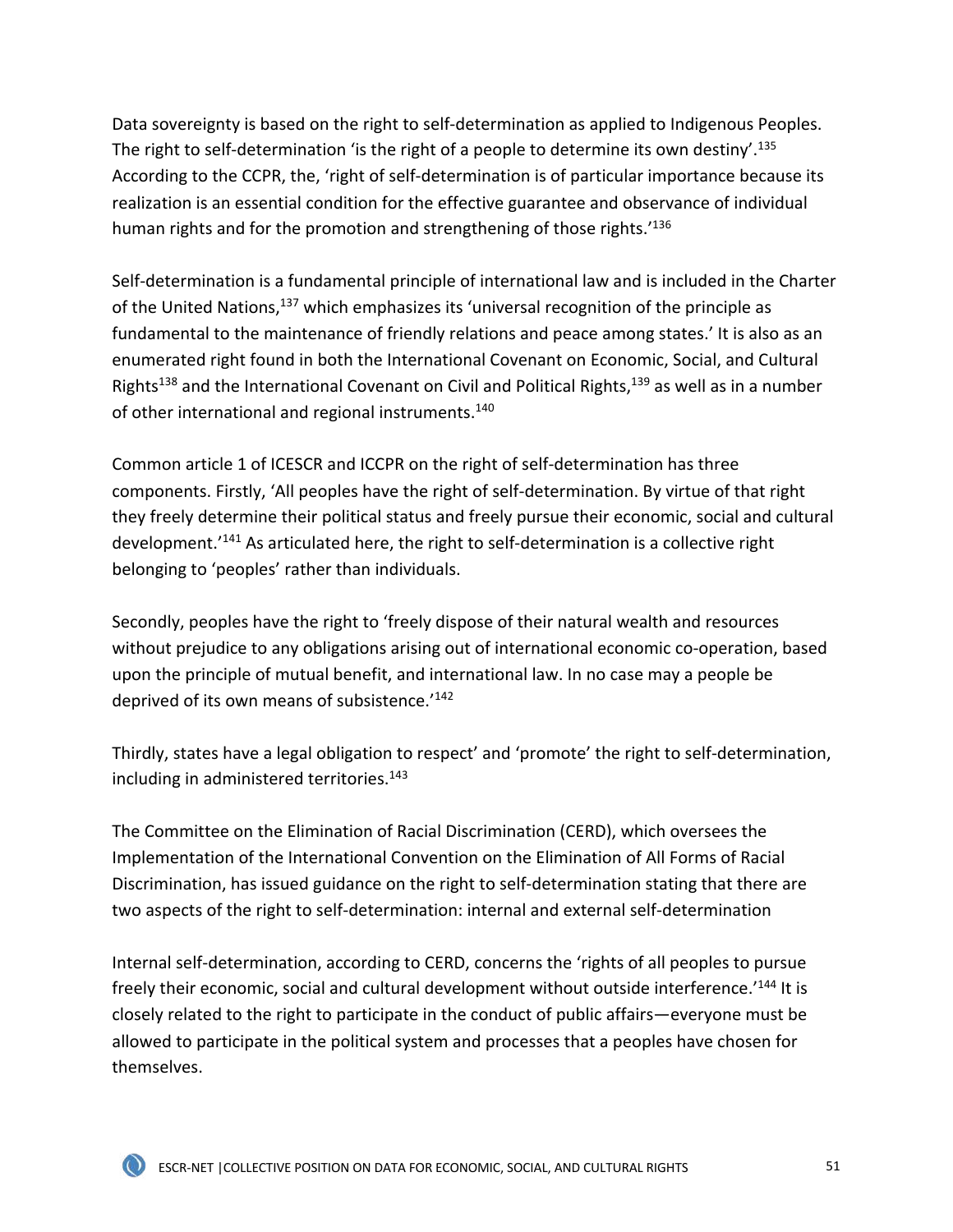External self-determination, according to CERD, 'implies that all peoples have the right to determine freely their political status and their place in the international community based upon the principle of equal rights and exemplified by the liberation of peoples from colonialism and by the prohibition to subject peoples to alien subjugation, domination and exploitation.<sup>145</sup>

The United Nations Declaration on the Rights of Indigenous Peoples (2007, UNDRIP), which addresses the unique experiences of Indigenous peoples, reaffirms the right to selfdetermination of Indigenous Peoples<sup>146</sup> (both internal and external), where consultation and participation are key aspects. The UNDRIP affirms the right of indigenous people to provide 'free, prior and informed consent' before adopting and implementing legislative or administrative measures that may affect them, such as "the adoption of legislation or administrative policies that affect indigenous peoples" (Art. 19) and "the undertaking of projects that affect indigenous peoples' rights to land, territory and resources, including mining and other utilization or exploitation of resources" (Art. 32). Indigenous peoples also have the right to 'maintain and strengthen their distinct political, legal, economic, social and cultural institutions, while retaining their right to participate fully, if they so choose, in the political, economic, social and cultural life of the State.'<sup>147</sup> For example, UNDRIP asserts Indigenous peoples' autonomy in establishing and controlling their own education systems<sup>148</sup> and media.<sup>149</sup> In recent years, Indigenous peoples have started to develop instruments of their own on IDS. For example, the Māori Data Sovereignty Network's Te Mana Raraunga Charter<sup>150</sup> and the CARE Principles for Indigenous Data Governance.<sup>151</sup>

## **RECOMMENDATIONS FOR IMPLEMENTING PARTICIPATION:**

- 1. States must ensure and implement the right to participate in data and decision-making processes by ensuring communities
	- set the agenda and have ownership of monitoring and data processes
	- have real influence and power over official monitoring and decision-making processes
	- are able to undertake their own monitoring and data gathering initiatives
	- are able to access relevant information they need to meaningfully participate in decision making.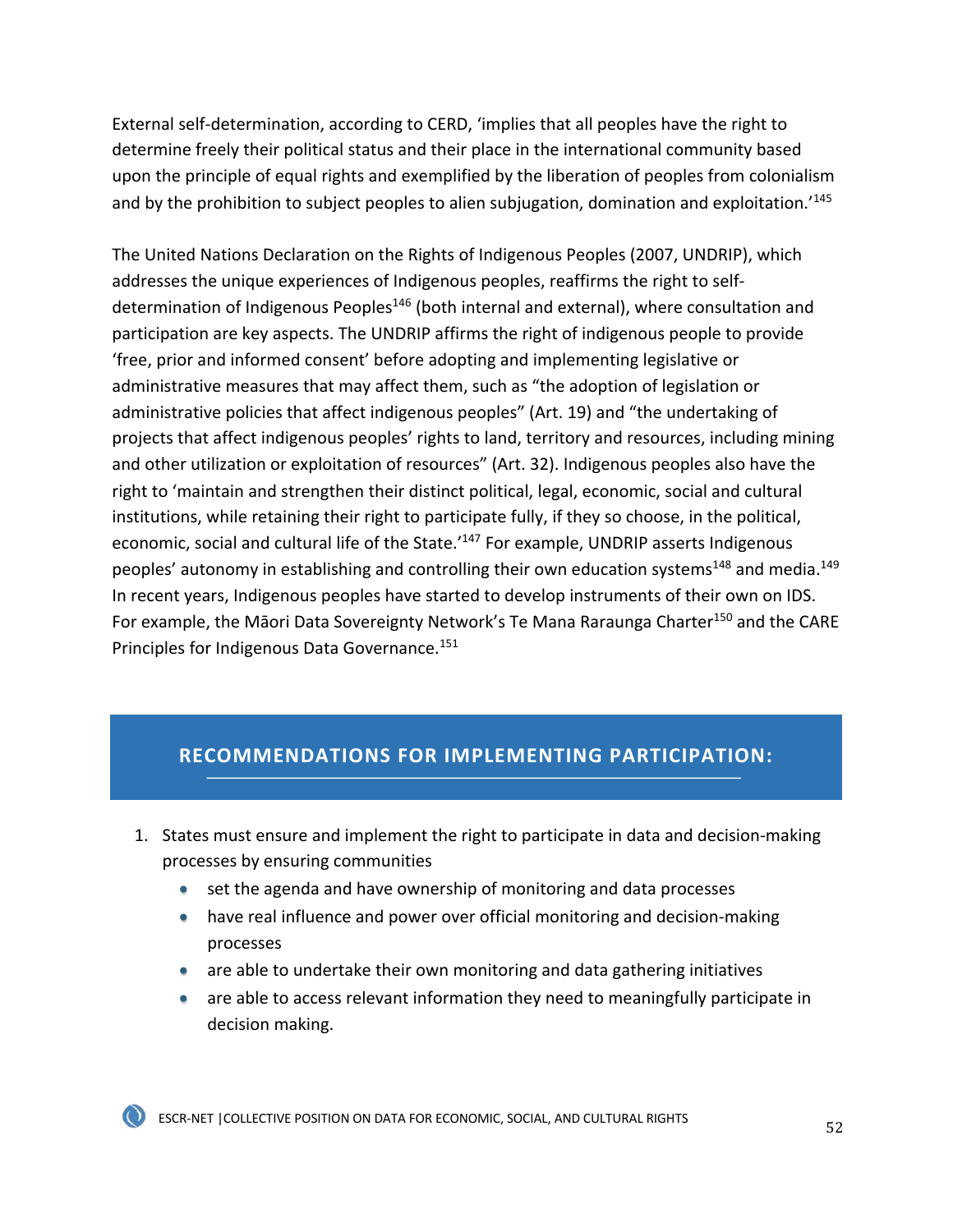- Data and monitoring processes must be accountable to communities.
- 2. States must ensure that data and monitoring processes are accessible to communities, including by taking measures to expand data literacy and access to information that communities need to meaningfully participate in decision-making.
- 3. States must recognize the legitimacy of community-generated data, and instruct their national statistical offices and other relevant data and monitoring processes to use community-generated data in planning and decision-making.
- 4. States must develop frameworks/structures that guide the uptake of community data to influence decision making. Such structures not only ensure that community data is actually adopted but also provides a systematized way of doing so.
- 5. States should support communities in designing and carrying out monitoring projects and the production of community-generated data, including by
	- ensuring that communities have the resources to produce, analyze, and preserve more—and better—data
	- strengthening communities' capacities to gather and use their own data
	- ensuring that those gathering data at community level, such as human rights and environmental defenders, can do so safely and free from threats, harassment and retaliation.
- 6. In addition to recognizing the importance of meaningful participation in official data processes in the ways described above, it is paramount to encourage and enable community-based data governance models such as IDS.

## **TRANSPARENCY & ACCESSIBILITY OF INFORMATION**

Transparency and the right to information have intrinsic value, but they are also instrumental in ensuring human rights. Transparency and the right to information underpin the right to participate, by ensuring that rights-holders are aware of and equipped with the necessary information to meaningfully engage in data and monitoring processes. Transparency and the right to information are also preconditions for ensuring the **accountability** of data and monitoring processes, as well as human rights more generally. One of the many uses of data



ESCR-NET | COLLECTIVE POSITION ON DATA FOR ECONOMIC, SOCIAL, AND CULTURAL RIGHTS 53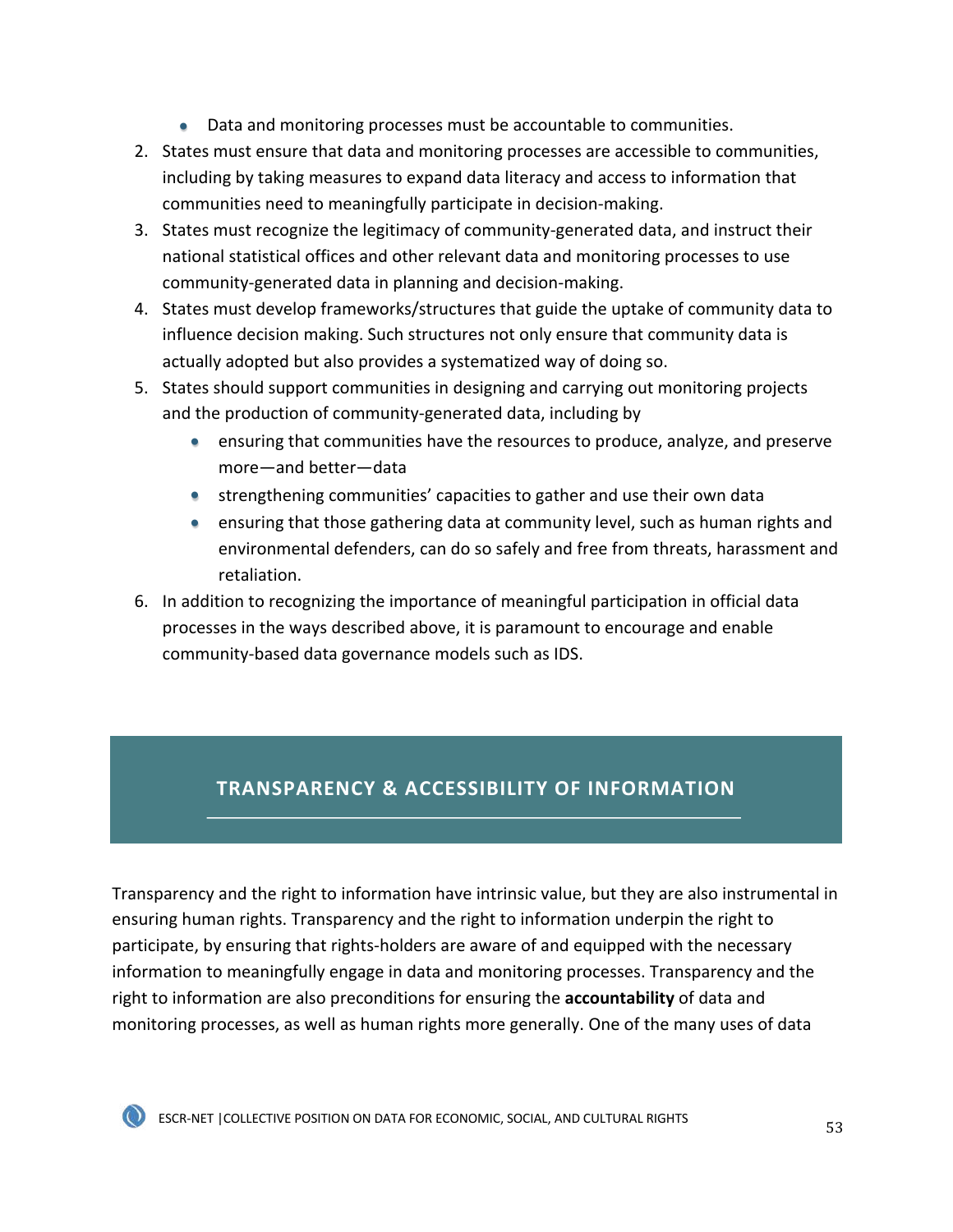and information about economic, social, and cultural rights is to empower rights-holders to access justice.

#### I. TRANSPARENCY

Transparency International defines transparency as:

Characteristic of governments, companies, organizations and individuals of being open in the clear disclosure of information, rules, plans, processes and actions. As a principle, public officials, civil servants, the managers and directors of companies and organizations, and board trustees have a duty to act visibly, predictably and understandably to promote participation and accountability and allow third parties to easily perceive what actions are being performed.<sup>152</sup>

Transparency facilitates awareness of and knowledge about how data and monitoring processes operate. This is important because data and monitoring processes are often perceived as technical, deterring people from participating or even engaging with important human rights information and data. (Of course, sometimes these processes are overly technical or actively promoted as such, which makes them inaccessible and counter to the right to participate.) Transparency also ensures that data and monitoring processes do not operate in secrecy, which deters corruption and promotes processes that are meaningful rather than purely for show, fostering public trust and legitimacy, and with it hopefully better outcomes.

Transparency extends to how decisions are made, by whom, why, and on the basis of what data and information. This requires that public bodies set-up processes to keep (and disseminate) relevant, consistent, and timely information on each stage of the decision-making process, in other words, to ensure information and data is **available**. This includes information and documentation on algorithms, increasingly used by public bodies, often in partnership with tech firms, in the delivery of public services. One of the biggest problems with algorithmic decisionmaking (ADM), aside from the lack of transparency in public private partnerships, is that algorithms, particularly those that incorporate machine learning, are often black boxes, that is, even those who create them do not know how or on what basis decisions are made.<sup>153</sup> See Equality & non-discrimination for further information on ADM.

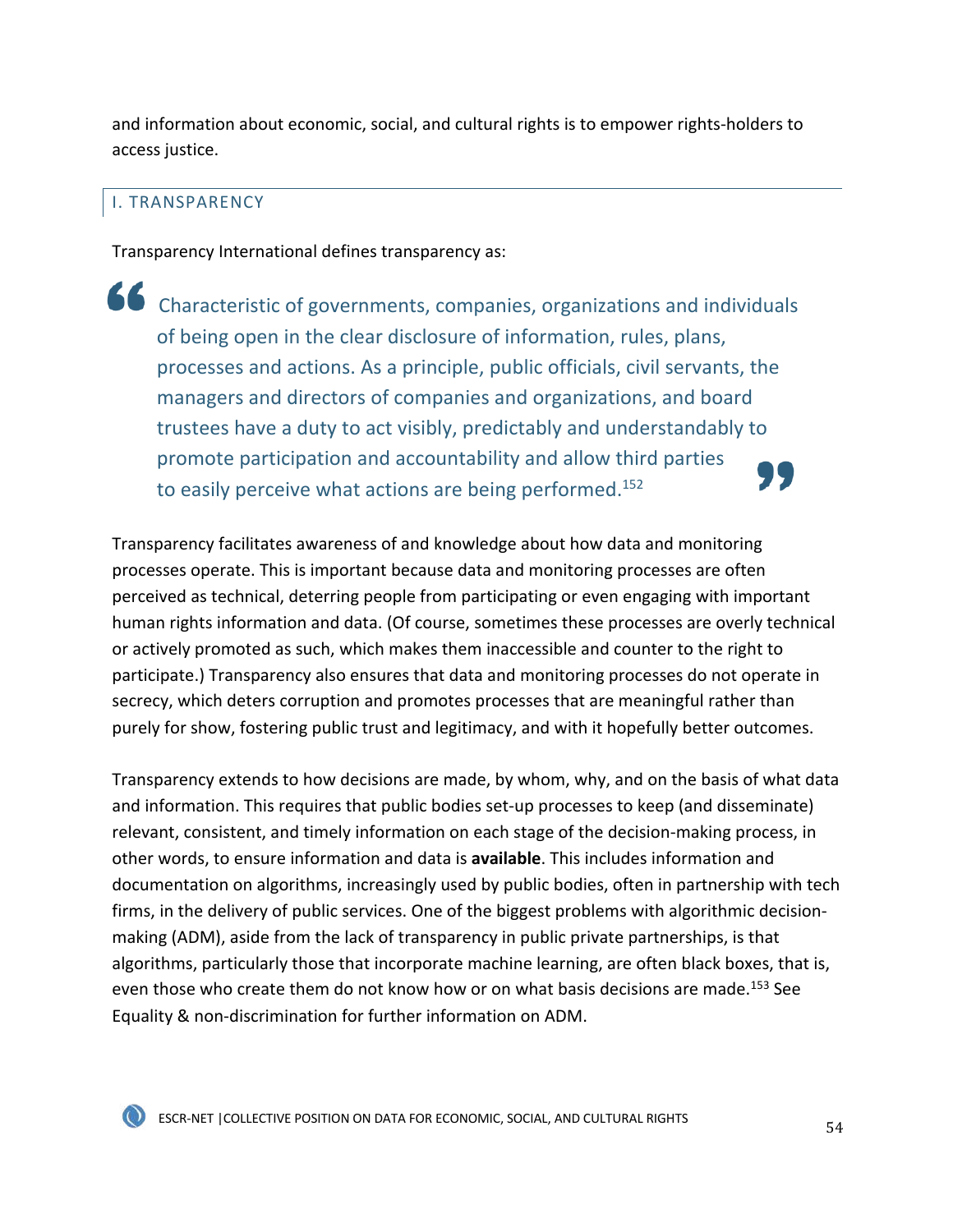Transparency is a requirement for public bodies, but it also applies to non-state actors, particularly corporations, when their operations affect, or will likely affect, economic, social, and cultural rights. The UN Guiding Principles on Business and Human Rights, for instance, make clear that as part of their duty to respect human rights, business enterprises should communicate externally about how they address human rights risks, including by providing accessible and adequate information.<sup>154</sup> However, too often corporations withhold information about planned projects and their impacts on local communities, thereby barring genuine participation and consultation processes and hiding from accountability.<sup>155</sup>

### TRANSPARENCY IN THE PRIVATE SECTOR TO PREVENT AND REDRESS HUMAN RIGHTS ABUSES

Transparency and the disclosure of information on the activities and operations of business enterprises have been vital in exposing human rights abuses. In 2016, 11.5m files were leaked from the database of the world's fourth biggest offshore law firm, Mossack Fonseca, known as the 'Panama Papers.' The documents were obtained by the German newspaper Süddeutsche Zeitung, who then passed them on to the International Consortium of Investigative Journalists (ICIJ), who in turn shared them with civil society and media outlets all over the world. The Panama Papers reveal the ways in which a number of wealthy individuals and groups use offshore tax regimes to evade and avoid taxes, and commit financial crimes. As a result of the investigation governments have so far been able to recover over \$1 billion in tax revenues<sup>156</sup> $$ money that can now be spent on public services. In 2020, the Office of the United Nations High Commissioner for Human Rights (OHCHR) released, after years of delays, reportedly due to political pressure from powerful states, $157$  a database of companies engaged in activities linked with Israel's illegal settlements, thereby undermining Palestinians' economic, social, and cultural rights.<sup>158</sup> In a joint statement to the Human Rights Council in October 2020, 11 organizations, including members of ESCR-Net, explained: In the occupied West Bank, including East Jerusalem, businesses not only profit from, but their activities also help maintain, facilitate, and sustain the illegal settlement enterprise, allow for de facto annexation, and contribute to the systematic denial of the basic rights of the Palestinian people, including self-determination and access to land and resources, with devastating socioeconomic impacts.<sup>159</sup>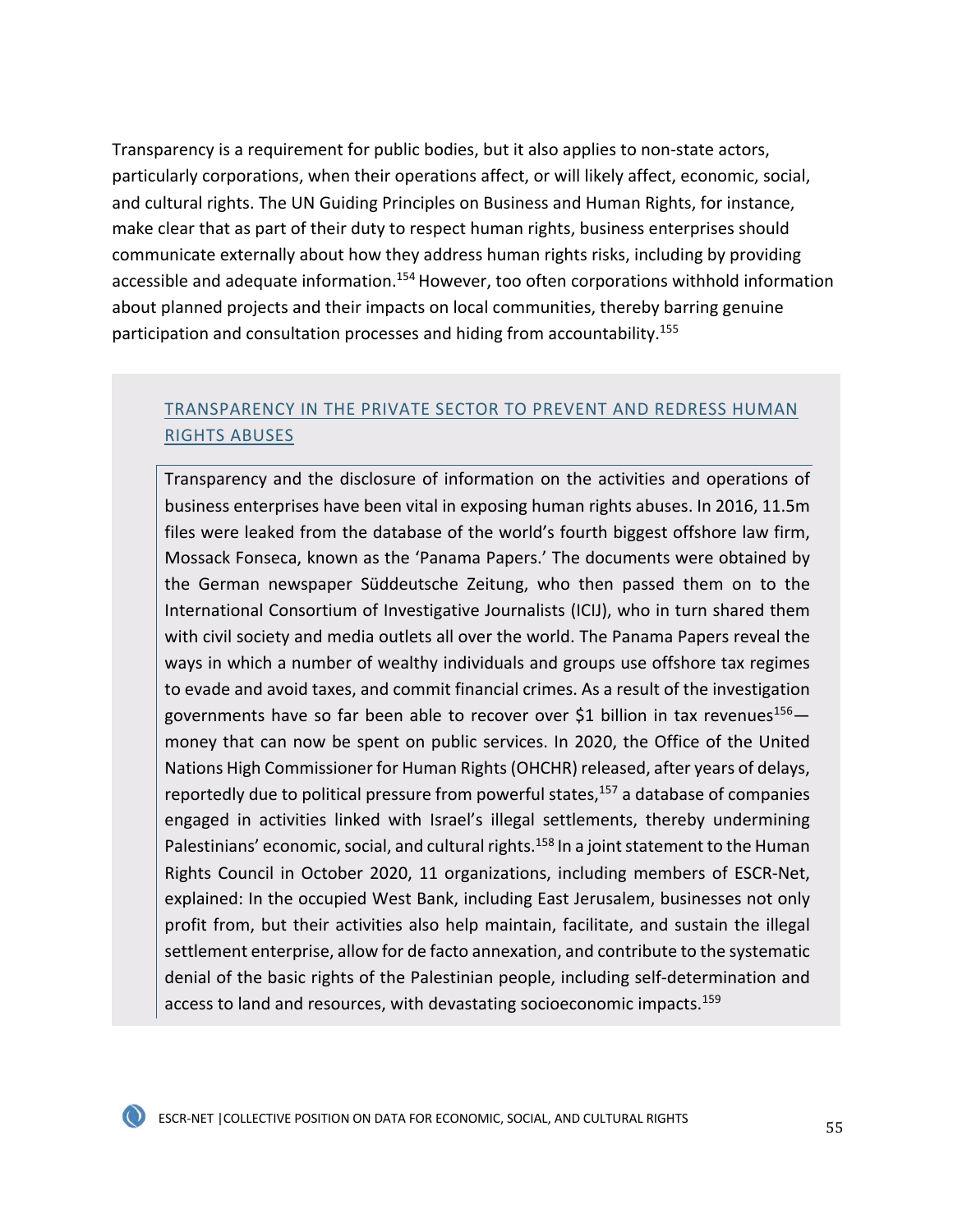The publication of the database, as the organizations highlighted in the same statement: is a critical step to ensure corporate actors respect human rights, the environment, and international law.

Monitoring corporate involvement in human rights abuses through tools like the UN Database [is a] significant development in international efforts to stop corporate exploitation in situations of occupation and conflict, which are often rife with human rights violations and impunity.160

It should be noted that the update of the database continues to be stalled in spite of the original Human Rights Council resolution 31/36 (2016) mandating its annual update by the Office of the High Commissioner.

#### II. RIGHT TO INFORMATION

Ensuring the right to information is one of the main ways that public bodies can ensure transparency, but it is also a right in itself. The right to information, also known as access to information, freedom of information, and the right of access to information, includes the right of people to access personal information about themselves held by the state, as well as information that is of **public interest**, including information related to the functioning of public bodies and official data. The Special Rapporteur on the promotion and protection of the right to freedom of opinion and expression notes:

public authorities act as representatives of the public, fulfilling a public good; therefore, in principle, their decisions and actions should be transparent. A culture of secrecy is acceptable only in very exceptional cases, when confidentiality may be essential for the effectiveness of their work. There is consequently a strong public interest in the disclosure of some types of information. Moreover, access to certain types of information can affect the enjoyment by individuals of other rights. In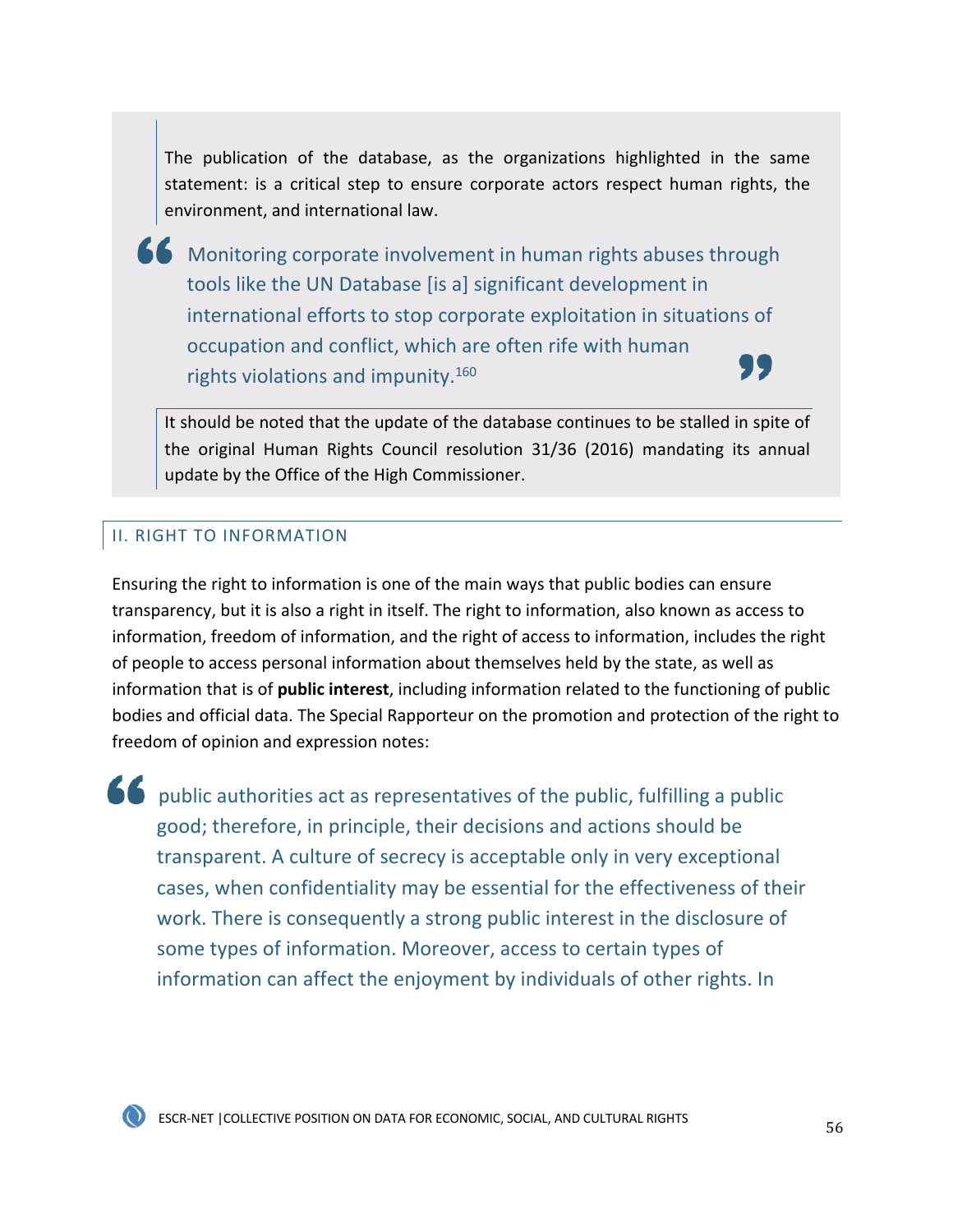## such cases, information can be withheld only in very exceptional circumstances, if at all. $^{161}$



States can guarantee the right to information in two main ways. Both methods presuppose that information and data is **available**, that is, public bodies have kept relevant, timely, and consistent records, and that any data produced reaches the standards described in high quality data.

Firstly, states must proactively make information and official data **publicly available**. For example, by making it available online.

Secondly, states must establish processes whereby rights-holders can request access to information. For instance, where there is low technical capacity of state institutions to manage and disseminate information, states must set-up clear, simple, and low to no-cost processes for requesting data and information from any public body. Requests for information should be answered in a timely and honest fashion and, if denied, reasons should be given that are in line with the restrictions permitted by international law (see section on legal basis for more information about limitations.) The first method should be the default method for all state-held information and data that is of public interest, including information and data on economic, social, and cultural rights.

### TELEPHONE DATA IN INFORMAL SETTLEMENTS

When non-state actors perform state-like tasks or functions with regard to economic, social, or cultural rights, for example, providing private healthcare, they are subject to the same legal obligations as public bodies in terms of ensuring the right to information.

An example that illustrates this situation is the case promoted by ACIJ in Argentina, who filed a successful legal claim against a telephone company (Telefónica Sociedad Anónima) ordering the disclosure of information on the provision of services in informal settlements in the Buenos Aires metropolitan area. The legal claim followed a Resolution of the National Agency for Access to Public Information, which had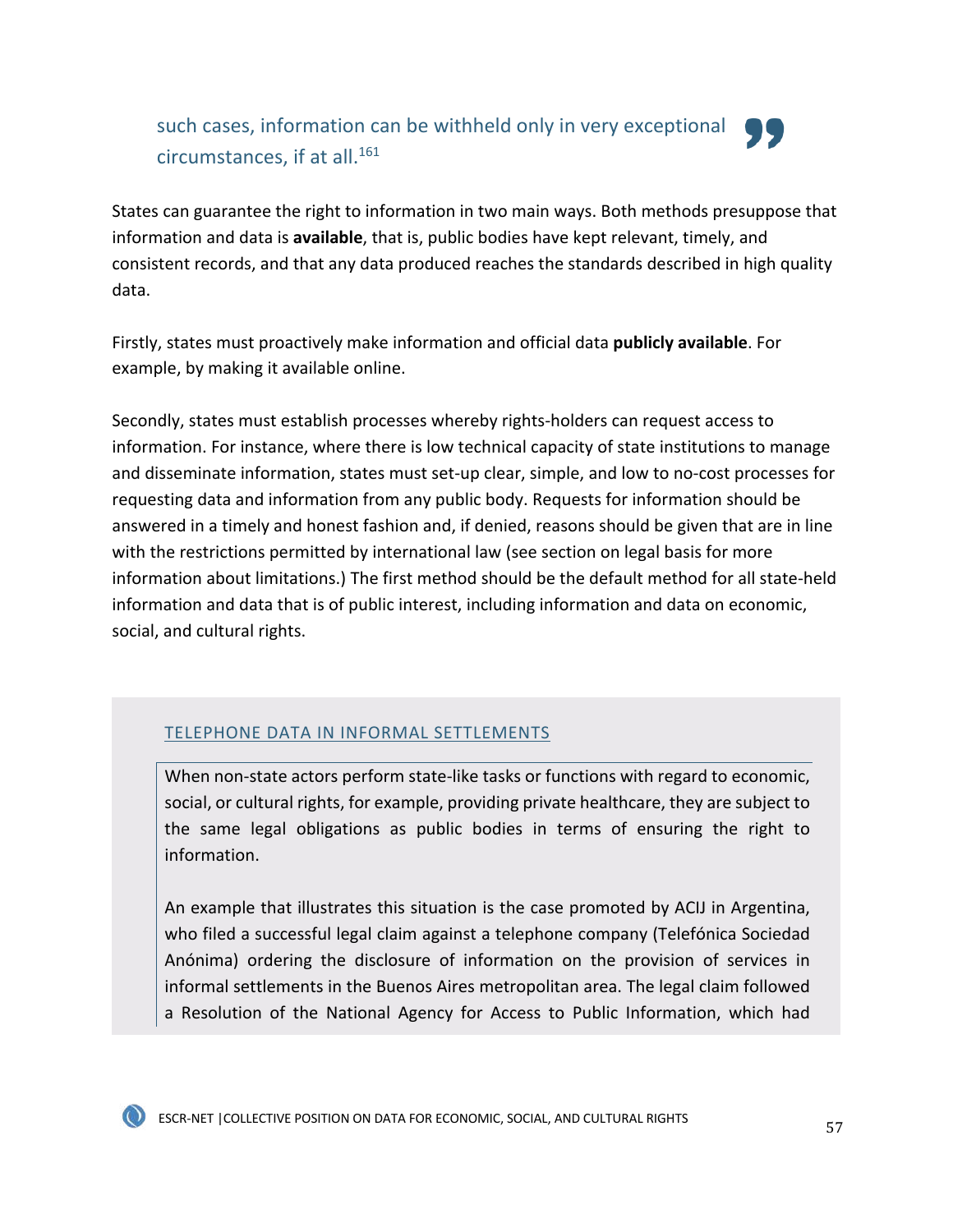already established that the company has a duty to disclose information about its service provision in informal settlements.

ACIJ filed an information request due to the company's refusal to provide internet and telephone services in informal settlements. ACIJ was planning to use the evidence gathered through the information request to defend the right of informal settlements' residents to enjoy the right to access to internet on an equal footing with the rest of the population.

During the administrative process, the company stated that it was not obliged to provide georeferenced information on the telephone service as well as information on the provision of the internet service. However, the national body that guarantees compliance with the Law on Access to Public Information No. 27,275 stated that the company is an obligated subject with respect to that law and by Digital Argentina Law No. 27,078, compelling it to provide all the information requested. Despite the resolution being binding, the company did not comply with it.

Faced with this situation, ACIJ approached the court, holding that it is the responsibility of the judicial power to guarantee the right to access information for everyone (and especially for marginalized groups) in the face of sustained reluctance on the part of the company that provides public services. The case illustrates the obligations of private entities as regards the collection and publication of data in their possession when it concerns access to public services of groups who are experiencing discrimination in accessing their rights.

#### III. ACCESSIBILITY OF INFORMATION AND DATA

The right to information requires that states make every effort to 'ensure easy, prompt, effective and practical access to such information,<sup>162</sup> which includes ensuring that requests for information are either free or that any costs are not an impediment to access. Effectively, there should be no barriers, whether administrative, physical, or financial, to access information and data.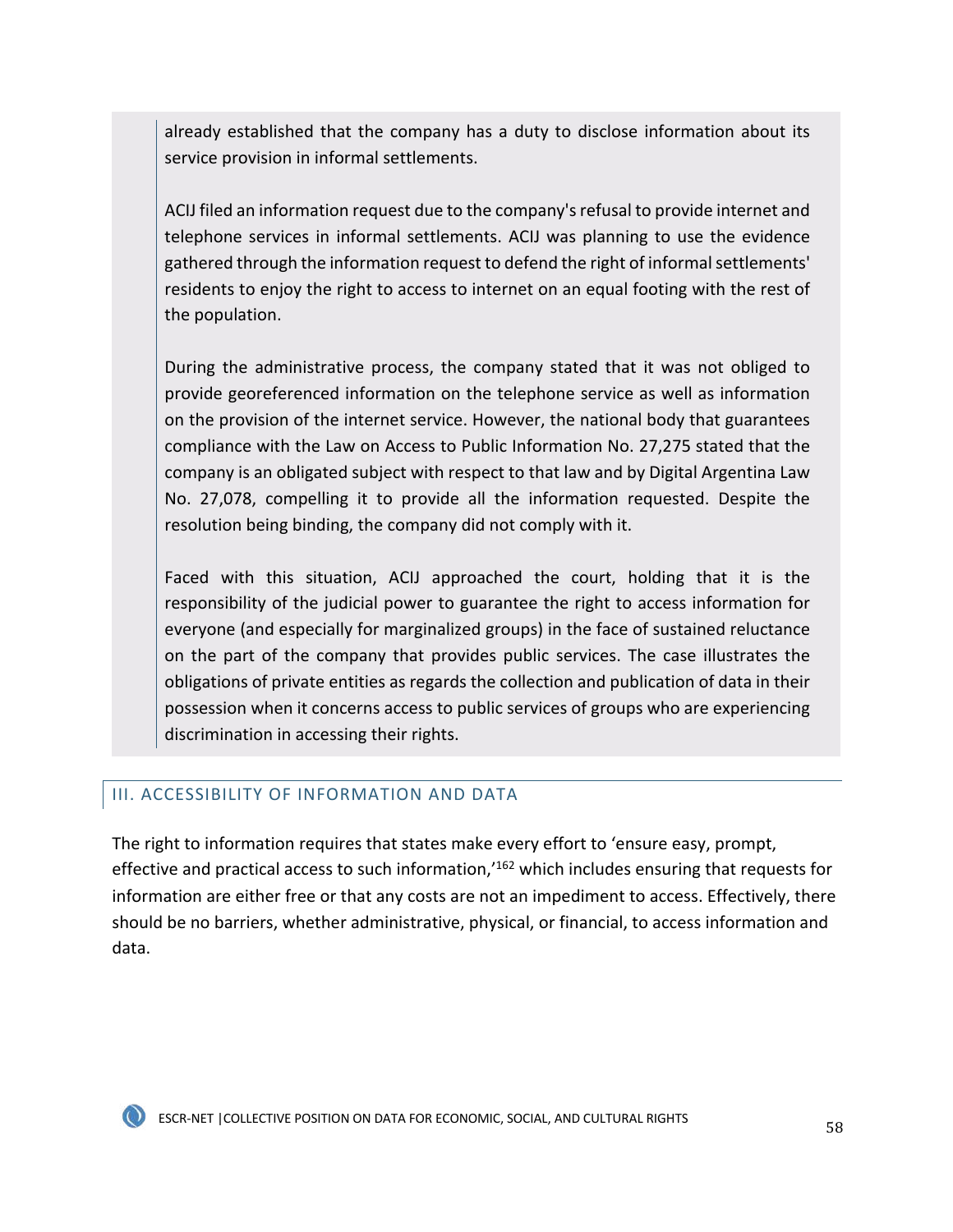#### BARRIERS TO ACCESSING INFORMATION

Despite the fact that international human rights law is clear that everyone has the right to information and over 120 countries around the world have adopted comprehensive right to information laws, encompassing nearly 90 percent of the world's population,  $163$  the reality on the ground is that marginalized groups, and in some cases human rights defenders, still face significant barriers in accessing vital information that could help them secure their economic, social, and cultural rights.

In some cases, although there may be comprehensive legal and policy frameworks in place to ensure the right to information, rights-holders may not be aware of their right and, even if they are, do not know how to practically go about accessing information. Often the cost of freedom of information requests can be prohibitively high for those living in poverty. The digital divide can be a barrier particularly for poorer or more marginalized groups, who may not have access to digital tools to request or receive information, which governments tend to provide in digital formats. Although states may guarantee the right to information at the national and regional levels, at the local level, which is where decisions affecting rights-holders tend to take place, there is no effective right to information.

Finally, many ESCR-Net members, particularly social movements, have raised concerns about the inaccessibility of information on development or corporate projects, even when this is sought through formal requests. The lack of relevant, timely, complete information on the impacts of development projects, often in violation of the right to free, prior and informed consent,  $164$  hinders communities' ability to participate in consultation and decision-making processes, and to provide or withhold consent, where this is required. While private business actors have a duty to disclose information about their operations, the lack of a clear, accessible system and weak or non-existent enforcement mechanisms bar communities from accessing vital information that concern them directly. In other cases, states are reluctant to provide information about development projects taking place in areas that are deemed to be at 'high-risk' for national security.<sup>165</sup>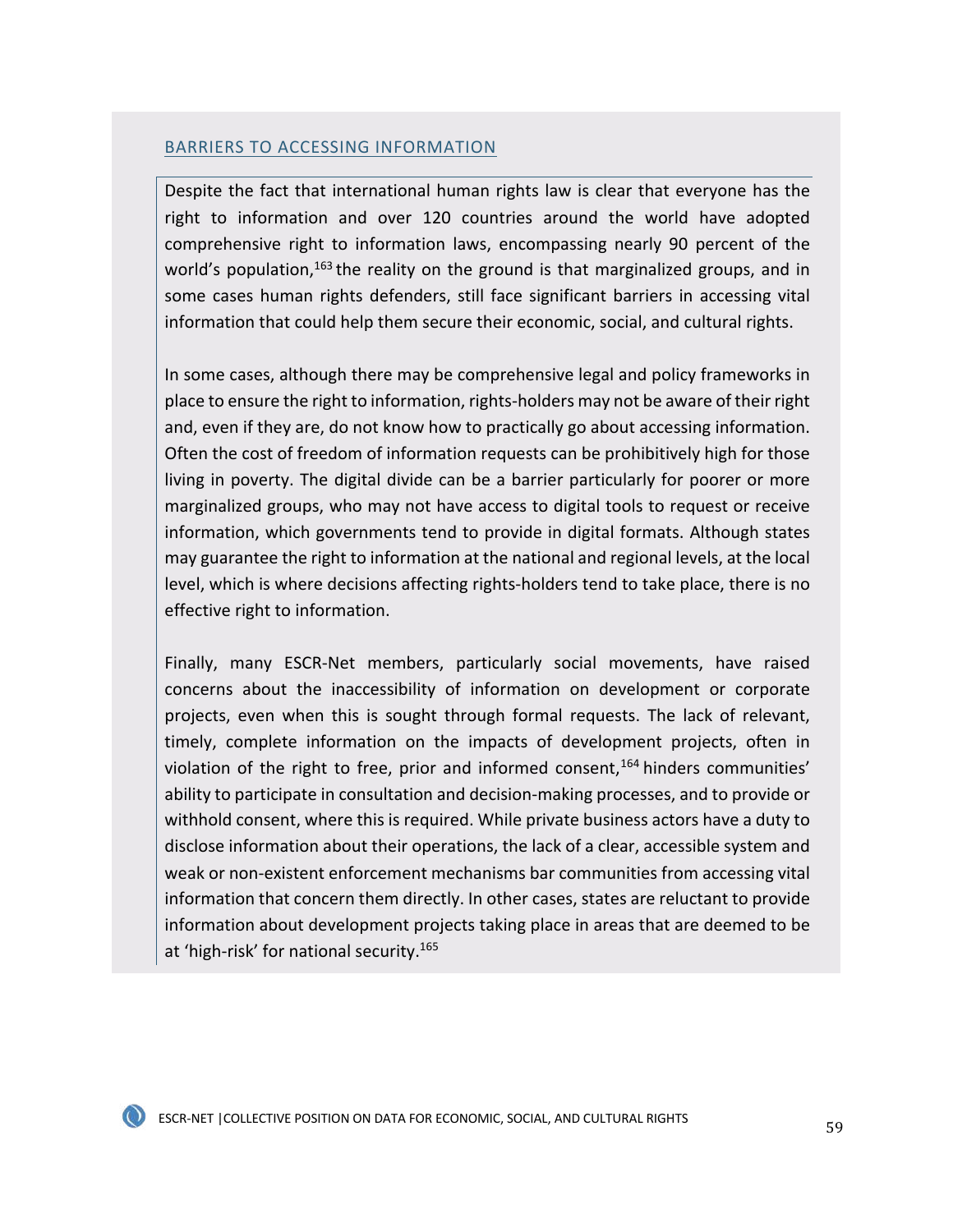The right to information, aside from being a right in itself, is also a precondition for the enjoyment of human rights and is vital to ensure transparency, participation, and accountability. It is, therefore, not enough that rights-holders have a right to access data and information, but that information must be **accessible**, otherwise people cannot read, understand, or make use of it, and therefore it is neither useful nor actionable.

There are no universally applicable accessibility standards when it comes to information and data (though things are clearer for data, see Open Data, below). However, there is some level of agreement on the fact that digital information must be available in an open (nonproprietary) format, for example, .txt., .pdf., .html., or .csv. Otherwise, accessibility should be understood as relative to who is accessing it, why, and for what purposes. Different groups and communities will require different adaptations. Those speaking minority languages will require access to information in their language; older people and those with no or limited access to the internet might perhaps require hard copies of information and data; whilst people with disabilities might require that information is available in Braille, large print, audio formats or easy reading, for example. Where groups are protected under the rights to equality and nondiscrimination, failure to adapt information to their needs effectively restricts their right to information, which can be considered discriminatory.

In order to make information and data about economic, social, and cultural rights more accessible, states can employ a variety of strategies to disseminate information and data. For instance, they can use different means of communication (email, websites, mass media, billboards, signs, and leaflets), establish public bodies to advance public understanding of information and data, increase levels of digital literacy, and empower rights-holders and affected communities to be able to understand and use data and information.

### OPEN DATA

According to the Open Definition, open data is non-personal data that can be freely used, modified, and shared by anyone for any purpose.166 In order to satisfy this definition, open data must meet certain legal and technical requirements,  $167$ including:

• availability in machine readable formats

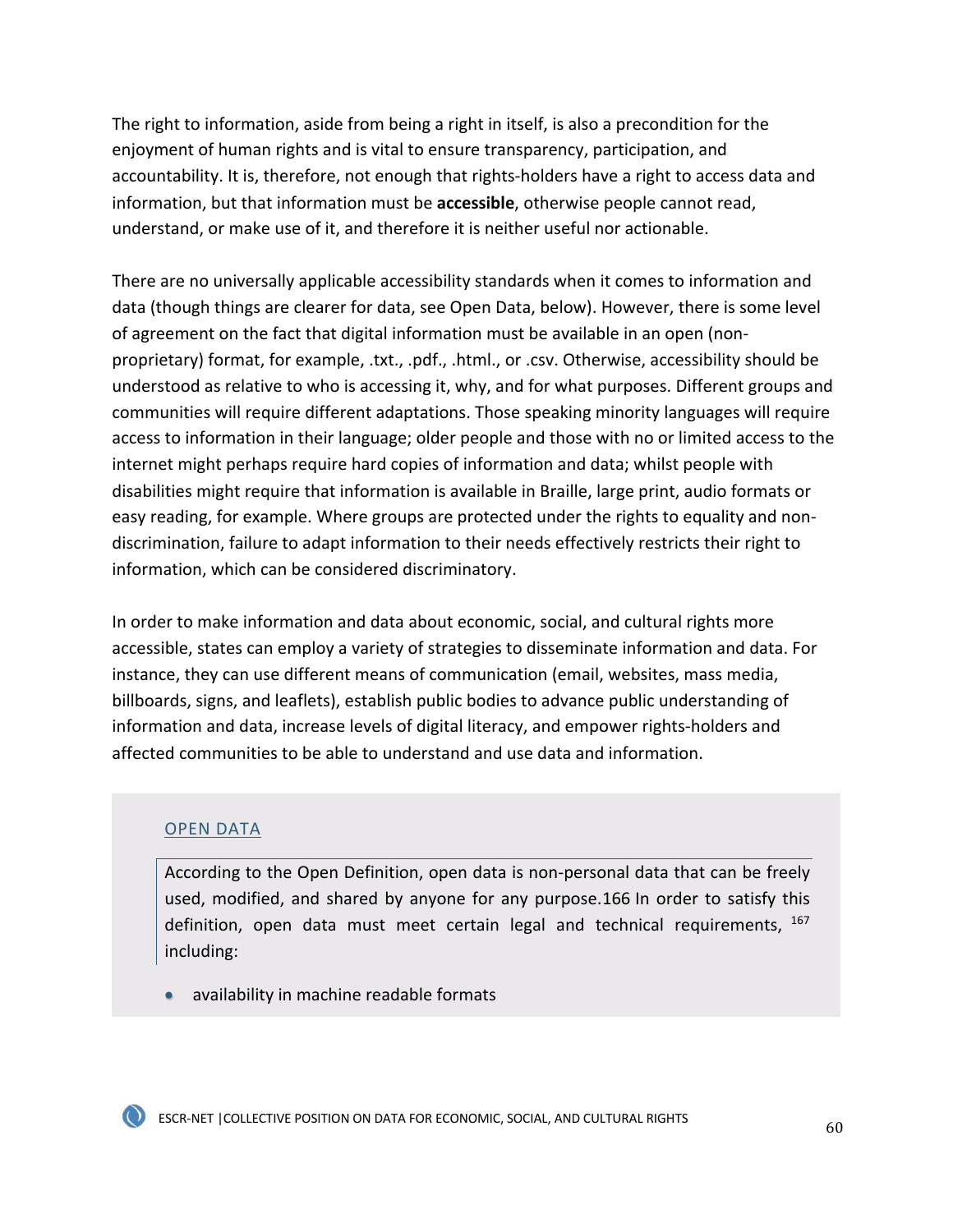- availability in open formats
- no restrictions in access

it must be either in the public domain or have an open license.

The Open Data movement is inclusive of all types of data across sectors, particularly in the sciences and increasingly across governments, known as 'Open Government Data.' Open Government Data (OGD) is premised on the notion that official data is owned by the public, is a public good, and should thus be Open Data, available for everyone to use, for any purpose. OGD fosters more transparent, accountable, efficient, responsive and effective governments, and is instrumental in supporting measures for the realization of economic, social, and cultural rights, including empowering rights-holders, improving the efficiency and effectiveness of public services, finding innovative solutions to economic, social, and environmental issues, amongst others.

In 2015, Open Data Charter168 was developed and six principles for how governments should publish data were established. The principles are:

- 1. Open by Default: As with the right to information, information and data should be proactively made publicly available rather than rights-holders having to request it.
- 2. Timely and Comprehensive: To ensure relevance, data should be published quickly and in a comprehensive way, preferably in its original, unmodified form.
- 3. Accessible and Usable: Data should be machine readable and easy to find, for example, by developing user-friendly portals and databanks. Data should also be free of charge, under an open license, for example, those developed by Creative Commons.
- 4. Comparable and Interoperable: Data should be comparable over time, sectors, geographic locations and datasets should be able to talk to each other.
- 5. For Improved Governance and Citizen Engagement: Open data allows rightsholders (and others in government) to have a better idea of what officials and politicians are doing. This transparency can improve public services and help hold governments to account.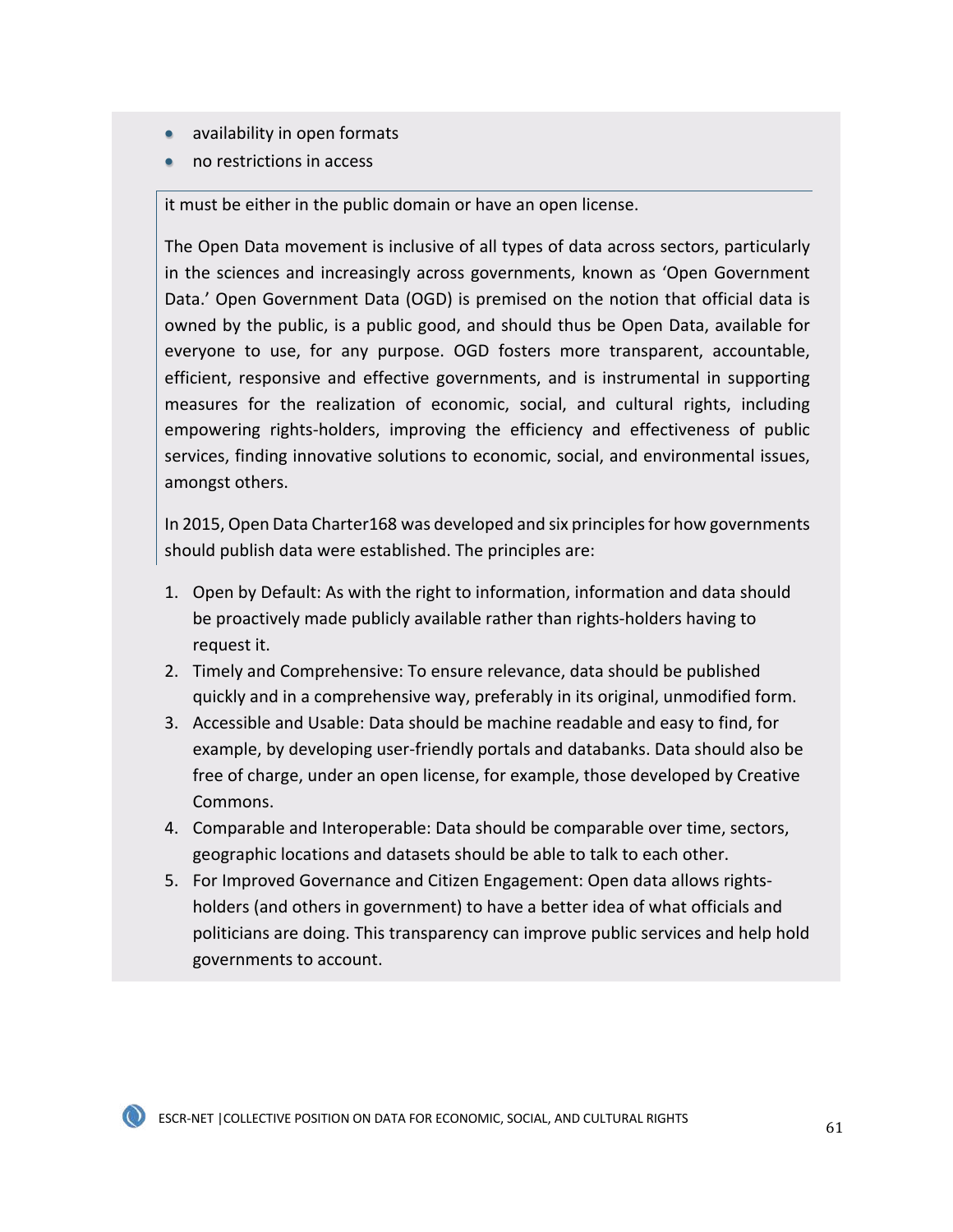6. For Inclusive Development and Innovation: Open data can help spur inclusive economic development within both the public and private sectors.

### LEGAL BASIS OF THE RIGHT TO INFORMATION

The right to access information is part of the right to freedom of expression, guaranteed in Article 19 of the International Covenant on Civil and Political Rights (ICCPR), which reads:

Everyone shall have the right to freedom of expression; this right shall include freedom to seek, receive and impart information and ideas of all kinds, regardless of frontiers, either orally, in writing or in print, in 77 the form of art, or through any other media of his choice.<sup>169</sup>

The Human Rights Committee (CCPR), which oversees implementation of the ICCPR, in its General Comment on the right to freedom of expression clarifies that Article 19 'embraces a right of access to information held by public bodies,<sup> $170$ </sup> which includes information held by other (non-state) entities when they perform public functions. Such information includes: 'records held by a public body, regardless of the form in which the information is stored, its source and the date of production.'<sup>171</sup>

In order to give effect to the right to access information, the CCPR recommends that states, 'should proactively put in the public domain Government information of public interest.' $172$  This includes making every effort to 'ensure easy, prompt, effective and practical access to such information.'173 It also recommends enacting the necessary procedures to ensure the right to access information, such as passing freedom of/right to information legislation. Such procedures should:

**A provide for the timely processing of requests for information according to** clear rules that are compatible with the Covenant. Fees for requests for information should not be such as to constitute an unreasonable impediment to access to information. Authorities should provide reasons for any refusal to provide access to information. Arrangements should be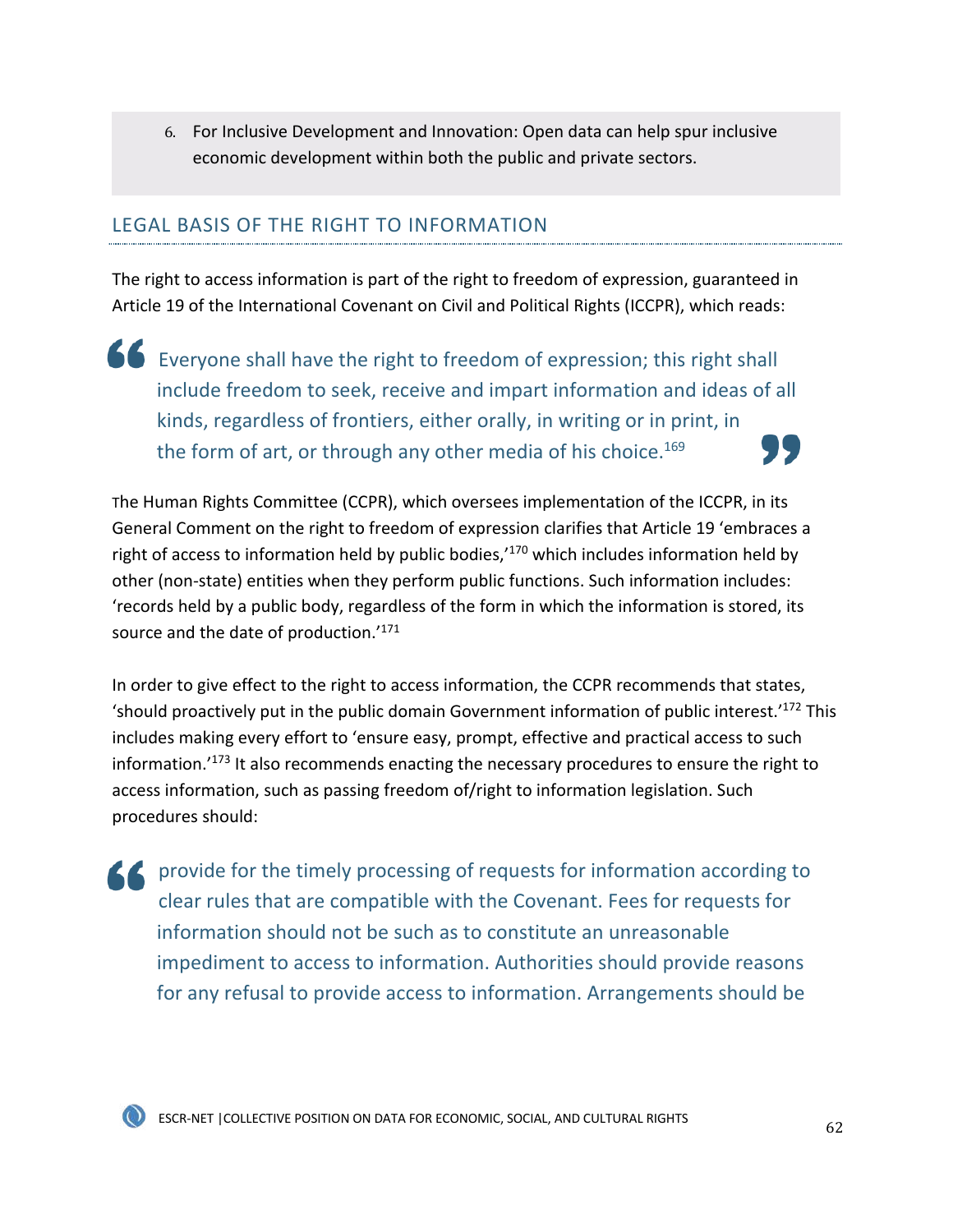# put in place for appeals from refusals to provide access to information as well as in cases of failure to respond to requests.<sup>174</sup>

Although the presumption is that all information belongs to the public, the ICCPR permits restrictions of the right to information in a narrow set of circumstances. Firstly, restrictions have to be provided by law, necessary and proportionate, and secondly, any restrictions can only be imposed on two legitimate grounds, which are:

• the respect of the rights or reputations of others

• for the protection of national security or of public order, or of public health or morals.<sup>175</sup> The right to access public information has also been recognized in the following human rights instruments:

- Convention on the Rights of the Child<sup>176</sup>
- Convention on the Rights of Persons with Disabilities (CRPD)<sup>177</sup>
- International Convention on the Protection of the Rights of All Migrant Workers and Members of Their Families<sup>178</sup>

The CRPD is important because it recognizes the accessibility needs of people with disabilities in regard to information. Article 21 requires that public information be in 'accessible formats and technologies appropriate to different kinds of disabilities in a timely manner and without additional cost,' and further urges 'private entities that provide services to the general public, including through the internet, to provide information and services in accessible and usable formats for persons with disabilities.'

The right to information is also a recognized human right across regional human rights regimes,<sup>179</sup> particularly in the Americas.<sup>180</sup> Of particular importance is the Regional Agreement on Access to Information, Public Participation and Justice in Environmental Matters in Latin America and the Caribbean (2018 Escazú Agreement, which came into force in November 2020),<sup>181</sup> a groundbreaking legal instrument, which many ESCR-Net members were involved in the negotiation of. The Escazú Agreement recognizes the importance of the right to information, the right to participation, and the right to access justice in protecting the environment and promoting a vision of sustainable development which does not prioritize economic growth over communities and the environment. It is also the first binding instrument to protect environmental defenders, in a region where the rates of criminalization, security threats and human rights abuses against defenders is very high.<sup>182</sup>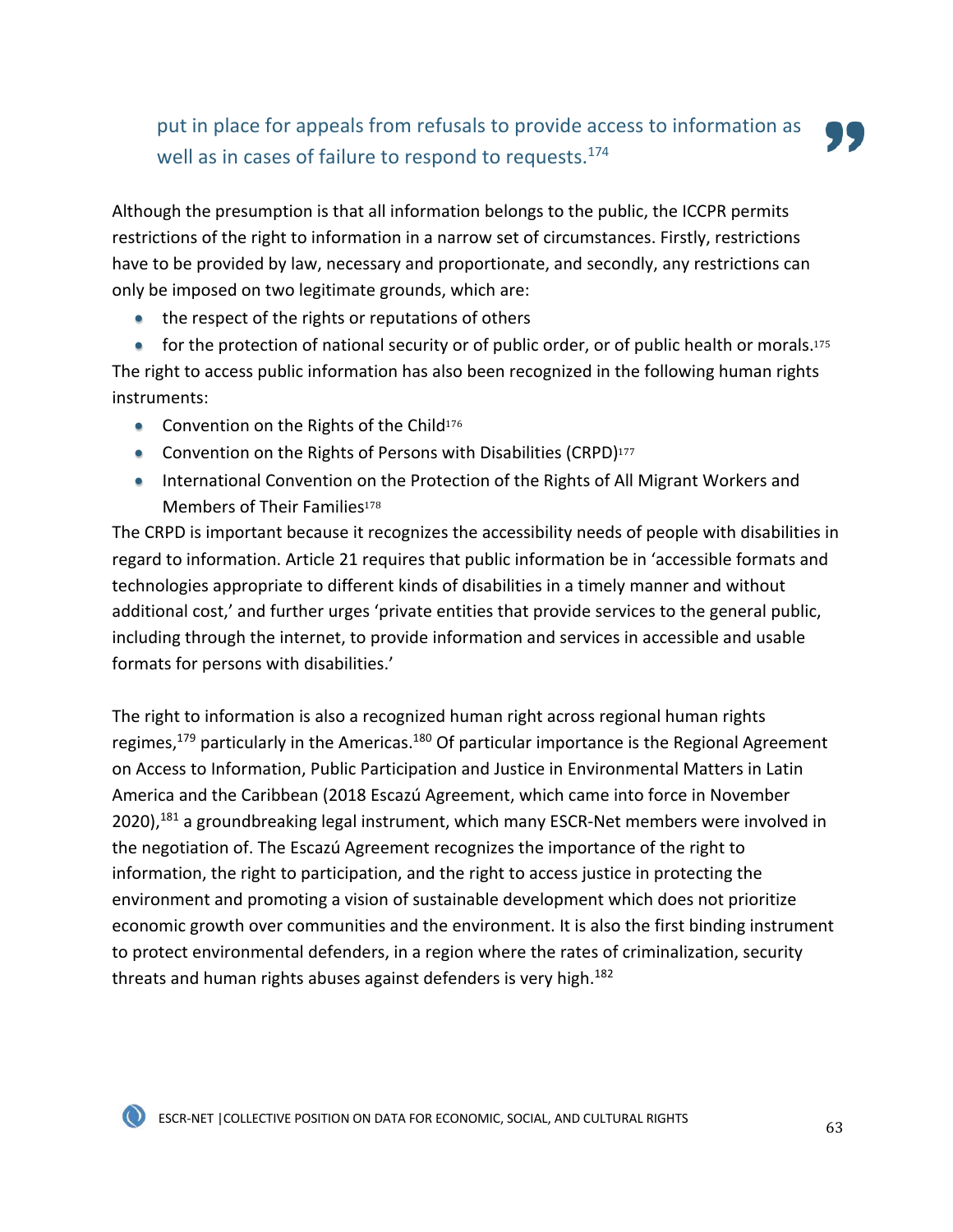## **GENERAL RECOMMENDATIONS FOR IMPLEMENTING TRANSPARENCY AND ACCESSIBILITY OF INFORMATION:**

- 1. Data and monitoring processes must be transparent. This requires that public bodies setup processes to keep (and disseminate) relevant, consistent, and timely information on each stage of the decision-making process, in other words, ensuring that information and data is available.
- 2. States must guarantee the right to information by proactively ensuring that information and data on economic, social, and cultural rights is publicly available in accessible formats and must build capacity within public bodies to ensure that information of public interest is made available.
- 3. States must eliminate all barriers to accessing information by taking measures aimed at, for example, closing the digital divide, raising levels of digital and functional literacy, lowering the cost of accessing information, ensuring that rights-holders are aware of how to access information, and ensuring that the right to information extends to all levels of government.

## **RECOMMENDATIONS FOR GUARANTEEING THE RIGHT TO INFORMATION:**

- 1. States must adopt right to information legislation in line with international standards and ensure that it is effectively implemented. More specifically, states must establish clear, simple, and low to no-cost processes for requesting data and information from any public body. Such processes must be responsive, timely and accessible.
- 2. States may only restrict access to information if the restriction is provided by law, necessary, and proportionate and only imposed on legitimate grounds, as permitted under international and regional law. In denying a request for information, states must put the refusal in writing, including the legal provisions and the reasons justifying the decision in each case, and inform the applicant of the right to challenge and appeal.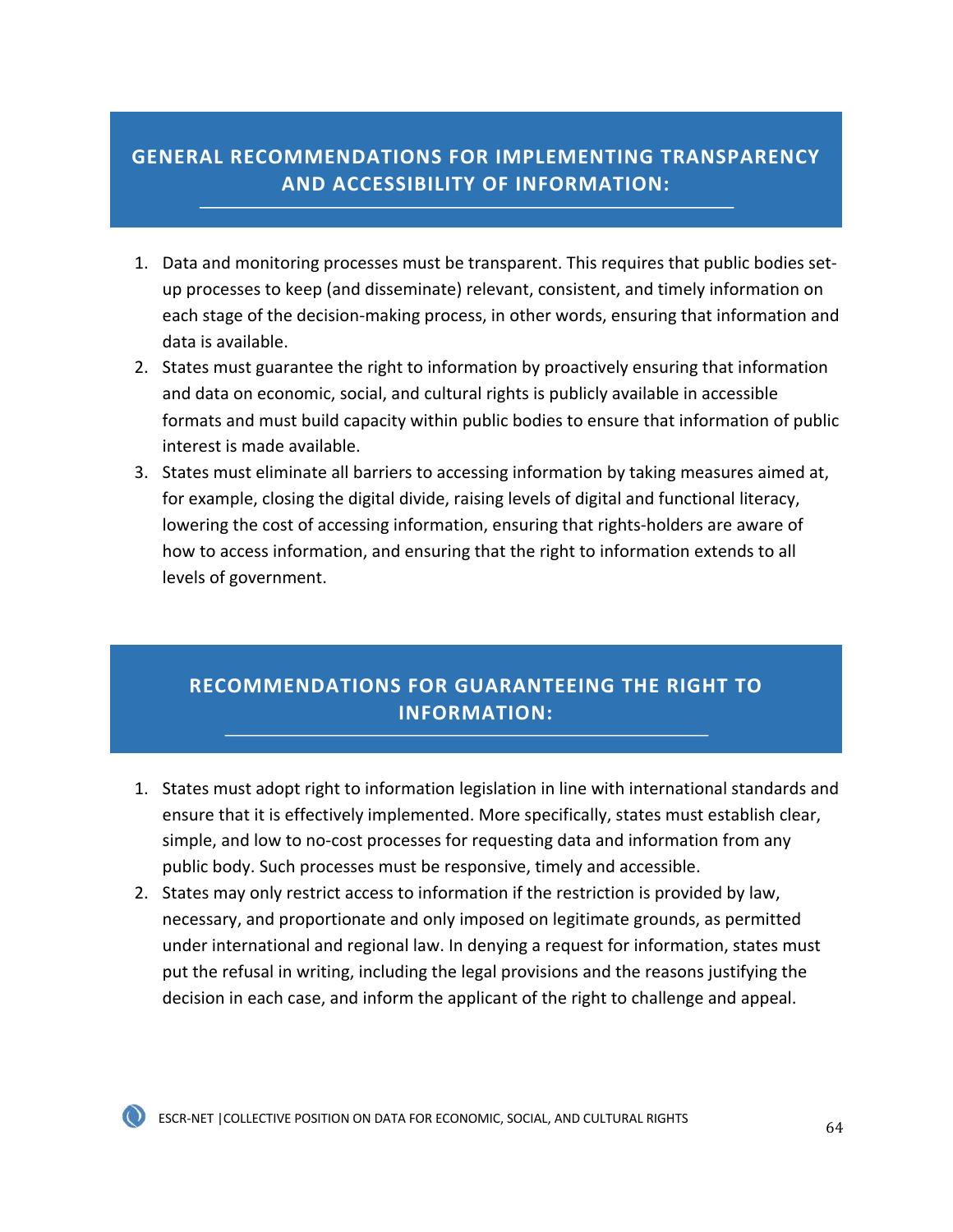3. States must ensure that mechanisms are in place to challenge denials of requests for information.

## **RECOMMENDATIONS FOR REGULATING THE PRIVATE SECTOR:**

- 1. States must ensure that non-state actors are transparent in their operations that affect economic, social, and cultural rights, and that detailed information about their business activities is made available to communities prior to seeking their informed consent, as well as during and after business operations, in line with FPIC requirements. This includes information on the nature, size, pace, reversibility and scope of any proposed project or activity; the purpose of the project as well as its duration; locality and areas affected; a preliminary assessment of the likely economic, social, cultural and environmental impact, including potential risks; personnel likely to be involved in the execution of the project; and procedures the project may entail.
- 2. States must regulate private providers of services related to economic, social, and cultural rights and ensure that they collect high quality human rights data and ensure that it is publicly available in accessible formats.

# **PRIVACY**

## I. DIGITALIZATION OF PUBLIC SERVICES

Access to public services, such as healthcare, education and social security, often requires people to disclose personal data and sensitive information to state agencies and departments or other service providers. The data gathered during service delivery is valuable for monitoring access to services and informing decision-making around the allocation of resources. However, this same data is sometimes shared with other arms of the state such as law enforcement, who use it to identify, target and punish individuals. For some groups of people, becoming 'visible' to the state can have harmful consequences. For example, in several countries undocumented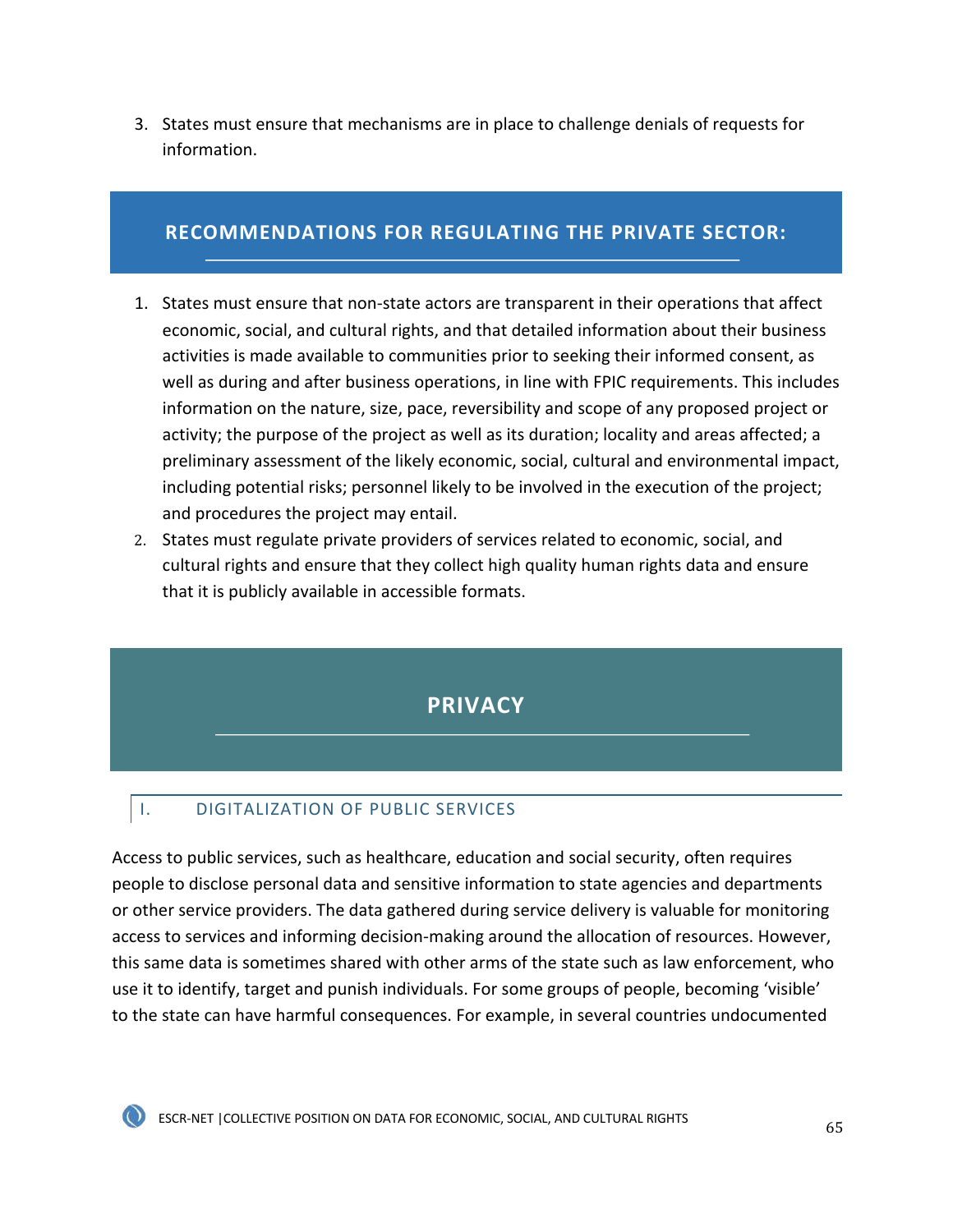migrants are reluctant to seek access to healthcare due to the risk of their data being disclosed to immigration authorities, potentially resulting in removal or deportation.<sup>183</sup> While this was already the case with 'non-digitized' service delivery, the advent of digital technologies has led to a huge increase in the amounts of personal data gathered and has multiplied the ways in which this data is processed and shared, sometimes in breach of people's privacy and with negative consequences on their lives. The former UN Special Rapporteur on extreme poverty and human rights, Phillip Alston, in its 2019 report<sup>184</sup> on 'digital welfare states' found that there is a 'real risk of beneficiaries being effectively forced to give up their right to privacy and data protection to receive their right to social security, as well as other social rights.' The use of automated mechanisms to identify, profile, surveil, target and punish, often in discriminatory ways (as discussed in the section on equality and non-discrimination), is a key example of this phenomenon.

Access to essential services should not be contingent on the disclosure of private data or, where that is necessary, safeguards must be in place to ensure the person's privacy is not breached, for instance, by regulating how the data must be collected, analyzed, stored and shared.

While digital technologies are ostensibly introduced with the purpose of making public service delivery more effective, in many cases courts and human rights bodies have pointed at the need to strike a better balance between the purpose of these systems and the rights to privacy and enjoyment of ESCR.

## UNLAWFUL USE OF ALGORITHM-BASED SYSTEMS IN SOCIAL WELFARE IN THE NETHERLANDS

One example is the System Risk Indication (SyRI), an algorithm-based government system used by the Dutch state to identify those most likely to commit social security fraud.185 The system allowed government agencies to develop 'risk models' to single out individuals worthy of investigation and to process personal data from across government departments on the basis of categories such as gender, employment history, taxes, property ownership, education, health insurance, government permits, social assistance benefits. In 2020, the District Court of the Hague ruled<sup>186</sup> that the system does not strike a fair balance between the social interest the legislation serves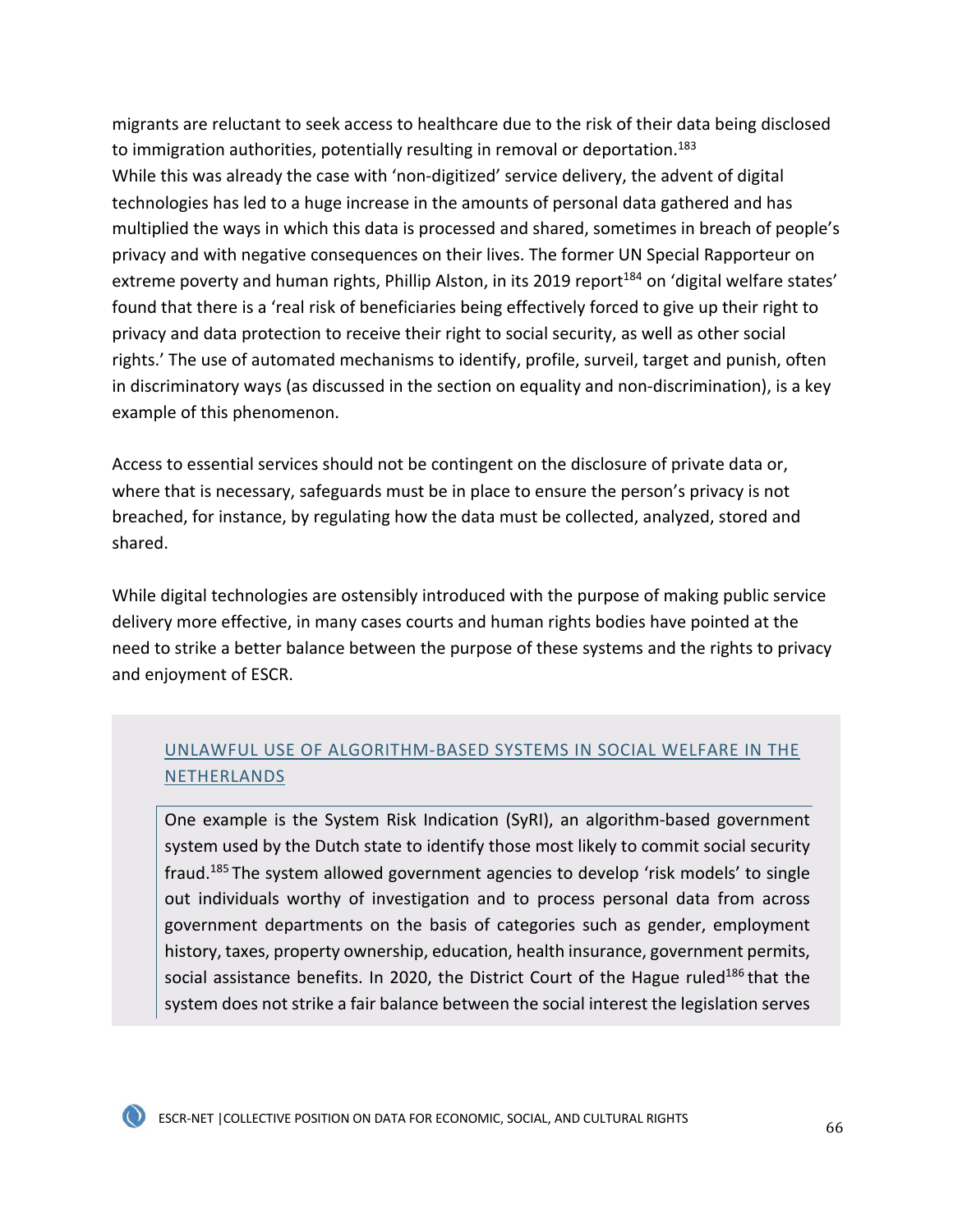(combating fraud in the interest of economic welfare) and the right of the individuals affected by the legislation to respect of their private life. According to the court, the information produced through the system had a significant impact on the lives of people whose data was being processed, without sufficient protections to justify this interference. The court also ruled that the SyRI legislation did not contain sufficient privacy safeguards and was 'insufficiently transparent and verifiable.' The claimants, along with the UN Special Rapporteur on extreme poverty and human rights, also argued that SyRI 'has a discriminatory and stigmatizing effect' because it is deployed in low-income neighborhoods. The court agreed that there 'is in fact a risk that SyRI inadvertently creates links based on bias, such as a lower socio-economic status or an immigration background.' The court based its decision on Article 8 (right to family life) of the European Convention on Human Rights and the principles of the General Data Protection Regulation (GDPR, see more information below) effective in the European Union, which include transparency, purpose limitation, data minimization, accuracy, integrity, confidentiality, and accountability.

### II. DATA COMMODIFICATION AND PRIVATIZATION

The issues described above are particularly problematic in light of the mass data gathering by information and communication technology companies in every aspect of our lives, whether in the private or public sphere. Indeed, every time we use digital devices (smartphones, laptops, fitness trackers, etc.) and services (search engines, social media, e-commerce sites, etc.) data about us and our behavior is collected. This data has a high commercial value and is used or sold to third parties to sell targeted advertising and predict consumers' behavior in ways that people have no full control over—with far reaching consequences that extend beyond privacy issues.<sup>187</sup> The technology sector is also heavily profiting from the digitalization of public services by supplying technology platforms and systems to public agencies and retaining control over data about access to services gathered through these systems.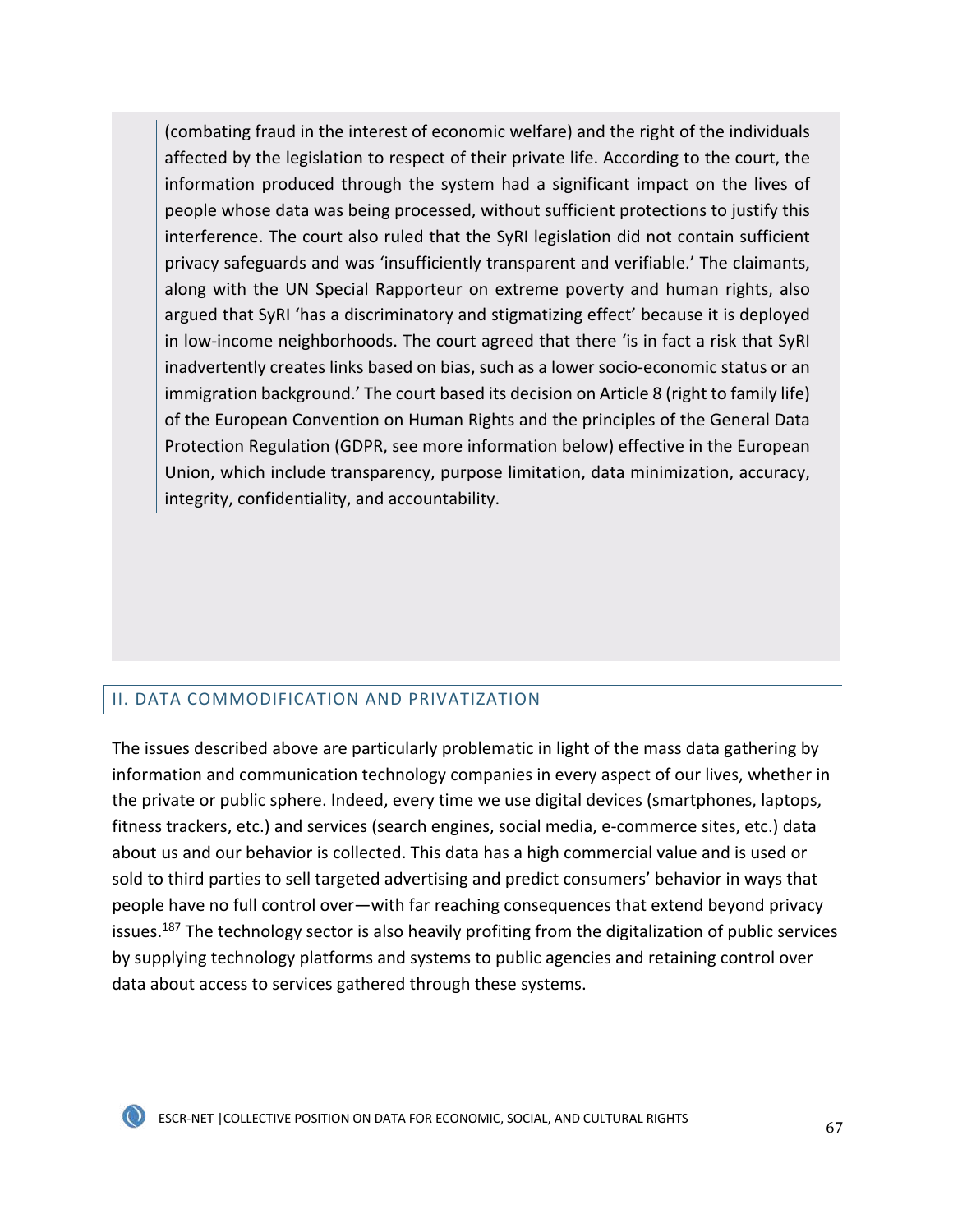In the education sector, for example, Human Rights Watch (HRW) reports that as schools have pivoted to online learning due to global school closures as a result of the COVID-19 pandemic, EdTech firms providing digital learning platforms have been collecting children's personal data (for example, their names, home addresses, behaviors, and other highly personal details), which HRW warns 'can harm children and families when misused.<sup>'188</sup> This has happened because in many countries, the regulatory environment often does not address the processing of children's data, which means that children's right to privacy is not being adequately protected by governments. HRW further warns that EdTech products recommended by UNESCO and others 'have drawn criticism over how they collect, share, and store vast amounts of data on children, enable intrusive surveillance, or allegedly collect information on children without parental consent.'<sup>189</sup>

In the health sector, where health data and technology, particularly artificial intelligence, have found wide application to improve public health, clinical care, and patient management, personal data is not always adequately safeguarded. For instance, in 2015 the Royal Free London NHS Trust (one of the largest healthcare providers in the UK's publicly funded National Health Service [NHS]) entered into a public private partnership (PPP) with DeepMind, an artificial intelligence subsidiary of Google, to develop an early warning system to detect a condition called acute kidney injury. As part of the partnership, the Royal Free transferred the sensitive health data of 1.6 million patients to the company, without the consent of those concerned. The Information Commissioner's Office (the UK's independent authority that upholds information rights in the public interest) found that this transfer of personal data violated the Data Protection Act.<sup>190</sup> But the impact on human rights goes beyond the right to privacy. The Human Rights, Big Data and Technology Project claims that whilst DeepMind provided the Royal Free with the tool for free, eventually they will sell the technology back to other NHS Trusts at an unknown price—a practice that 'provides no guarantee that taxpayer money will be well-spent and risks disadvantaging less prosperous NHS trusts and their patients.<sup>'191</sup> The Human Rights, Big Data and Technology Project goes on to highlight that such arrangements make corporate capture<sup>192</sup> ever more likely and that public private partnerships:

could allow corporates to extract disproportionately high profits from public data sets without fairly compensating the NHS. This could further cement a potentially monopolistic position in the data-driven economy. Growing power asymmetries between the tech giants-who have the opportunity to exert an increasingly strong influence on policy making and

 $\bullet$  ESCR-NET | COLLECTIVE POSITION ON DATA FOR ECONOMIC, SOCIAL, AND CULTURAL RIGHTS 68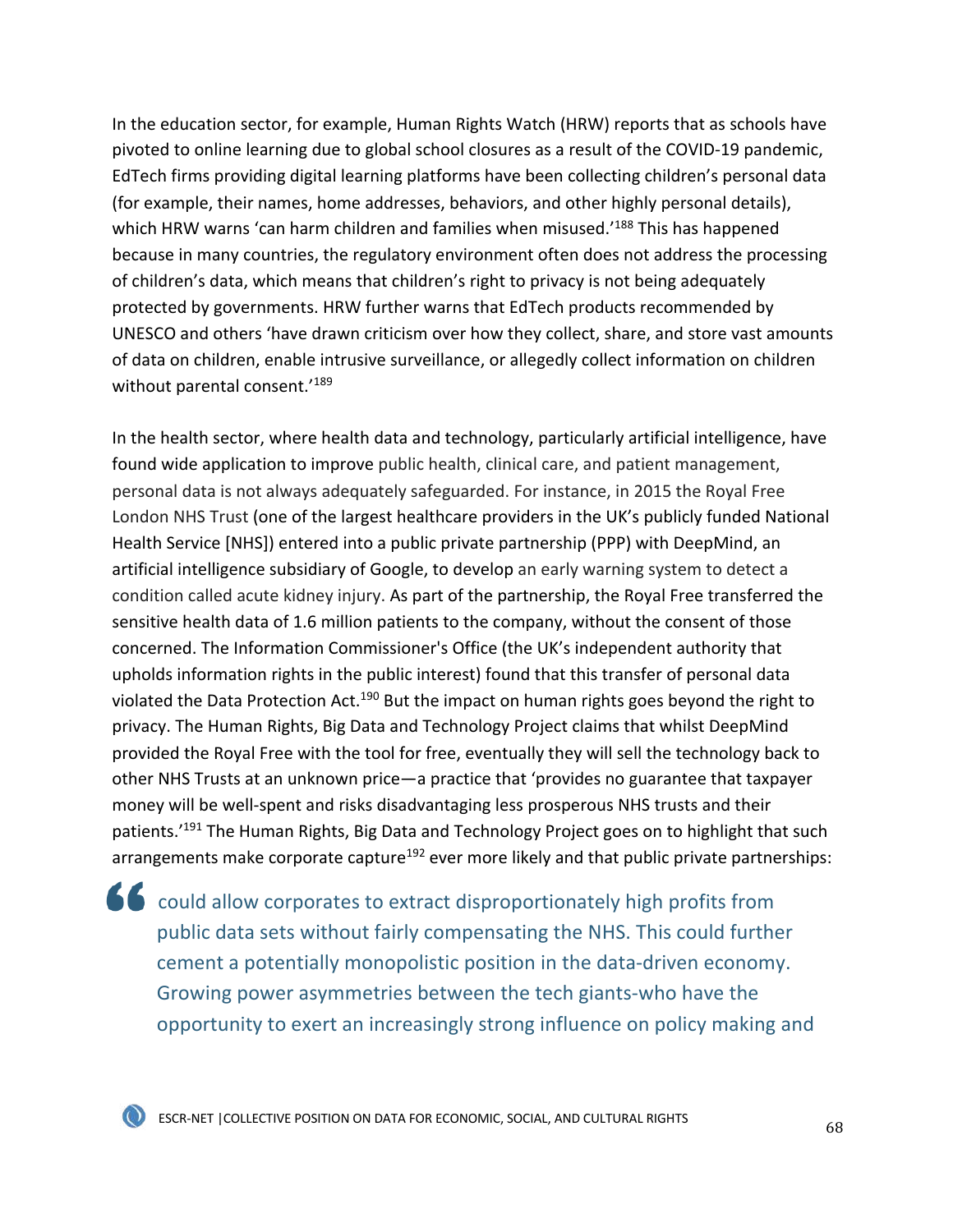## research in health-and everyday citizens pose a significant challenge for human rights accountability.'193

However, the tech sector has been influencing key regulatory spaces<sup>194</sup> to ensure that a handful of tech companies are able to expand mass data gathering while retaining control over the data and the ability to shape access to services, markets, and indeed people's experiences and opportunities. The current scenario urges to re-think data protection and regulations to ensure people exert fuller control over their data<sup>195</sup> and that its processing and uses are aligned with human rights and in pursuance of common good.<sup>196</sup>

### III. SURVEILLANCE AND TARGETING OF HUMAN RIGHTS DEFENDERS

The right to privacy is particularly important in protecting human rights and environmental defenders (HRDs) in their work to defend and promote economic, social, and cultural rights. According to Front Line Defenders' global analysis on the situation of HRDs in 2021, 358 HRDs were killed across 35 countries<sup>197</sup> and there were several hundreds of reported incidents of human rights violations, including detention, legal action, smear campaigns and verbal abuse, physical attacks, travel bans, torture, and interrogation. The majority of attacks were against HRDs working to defend the rights to land and environment, and indigenous peoples' rights, and whose activities disrupted economic interests of corporations and powerful individuals.<sup>198</sup>

Surveillance plays a key function in the context of attacks against HRDs. National security is too often used as a pretext to monitor and discourage opposition or attempts to hold powerholders accountable. States are using increasingly sophisticated technologies to monitor and control HRDs' activities and to gather personal information that is used to intimidate, criminalize, discredit or publicly smear human rights defenders, in breach of their privacy and with real threats to their security and wellbeing. One of the most egregious examples is Pegasus, a spyware developed by the Israeli company NSO, which is able to hack phones by exploiting bugs and vulnerabilities in commonly used applications such as WhatsApp or iMessenger, without the 'target' being able to notice any malware activity.<sup>199</sup> Because the spyware also has the potential to activate the camera and microphone, it can also spy on anyone else with whom the target person is in contact. The spyware has been used by a wide range of governments, from Saudi Arabia<sup>200</sup> and Israel to Poland, Hungary, France, <sup>201</sup> Bahrain, Jordan,<sup>202</sup> etc. to target political opponents, activists, lawyers, journalists, human rights defenders, particularly women,<sup>203</sup> as well as thousands of ordinary citizens.<sup>204</sup> In October 2021 ESCR-Net members Al Haq and Frontline Defenders found<sup>205</sup> that the phones of six Palestinian



, 15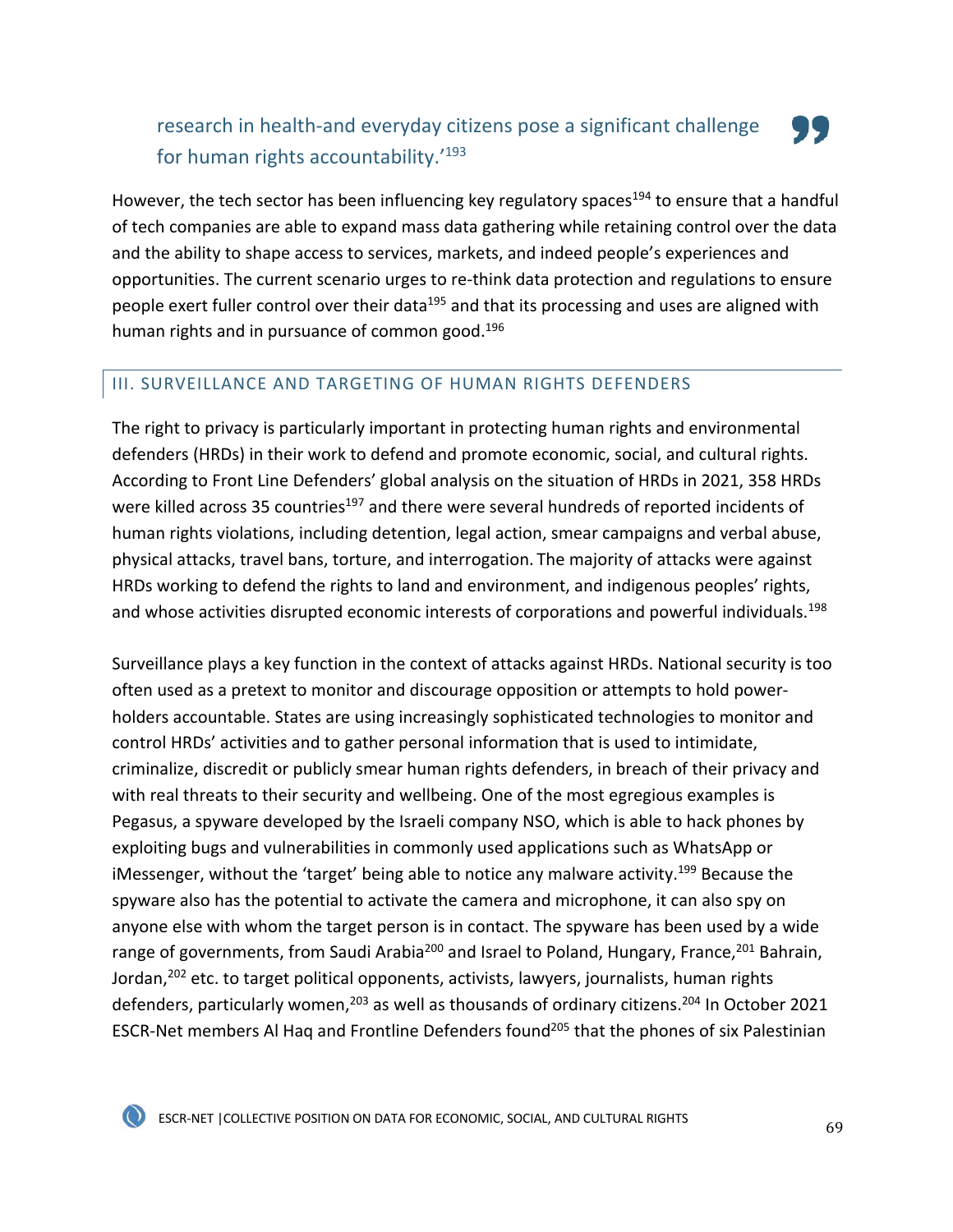human rights activists from Al Haq and other Palestinian human rights organizations<sup>206</sup> had been infected by the malware, some for several months. Three of the six activists work with human rights organizations that the Israel Minister of Defense designated as 'terrorists' under Israeli law. The designation was issued only a few days after the evidence of Pegasus had emerged. Evidence supporting the designation has not been disclosed publicly, but the Israeli government has been lobbying the US and European governments to cut ties and funding with the organizations.

Pegasus is not an isolated example. During the COVID-19 pandemic, many states and corporations have significantly increased their surveillance and tracking capacities purportedly to combat the pandemic, often without regular check and balances due to the extraordinary powers that have been granted within the context of the global public health emergency.<sup>207</sup>

# LEGAL BASIS FOR THE RIGHT TO PRIVACY

The right to privacy protects individuals' private lives from intrusions by others, including the state and non-state actors (such as businesses and private individuals).

The legal basis for the principle of privacy rests in the right to privacy, which is found in numerous human rights treaties, primarily the International Covenant on Civil and Political Rights (ICCPR, 1966), the sister treaty of ICESCR. The Human Rights Committee (CCPR), which oversees the implementation of the ICCPR, defines the right to privacy as the: 'right of every person to be protected against arbitrary or unlawful interference with his privacy, family, home or correspondence as well as against unlawful attacks on his honor and reputation.' Here 'unlawful' means that any interference must be provided for in law and 'arbitrary' means that any such interference must be in accordance with the aims and provisions of the ICCPR as well as 'reasonable in the particular circumstances.'

UN mechanisms have relied<sup>208</sup> on the definition of privacy as:

the presumption that individuals should have an area of autonomous development, interaction and liberty, a "private sphere" with or without interaction with others, free from State intervention and from excessive unsolicited intervention by other uninvited individuals

The right to privacy is also well-covered in thematic treaties dealing with specific groups, including: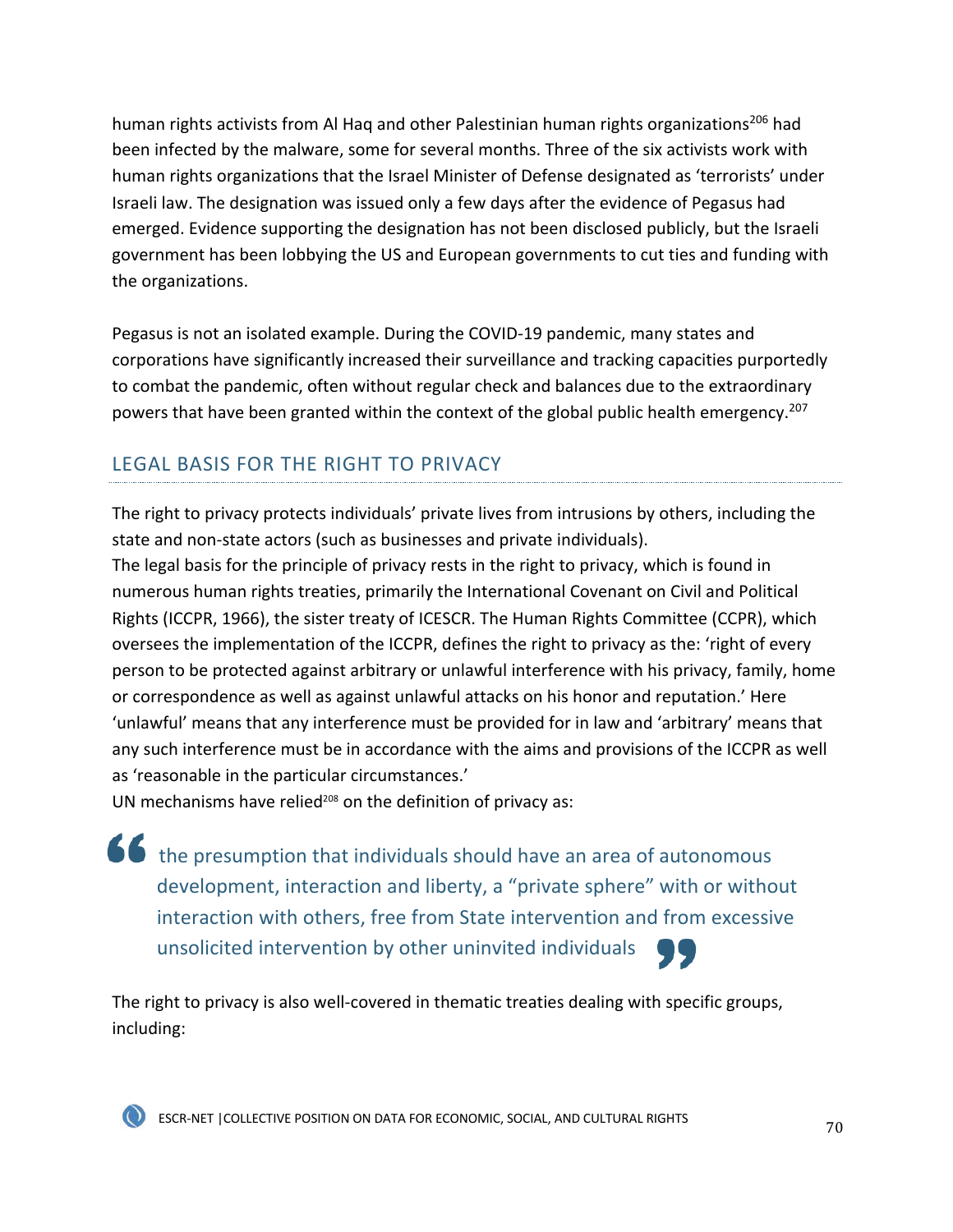- Convention on the Rights of the Child
- International Convention on the Protection of the Rights of All Migrant Workers and Members of Their Families
- Convention on the Rights of Persons with Disabilities.
- The right to privacy is also guaranteed at the regional level in region-specific human rights treaties.

UN bodies have extensively dealt with the issues of interferences on the right to privacy, and more specifically surveillance. The UN Special Rapporteur on the promotion and protection of the right to freedom of opinion and expression, David Kaye, held that "surveillance should only be authorized in law for the most serious criminal offenses."<sup>209</sup> Several UN human rights bodies have defined strict criteria for the use of surveillance, which should be consistent with the principles of legality, necessity and proportionality, subject to judicial authorization, reviewed on a regular basis, and in line with obligations under international law.<sup>210</sup> In particular, human rights bodies have repeatedly called on states to refrain from using surveillance technologies against HRDs, including by introducing adequate legislation to ensure an 'enabling environment' for HRDs and regulations on the sale, export and use of surveillance technologies.<sup>211</sup>

## DATA PROTECTION<sup>212</sup>

Data protection is a key way to protect the right to privacy and considered a right in and of itself in some human right frameworks. Data protection is commonly defined as the law designed to protect your personal information, which is collected, processed and stored by "automated" means or intended to be part of a filing system.

Because of the nature of human rights data, some human rights data will fall under the category of personal data or sensitive personal data, invoking data protection laws where they exist. Sensitive data does not make a person identifiable (unlike personal data), yet it relates to sensitive characteristics such as race or ethnic identity, sexual orientation, political opinions, physical and mental health, disability, criminal convictions or offenses, and biometric and genetic data. Although the processing of sensitive or personal data has implications for everyone's rights and freedoms, for individuals from marginalized groups, for example, Indigenous peoples, undocumented migrants, the LGBTQIA+ community, sex workers, or for human rights defenders, the collection and disclosure of sensitive data carries heightened security risks, which need to be mitigated. However, because this data concerns groups at risk



ESCR-NET | COLLECTIVE POSITION ON DATA FOR ECONOMIC, SOCIAL, AND CULTURAL RIGHTS 71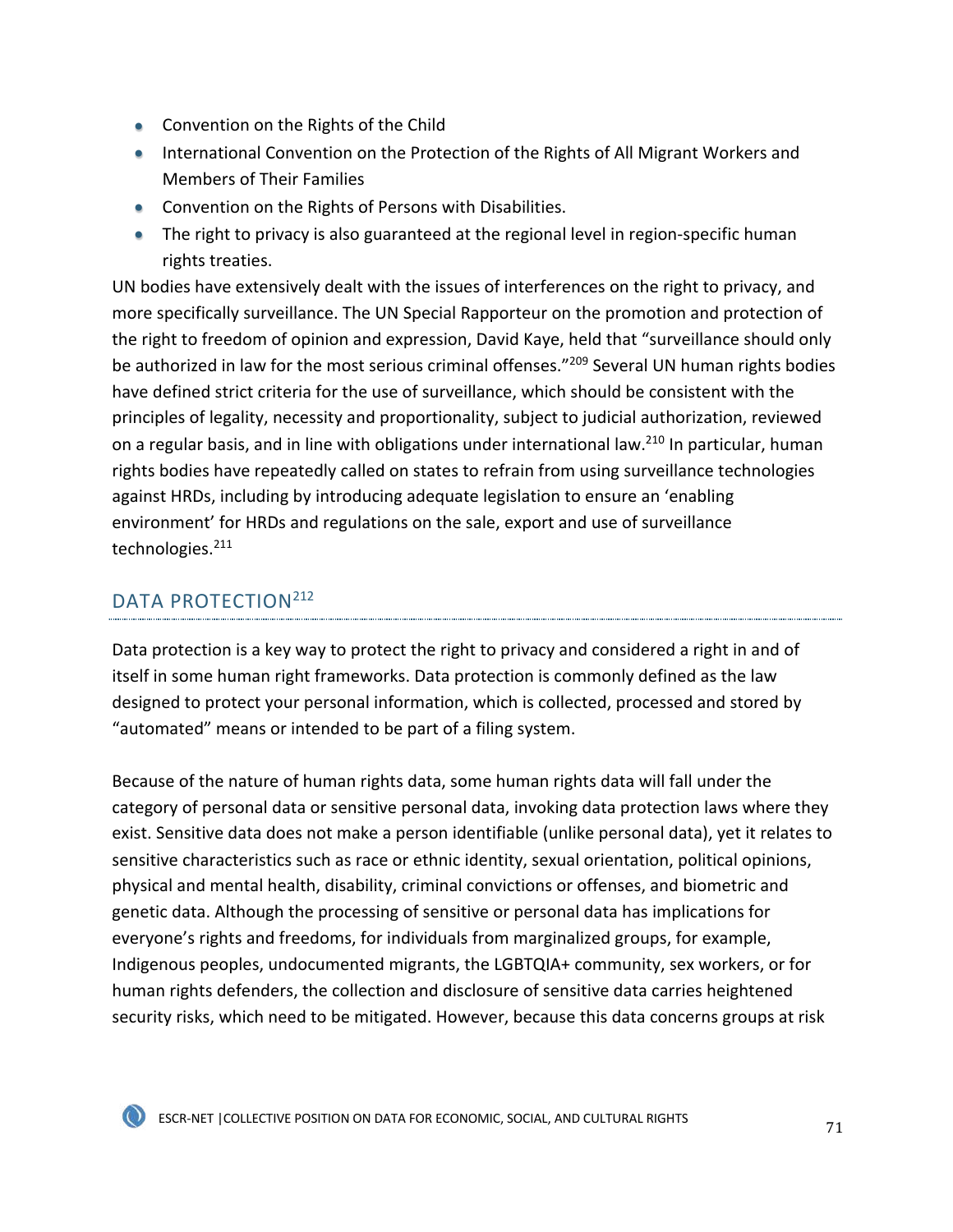of discrimination or groups that already face discrimination, it is important data is collected from a human rights perspective—otherwise human rights data would be unrepresentative and low quality, especially in uncovering discrimination, the extent and scope of the discrimination, and its impacts. Data protection frameworks serve to balance the rights of individuals with the legitimate processing of personal data. It permits the processing of sensitive data but there are stricter conditions and additional safeguards for the processing of that data.

**Data protection laws should have certain features**. Data protection laws should elaborate data principles, the rights of individuals in relation to their personal data, legitimate grounds for processing personal data, the obligations of data processors and controllers, accountability and governance structures, and data security considerations.

The rights of individuals in relation to their personal data can include: the right to be provided with and to obtain information about how their data is processed (including how and when it is used); the right to object to the processing of their data, or to rectify it; the right to an effective judicial remedy when their rights are breached, and to compensation for any damage caused. These rights also apply when it comes to automated systems based on the profiling of individuals, which means people should be informed about the profiling and how it takes place, for example of "inferences about sensitive preferences and characteristics, including when derived from data which is not per se sensitive," and should have a right to access, rectify or delete their own data used for profiling.

As a general rule, personal data must be processed under a **lawful basis**, which means that data can only be processed according to grounds specified by law. Lawful grounds usually include: consent of the data subject, compliance with a legal obligation (including human rights obligations), performance of a contract with the data subject, public interest, and in some instances for scientific, historical, and statistical purposes. Both 'compliance with a legal obligation' and 'public interest' can be read as grounds for the collection of personal data needed to fulfill ESCR obligations.

For human rights purposes, sometimes careful evaluation is required when it comes to the disclosure of personal information and the principle of necessity. For example, human rights defenders, journalists, and civil society organizations may need to disclose personal information in order to reveal human rights abuses. The Office of the High Commissioner for Human Rights argues: In some cases, such as human rights monitoring, it is necessary and useful to publish

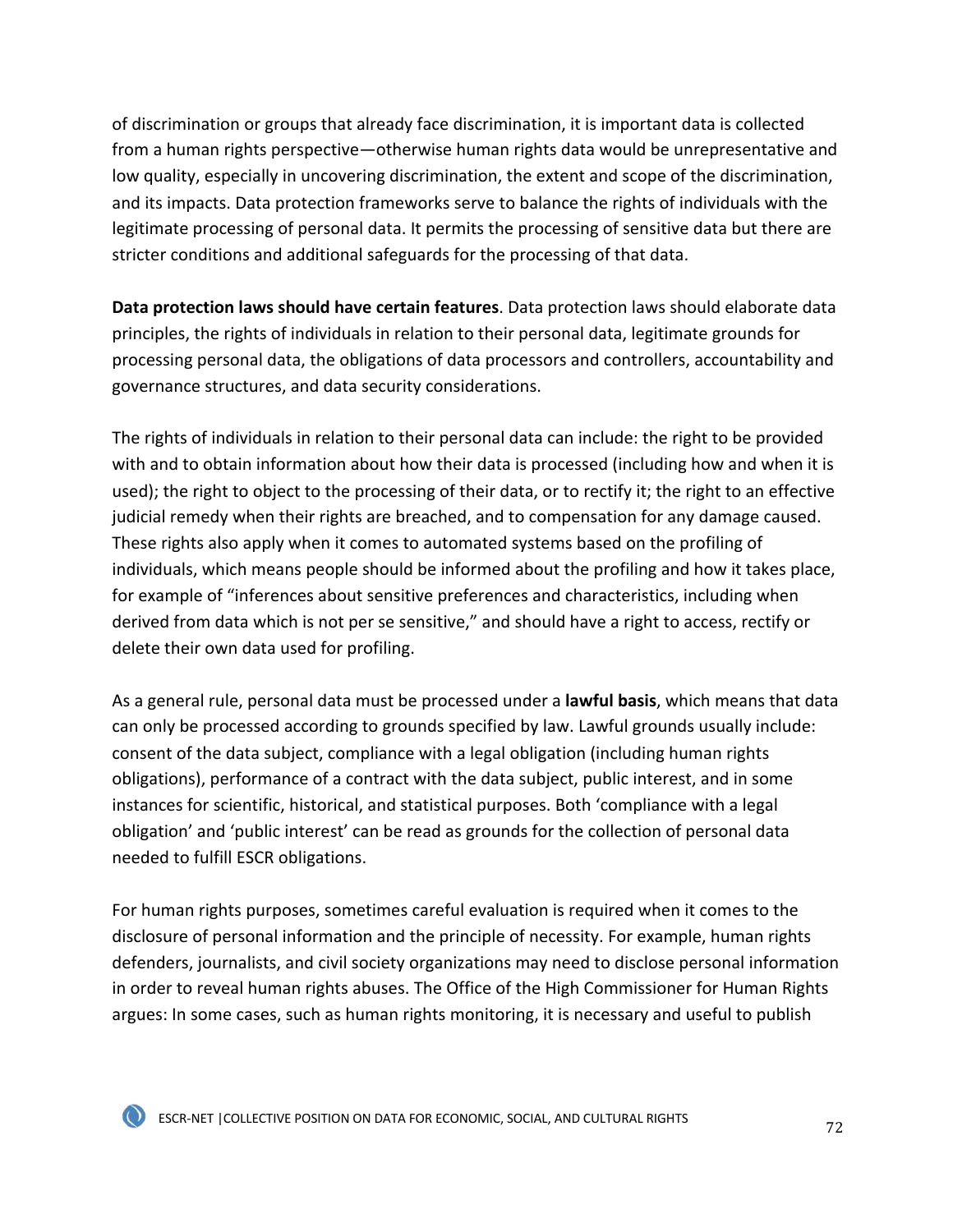data that identifies individuals. This may occur when an individual has been the victim of a crime/human rights violation and the publication of information about the incident is necessary to hold the perpetrators to account. This should only be done where strictly necessary, and only where permission has been given by the individual concerned. In the case of persons who are deceased or who have been kidnapped, detained or disappeared, permission could come from their family or close associates. Data collectors should consider the impacts on the individual and on those associated with them in every case before publishing data of this nature.<sup>213</sup>

#### CONSENT

The consent to provide personal data relates to the right to self-determination and autonomy. Providing consent is an explicit and active process—consent should not be implicit or passive. On the contrary, for consent to be meaningful, it must be informed, specific, unambiguous and given freely.

However, it is not always possible or appropriate to seek consent. As Privacy International explains: "in many situations where there is a strong power imbalance between the individual and the data processor (e.g. between employee and employer), consent cannot be freely given and therefore another legal ground must justify the processing of the personal data (e.g. performance of a contract)." The UK Information Commissioner's Office (the UK's independent authority that upholds information rights in the public interest) gives the following example: A housing association needs to collect information about the previous convictions of tenants and prospective tenants for risk-assessment purposes when allocating properties and providing home visits. However, it is inappropriate to ask for consent for this as a condition of the tenancy. A tenant applying for social housing may be in a vulnerable position and may not have many other housing options. So they may have no real choice but to sign up to the housing association's terms. Even if the processing is necessary to provide the accommodation, their consent is not considered freely given because of the imbalance of power.

In some countries, public bodies are exempt from obtaining consent when fulfilling their legal functions, which can be problematic and needs to be well-regulated to ensure that privacy and data protection can be maintained. Even when consent is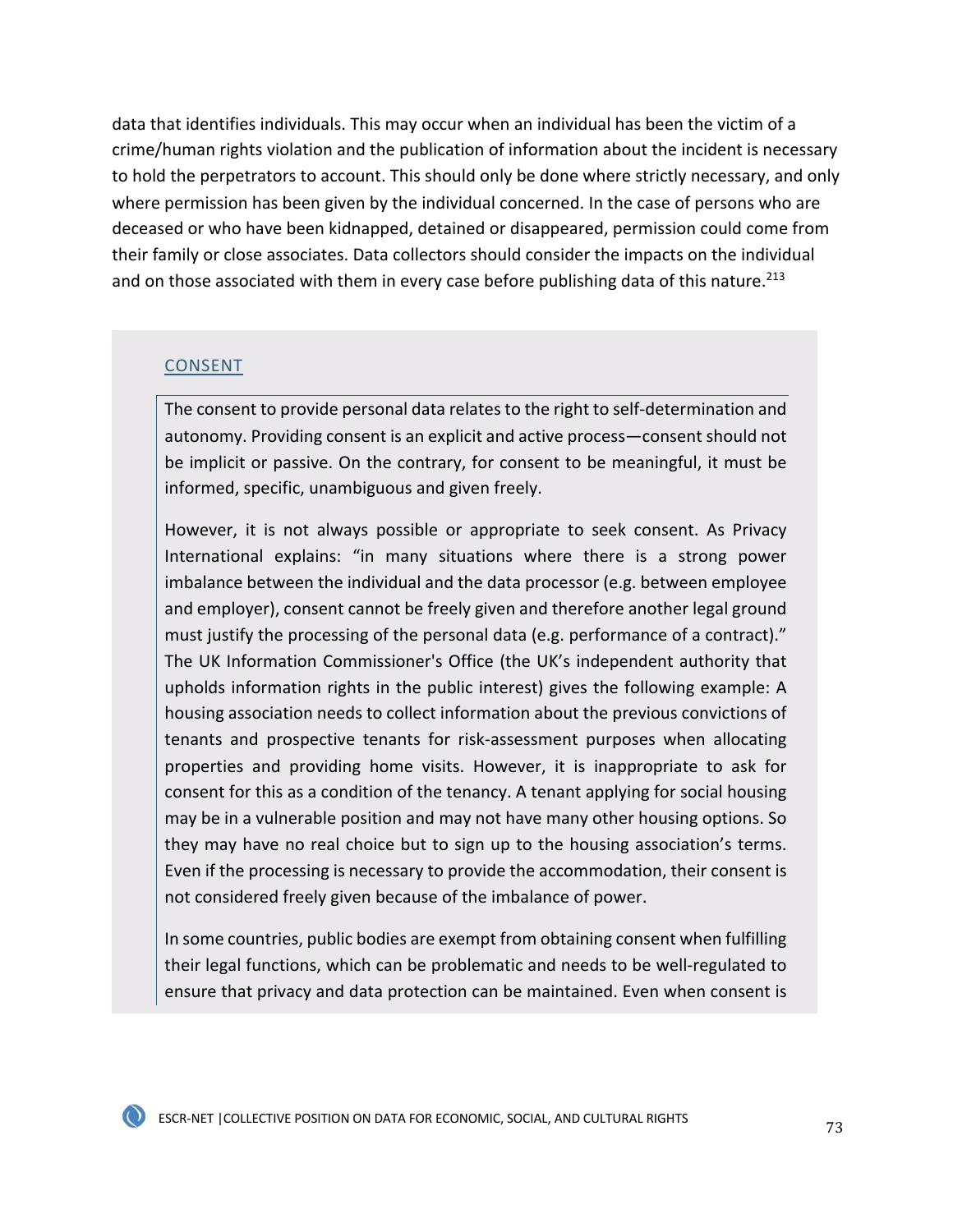given, the data must be processed in ways that protects the rights of individuals and the principles listed below.

Data protection laws also identify **principles for data processing.** For instance, processing of personal data should be **fair and transparent** and done in a lawful manner, so that people's data is not used in ways they would not expect. In addition, the data should not be used for a **purpose** other than the one that the person consented to when they provided their data. If an agency wants to use the data for a different purpose it must seek the person's consent again and identify a legal basis for processing it.

Another relevant principle of data protection is **data minimization**, that is, states should gather and process only data needed to meet the specific purposes identified. A general test to be applied is to assess whether the same aim could be achieved with less data. The principles of fairness and of data minimization are crucial in the current context of mass-scale extraction and processing of personal data. As Privacy International reflects:

advancement in technology has radically improved analytical techniques 66. for searching, aggregating, and cross-referencing large data sets in order to develop intelligence and insights. With the promise and hope that having more data will allow for accurate insights into human behavior, there is an interest and sustained drive to accumulate vast amounts of data. There is an urgent need to challenge this narrative and ensure that only **data that is necessary and relevant for a specific purpose** should be processed.

The principle of data minimization should not be read in contradiction with states' obligations to gather data disaggregated by sex, age and other personal characteristics to gain an accurate understanding of how different groups experience the enjoyment of ESCR. Instead, states should consider the least 'intrusive' ways to gain a representative picture of a population group and should limit the processing and sharing of this data to the purpose of human rights programming.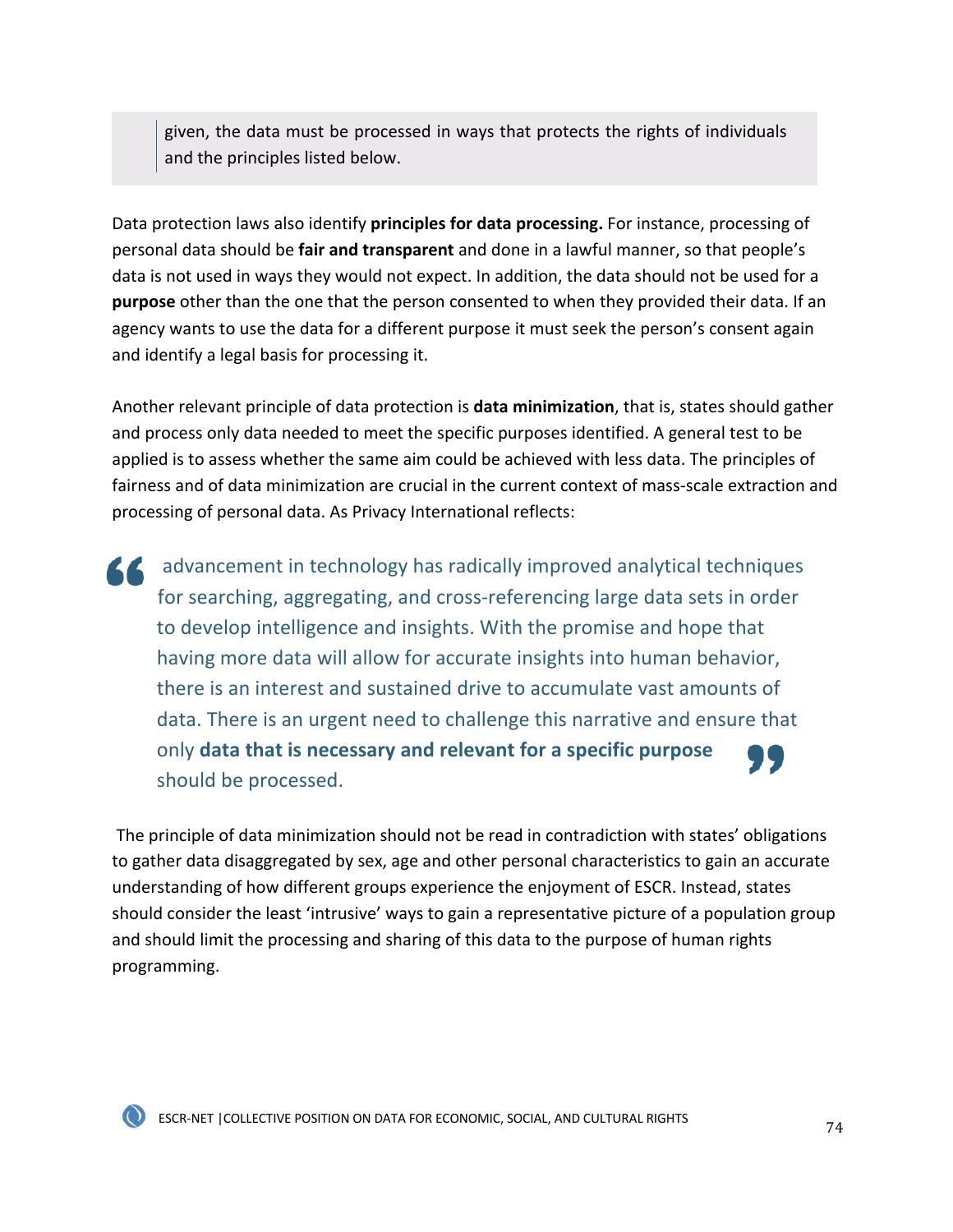## LEGAL BASIS OF DATA PROTECTION

ICCPR and ICRPD<sup>214</sup> recognize data protection as part of the right to privacy. In its General Comment on the right to privacy, the CCPR has stated:

66 The gathering and holding of personal information on computers, data banks and other devices, whether by public authorities or private individuals or bodies, must be regulated by law. Effective measures have to be taken by States to ensure that information concerning a person's private life does not reach the hands of persons who are not authorized by law to receive, process and use it, and is never used for purposes incompatible with the Covenant.

Data protection laws have been most elaborated at the regional level. In Europe, the right to data protection is recognized under the Charter of Fundamental Rights of the European Union<sup>215</sup> and implemented by the European Union's (EU) General Data Protection Regulation<sup>216</sup> (GDPR), which sets out a range of rights, including the right to be informed; the right of access; the right to be forgotten; the right to object; and rights in relation to automated decision making and profiling. In addition, the Council of Europe (which is distinct from the European Union) has also developed a treaty on data protection.<sup>217</sup> This treaty is of relevance because it has also been ratified and/or signed by non-European countries. $^{218}$ 

In Africa, two mechanisms regulate the processing of data, at the sub-regional and regional level:

- Economic Community of West African States (ECOWAS) Supplementary Act on Personal Data Protection (2010)<sup>219</sup>
- African Union (AU) Convention on Cyber Security and Personal Data Protection (2014, Malabo Convention)<sup>220</sup>

In the Asia-Pacific region, data protection is covered by the Asia-Pacific Economic Cooperation (APEC) Privacy Framework (2004) and in the Americas, the Organization of American States has prepared preliminary Principles and Recommendations on Data Protection.<sup>221</sup> Lastly, data protection has received attention from the Organisation For Economic Co-operation

And Development (OECD), which released Guidelines on the Protection of Privacy and Transborder Flows of Personal Data in 1980 (subsequently updated in 2013). The Guidelines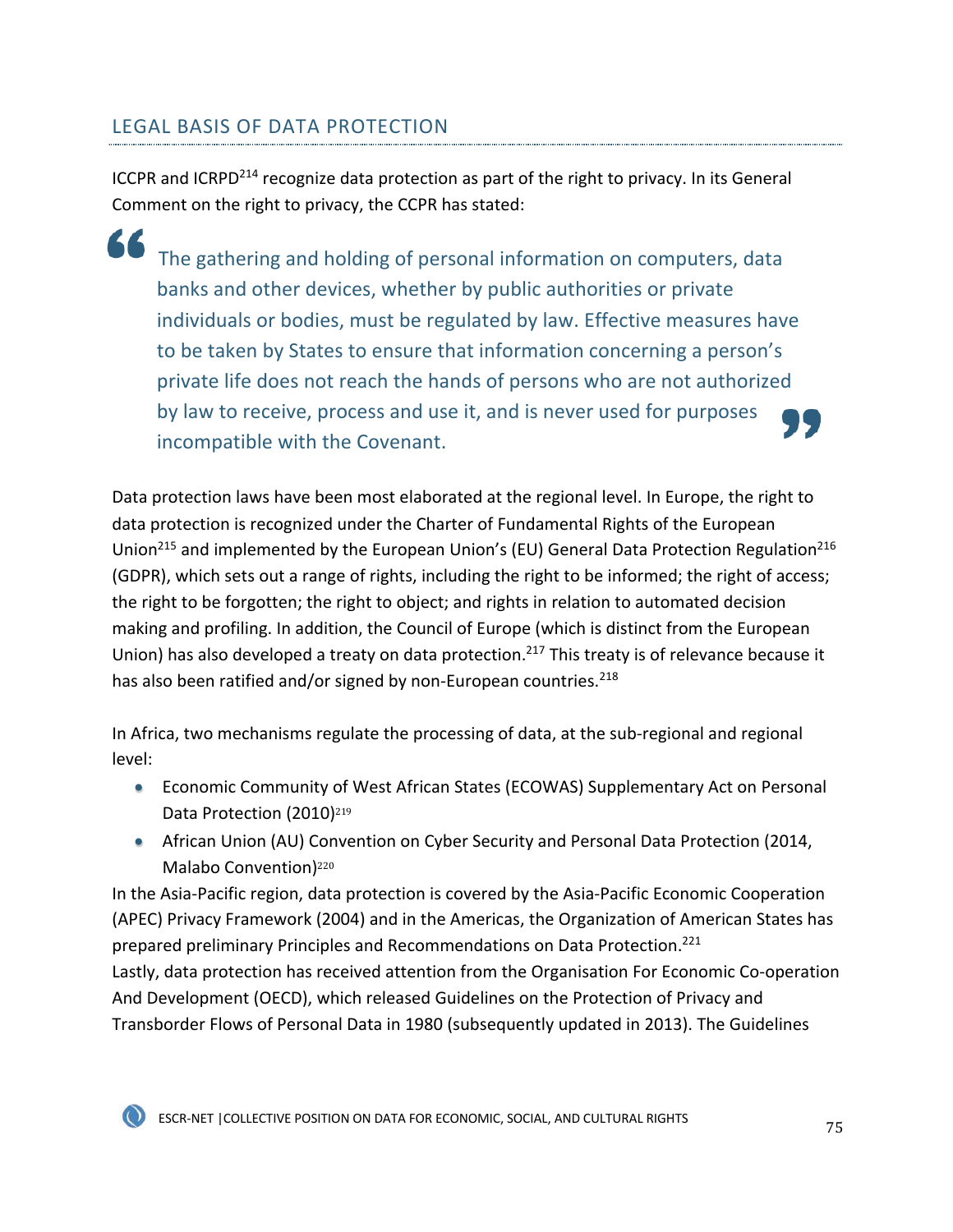establish principles, such as that data collection should be limited and should only be obtained by lawful and fair means, with consent, where appropriate; data should only be collected for pre-specified purposes; and personal data should be protected by reasonable security safeguards against such risks as loss or unauthorized access, destruction, use, modification or disclosure of data. The Guidelines also set out how states should implement the principle of accountability and ensure the free flow of personal data subject to certain conditions.

#### **GENERAL RECOMMENDATIONS FOR IMPLEMENTING PRIVACY:**

- 1. States must ensure that the right to privacy is protected throughout all data and monitoring processes geared towards the production and use of human rights data, as well as the data governance structures that undergird these processes.
- 2. States should ensure that access to essential services is not contingent on the disclosure of private or sensitive data and, where that is necessary, safeguards must be in place to ensure the person's privacy is not breached, for instance, by regulating how the data must be collected, analyzed, stored and shared.
- 3. States must carefully regulate data processing by private actors and public bodies that could be used to harm specific groups or individuals or in ways that amplify existing inequalities.

### **RECOMMENDATIONS ON DATA PROTECTION:**

- 1. States must implement the right to data protection, including through, but not limited to, the adoption of legislation, regulation, policies, and educational measures.
- 2. Data protection laws must comply with international and regional standards, and must elaborate data principles, the rights of individuals in relation to their personal data, legitimate grounds for processing personal data, the obligations of data processors and controllers, accountability and governance structures, and data security considerations.
- 3. While enforcing data protection rules, states should also pursue national and global regulations that meaningfully break the power monopoly of tech companies and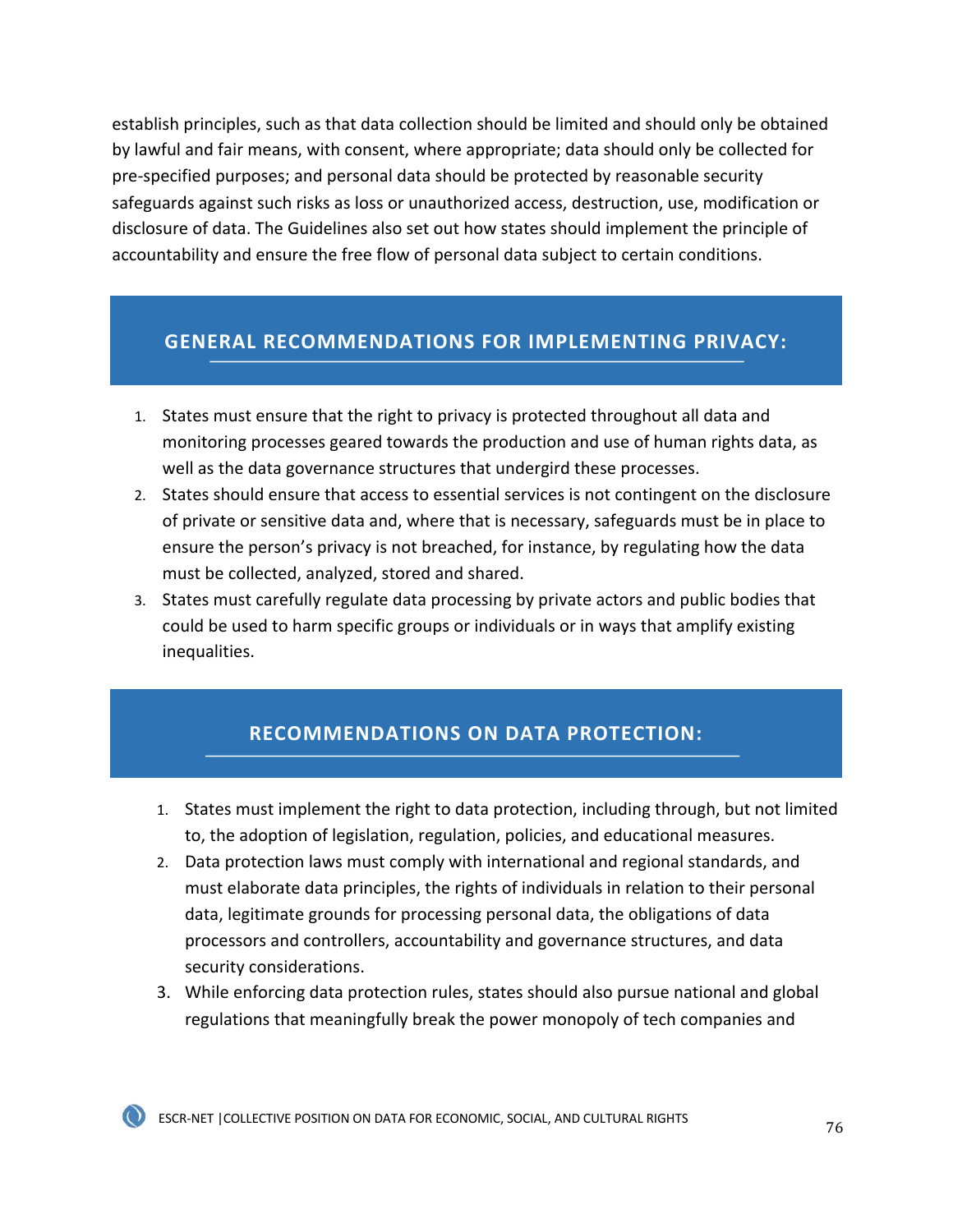strive for data governance systems in which people exert fuller control over their data and knowledge.

4. States should refrain from entering into agreements with technology companies where private or sensitive data about people is retained or controlled by the company.

## **RECOMMENDATIONS ON SURVEILLANCE:**

- 1. States should strictly regulate the use of surveillance technologies to comply with the principles of legality, necessity and proportionality, and ensure that they are pursuant to judicial authorization and oversight, reviewed under regular basis and in compliance with obligations under international law. The use of surveillance should not be justified under broadly-defined grounds such as national security.
- 2. States should ensure that surveillance technologies are not used to target human rights and environmental defenders, journalists and others who may be at risk due to their activities.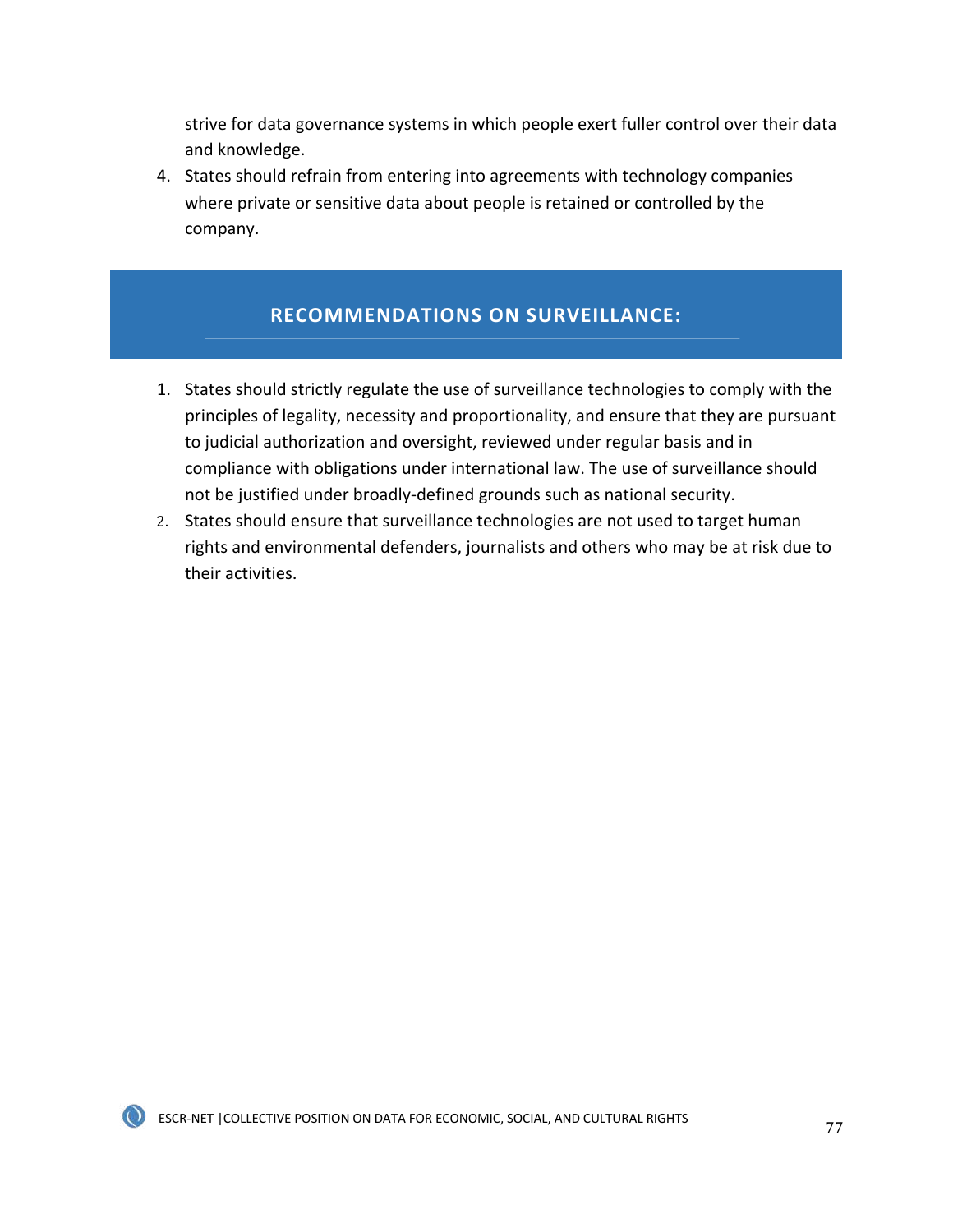# **CONCLUSION**

Data plays a crucial role in informing public policy and decision-making. Our starting point for this collective position is that data is inherently political. Often, data has been used by those in power to justify decisions that cement power over others, and replace difficult political conversations with choices masked as purely technical in nature. This has allowed those in power to sidestep confronting more systemic problems, such as inequality, racism, patriarchy and failed to advance human rights and social justice for all.

This position analyzes how today's data processes reinforce existing inequalities and patterns of exclusion, and suggests a set of five principles and recommendations for states to use data in ways that overcome existing injustices and advance ESCR for all. Drawing from international human rights law, these principles articulate an approach to data production that enables the participation of groups who tend to be marginalized or excluded, visibilize their issues, legitimize their experiences and make public decision-making more accountable and responsive to the needs of everyone. In other words, these principles seek to redistribute power and enable more democratic and participatory public decision-making.

We hope that this collective position can contribute to building a critical understanding of data that responds to the needs and experiences of grassroots groups and communities facing injustices, and inform the work and advocacy of civil society organizations working for the defense of economic, social and environmental rights - especially within our membership. We're also eager to bring this position into key discussion spaces -and explore practical applications- with human rights bodies and public institutions at international and national level, as well as multilateral organizations and agencies, and academia.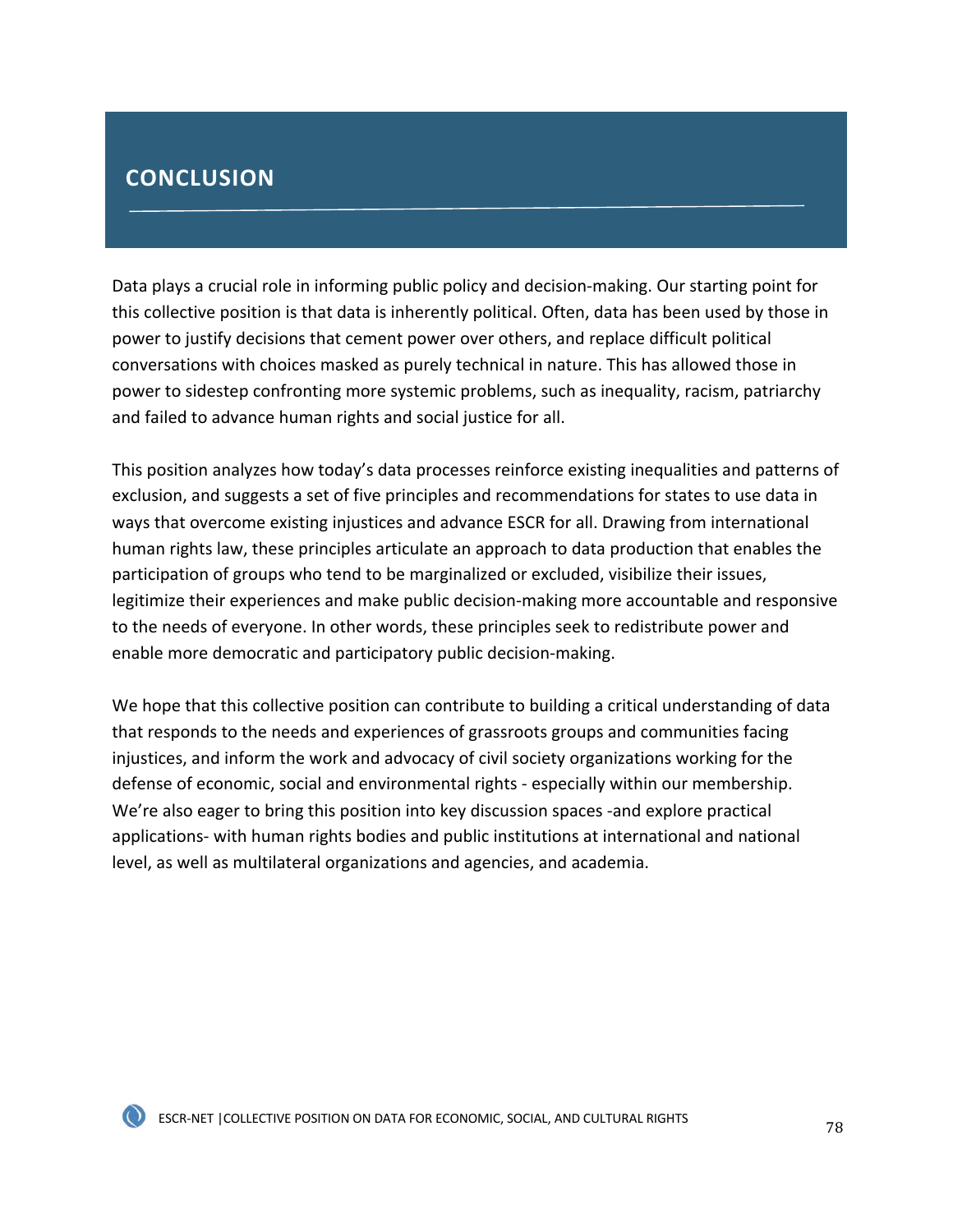# **ENDNOTES**

<sup>1</sup> Seager, J. (2016) "Missing Women, Blank Maps, and Data Voids: What Gets Counted Counts," talk at the Boston Public Library, March 22, 2016. Available at https://civic.mit.edu/2016/03/22/missing-women-blank-maps-anddata-voids-what-gets-counted-counts/. (Accessed 04/08/2021)

<sup>2</sup> https://www.escr-net.org/about-us/mission-and-governance

<sup>3</sup> https://www.escr-net.org/common-charter-collective-struggle

<sup>4</sup> While we recognize the contribution of civil society in gathering and using data to advance human rights and accountability, ultimately it is states that must produce and use high quality data, and make it publicly available, in line with their human rights obligations.

<sup>5</sup> Zuboff, S. 'The Age of Surveillance Capitalism: The Fight for a Human Future at the New Frontier of Power', New York: PublicAffairs, 2019.

<sup>6</sup> See: https://www.escr-net.org/news/2019/building-alternative-narrative-escr-data

 $7$  Parallel to efforts to deepen the analysis around data and ESCR, the Monitoring WG also launched a project to support movements in gathering their own on issues of land, housing and natural resources: https://www.escrnet.org/reclaimingourstories/

<sup>8</sup> The summary document was discussed with participants of the second women leaders exchange in Chiang Mai, Thailand in 2019 https://www.escr-net.org/news/2019/women-articulating-shared-positions-and-advancingcollective-action-land-and-natural

<sup>9</sup> See acknowledgments section below

<sup>10</sup> See acknowledgments section below

<sup>11</sup> CESCR (2009) *General Comment 20: Non-discrimination in Economic, Social and Cultural Rights (Art. 2, Para. 2 of the Covenant)* (Doc. E/C.12/GC/20) (CESCR General Comment 20) para. 41.

 $12$  The legal definition of discrimination is: "any distinction, exclusion, restriction, or preference or other differential treatment that is directly or indirectly based on the prohibited grounds of discrimination and which has the intention or effect of nullifying or impairing the recognition, enjoyment or exercise, on an equal footing, of [economic, social, and cultural] rights" CESCR. 2009. *General Comment 20: Non-discrimination in Economic, Social and Cultural Rights (Art. 2, Para. 2 of the Covenant),* para. 7. (Doc. E/C.12/GC/20) (CESCR General Comment 20)

<sup>13</sup> CRPD.

<sup>14</sup> ICESCR, Article 2 (1).

<sup>15</sup> CESCR General Comment 20, para. 10.

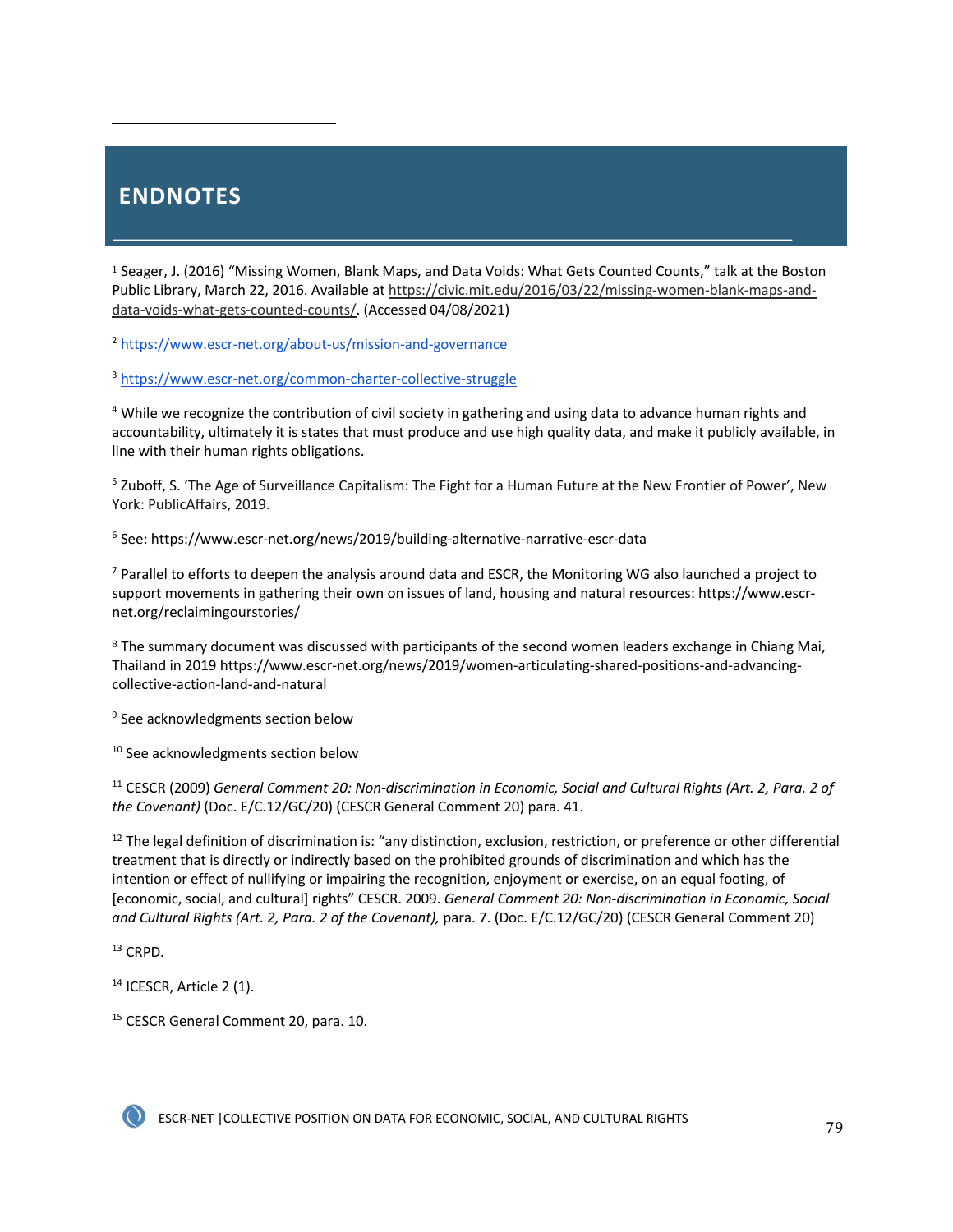<sup>16</sup> CESCR General Comment 20, para. 10.

<sup>17</sup> CESCR General Comment 20, para. 9.

<sup>18</sup> CESCR General Comment 20, para. 9.

<sup>19</sup> CESCR General Comment 20, para. 12.

<sup>20</sup> CEDAW, General Comment 28, para 16; CESCR General Comment 20, para. 12.

<sup>21</sup> UDHR. Article 1.

<sup>22</sup> See, for example, the framework laid out in ESCR-Net (2016) *Women and ESCR Working Group briefing paper: the intersection between land and women's economic, social and cultural rights*. Available at https://www.escrnet.org/sites/default/files/briefing\_paper\_land\_0.pdf (Accessed 04/18/2021)

<sup>23</sup> Seager, J. (2016) "Missing Women, Blank Maps, and Data Voids: What Gets Counted Counts," talk at the Boston Public Library, March 22, 2016. Available at https://civic.mit.edu/2016/03/22/missing-women-blank-maps-anddata-voids-what-gets-counted-counts/. (Accessed 04/08/2021)

<sup>24</sup> The Mobile Gender Gap Report 2020, GSMA https://www.gsma.com/mobilefordevelopment/wpcontent/uploads/2020/05/GSMA-The-Mobile-Gender-Gap-Report-2020.pdf (Accessed 01/25/2022)

<sup>25</sup> Citing R Shearmur (2015), Linette Taylor writes "access to technology increasingly determines who can be seen: [...] those who use big data to study behavior or shape policy are seeing not society but 'users and markets'." L Taylor, 'What is data justice?' In *Big Data and Society,* 2017:1-14 https://journals.sagepub.com/doi/full/10.1177/2053951717736335 (Accessed 01/25/2022)

<sup>26</sup> European Parliamentary Research Service (2019), *Understanding algorithmic decision making: opportunities and challenges,* available at

https://www.europarl.europa.eu/RegData/etudes/STUD/2019/624261/EPRS\_STU(2019)624261\_EN.pdf

<sup>27</sup> V. Eubanks, Automating Inequalities: Automating Inequality: How High-Tech Tools Profile, Police, and Punish the Poor (New York, Picador, 2018).

<sup>28</sup> See, for example, Committee on the Elimination of Racial Discrimination (2019) *Draft General recommendation No. 36: Preventing and Combating Racial Profiling: A call for contribution by 30 June 2019*, para. 32. (CERD/C/GC/36.); Algorithm Watch (2020) *Automating Society Report 2020*. Available at https://automatingsociety.algorithmwatch.org/wp-content/uploads/2020/10/Automating-Society-Report-2020.pdf (Accessed 02/24/2021)

<sup>29</sup> UN Special Rapporteur on contemporary forms of racism, racial discrimination, xenophobia and related intolerance (2020), *Racial discrimination and emerging digital technologies: a human rights analysis* A/HRC/44/57

<sup>30</sup> The EU Agency for Fundamental Rights (2018), *#BigData: Discrimination in data-supported decisionmaking* p. 5, available at https://fra.europa.eu/sites/default/files/fra\_uploads/fra-2018-focus-bigdata\_en.pdf

 $31$  Ibid

<sup>32</sup> UN SR on contemporary forms of racism, racial discrimination, xenophobia and related intolerance (2020)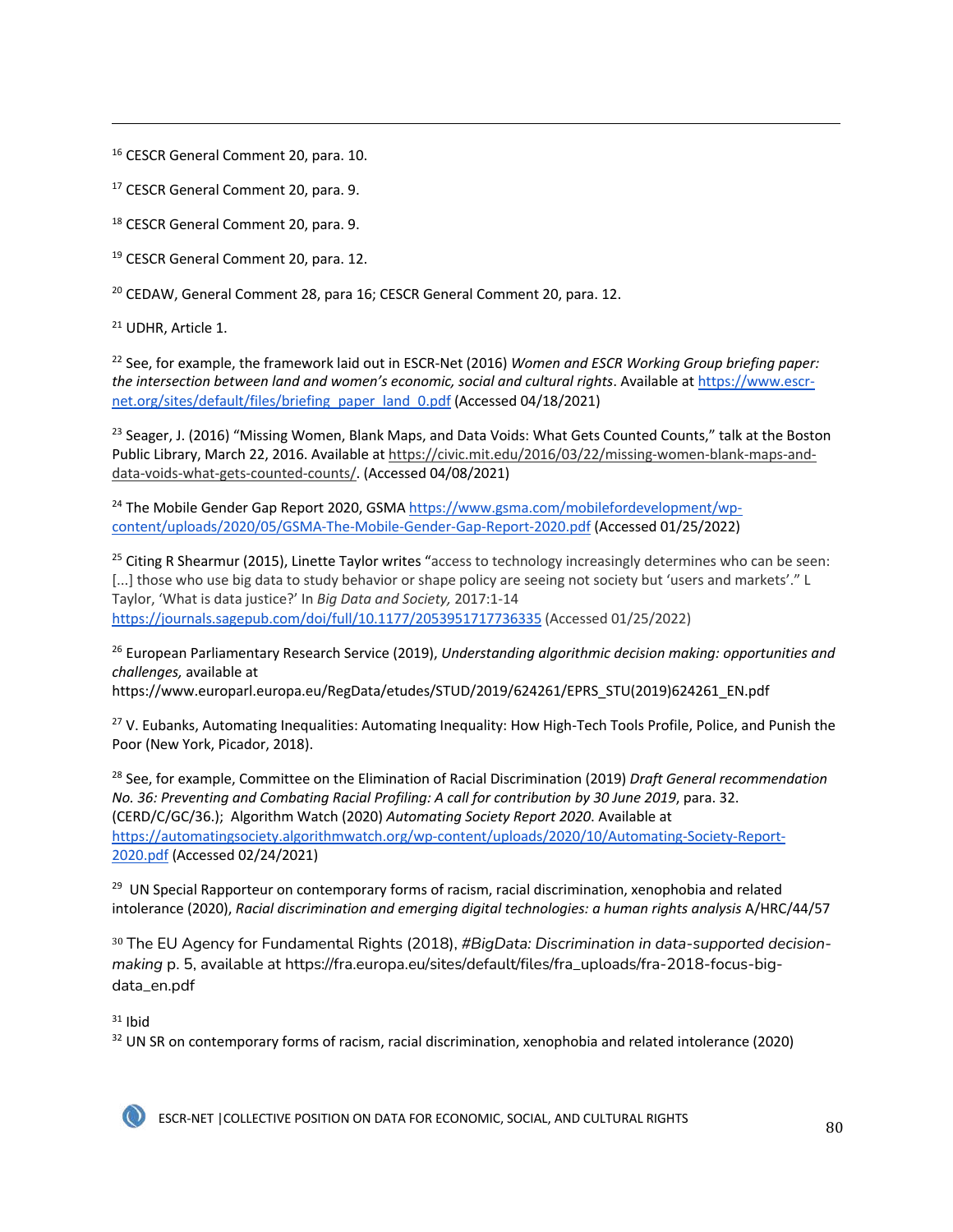<sup>33</sup> Transparency International (2021) *Algorithmic transparency and accountability*. Available at https://knowledgehub.transparency.org/helpdesk/algorithmic-transparency-and-accountability (Accessed 03/03/2021); UNSR (2020) ft 29

<sup>34</sup> Lopez, P. (n.d.) *Reinforcing Intersectional Inequality via the AMS Algorithm in Austria*. Available at https://paolalopez.eu/wp-content/uploads/2019/11/LOPEZ\_Preprint.pdf (Accessed 02/24/2021)

<sup>35</sup> Algorithm Watch (201) Austria's employment agency rolls out discriminatory algorithm, sees no problem. Available at https://algorithmwatch.org/en/story/austrias-employment-agency-ams-rolls-out-discriminatoryalgorithm/ (Accessed 02/24/2021)

<sup>36</sup> Universal Declaration of Human Rights, 1948, Articles 2 and 7.

<sup>37</sup> International Covenant on Economic, Social, and Cultural Rights, 1966, Article 2 (3).

<sup>38</sup> International Covenant on Civil and Political Rights, 1966, Articles 2 (2) and 26.

<sup>39</sup> ICERD, Article 1.

<sup>40</sup> CESCR. 2009. *General Comment 20: Non-discrimination in Economic, Social and Cultural Rights (Art. 2, Para. 2 of the Covenant)* (Doc. E/C.12/GC/20) (CESCR General Comment 20) para. 7.

<sup>41</sup> CESCR. 2009. *General Comment 20: Non-discrimination in Economic, Social and Cultural Rights (Art. 2, Para. 2 of the Covenant)* (Doc. E/C.12/GC/20) (CESCR General Comment 20) para. 3.

<sup>42</sup>*E.g.*, Convention on the Elimination of All Forms of Discrimination against Women (adopted 18 December 1979, entered into force 3 September 1981) 1249 UNTS 13 (CEDAW) Articles 1-5; International Convention on the Elimination of All Forms of Racial Discrimination (adopted 21 December 1965, entered into force 4 January 1969) 660 UNTS 195 (ICERD) Articles 1-3.

<sup>43</sup> *E.g.*, Convention on the Rights of the Child (1989) Article 2; Convention on the Rights of Persons with Disabilities (adopted 13 December 2006, entered into force 3 May 2008) 2515 UNTS 3 (CRPD) Articles 4-6 and 12; International Convention on the Protection of the Rights of All Migrant Workers and Members of their Families (adopted 18 December 1990, entered into force 1 July 2003) 220 UNTS 3 (ICRMW) Article 1(1); Convention relating to the Status of Refugees (adopted 28 July 1951, entered into force 22 April 1954) 189 UNTS 137 (Refugee Convention) Article 3.

<sup>44</sup> *E.g.*, ICESCR; ICCPR.

<sup>45</sup> Articles 2 African (Banjul) Charter on Human and Peoples' Rights; Articles 3 African Charter on the Rights and Welfare of the Child; Articles 2 Protocol to the African Charter on Human and Peoples' Rights on the Rights of Women in Africa; Article 2 African Youth Charter; Article 3 Arab Charter on Human Rights; Article 2 ASEAN Human Rights Declaration; Article 14, European Convention on Human Rights; Article 21, Charter of Fundamental Rights of the European Union; Article 3 Additional Protocol to the American Convention on Human Rights in the Area of Economic, Social and Cultural Rights.

<sup>46</sup> Equal Rights Trust (2008) Declaration of Principles on Equality, Principle 4. Available at https://www.equalrightstrust.org/ertdocumentbank/Pages%20from%20Declaration%20perfect%20principle.pdf (Accessed 02/24/2021)

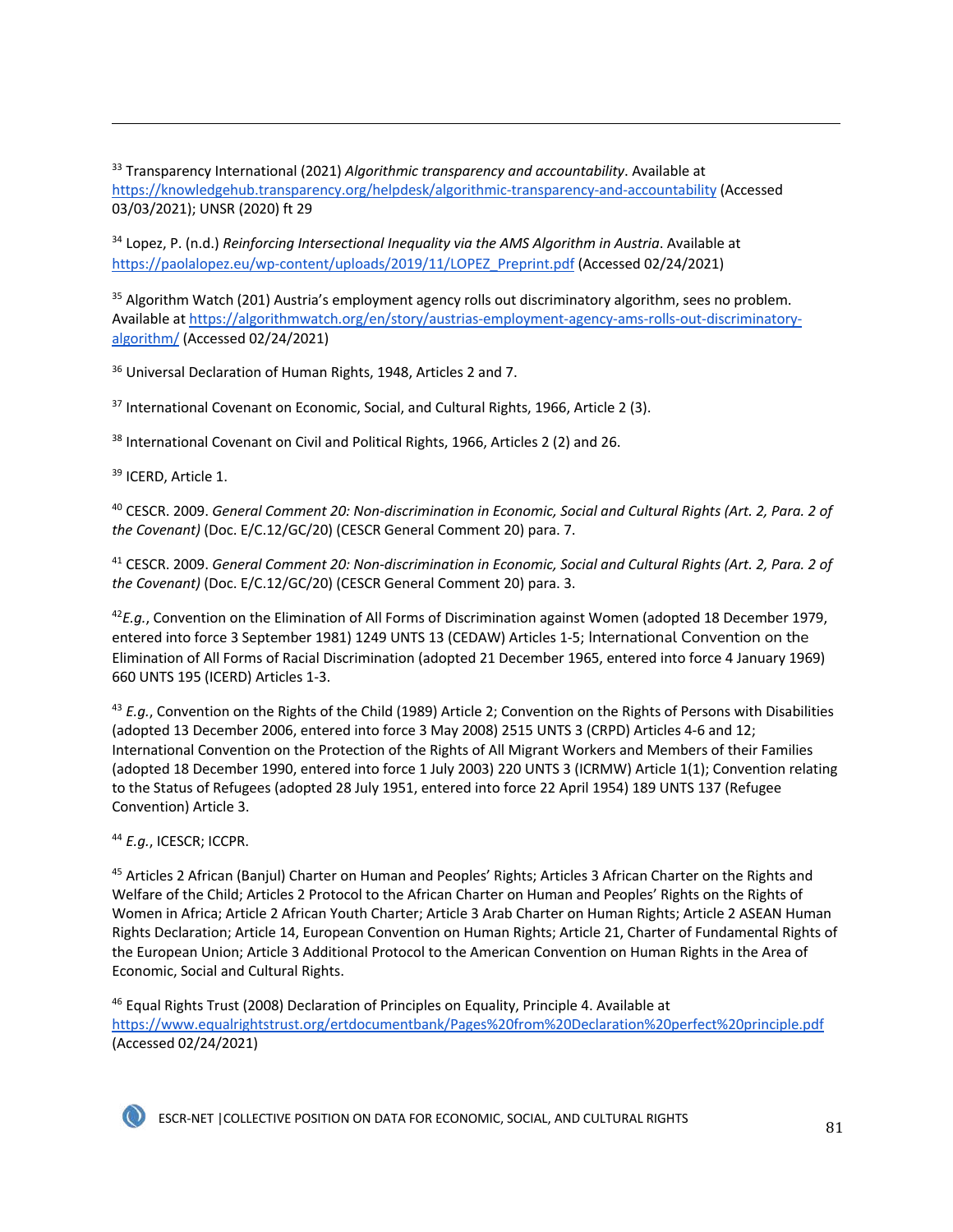<sup>47</sup> HRC GC 18, para. 1.

<sup>48</sup> HRC GC 18, para. 12.

<sup>49</sup> HRC General Comment 18, para. 10.

<sup>50</sup> CESCR General Comment 20, para. 9.

<sup>51</sup> CEDAW General Comment 28 para 18

<sup>52</sup> CEDAW (2004) *General Recommendation 25, on article 4, paragraph 1, of the Convention on the Elimination of All Forms of Discrimination against Women, on temporary special measures*, para. 8. (CEDAW General Recommendation 25.)

<sup>53</sup> CEDAW General Recommendation 25, para. 9.

<sup>54</sup> ICCPR, Article 26.

<sup>55</sup> Equal Rights Trust (2008) *Declaration of Principles on Equality, Principle 4*. Available at https://www.equalrightstrust.org/ertdocumentbank/Pages%20from%20Declaration%20perfect%20principle.pdf (Accessed 02/24/2021)

<sup>56</sup> UNESCO. World Inequality Database on Education. Out-of-school children 2012 - Pakistan. Available at: https://www.education-

inequalities.org/countries/pakistan/indicators/eduout\_prim#?dimension=all&group=all&age\_group=|eduout\_pri m&year=|2012 (Accessed 07/30/2020)

<sup>57</sup> British Columbia's Office of the Human Rights Commissioner (2020) *Disaggregated demographic data collection in British Columbia: The grandmother perspective*, p.35. Available at https://bchumanrights.ca/wpcontent/uploads/BCOHRC\_Sept2020\_Disaggregated-Data-Report\_FINAL.pdf (Accessed 02/03/2021)

<sup>58</sup> British Columbia's Office of the Human Rights Commissioner (2020) *Disaggregated demographic data collection in British Columbia: The grandmother perspective*, p.26. Available at https://bchumanrights.ca/wpcontent/uploads/BCOHRC\_Sept2020\_Disaggregated-Data-Report\_FINAL.pdf (Accessed 02/03/2021)

<sup>59</sup> 'Residential schools were created for the purpose of separating Aboriginal children from their families,

in order to minimize and weaken family ties and cultural linkages, and to indoctrinate children into a new culture the culture of the legally dominant Euro-Christian Canadian society, led by Canada's first prime minister, Sir John A. Macdonald.' For further information on residential schools, see the Truth and Reconciliation Commission of Canada report Honouring the Truth, Reconciling for the Future (2015) *Summary of the Final Report of the Truth and Reconciliation Commission of Canada*. Available at

http://nctr.ca/assets/reports/Final%20Reports/Executive\_Summary\_English\_Web.pdf (Accessed 02/03/2021)

<sup>60</sup> *Asociación Civil por la Igualdad y la Justicia and others v. EN-M Educación on amparo under Law 16.986, Case No. 26701/2015*. Available at: https://www.escr-net.org/caselaw/2020/asociacion-civil-por-igualdad-y-justicia-andothers-v-en-m-educacion-amparo-under-law (Accessed 08/03/2020)

<sup>61</sup> Health, United States (2017). Available at: https://www.cdc.gov/nchs/data/hus/2017/fig22.pdf (Accessed 07/01/2020)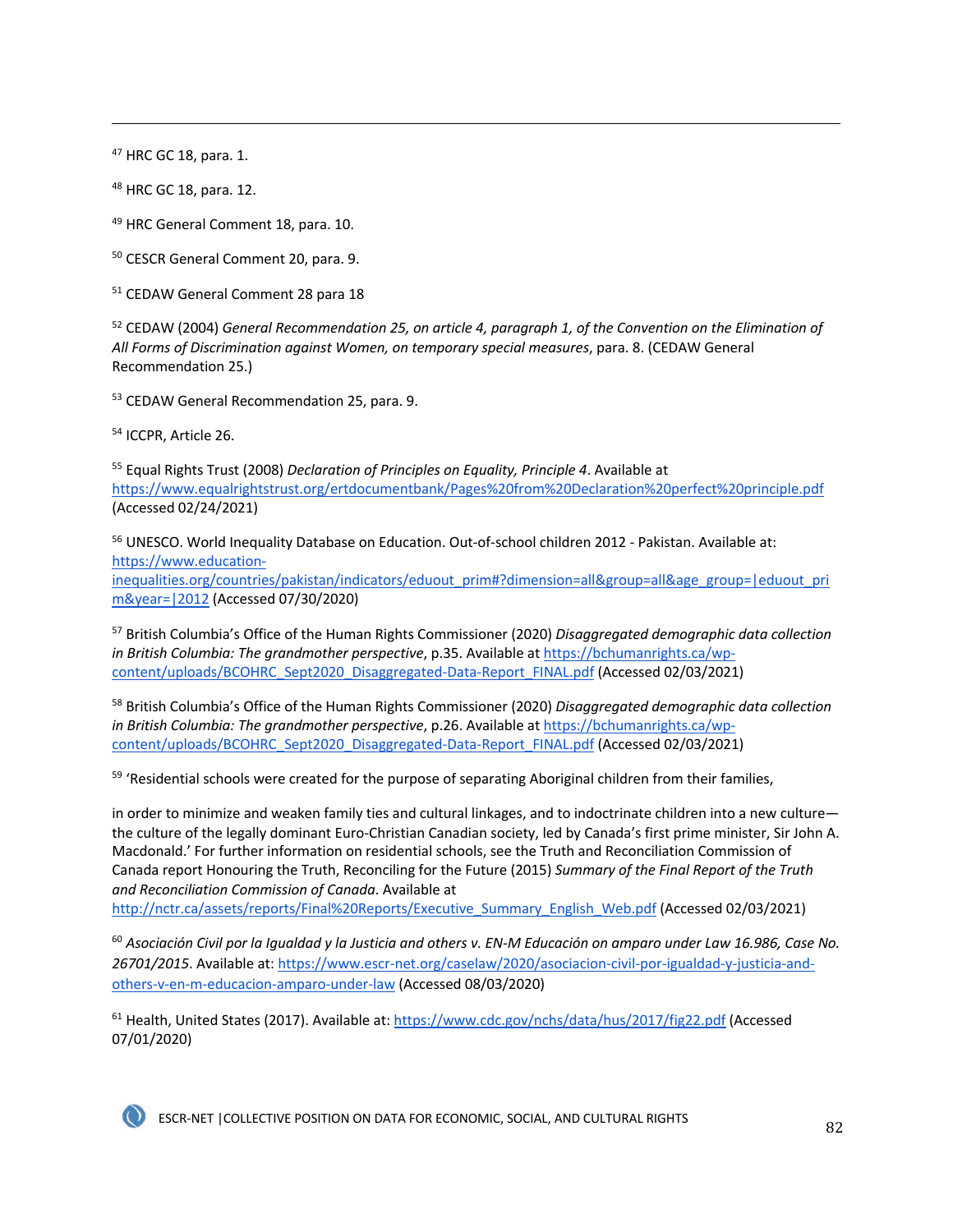$62$  UNESCO. World Inequality Database on Education. Out-of-school children 2016 - Nigeria. Available at: https://www.education-

inequalities.org/countries/nigeria/indicators/eduout\_prim/sexes#?dimension=sex&group=|Male|Female&dimens ion2=community&group2=|Urban|Rural&dimension3=wealth\_quintile&age\_group=eduout\_prim&year=2016 (Accessed 07/30/2020)

<sup>63</sup> See, for example, the Right to Education Initiative (2017) *Guide to Monitoring the Right to Education*. Available at: https://www.right-to-education.org/monitoring/ (Accessed 07/30/2020) and Center for Economic and Social Right *OPERA Framework*. Available at: https://www.cesr.org/opera-framework (Accessed 07/30/2020).

<sup>64</sup> CESCR General Comment 20, para. 41.

 $65$  For a comprehensive overview of international human rights standards relevant to data disaggregation, see, for example, OHCHR (2018) *International human rights standards and recommendations relevant to the disaggregation of SDG indicators*. Available at: https://unstats.un.org/sdgs/files/meetings/iaeg-sdgs-meeting-07/Human%20Rights%20Standards%20for%20Data%20Disaggregation%20-%20OHCHR%20- %20Background%20Document.pdf (Accessed 07/03/2020)

 $66$  CESCR (2016) General Comment No. 23: Right to just and favorable conditions of work, para. 47 (iv).

<sup>67</sup> CESCR General Comment 13, para. 37

<sup>68</sup> *E.g.*, CESCR General Comment 20; CRC General Comment 5, para. 48; CEDAW General Recommendation No. 9 on Statistical data concerning the situation of women, 1989 (A/44/38).

<sup>69</sup> CEDAW (1989) *General Recommendation 9: Statistical data concerning the situation of women, adopted by the Committee on the Elimination of Discrimination against Women*, (Doc. A/44/38.) (CEDAW General Recommendation 9.)

<sup>70</sup> CEDAW General Recommendation 9.

<sup>71</sup> CRPD, Article 31 (2). *See also* CRPD General Comment 6 on the right of persons with disabilities to equality and non-discrimination, adopted by the Committee on the Rights of Persons with Disabilities, 9 March 2018 (CRPD/C/GC/6) para. 70.

<sup>72</sup> For further information on self-identification see, for example, OHCHR (2018) *A human rights-based approach to data: Leaving no-one behind in the 2030 agenda for sustainable development*. Available at: https://www.ohchr.org/Documents/Issues/HRIndicators/GuidanceNoteonApproachtoData.pdf (Accessed 07/30/2020)

<sup>73</sup> CESCR. 2009. *General Comment 20: Non-discrimination in Economic, Social and Cultural Rights (Art. 2, Para. 2 of the Covenant)* (Doc. E/C.12/GC/20) (CESCR General Comment 20) para. 16.

<sup>74</sup> Convention (No. 169) concerning indigenous and tribal people in independent countries (adopted 27 June 1989, entered into force 5 September 1991) 1650 UNTS 383.

<sup>75</sup> United Nations Declaration on the Rights of Indigenous Peoples (adopted 13 September 2007) (Doc. A/RES/61/295.)

<sup>76</sup> United Nations General Assembly (2016) *Report of the Special Rapporteur on extreme poverty and human rights* (A/HRC/32/31)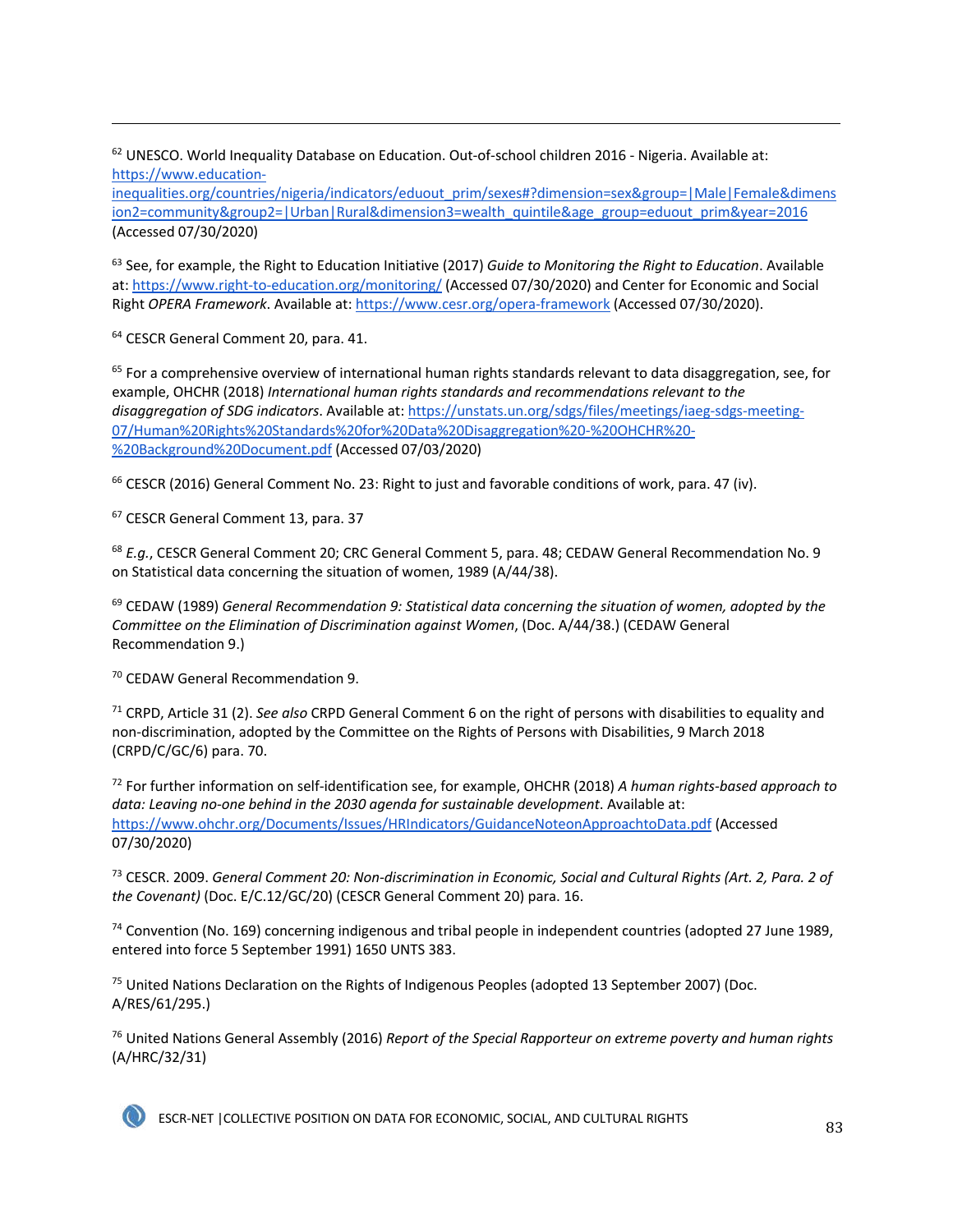<sup>77</sup> See, for example, Danish Institute for Human Rights (2017) *Human rights and data*. Available at https://www.humanrights.dk/sites/humanrights.dk/files/media/migrated/dihr\_human\_rights\_and\_data\_oct\_2017 .pdf (Accessed 11/30/2020)

<sup>78</sup> De Schutter, O. *A human rights-based approach to measuring poverty* in "Research Handbook on Human Rights and Poverty" edited by M. F Davis, M, Kjaerum, A. Lyons (2021), p. 15. Available at https://www.elgaronline.com/view/edcoll/9781788977500/9781788977500.00010.xml (Accessed 06/08/2021)

 $79$  Organization of American States and the Working Group to examine the periodic reports of the States Parties to the Protocol of San Salvador (2016) *Progress Indicators For Measuring Rights Under The Protocol Of San Salvador*, para. 26. Available at http://www.oas.org/en/sedi/pub/progress\_indicators.pdf (Accessed 04/18/2021)

<sup>80</sup> Danish Institute for Human Rights (2017), p. 36

<sup>81</sup> Ibid*,* Ch *4*.

 $82$  For further information on obligations to measure immediate obligations and progressive realization, see for example, Annual report of the United Nations High Commissioner for Human Rights and reports of the Office of the High Commissioner and the Secretary-General (2016) *Question of the realization in all countries of economic, social and cultural rights* (A/HRC/31/31) Available at https://documents-ddsny.un.org/doc/UNDOC/GEN/G16/013/00/PDF/G1601300.pdf?OpenElement (Accessed 12/09/2020)

<sup>83</sup> UN Committee on Economic, Social and Cultural Rights (CESCR) (1990) *General Comment 3: The Nature of States Parties' Obligations (Art. 13 of the Covenant)*, para. 37. (E/C.12/1999/10) (CESCR General Comment 3)

84 CESCR's general comments are available at

https://tbinternet.ohchr.org/\_layouts/15/treatybodyexternal/TBSearch.aspx?Lang=en&TreatyID=9&DocTypeID=11 (Accessed 12/09/2020)

<sup>85</sup> CESCR (2016) *General comment No. 23 on the right to just and favourable conditions of work (article 7 of the International Covenant on Economic, Social and Cultural Rights)*, para. 54. (E/C.12/GC/23) (CESCR General Comment 23)

<sup>86</sup> Ibid, para. 55.

<sup>87</sup> CESCR (2000) *General Comment 14: The right to the highest attainable standard of health (article 12 of the International Covenant on Economic, Social and Cultural Rights)*, para. 56 (E/C.12/2000/4)

<sup>88</sup> CESCR (1999) *General Comment 13: The Right to Education (Art. 13 of the Covenant),* para. 37 (E/C.12/1999/10)

<sup>89</sup> CESCR (2002) *General Comment 15: The right to water (arts. 11 and 12 of the International Covenant on Economic, Social and Cultural Rights)*.

<sup>90</sup> CESCR (2009) *General Comment 21: Right of everyone to take part in cultural life (art. 15, para. 1 (a), of the International Covenant on Economic, Social and Cultural Rights)*, para. 71. (E/C.12/GC/21)

<sup>91</sup> CESCR (1991) *General Comment 4: The right to adequate housing (art. 11 (1) of the Covenant),* para. 13.

 $92$  CRPD, article 31 (1).

93 ICESCR, articles 16-17.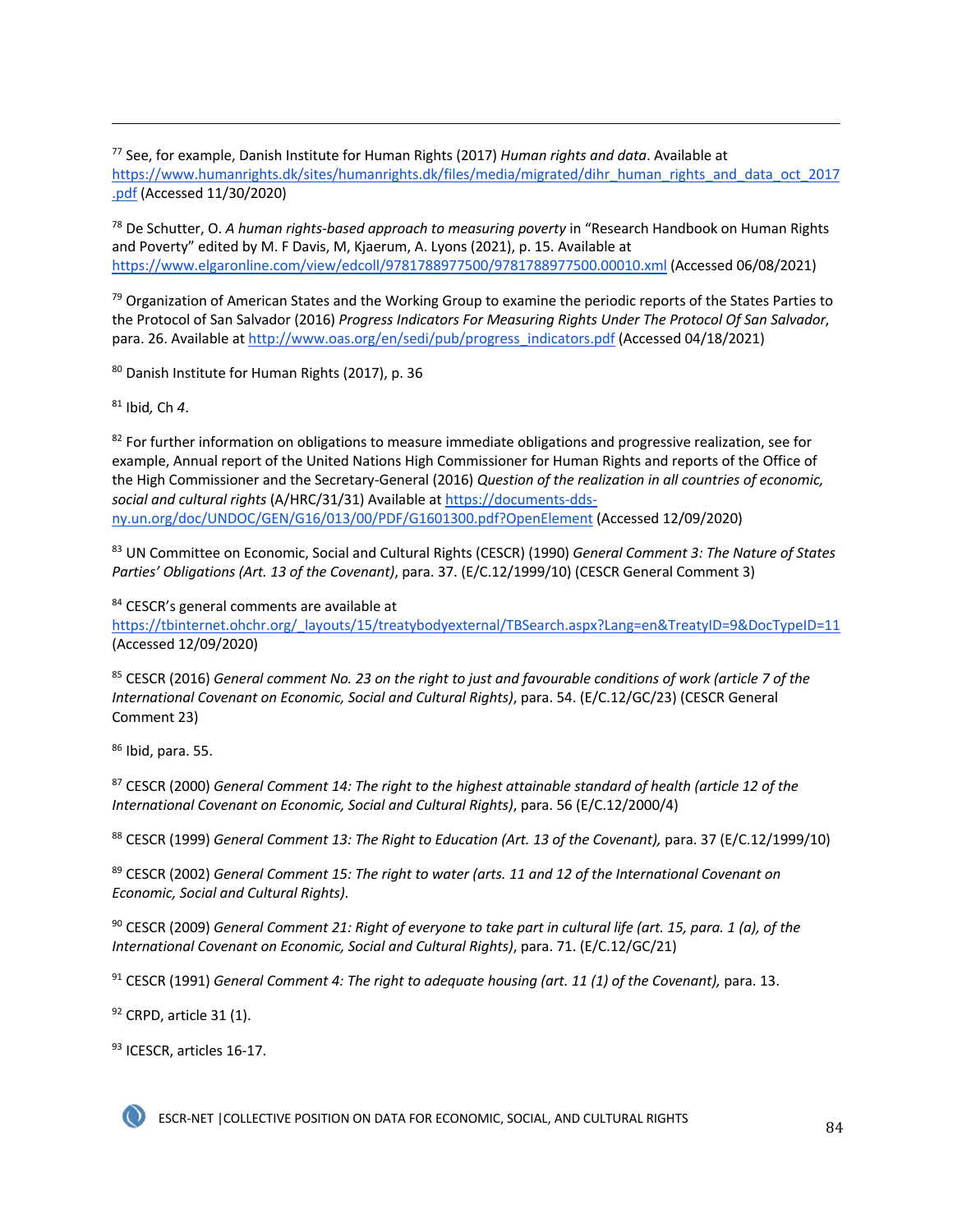<sup>94</sup> CESCR (1990) *General Comment 1: Reporting by States parties*', para. 3

<sup>95</sup> UN General Assembly Resolution (2014) *Fundamental Principles of Official Statistics* (Doc. A/Res/68/261.) Available at https://unstats.un.org/unsd/dnss/gp/FP-New-E.pdf (Accessed 12/09/2020)

<sup>96</sup> See, for example, CESCR (2020) *Concluding observations on the seventh periodic report of Ukraine*, para. 51. (E/C.12/UKR/CO/7)

97 CESCR General Comment 1, para. 7.

<sup>98</sup> Organization of American States and the Working Group to examine the periodic reports of the States Parties to the Protocol of San Salvador (2016) *Progress Indicators For Measuring Rights Under The Protocol Of San Salvador*, para. 26. Available at http://www.oas.org/en/sedi/pub/progress\_indicators.pdf (Accessed 04/18/2021)

99 Analysis reports of the Working Group can be found at http://www.oas.org/en/sare/social-inclusion /protocolssv/reports.asp

<sup>100</sup> United Nations Office of the High Commissioner for Human Rights (OHCHR) (2012) *Human Rights Indicators: A Guide to Measurement and Implementation*, p.16. (HR/PUB/12/5.) Available at: https://www.ohchr.org/Documents/Publications/Human\_rights\_indicators\_en.pdf (Accessed 12/09/2020)

<sup>101</sup> See, for example Organization of American States (2015) *Progress indicators for measuring rights contemplated in the Additional Protocol to the American Convention on Human Rights in the Area of Economic, Social, and Cultural Rights, "Protocol of San Salvador".* Available at http://www.oas.org/en/sedi/pub/progress\_indicators.pdf (Accessed 12/09/2020)

<sup>102</sup> United Nations Office of the High Commissioner for Human Rights (OHCHR) (2012) *Human Rights Indicators: A Guide to Measurement and Implementation*, pp.50-51. (HR/PUB/12/5.) Available at: https://www.ohchr.org/Documents/Publications/Human\_rights\_indicators\_en.pdf (Accessed 12/09/2020)

<sup>103</sup> For further information on benchmarking, see for example, Right to Education Initiative (2017) *Right to education monitoring guide*. Available at https://www.right-to-education.org/monitoring/guide/23-compareoutcome-indicators-benchmarks (Accessed 12/09/2020)

<sup>104</sup> Human Rights Council (2013) *Report of the Special Rapporteur on extreme poverty and human rights, Magdalena Sepúlveda Carmona*. (A/HRC/23/36)

<sup>105</sup> Read more at https://accountabilityproject.org/work/

 $106$  See above p. 43

<sup>107</sup> United Nations (2011) *Guiding Principles on Business and Human Rights*. (HR/PUB/11/04.)

<sup>108</sup> For example, the OECD Principles for Private Sector Participation in Infrastructure.

109 See above p. 44 and https://www.ohchr.org/EN/Issues/IPeoples/Pages/Free-prior-and-informed-consent.aspx

<sup>110</sup> See, for example, Front Page Africa (2021) *Independent Complaints Panel Finds Golden Veroleum Liable of Destroying Liberia's Forests*. Available at https://frontpageafricaonline.com/front-slider/independent-complaintspanel-finds-golden-veroleum-liable-of-destroying-liberias-forests/ (Accessed 03/11/2021)

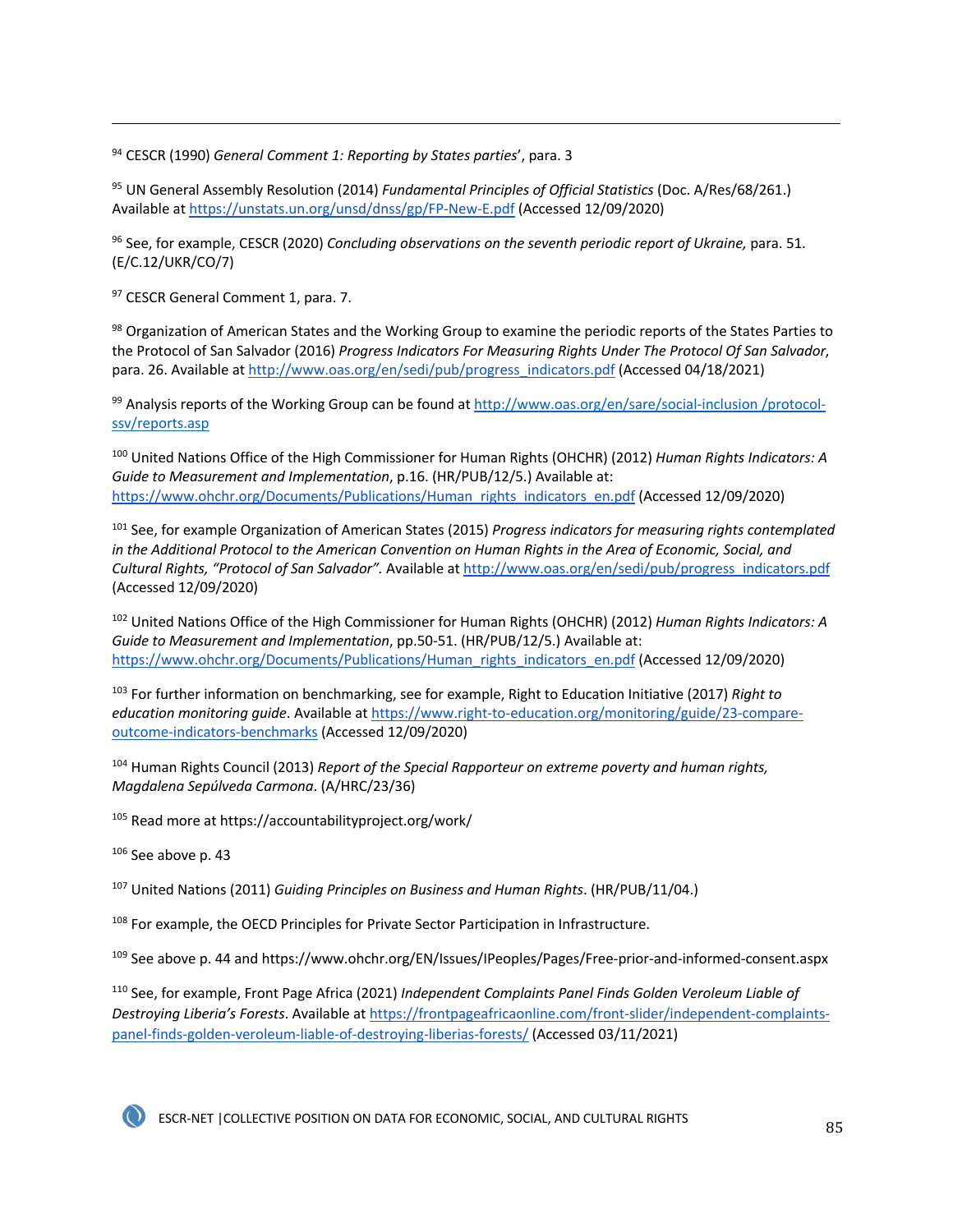<sup>111</sup> Much conceptual work has been done to clarify and elaborate what a human rights-based approach to participation looks like. See, for example, Human Rights Council (2013) *Report of the Special Rapporteur on extreme poverty and human rights, Magdalena Sepúlveda Carmona*. (A/HRC/23/36)

<sup>112</sup> UNDRD, Article 2 (3).

<sup>113</sup> UN General Assembly (2014) *Report of the Special Rapporteur on the human right to safe drinking water and sanitation,* Section III (A/69/213)

<sup>114</sup> Christiana Louwa, Elmolo indigenous community and World Forum of Fisher People, Kenya, and ESCR-Net Board member, at the second grassroots women's leaders exchange, Chiang Mai, Thailand, 2019

<sup>115</sup> British Columbia's Office of the Human Rights Commissioner (2020) Disaggregated demographic data collection in British Columbia: The grandmother perspective, p.86. Available at https://bchumanrights.ca/wpcontent/uploads/BCOHRC\_Sept2020\_Disaggregated-Data-Report\_FINAL.pdf (Accessed 02/16/2021)

<sup>116</sup> Rainie, S., Kukutai, T., Walter, M., Figueroa-Rodriguez, O., Walker, J., & Axelsson, P. (2019) Issues in Open Data - Indigenous Data Sovereignty. In T. Davies, S. Walker, M. Rubinstein, & F. Perini (Eds.), Cape Town and Ottawa: African Minds and International Development Research Centre. Available at https://www.stateofopendata.od4d.net/chapters/issues/indigenous-data.html (Accessed 02/08/2021)

<sup>117</sup> Rainie, S., Rodriguez-lonebear, D., Martinez, A. (2017) *Policy brief: Indigenous Data Sovereignty in the United States.* Tucson: Native Nations Institute, University of Arizona. Available at https://static1.squarespace.com/static/5d2633cb0ef5e4000134fa02/t/5d72cb394452727586b69c2e/1567804217 938/policy brief indigenous data sovereignty in the united states.pdf (Accessed 02/08/2021)

<sup>118</sup> Montana Budget and Policy Center (2019) *It is Time to Decolonize Data.* Available at

https://montanabudget.org/post/time-to-decolonize-data (Accessed 02/08/2021)

<sup>119</sup> Rainie, S., Rodriguez-lonebear, D., Martinez, A. (2017)

<sup>120</sup> ICCPR, Article 25.

<sup>121</sup> Human Rights Committee (1996) *General Comment No. 25 (57)*, para.5*.* (CCPR/C/21/Rev.1/Add.7)

<sup>122</sup> Human Rights Committee (1996) *General Comment No. 25 (57)*, para.6*.* (CCPR/C/21/Rev.1/Add.7)

<sup>123</sup> CESCR (2008) *General Comment No. 19: The right to social security (art. 9),* para. 4 (d). (E/C.12/GC/19)

<sup>124</sup> CESCR (2016) *General comment No. 22: The right to sexual and reproductive health (article 12 of the International Covenant on Economic, Social and Cultural Rights)*, para.49 (b). (E/C.12/GC/22.)

<sup>125</sup> CEDAW, Articles 7, 8, 14 (2).

<sup>126</sup> CRPD, Articles 3 (c), 4 (3), 29, 33(3).

<sup>127</sup> ICRMW, Articles 41 and 42.

128 ICERD, Article 5 (c).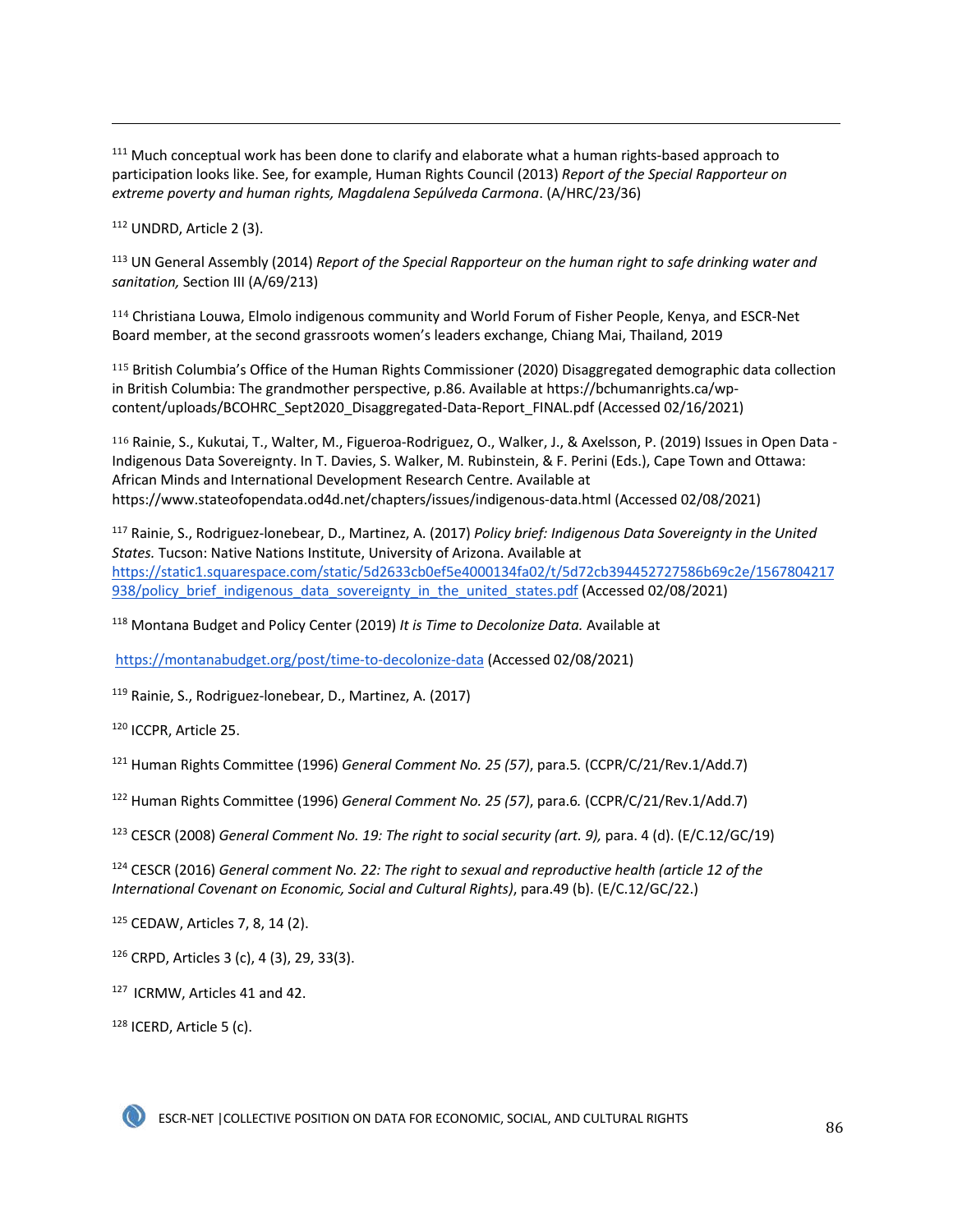$129$  UNDRIP, Articles 5, 18, 19, 41. Indigenous peoples have both a right to participate in the conduct of public affairs and a right to maintain their own decision-making structures. Article 18, for example, states: 'Indigenous peoples have the right to participate in decision-making in matters which would affect their rights, through representatives chosen by themselves in accordance with their own procedures, as well as to maintain and develop their own indigenous decision-making institutions.'

<sup>130</sup> African Charter on Human and Peoples' Rights, Article 13 and 17; American Convention on Human Rights (Pact of San Jose), Article 23; European Convention on Human Rights, Article 3 of Protocol 1; Framework Convention for National Minorities, Article 15.

<sup>131</sup> UNDRD, Article 2 (1).

132 UNCESCR (2017) General comment No. 24 on State obligations in the context of business activities; United Nations, E/C.12/GC/24; UN (2011) *Guiding Principles on Business and Human Rights*.

133 "Community Engagement and Investment to Advance Human Rights in Supply Chains," UN Global Compact. https://d306pr3pise04h.cloudfront.net/docs/issues\_doc%2Fhuman\_rights%2FHuman\_Rights\_Working\_Group%2F CommunityEngage\_Inv\_SupplyChain.pdf

<sup>134</sup> "Human Rights in UNDP" Practice Note. https://www.un.org/ruleoflaw/files/HRPN\_English.pdf.

<sup>135</sup> Unrepresented Nations and Peoples Organization (UNPO) (2017) Self-determination. Available at https://unpo.org/article/4957 (Accessed 02/08/2021)

<sup>136</sup> CCPR (1984) General Comment No. 12: Article 1 (Right to Self-determination) The Right to Self-determination of Peoples, para.1.

<sup>137</sup> Charter of the United Nations (adopted 24 October 1945, entered into force 24 October 1945) 1 UNTS XVI (UN Charter), Article 1.

<sup>138</sup> ICESCR, Article 1.

<sup>139</sup> ICCPR, Article 1.

<sup>140</sup> See, for example, a list of provisions at Minority Rights Group International's page Self-determination. Available at https://minorityrights.org/law/self-determination/ (Accessed 02/08/2021)

141 ICESCR and ICCPR, Article 1 (1).

142 ICESCR and ICCPR, Article 1 (2).

<sup>143</sup> ICESCR and ICCPR, Article 1 (2). See, for example, United Nations United Nations and Decolonization. Available at https://www.un.org/dppa/decolonization/en (Accessed 02/08/2021)

<sup>144</sup> CERD (1996) General recommendation 21: The right to self-determination, para.4

<sup>145</sup> Ibid

<sup>146</sup> UNDRIP, Article 3.

<sup>147</sup> UNDRIP, Article 5.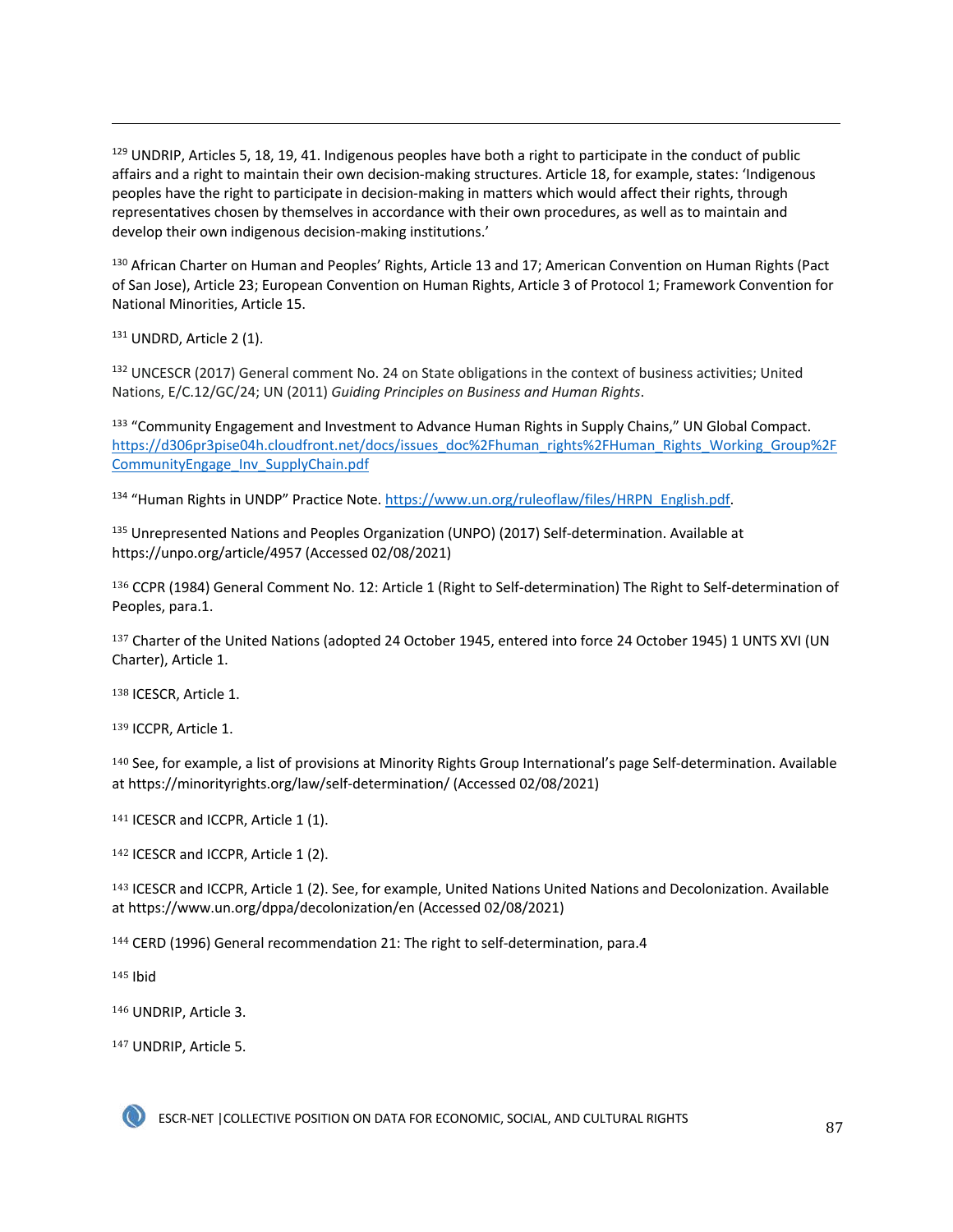<sup>148</sup> UNDRIP, Article 14.

<sup>149</sup> UNDRIP, Article 16.

<sup>150</sup> Available at

https://static1.squarespace.com/static/58e9b10f9de4bb8d1fb5ebbc/t/5913020d15cf7dde1df34482/14944179350 52/Te+Mana+Raraunga+Charter+%28Final+%26+Approved%29.pdf (Accessed 02/08/2021)

<sup>151</sup> Research Data Alliance International Indigenous Data Sovereignty Interest Group (2019) CARE Principles for Indigenous Data Governance. The Global Indigenous Data Alliance.

https://usindigenousdata.org/care-principles (Accessed 02/08/2021)

<sup>152</sup> Read more at https://www.transparency.org/en/corruptionary/transparency

<sup>153</sup> Rijmenam, M., v. (2019) *Algorithms are Black Boxes, That is Why We Need Explainable AI*. Available at

https://markvanrijmenam.medium.com/algorithms-are-black-boxes-that-is-why-we-need-explainable-ai-72e8f9ea5438 (Accessed 02/04/2021)

<sup>154</sup> United Nations (2011) *Guiding Principles on Business and Human Rights*, Section 2 (B) (21).

<sup>155</sup> Global Witness (2021) *Last line of defence*, available at https://www.globalwitness.org/en/campaigns/environmental-activists/last-line-defence/ (Accessed 03/03/2022)

<sup>156</sup> Panama Papers helps recover more than 1.2 billion USD around the world. Available at https://www.icij.org/investigations/panama-papers/panama-papers-helps-recover-more-than-1-2-billion-aroundthe-world/ (Accessed 04/02/2021)

<sup>157</sup> Al-Haq (2020) *Over 75 Organisations Commend UN High Commissioner for Human Rights, Michelle Bachelet, on the Release of the Database of Businesses Involved in Illegal Israeli Settlements*. Available at https://www.alhaq.org/advocacy/16637.html (Accessed 04/08/2021)

<sup>158</sup> Human Rights Council (2020) Report of the Office of the United Nations High Commissioner for Human Rights (OHCHR). *Database of all business enterprises involved in the activities detailed in paragraph 96 of the independent international fact-finding mission to investigate the implications of the Israeli settlements on the civil, political, economic, social and cultural rights of the Palestinian people throughout the Occupied Palestinian Territory, including East Jerusale*m. (A/HRC/43/71)

<sup>159</sup> Al-Haq (2020) *Civil Society Urges States to Support the Annual Update of the UN Database of Business Enterprises Involved in Illegal Settlement Activities in the OPT and the Work of OHCHR*. Available at https://www.alhaq.org/advocacy/17417.html (Accessed 04/08/2021)

<sup>160</sup> Al-Haq (2020) *Civil Society Urges States to Support the Annual Update of the UN Database of Business Enterprises Involved in Illegal Settlement Activities in the OPT and the Work of OHCHR*. Available at https://www.alhaq.org/advocacy/17417.html (Accessed 04/08/2021)

<sup>161</sup> United Nations General Assembly (2013) *Report of the Special Rapporteur on the promotion and protection of the right to freedom of opinion and expression*, para. 20. (A/68/362)

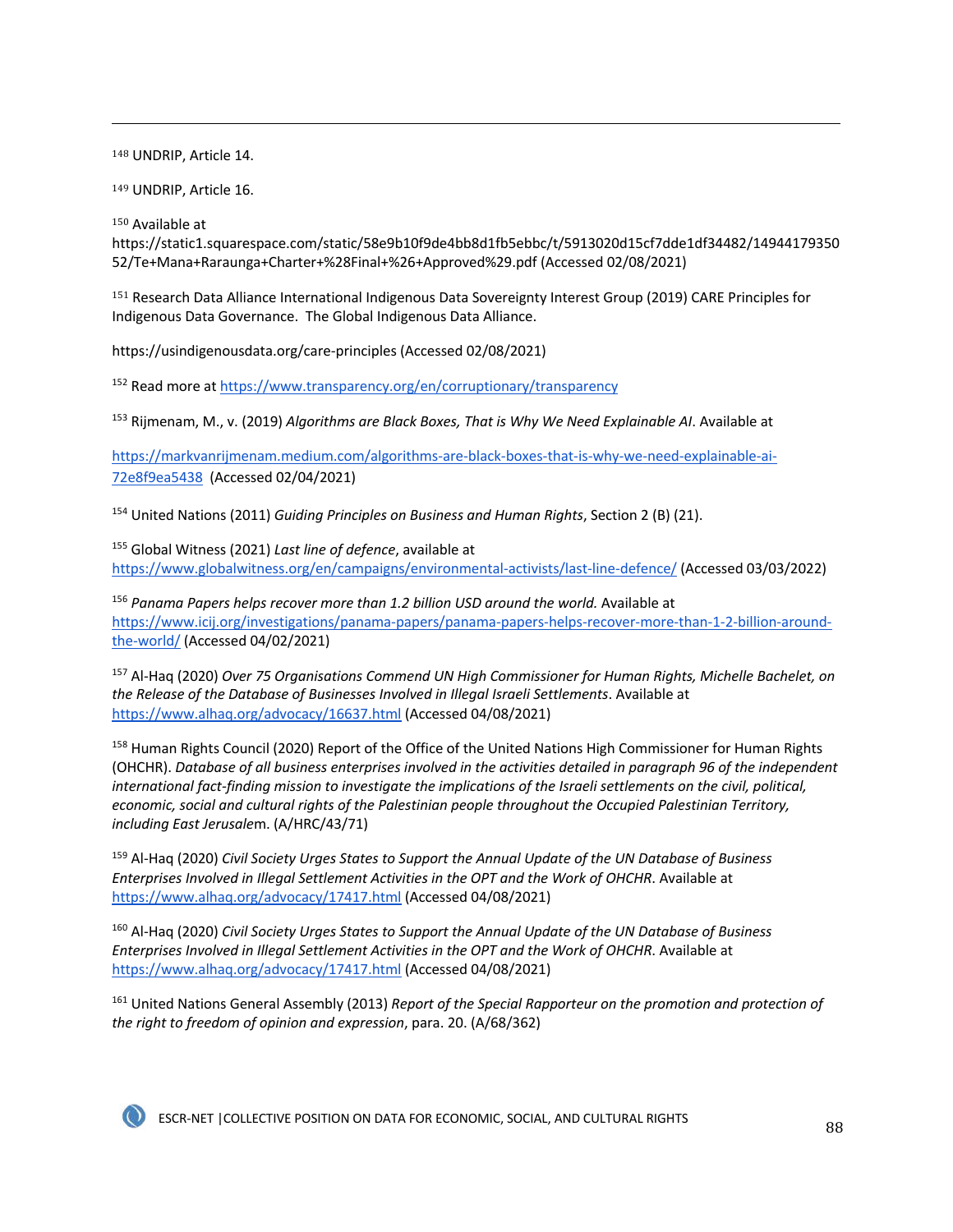<sup>162</sup> CCPR (2011) *General Comment 34: Article 19: Freedoms of opinion and expression*, para. 19. (Doc. CCPR/C/GC/34.) (CCPR General Comment 34)

<sup>163</sup> Article 19 (n.d.) *Access to information.* Available at https://www.article19.org/issue/access-to-information/ (Accessed 04/08/2021)

<sup>164</sup> See above, f116 related to UNDRIP. For consent to be 'informed', information needs to be provided about a range of aspects, including the nature, size, pace, reversibility and scope of any proposed project or activity; the purpose of the project as well as its duration; locality and areas affected; a preliminary assessment of the likely economic, social, cultural and environmental impact, including potential risks; personnel likely to be involved in the execution of the project; and procedures the project may entail.

165 For example, in Sri Lanka our member NAFSO highlighted challenges in accessing official information on development projects taking place in militarized areas of the country under the National Physical Plan (NPP).

<sup>166</sup> See https://opendefinition.org/

<sup>167</sup> See Open Definition 2.1 for further information.

<sup>168</sup> See https://opendatacharter.net/principles/

<sup>169</sup> International Covenant on Civil and Political Rights (adopted 16 December 1966, entered into force 23 March 1976) 999 UNTS 171 (ICCPR), Article 19 (2).

<sup>170</sup> CCPR General Comment 34, para. 18.

 $171$  Ibid

172 CCPR General Comment 34, para. 19.

 $173$  Ibid

 $174$  Ibid

<sup>175</sup> Article 19 (3), ICCPR.

176 Convention on the Rights of the Child, Article 13 (1).

<sup>177</sup> Convention on the Rights of Persons with Disabilities, Article 21.

<sup>178</sup> International Convention on the Protection of the Rights of All Migrant Workers and Members of Their Families, Article 13 (2).

<sup>179</sup> See, for example, Article 19 (2012) *International standards: Right to information*. Available at https://www.article19.org/resources/international-standards-right-information/ (Accessed 03/27/2021)

180 American Convention on Human Rights, Article 13 (1). For further information on the right to access information, see Special Rapporteur for freedom of expression (2009) Interamerican Commission On Human Rights, Organization Of American States, *Report 2009: The right of access to information*. Available at http://www.oas.org/dil/access\_to\_information\_iachr\_guidelines.pdf (Accessed 03/27/2021)

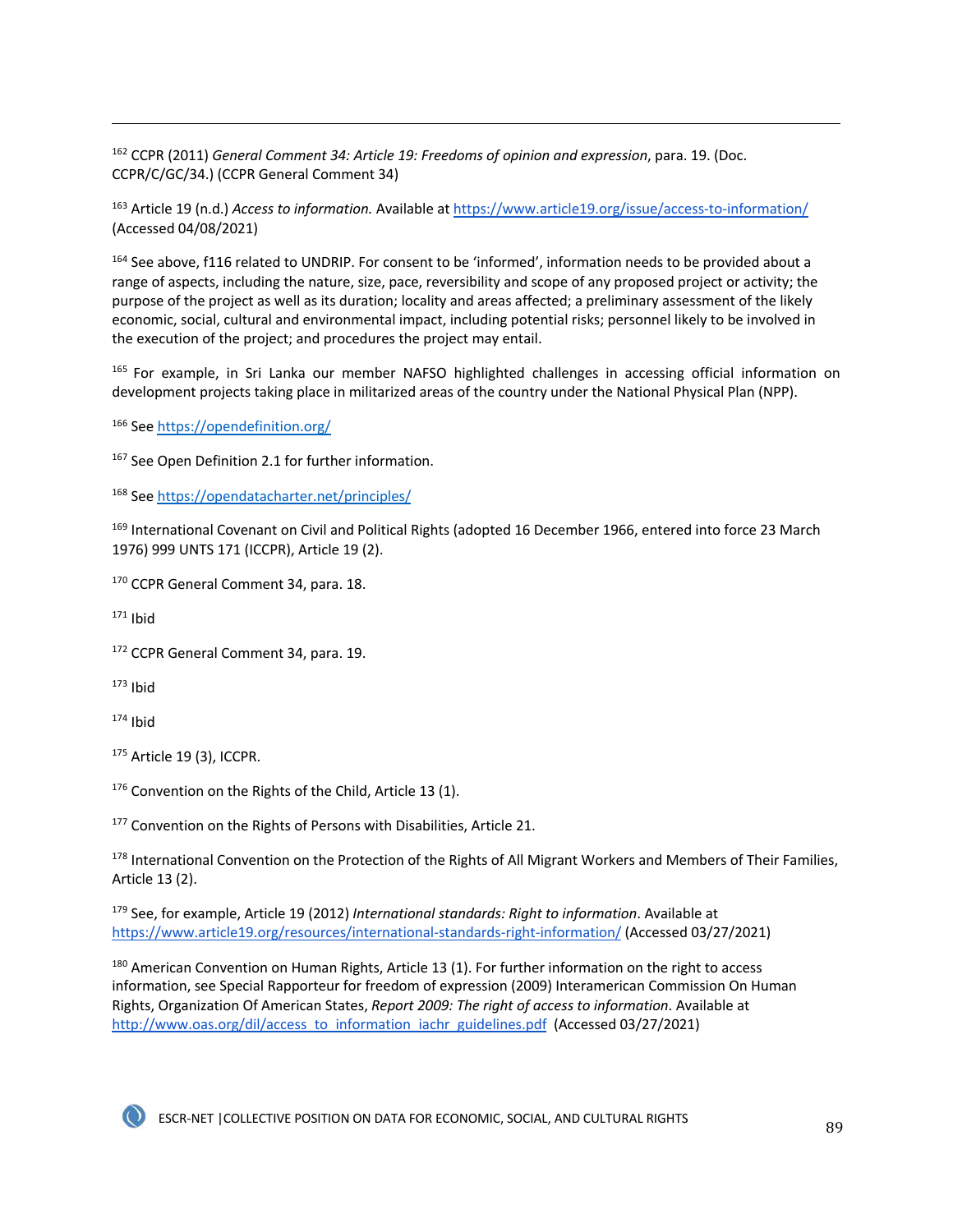<sup>181</sup> Regional Agreement on Access to Information, Public Participation and Justice in Environmental Matters in Latin America and the Caribbean (adopted 4 March 2018, entered into force 22 April 2021).

<sup>182</sup> Global Witness (2021) *Last line of defence*, available at

https://www.globalwitness.org/en/campaigns/environmental-activists/last-line-defence/ (Accessed 03/03/2022)

<sup>183</sup> https://www.opendemocracy.net/en/can-europe-make-it/making-migrants-visible-covid-19-counting-dilemma/

<sup>184</sup> UN General Assembly (2019) *Report of the Special Rapporteur on extreme poverty and human rights* (A/74/493)

<sup>185</sup> Algorithm Watch (2020) *How Dutch activists got an invasive fraud detection algorithm banned*. Available at https://algorithmwatch.org/en/story/syri-netherlands-algorithm/ (Accessed 01/25/2021)

<sup>186</sup> *Nederlands Juristen Comité voor de Mensenrechten et al. v. The Netherlands*, ECLI:NL:RBDHA:2020:1878. Case summary available at https://www.escr-net.org/caselaw/2020/nederlands-juristen-comite-voor-mensenrechtenet-al-v-netherlands-eclinlrbdha20201878 (Accessed 01/25/2021)

187 Zuboff, S. (2019)

<sup>188</sup> Human Rights Watch (HRW) (2020) *COVID-19 and Children's Rights*. Available at https://www.hrw.org/news/2020/04/09/covid-19-and-childrens-rights (Accessed 12/17/2020)

 $189$  Ibid

<sup>190</sup> Information Commissioner's Office (2017) *Royal Free - Google DeepMind trial failed to comply with data protection law*. Available at

https://ico.org.uk/about-the-ico/news-and-events/news-and-blogs/2017/07/royal-free-google-deepmind-trialfailed-to-comply-with-data-protection-law/ (Accessed 12/17/2020)

<sup>191</sup> Human Rights, Big Data and Technology Project (n.d.) *Beyond privacy: the right to health implications of data sharing partnerships in healthcare*. Available at https://www.hrbdt.ac.uk/beyond-privacy-the-right-to-healthimplications-of-data-sharing-partnerships-in-healthcare/ (Accessed 12/17/2020)

<sup>192</sup> Corporate capture refers to the means by which an economic elite undermines the realization of human rights and the environment by exerting undue influence over domestic and international decision-makers and public institutions. See ESCR-Net's Corporate Capture Project page: https://www.escrnet.org/corporateaccountability/corporatecapture (Accessed 04/21/2021)

<sup>193</sup> Human Rights, Big Data and Technology Project (2021) *Health*. Available at https://www.hrbdt.ac.uk/health/ (Accessed 12/17/2020)

<sup>194</sup> See for example: ESCR-Net letter raising concerns regarding the partnership between Microsoft and the UN Human Rights Office: https://www.escr-net.org/sites/default/files/attachments/escrnet\_letter\_to\_ohchr\_on\_microsoft\_partnership.pdf; and more recently, a letter form the Just Net Coalition asking the UN Secretary General to "shelve plans for" a privately-funded High Level Multistakeholder Body https://justnetcoalition.org/big-tech-governing-big-tech.pdf (Accessed 12/17/2021)

<sup>195</sup> See https://www.somo.nl/how-big-tech-is-becoming-the-government/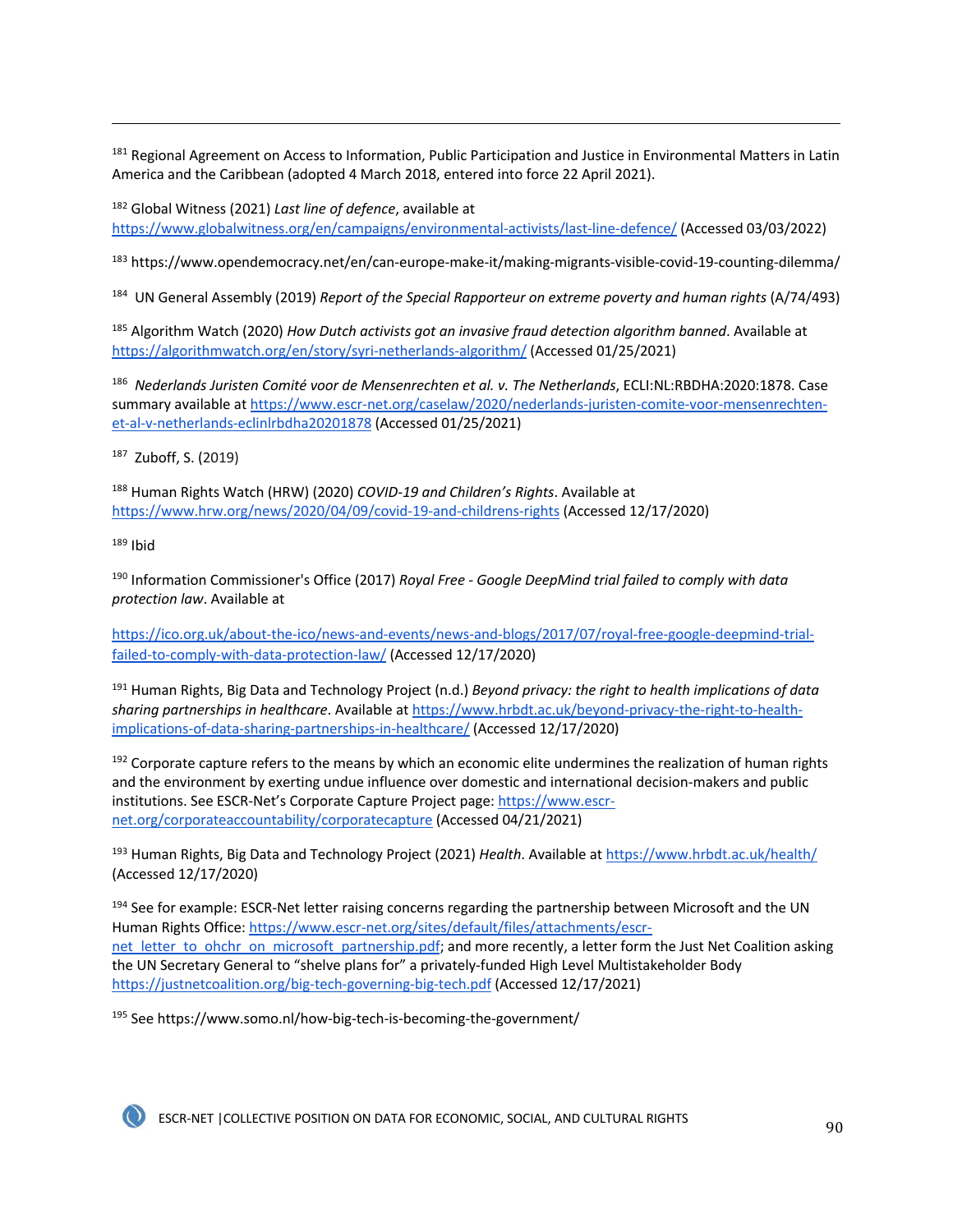<sup>196</sup> For further information, see: the Ada Lovelace Institute's page *Data for the public good*. Available at https://www.adalovelaceinstitute.org/our-work/themes/data-for-the-public-good/ (Accessed 17/04/2021) and https://botpopuli.net/rescuing-our-common-agenda-from-the-post-democratic-abyss/ (Accessed 02/17/2022)

<sup>197</sup> Front Line Defenders (2021) *Global analysis 2021*, p.6.

<sup>198</sup> *Ibid.*

199 'What is Pegasus spyware and how does it hack phones?' The Guardian, 18th July 2021, Available at https://www.theguardian.com/news/2021/jul/18/what-is-pegasus-spyware-and-how-does-it-hack-phones

<sup>200</sup> 'Al Jazeera journalist: I was traumatized by Pegasus spyware' London Daily, Available at https://londondaily.com/al-jazeera-journalist-i-was-traumatized-by-pegasus-spyware

<sup>201</sup> 'Brussels, EU governments on collision course over pegasus spyware' Politico, 15th February 2022, available at https://www.politico.eu/article/brussels-eu-government-collision-course-pegasus-spyware/

<sup>202</sup> Read more at https://www.accessnow.org/women-human-rights-defenders-pegasus-attacks-bahrain-jordan/

<sup>203</sup> Ibid.

204 The Guardian (2021)

<sup>205</sup> These findings were later confirmed by Amnesty International and Citizens Lab. FLD report: https://www.frontlinedefenders.org/en/statement-report/statement-targeting-palestinian-hrds-pegasus (Accessed 02/ 25/2022).

<sup>206</sup> In addition to Al-Haq; Defense for Children – Palestine; the Union of Agricultural Work Committees; Bisan Center for Research and Development; the Union of Palestinian Women Committees and ESCR-Net member Adameer

<sup>207</sup> Read more at https://privacyinternational.org/examples/tracking-global-response-covid-19

<sup>208</sup> See for instance the UN SR on the promotion and protection of the right to freedom of opinion and expression (2013), A/HRC/23/40, quoting Lord Lester and D. Pannick (eds.). Human Rights Law and Practice. London, Butterworth, 2004, para. 4.82.

<sup>209</sup> UN Doc A/HRC/41/35 (28 May 2019)

<sup>210</sup> UN Human Rights Council Resolution on the Right to Privacy in the Digital Age, UN Doc A/HRC/RES/48/4 (7 October 2021)

<sup>211</sup> A/HRC/RES/48/4 and UN General Assembly Resolution A/RES/76/174 (16 December 2021)

<sup>212</sup> This section is based on Privacy International (2018) *The Keys to Data Protection: A Guide for Policy Engagement on Data Protection* and Human Rights Council (2018) *The right to privacy in the digital age: Report of the United Nations High Commissioner for Human Rights,* Section B. (A/HRC/39/29)

<sup>213</sup> Office of the High Commissioner for Human Rights (2018) *A Human Rights Based Approach to Data - Leaving No One Behind in the 2030 Agenda for Sustainable Development. Guidance Note to Data Collection and Disaggregation*, p.17.